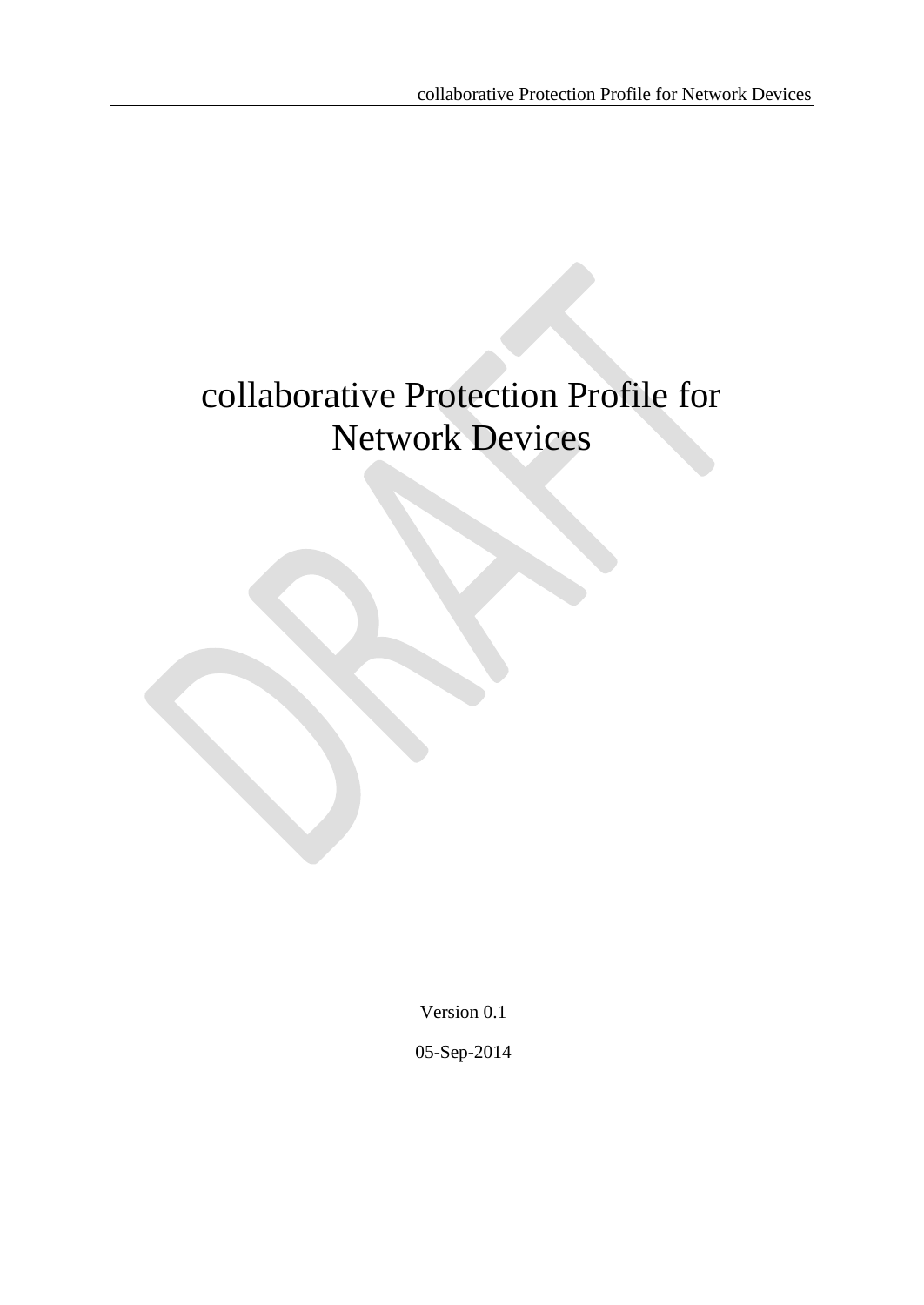# <span id="page-1-0"></span>**Acknowledgements**

This collaborative Protection Profile (cPP) was developed by the Network international Technical Community with representatives from industry, Government agencies, Common Criteria Test Laboratories, and members of academia.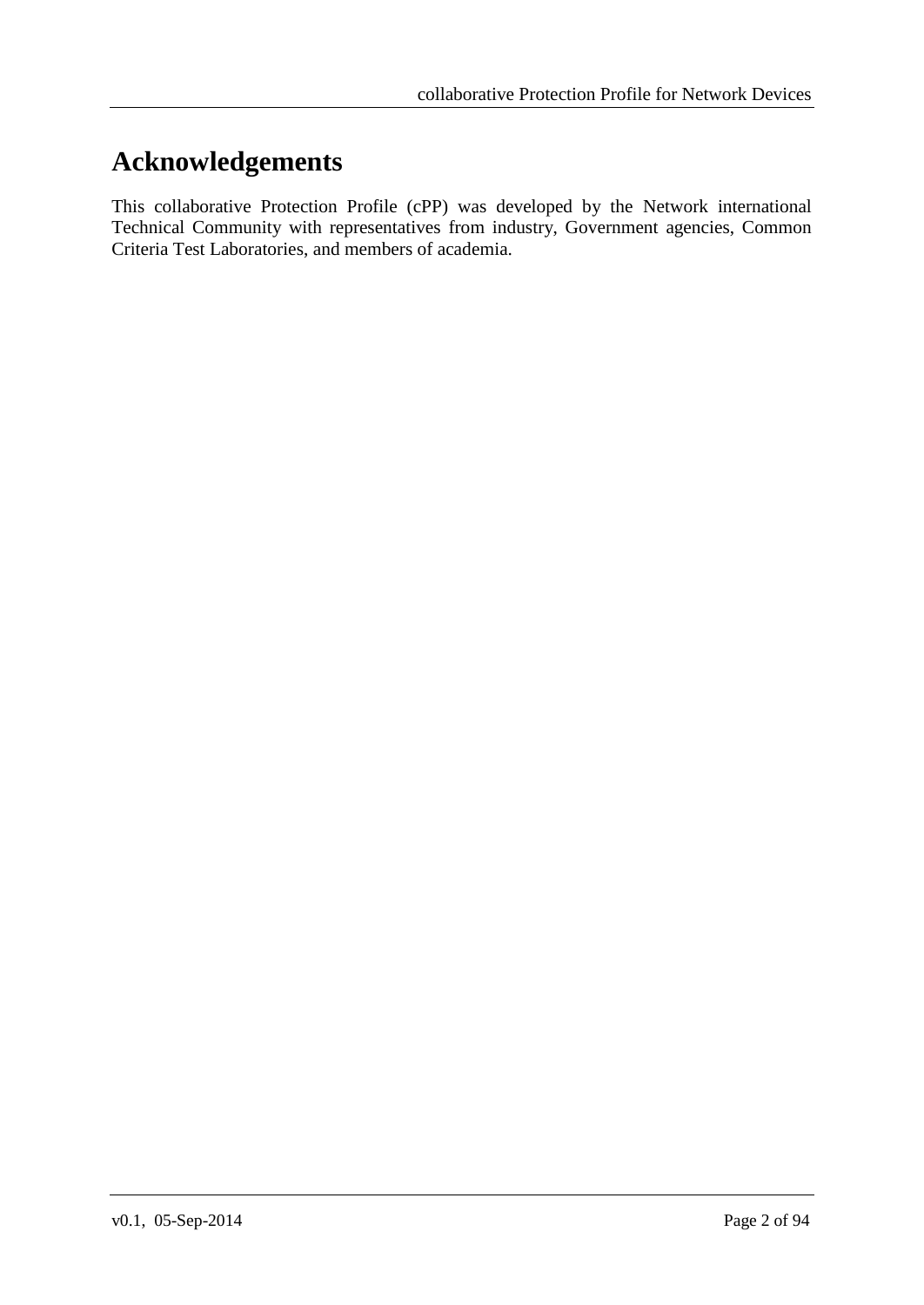# <span id="page-2-0"></span>**0. Preface**

# <span id="page-2-1"></span>**0.1 Objectives of Document**

This document presents the Common Criteria (CC) collaborative Protection Profile (cPP) to express the security functional requirements (SFRs) and security assurance requirements (SARs) for a network device. The Evaluation Activities that specify the actions the evaluator performs to determine if a product satisfies the SFRs captured within this cPP are described in [SD].

# <span id="page-2-2"></span>**0.2 Scope of Document**

The scope of the cPP within the development and evaluation process is described in the Common Criteria for Information Technology Security Evaluation [CC]. In particular, a cPP defines the IT security requirements of a generic type of TOE and specifies the functional and assurance security measures to be offered by that TOE to meet stated requirements [CC1, Section C.1].

# <span id="page-2-3"></span>**0.3 Intended Readership**

The target audiences of this cPP are developers, CC consumers, system integrators, evaluators and schemes.

## <span id="page-2-4"></span>**0.4 Related Documents**

## **Common Criteria<sup>1</sup>**

| [CC1] | Common Criteria for Information Technology Security Evaluation,<br>Part 1: Introduction and General Model,<br>CCMB-2012-09-001, Version 3.1 Revision 4, September 2012. |
|-------|-------------------------------------------------------------------------------------------------------------------------------------------------------------------------|
| [CC2] | Common Criteria for Information Technology Security Evaluation,<br>Part 2: Security Functional Components,<br>CCMB-2012-09-002, Version 3.1 Revision 4, September 2012. |
| [CC3] | Common Criteria for Information Technology Security Evaluation,<br>Part 3: Security Assurance Components,<br>CCMB-2012-09-003, Version 3.1 Revision 4, September 2012.  |
| [CEM] | Common Methodology for Information Technology Security Evaluation,<br>Evaluation Methodology,<br>CCMB-2012-09-004, Version 3.1, Revision 4, September 2012.             |

1

<sup>&</sup>lt;sup>1</sup> For details see<http://www.commoncriteriaportal.org/>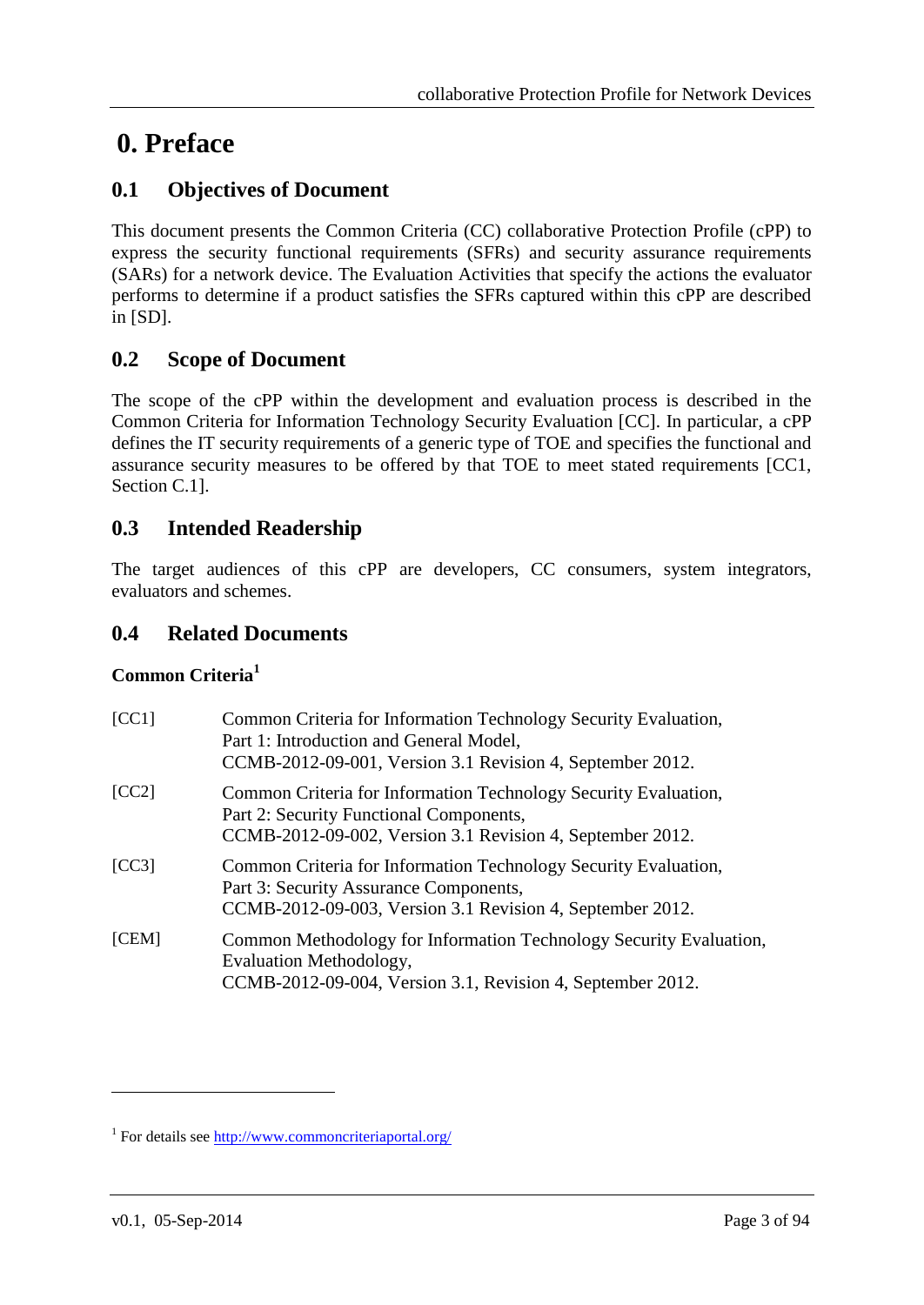## **Other Documents**

[SD] Evaluation Activities for Network Device cPP, Version 0.1, September 2014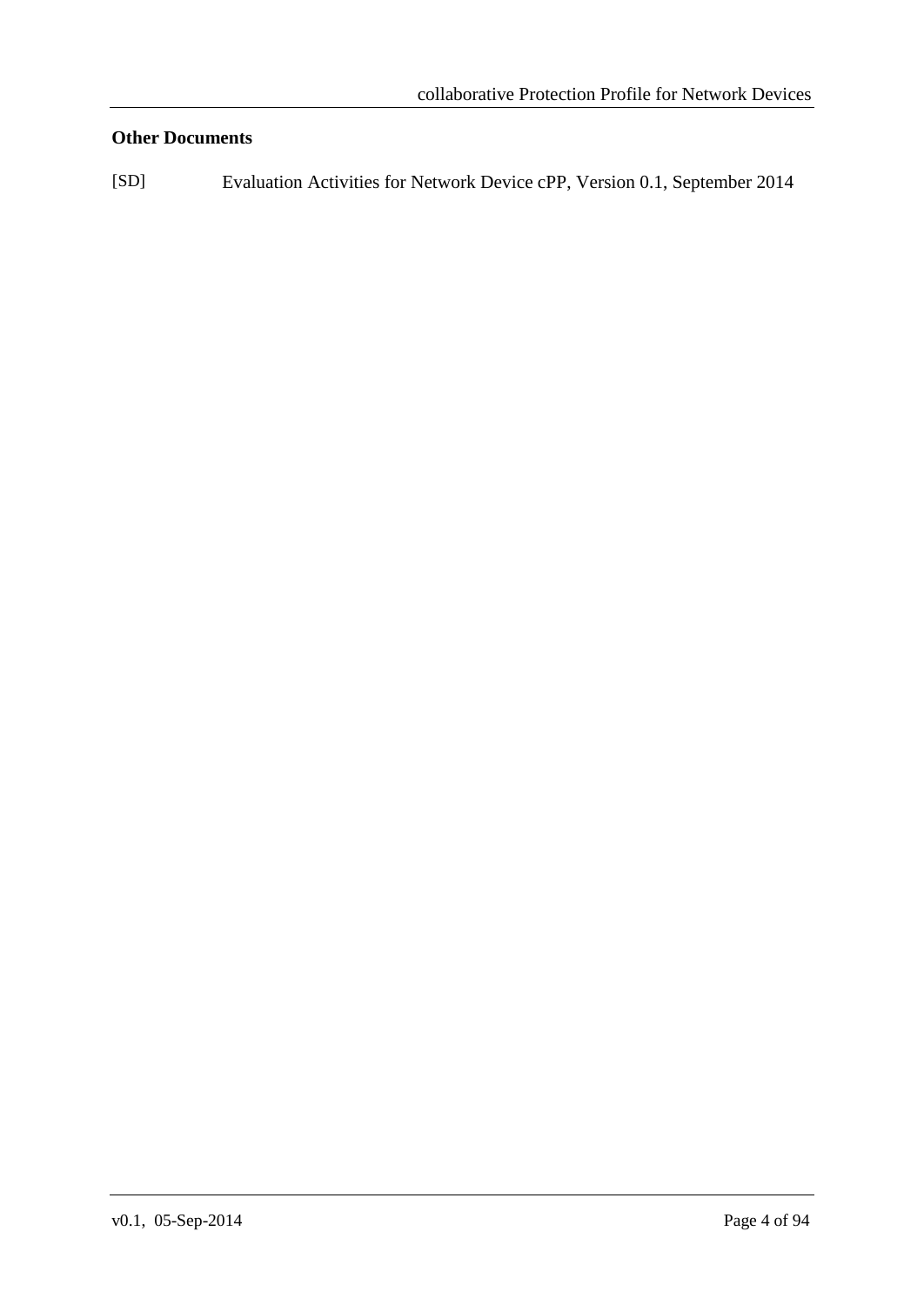# <span id="page-4-0"></span>**0.5 Revision History**

| <b>Version</b> | Date          | <b>Description</b>                |
|----------------|---------------|-----------------------------------|
|                | $05-Sep-2014$ | Draft published for Public review |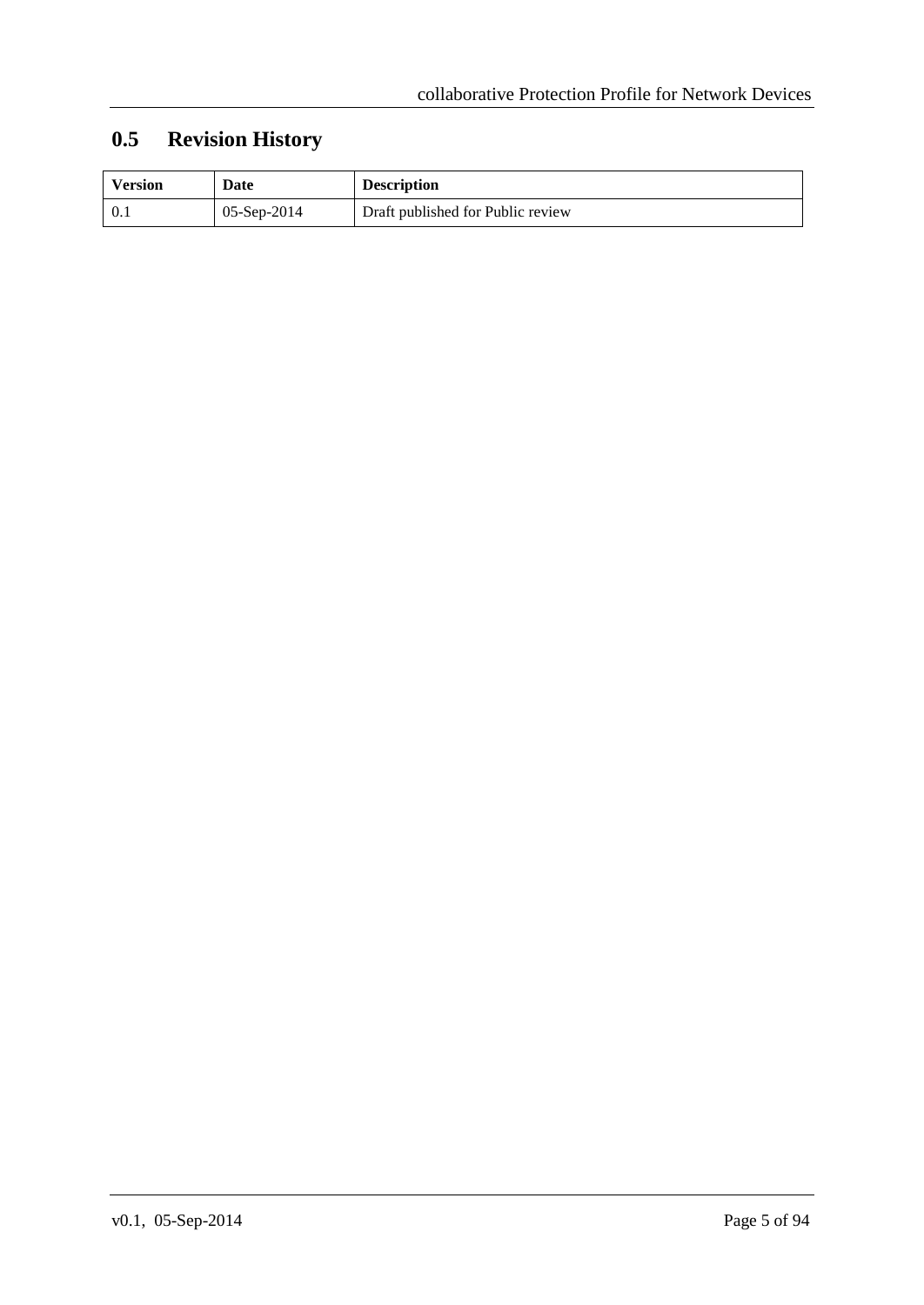# **Contents**

| 0.1        |                |         |  |
|------------|----------------|---------|--|
| 0.2        |                |         |  |
| 0.3<br>0.4 |                |         |  |
| 0.5        |                |         |  |
|            |                |         |  |
| 1.1        |                |         |  |
| 1.2        |                |         |  |
| 1.3        |                |         |  |
|            |                |         |  |
|            |                |         |  |
| 3.1        |                |         |  |
|            | 3.1.1          |         |  |
|            |                | 3.1.1.1 |  |
|            |                | 3.1.1.2 |  |
|            |                | 3.1.1.3 |  |
|            | 3.1.2          | 3.1.1.4 |  |
|            |                | 3.1.2.1 |  |
|            | 3.1.3          |         |  |
|            |                | 3.1.3.1 |  |
|            | 3.1.4          |         |  |
|            |                | 3.1.4.1 |  |
|            | 3.1.5          | 3.1.4.2 |  |
|            |                | 3.1.5.1 |  |
| 3.2        |                |         |  |
|            | 3.2.1          |         |  |
|            | 3.2.2          |         |  |
|            | 3.2.3          |         |  |
|            | 3.2.4          |         |  |
|            | 3.2.5<br>3.2.6 |         |  |
| 3.3        |                |         |  |
|            | 3.3.1          |         |  |
|            |                |         |  |
| 4.1        |                |         |  |
|            | 4.1.1          |         |  |
|            | 4.1.2          |         |  |
|            | 4.1.3<br>4.1.4 |         |  |
|            | 4.1.5          |         |  |
|            | 4.1.6          |         |  |
|            |                |         |  |
| 5.1        |                |         |  |
| 5.2        |                |         |  |
|            | 5.2.1          |         |  |
|            |                | 5.2.1.1 |  |
|            |                | 5.2.1.2 |  |
|            | 5.2.2          | 5.2.2.1 |  |
| 5.3        |                |         |  |
|            | 5.3.1          |         |  |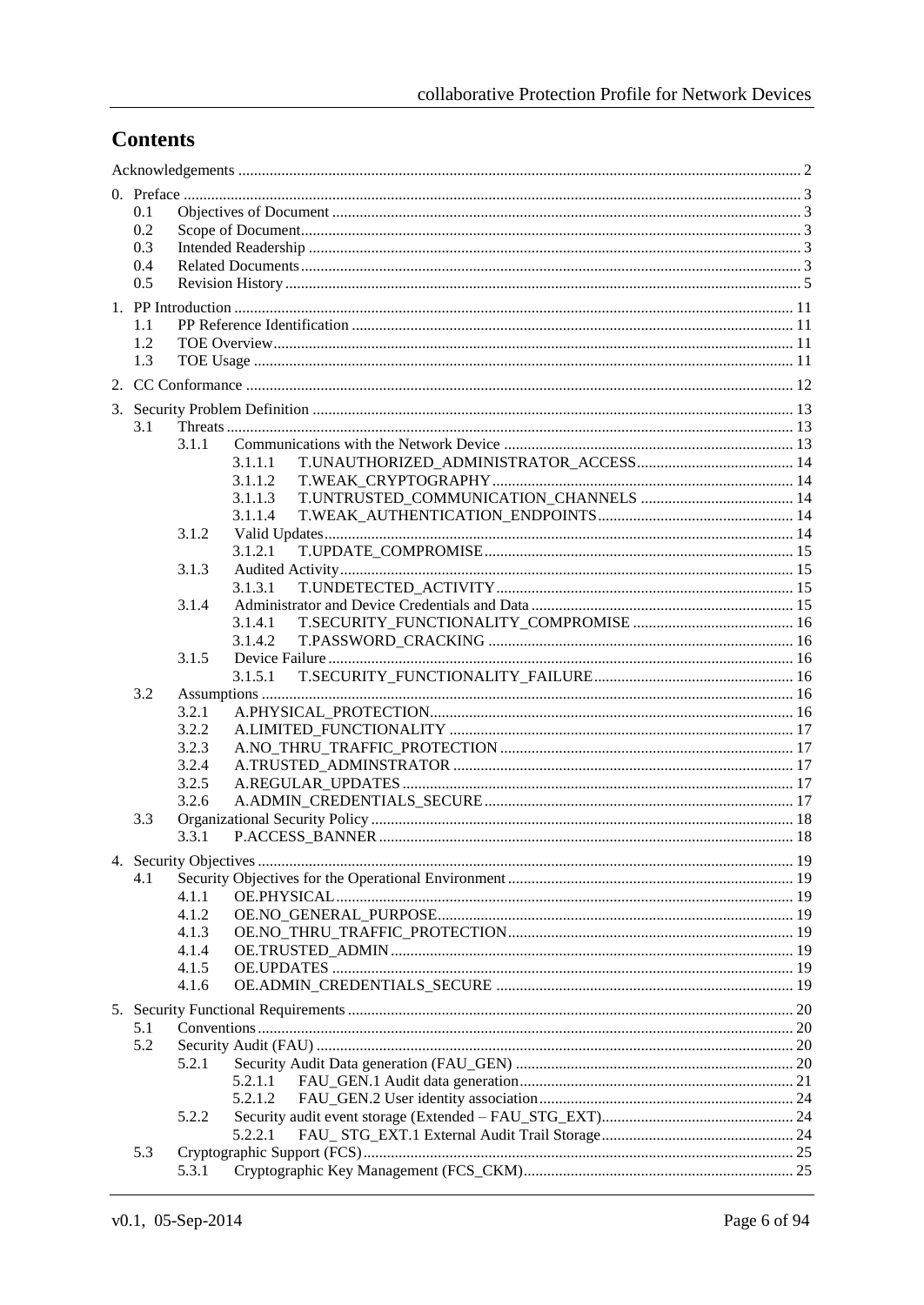|     |       | 5.3.1.1                                                                                |  |
|-----|-------|----------------------------------------------------------------------------------------|--|
|     |       | 5.3.1.2                                                                                |  |
|     |       | 5.3.1.3                                                                                |  |
|     | 5.3.2 |                                                                                        |  |
|     |       | 5.3.2.1                                                                                |  |
|     | 5.3.3 |                                                                                        |  |
|     |       | 5.3.3.1                                                                                |  |
| 5.4 |       |                                                                                        |  |
|     | 5.4.1 |                                                                                        |  |
|     |       | 5.4.1.1                                                                                |  |
| 5.5 |       |                                                                                        |  |
|     | 5.5.1 |                                                                                        |  |
|     |       | 5.5.1.1                                                                                |  |
|     | 5.5.2 |                                                                                        |  |
|     |       | 5.5.2.1                                                                                |  |
|     | 5.5.3 |                                                                                        |  |
|     |       | FIA_UAU_EXT.2 Password-based Authentication Mechanism 31<br>5.5.3.1                    |  |
|     |       | 5.5.3.2                                                                                |  |
|     | 5.5.4 | Authentication using X.509 certificates (Extended - FIA_X509_EXT) 32                   |  |
|     |       | 5.5.4.1                                                                                |  |
|     |       | 5.5.4.2                                                                                |  |
|     |       | 5.5.4.3                                                                                |  |
| 5.6 | 5.6.1 |                                                                                        |  |
|     |       | 5.6.1.1                                                                                |  |
|     | 5.6.2 |                                                                                        |  |
|     |       | 5.6.2.1                                                                                |  |
|     | 5.6.3 |                                                                                        |  |
|     |       | 5.6.3.1                                                                                |  |
|     | 5.6.4 |                                                                                        |  |
|     |       | 5.6.4.1                                                                                |  |
| 5.7 |       |                                                                                        |  |
|     | 5.7.1 |                                                                                        |  |
|     |       | FPT_ITT.1 Basic Internal TSF Data Transfer Protection (Refinement)  36<br>5.7.1.1      |  |
|     | 5.7.2 |                                                                                        |  |
|     |       | FPT_SKP_EXT.1 Protection of TSF Data (for reading of all symmetric keys) 36<br>5.7.2.1 |  |
|     | 5.7.3 |                                                                                        |  |
|     |       | 5.7.3.1                                                                                |  |
|     | 5.7.4 |                                                                                        |  |
|     |       | 5.7.4.1                                                                                |  |
|     | 5.7.5 |                                                                                        |  |
|     |       | 5.7.5.1                                                                                |  |
|     | 5.7.6 |                                                                                        |  |
|     |       | 5.7.6.1                                                                                |  |
| 5.8 |       |                                                                                        |  |
|     | 5.8.1 |                                                                                        |  |
|     |       | 5.8.1.1                                                                                |  |
|     | 5.8.2 |                                                                                        |  |
|     |       | 5.8.2.1                                                                                |  |
|     |       | 5.8.2.2                                                                                |  |
|     | 5.8.3 |                                                                                        |  |
|     |       | 5.8.3.1                                                                                |  |
| 5.9 |       |                                                                                        |  |
|     | 5.9.1 |                                                                                        |  |
|     |       | 5.9.1.1                                                                                |  |
|     | 5.9.2 | 5.9.2.1                                                                                |  |
|     |       |                                                                                        |  |
|     |       |                                                                                        |  |
| 6.1 |       |                                                                                        |  |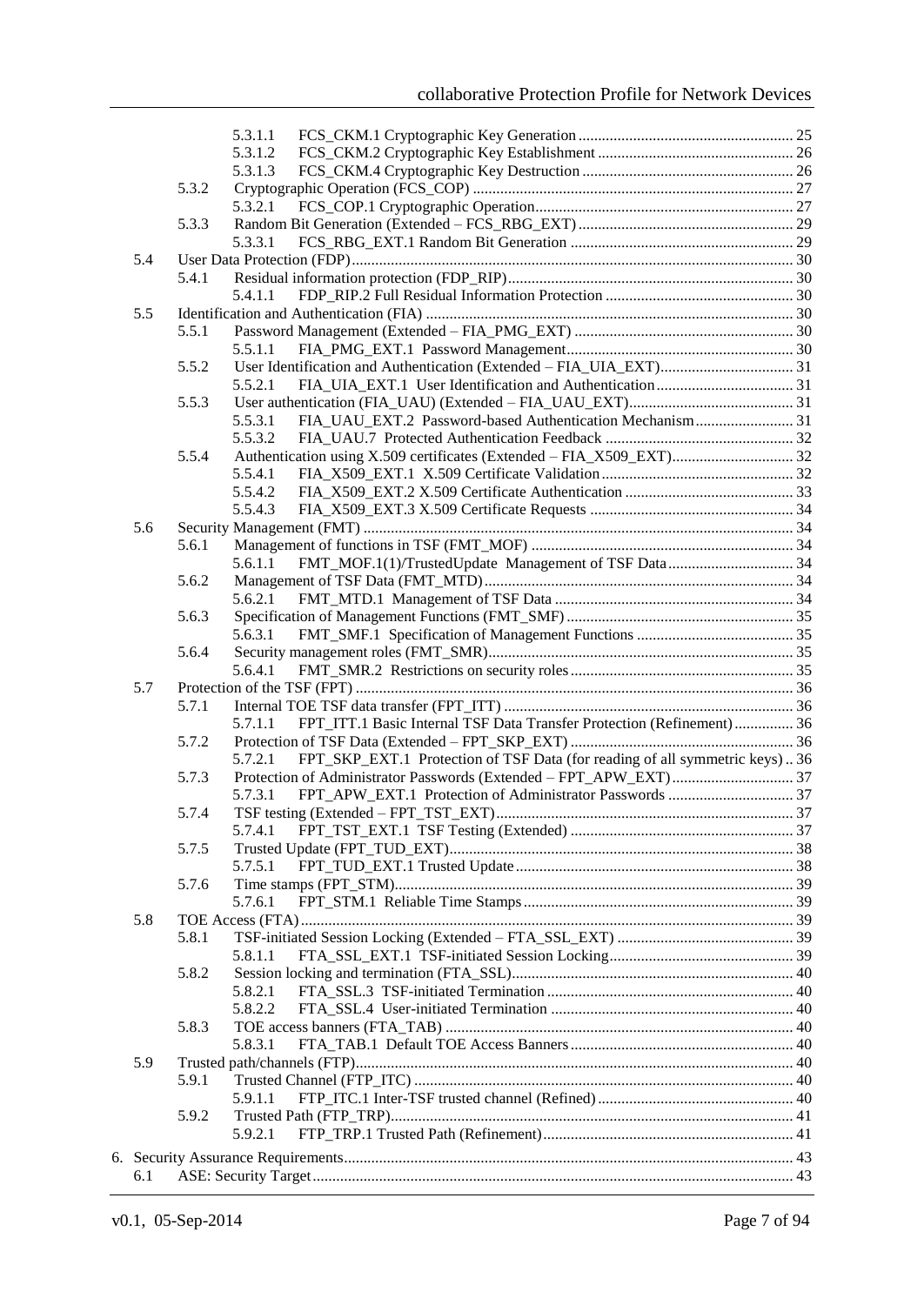| 6.2 |                                                                             |  |
|-----|-----------------------------------------------------------------------------|--|
|     | 6.2.1                                                                       |  |
| 6.3 |                                                                             |  |
|     | 6.3.1                                                                       |  |
|     | 6.3.2                                                                       |  |
| 6.4 |                                                                             |  |
|     | 6.4.1                                                                       |  |
|     | 6.4.2                                                                       |  |
| 6.5 | 6.5.1                                                                       |  |
| 6.6 |                                                                             |  |
|     | 6.6.1                                                                       |  |
|     |                                                                             |  |
|     |                                                                             |  |
| A.1 |                                                                             |  |
| A.2 |                                                                             |  |
|     | A.2.1                                                                       |  |
|     | A.2.1.1                                                                     |  |
| A.3 | A.3.1                                                                       |  |
|     | FMT_MOF.1 Management of security functions behaviour  48<br>A.3.1.1         |  |
|     | A.3.2                                                                       |  |
|     | A.3.2.1                                                                     |  |
| A.4 |                                                                             |  |
|     | A.4.1                                                                       |  |
|     | FPT_FLS.1/LocSpace Failure with preservation of secure state  49<br>A.4.1.1 |  |
|     |                                                                             |  |
|     |                                                                             |  |
| B.1 |                                                                             |  |
| B.2 |                                                                             |  |
|     | Cryptographic Protocols (Extended - FCS_HTTPS_EXT, FCS_ IPSEC_EXT,<br>B.2.1 |  |
|     |                                                                             |  |
|     | B.2.1.1                                                                     |  |
|     | <b>B.2.1.2</b>                                                              |  |
|     | B.2.1.3                                                                     |  |
|     | B.2.1.4                                                                     |  |
|     | B.2.1.5                                                                     |  |
|     | B.2.1.6                                                                     |  |
| B.3 | B.3.1                                                                       |  |
|     |                                                                             |  |
|     | <b>B.3.1.1</b><br><b>B.3.2</b>                                              |  |
|     | B.3.2.1                                                                     |  |
| B.4 |                                                                             |  |
|     | <b>B.4.1</b>                                                                |  |
|     | <b>B.4.1.1</b>                                                              |  |
|     |                                                                             |  |
|     |                                                                             |  |
| C.1 |                                                                             |  |
|     | C.1.1                                                                       |  |
|     | C.1.1.1                                                                     |  |
| C.2 |                                                                             |  |
|     | C.2.1                                                                       |  |
|     | C.2.1.1                                                                     |  |
|     | C.2.2<br>Cryptographic Protocols (Extended - FCS_HTTPS_EXT, FCS_ IPSEC_EXT, |  |
|     | C.2.2.1                                                                     |  |
|     | C.2.2.2                                                                     |  |
|     | C.2.2.3                                                                     |  |
|     | C.2.2.4                                                                     |  |
|     | C.2.2.5                                                                     |  |
|     |                                                                             |  |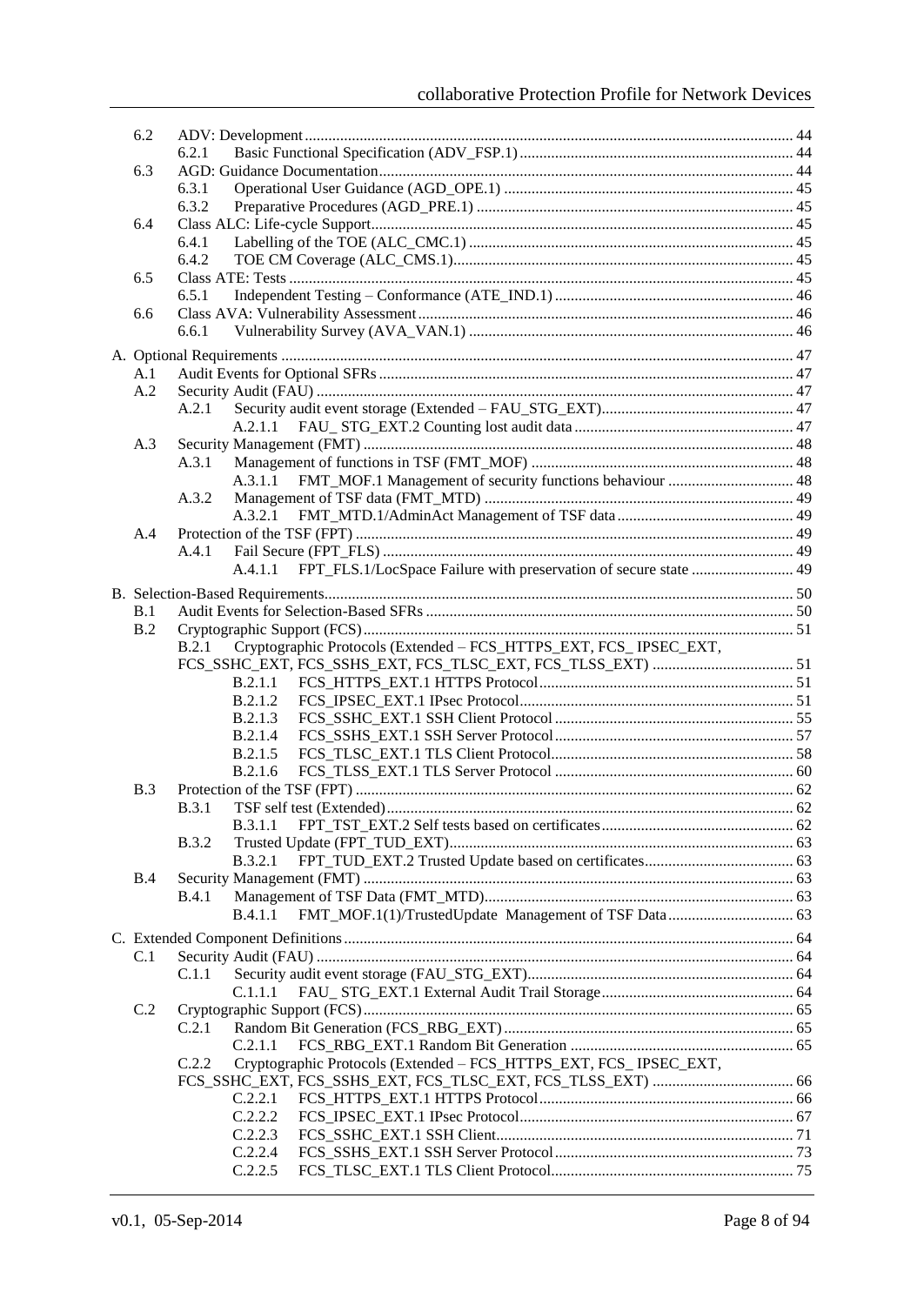| C.3 |       |         |                                                                              |  |
|-----|-------|---------|------------------------------------------------------------------------------|--|
|     | C.3.1 |         |                                                                              |  |
|     |       | C.3.1.1 |                                                                              |  |
|     | C.3.2 |         |                                                                              |  |
|     |       | C.3.2.1 |                                                                              |  |
|     | C.3.3 |         |                                                                              |  |
|     |       | C.3.3.1 |                                                                              |  |
|     | C.3.4 |         | Authentication using X.509 certificates (Extended - FIA_X509_EXT) 82         |  |
|     |       | C.3.4.1 |                                                                              |  |
|     |       | C.3.4.2 |                                                                              |  |
|     |       | C.3.4.3 |                                                                              |  |
| C.4 |       |         |                                                                              |  |
|     | C.4.1 |         |                                                                              |  |
|     |       | C.4.1.1 | FPT_SKP_EXT.1 Protection of TSF Data (for reading of all symmetric keys)  85 |  |
|     | C.4.2 |         |                                                                              |  |
|     |       | C.4.2.1 |                                                                              |  |
|     | C.4.3 |         |                                                                              |  |
|     |       | C.4.3.1 |                                                                              |  |
|     | C.4.4 |         |                                                                              |  |
|     |       | C.4.4.1 |                                                                              |  |
|     |       | C.4.4.2 |                                                                              |  |
| C.5 |       |         |                                                                              |  |
|     | C.5.1 |         |                                                                              |  |
|     |       |         |                                                                              |  |
| D.1 |       |         |                                                                              |  |
| D.2 |       |         |                                                                              |  |
| D.3 |       |         |                                                                              |  |
| D.4 |       |         |                                                                              |  |
|     |       |         |                                                                              |  |
|     |       |         |                                                                              |  |
|     |       |         |                                                                              |  |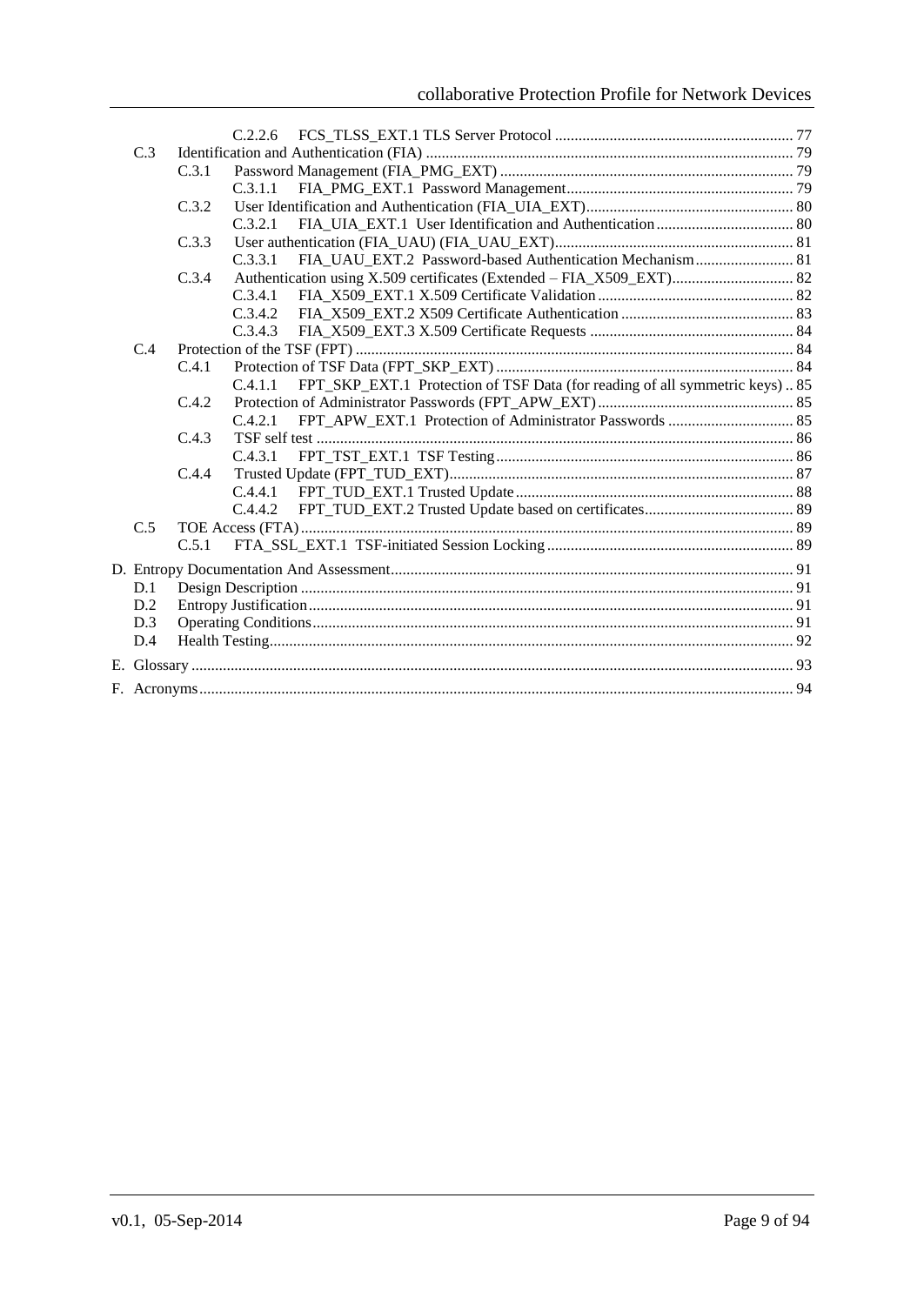# **Figures / Tables**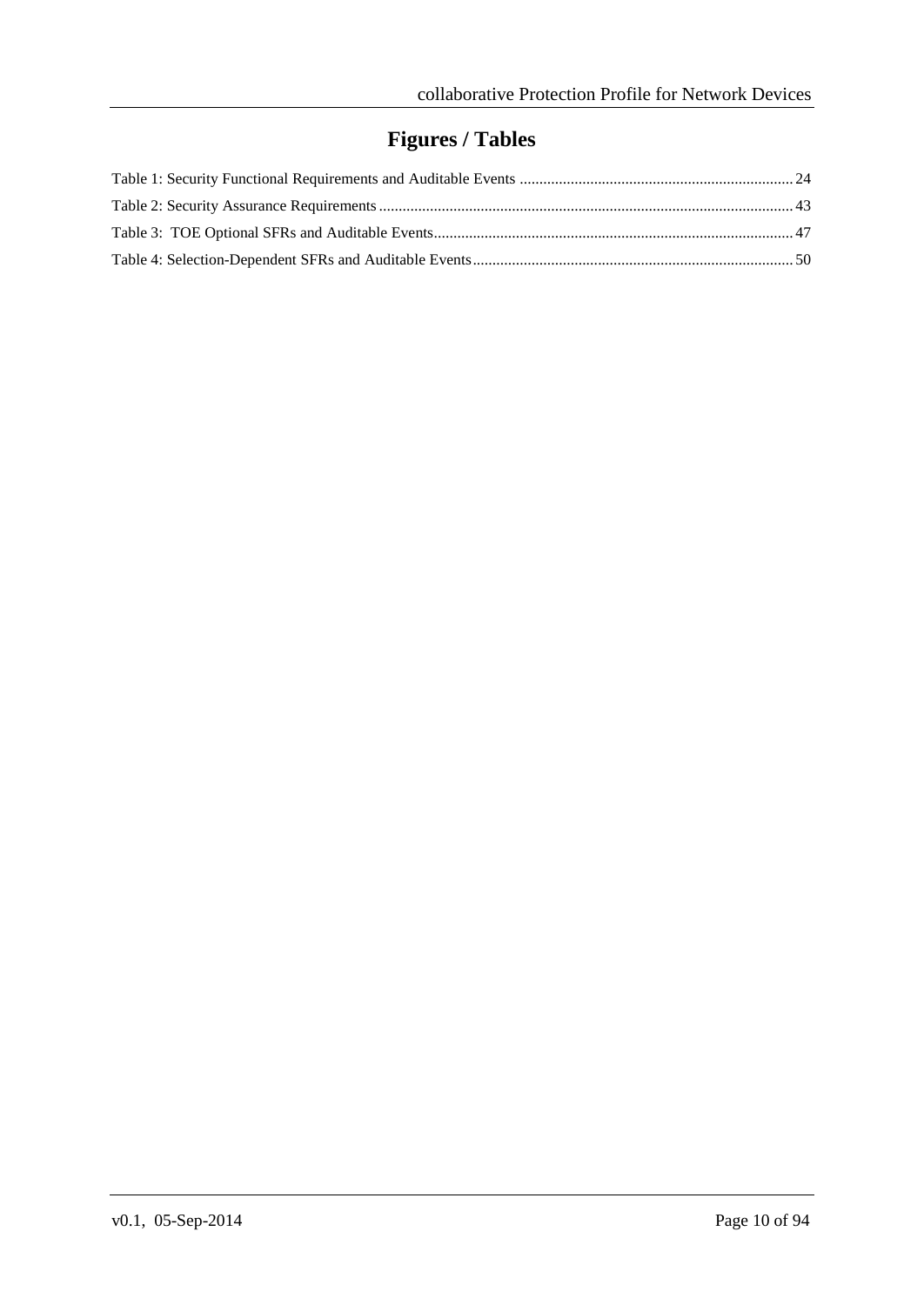# <span id="page-10-0"></span>**1. PP Introduction**

# <span id="page-10-1"></span>**1.1 PP Reference Identification**

PP Reference: collaborative Protection Profile for Network Devices

PP Version: 0.1

PP Date: 05-Sep-2014

# <span id="page-10-2"></span>**1.2 TOE Overview**

This is a Collaborative Protection Profile (cPP) whose Target of Evaluation (TOE) is a network device. It provides a minimal set of security requirements expected by all network devices that target the mitigation of a set of defined threats. This baseline set of requirements will be built upon by future cPPs to provide an overall set of security solutions for an enterprise network. A network device in the context of this cPP is a device composed of both hardware and software that is connected to the network and has an infrastructure role within the network.

The intent of this document is to define the baseline set of common security functionality expected by all network devices, regardless of their ultimate security purpose or any additional security functionality the device may employ. This baseline set includes securing any remote management path, providing identification and authentication services for both local and remote logins, auditing security-related events, cryptographically validating the source of any update, and offering some protection against common network-based attacks.

The aim is that any network device that meets this cPP will "behave" on the network and can be trusted to do no harm. To accomplish this, the network device is expected to employ standards-based tunneling protocols to include IPsec, TLS, SSH, or SNMPv3 to protect the communication paths to external entities. It is also required that X.509 certificates be used for authentication purposes and code signing/digital signatures.

Additional security functionality that a network device may employ is outside the scope of this cPP, as these will be specified in other device-type specific cPPs. Also considered out of scope is virus and emailing scanning, intrusion detection/prevention capabilities, Network Address Translation (NAT) as a security function, and virtualized network functions. It is expected that this cPP will be updated to expand the desired security functionality to increase resiliency, allow for varying implementations (such as software-only network devices), and keep current with technology enhancements. At this time, however, strict compliance with the cPP is required, and no additional functionality will be evaluated.

# <span id="page-10-3"></span>**1.3 TOE Usage**

Examples of network devices that are covered by this cPP include routers, firewalls, VPN gateways, IDSs, and switches. Examples of devices that connect to a network but are not included to be evaluated against this cPP include mobile devices, end-user workstations, and virtualized network device functionality.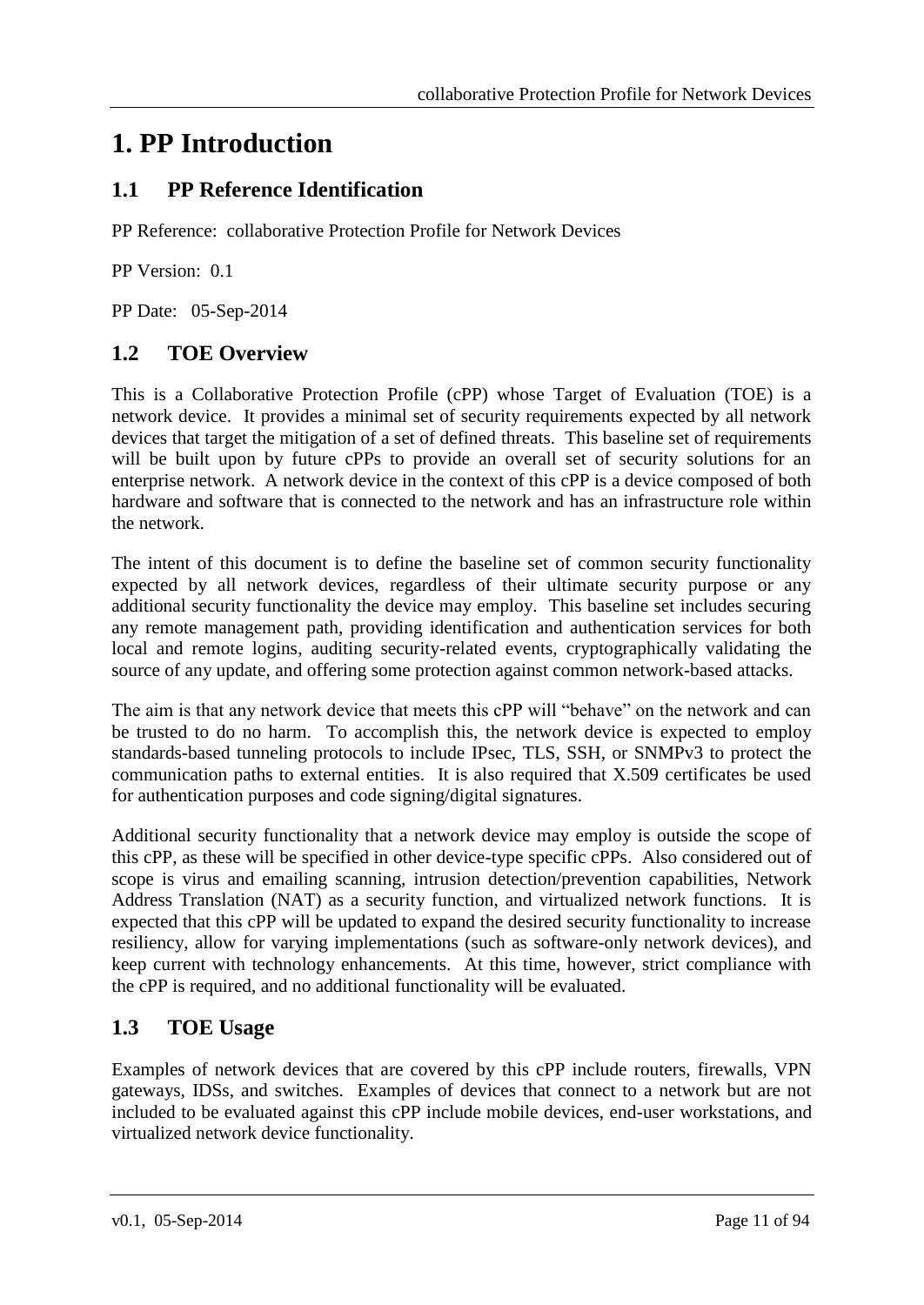# <span id="page-11-0"></span>**2. CC Conformance**

As defined by the references [CC1], [CC2] and [CC3], this cPP:

- conforms to the requirements of Common Criteria v3.1, Revision 4
- is Part 2 extended, Part 3 conformant
- does not claim conformance to any other PP.

The methodology applied for the cPP evaluation is defined in [CEM]. This cPP satisfies the following Assurance Families: APE CCL.1, APE ECD.1, APE\_INT.1, APE\_OBJ.1, APE\_REQ.1 and APE\_SPD.1.

In order to be conformant to this cPP, a TOE must demonstrate Exact Compliance. Exact Compliance, as a subset of Strict Compliance as defined by the CC, is defined as the ST containing all of the requirements in section 5 of the this cPP, and potentially requirements from Appendix A or Appendix B of this cPP. While iteration is allowed, no additional requirements (from the CC parts 2 or 3) are allowed to be included in the ST. Further, no requirements in section 5 of this cPP are allowed to be omitted.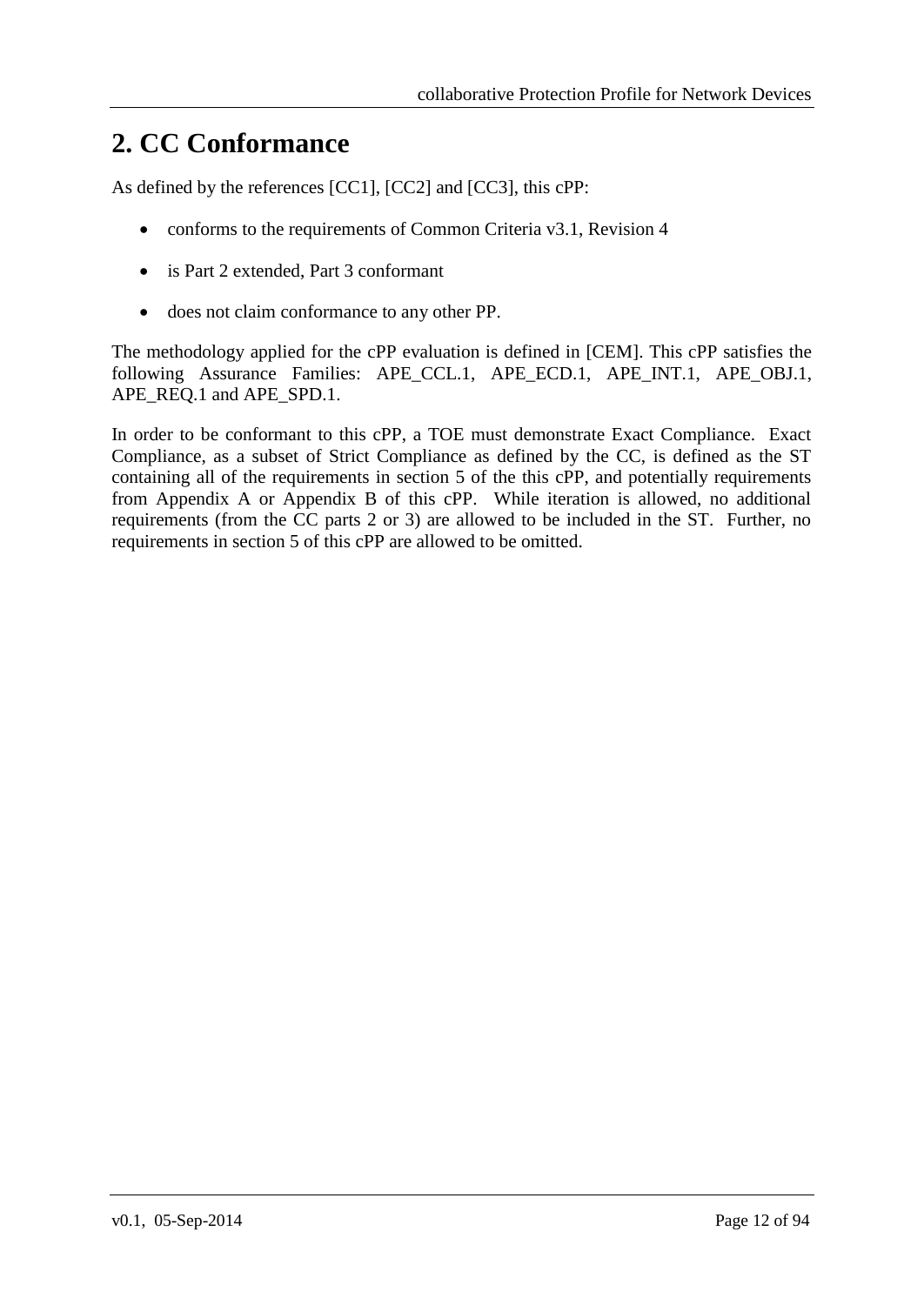# <span id="page-12-0"></span>**3. Security Problem Definition**

A network device has a network infrastructure role it is designed to provide. In doing so, the network device communicates with other network devices and other network entities (an entity not defined as a network device) over the network. At the same time, it must provide a minimal set of common security functionality expected by all network devices. The security problem to be addressed by a compliant network device is defined as this set of common security functionality that addresses the threats that are common to network devices, as opposed to those that might be targeting the specific functionality of a specific type of network device. The set of common security functionality addresses communication with the network device, both authorized and unauthorized, the ability to perform valid or secure updates, the ability to audit device activity, the ability to securely store and utilize device and administrator credentials and data, and the ability to self-test critical device components for failures.

# <span id="page-12-1"></span>**3.1 Threats**

The threats for the Network Device are grouped according to functional areas of the device in the sections below.

## <span id="page-12-2"></span>**3.1.1 Communications with the Network Device**

A network device communicates with other network devices and other network entities. The endpoints of this communication can be geographically and logically distant and may pass through a variety of other systems. The intermediate systems may be untrusted providing an opportunity for unauthorized communication with the network device or for authorized communication to be compromised. The security functionality of the network device must be able to protect any critical network traffic (administration traffic, authentication traffic, audit traffic, etc.). The communication with the network device falls into two categories: authorized communication and unauthorized communication.

Authorized communication includes network traffic allowable by policy destined to and originating from the network device as it was designed and intended. This includes critical network traffic, such as network device administration and communication with an authentication or audit logging server, which requires a secure channel to protect the communication. The security functionality of the network device includes the capability to ensure that only authorized communications are allowed and the capability to provide a secure channel for critical network traffic. Any other communication is considered unauthorized communication.

The primary threats to network device communications addressed in this cPP focus on an external, unauthorized entity attempting to access, modify, or otherwise disclose the critical network traffic. A poor choice of cryptographic algorithms or the use of non-standardized tunneling protocols along with weak administrator credentials, such as an easily guessable password or use of a default password, will allow a threat agent unauthorized access to the device. Weak or no cryptography provides little to no protection of the traffic allowing a threat agent to read, manipulate and/or control the critical data with little effort. Nonstandardized tunneling protocols not only limit the interoperability of the device but lack the assurance and confidence standardization provides through peer review.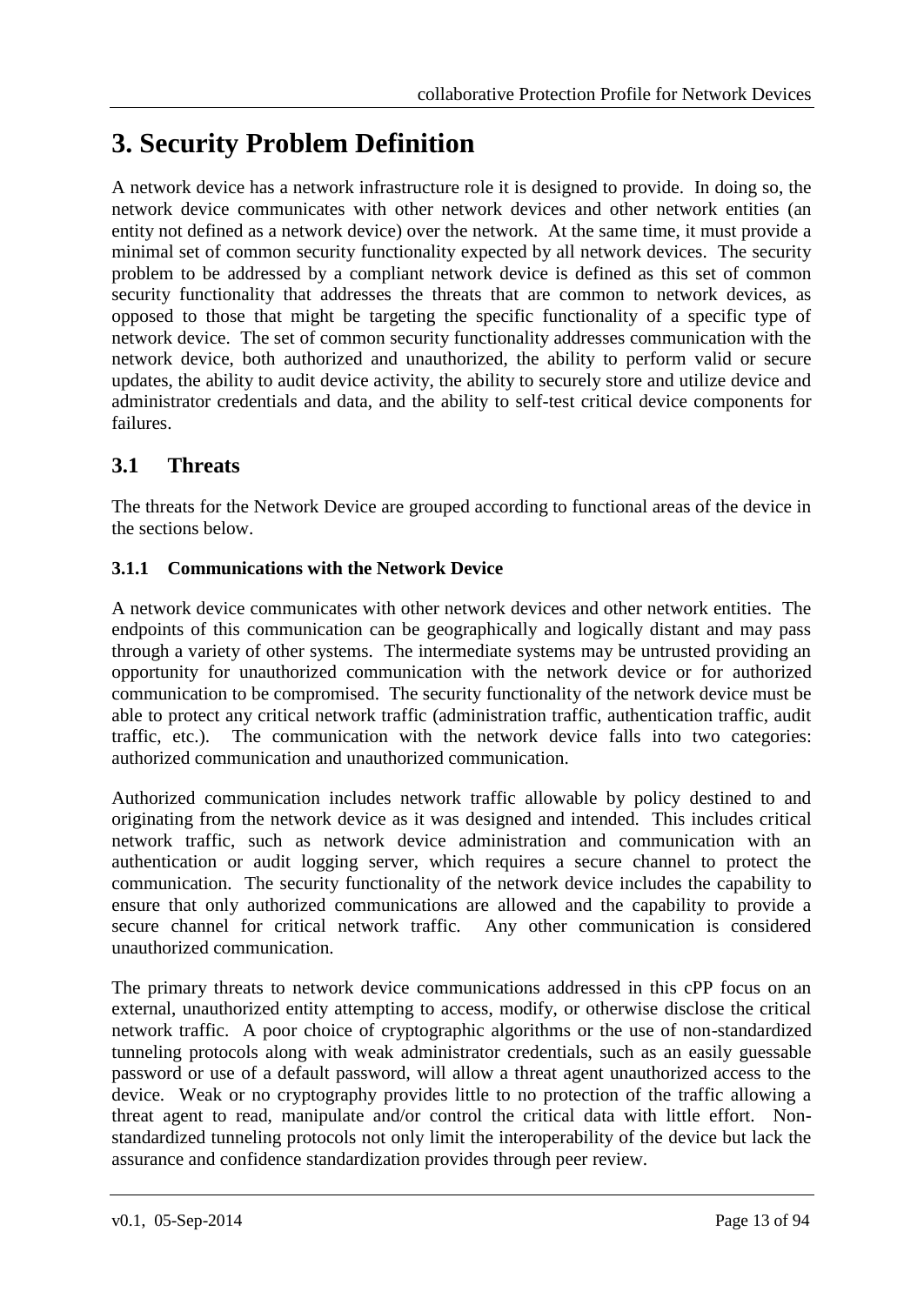## <span id="page-13-0"></span>**3.1.1.1 T.UNAUTHORIZED\_ADMINISTRATOR\_ACCESS**

Threat agents may attempt to gain administrator access to the network device by nefarious means such as masquerading as an administrator to the device, masquerading as the device to an administrator, replaying an administrative session (in its entirety, or selected portions), or performing man-in-the-middle attacks, which would provide access to the administrative session, or sessions between network devices. Successfully gaining administrator access allows malicious actions that compromise the security functionality of the device and the network on which it resides.

## <span id="page-13-1"></span>**3.1.1.2 T.WEAK\_CRYPTOGRAPHY**

Threat agents may exploit weak cryptographic algorithms or perform a cryptographic exhaust against the key space. Poorly chosen encryption algorithms, modes, and key sizes will allow attackers to compromise the algorithms, or brute force exhaust the key space and give them unauthorized access allowing them to read, manipulate and/or control the traffic with minimal effort.

## <span id="page-13-2"></span>**3.1.1.3 T.UNTRUSTED\_COMMUNICATION\_CHANNELS**

Threat agents may attempt to target network devices that do not use standardized secure tunneling protocols to protect the critical network traffic. Attackers may take advantage of poorly designed protocols or poor key management to successfully perform man-in-themiddle attacks, replay attacks, etc. Successful attacks will result in loss of confidentiality and integrity of the critical network traffic, and potentially could lead to a compromise of the network device itself.

## <span id="page-13-3"></span>**3.1.1.4 T.WEAK\_AUTHENTICATION\_ENDPOINTS**

Threat agents may take advantage of secure protocols that use weak methods to authenticate the endpoints – e.g., shared password that is guessable or transported as plaintext. The consequences are the same as a poorly designed protocol, the attacker could masquerade as the administrator or another device, and the attacker could insert themselves into the network stream and perform a man-in-the-middle attack. The result is the critical network traffic is exposed and there could be a loss of confidentiality and integrity, and potentially the network device itself could be compromised.

## <span id="page-13-4"></span>**3.1.2 Valid Updates**

Updating network device software and firmware is necessary to ensure that the security functionality of the network device is maintained. The source and content of an update to be applied must be validated by cryptographic means; otherwise, an invalid source can write their own firmware or software updates that circumvents the security functionality of the network device. Methods of validating the source and content of a software or firmware update by cryptographic means typically involve cryptographic signature schemes where hashes of the updates are digitally signed.

Unpatched versions of software or firmware leave the network device susceptible to threat agents attempting to circumvent the security functionality using known vulnerabilities. Non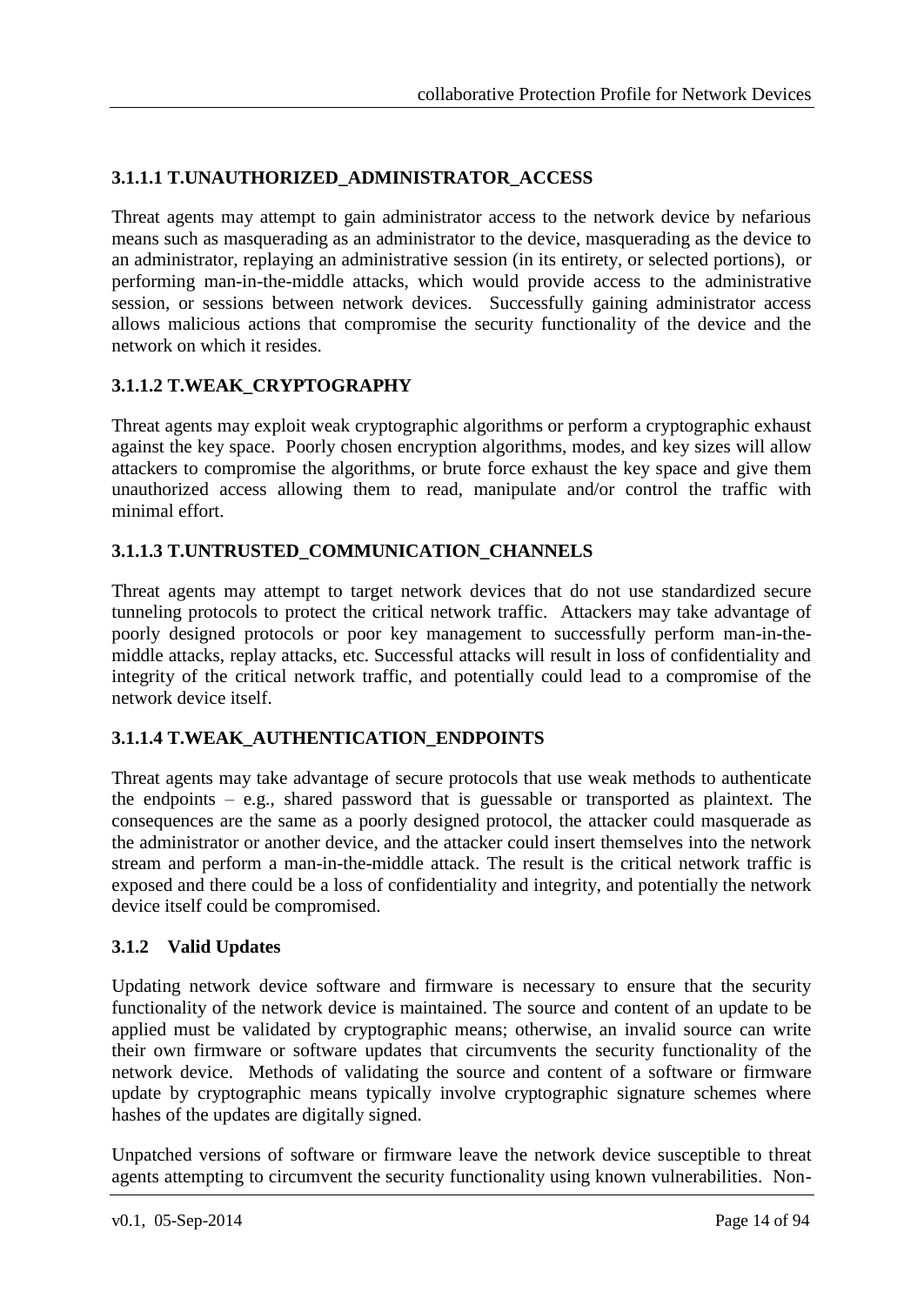validated updates or updates validated using non-secure or weak cryptography leave the updated software or firmware vulnerable to threat agents attempting to modify the software or firmware to their advantage.

## <span id="page-14-0"></span>**3.1.2.1 T.UPDATE\_COMPROMISE**

Threat agents may attempt to provide a compromised update of the software or firmware which undermines the security functionality of the device. Non-validated updates or updates validated using non-secure or weak cryptography leave the update firmware vulnerable to surreptitious alteration.

## <span id="page-14-1"></span>**3.1.3 Audited Activity**

Auditing of network device activities is a valuable tool for administrators to monitor the status of the device. It provides the means for administrator accountability, security functionality activity reporting, reconstruction of events, and problem analysis. Processing performed in response to device activities may give indications of a failure or compromise of the security functionality. When indications of activity that impact the security functionality are not generated and monitored, it is possible for such activities to occur without administrator awareness. Further, if records are not generated and retained, reconstruction of the network and the ability to understand the extent of any compromise could be negatively affected. Additional concerns are the protection of the audit data that is recorded from alteration or unauthorized deletion. This could occur within the TOE, or while the audit data is in transit to an external storage device.

Note this cPP requires that the network device generate the audit data and have the capability to send the audit data to a trusted network entity (e.g., a syslog server).

## <span id="page-14-2"></span>**3.1.3.1 T.UNDETECTED\_ACTIVITY**

Threat agents may attempt to access, change, and/or modify the security functionality of the network device without administrator awareness. This could result in the attacker finding an avenue (e.g., misconfiguration, flaw in the product) to compromise the device and the administrator would have no knowledge that the device has been compromised.

## <span id="page-14-3"></span>**3.1.4 Administrator and Device Credentials and Data**

A network device contains data and credentials which must be securely stored and must appropriately restrict access to authorized entities. Examples include the device firmware, software, configuration authentication credentials for secure channels, and administrator credentials. Device and administrator keys, key material, and authentication credentials need to be protected from unauthorized disclosure and modification. Furthermore, the security functionality of the device needs to require default authentication credentials, such as administrator passwords, be changed.

Lack of secure storage and improper handling of credentials and data, such as unencrypted credentials inside configuration files or access to secure channel session keys, can allow an attacker to not only gain access to the network device, but also compromise the security of the network through seemingly authorized modifications to configuration or though man-inthe-middle attacks. These attacks allow an unauthorized entity to gain access and perform administrative functions using the Security Administrator's credentials and to intercept all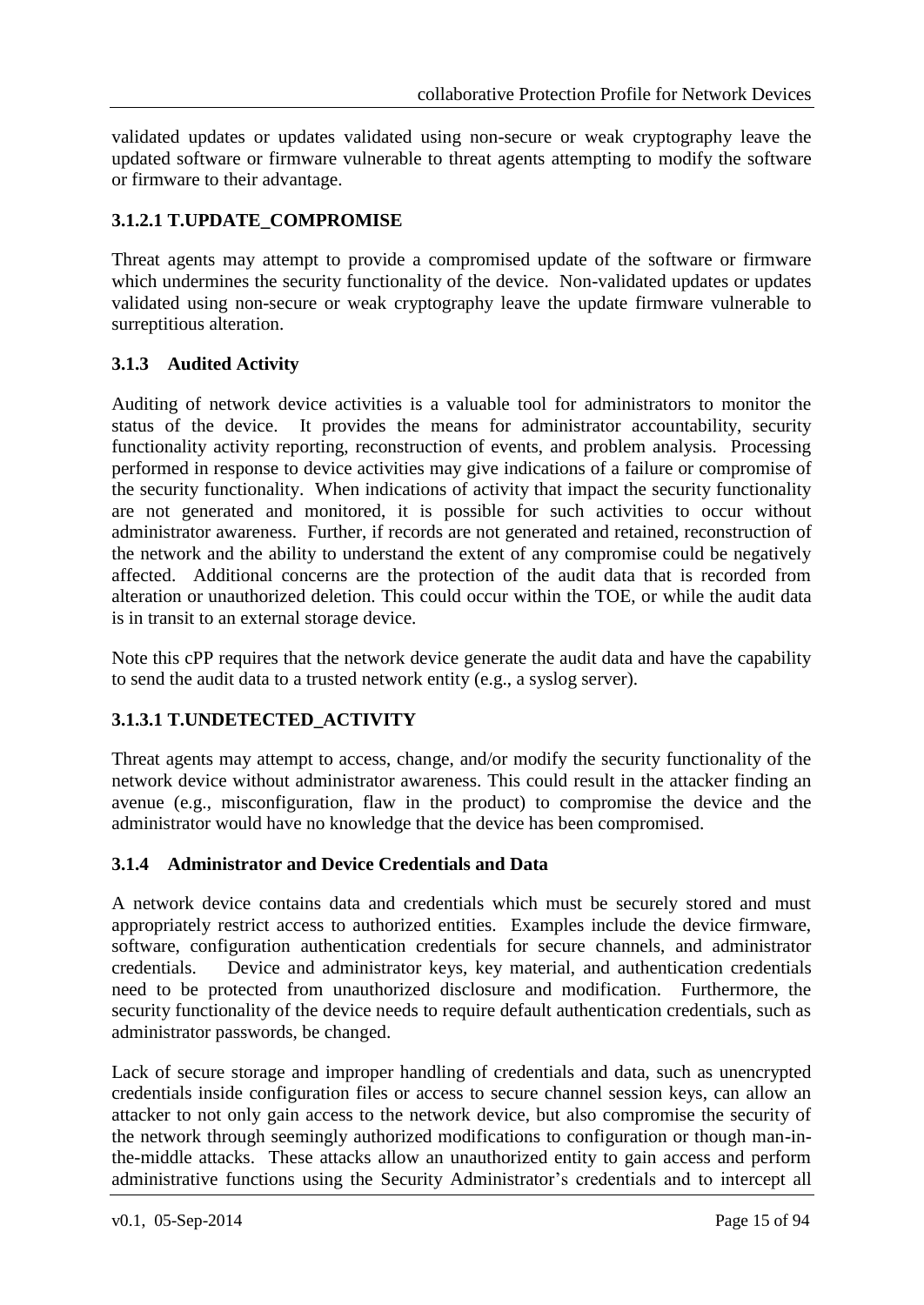traffic as an authorized endpoint. This results in difficulty in detection of security compromise and in reconstruction of the network, potentially allowing continued unauthorized access to administrator and device data.

## <span id="page-15-0"></span>**3.1.4.1 T.SECURITY\_FUNCTIONALITY\_COMPROMISE**

Threat agents may compromise credentials and device data enabling continued access to the network device and its critical data. The compromise of credentials include replacing existing credentials with an attacker's credentials, modifying existing credentials, or obtaining the administrator or device credentials for use by the attacker.

## <span id="page-15-1"></span>**3.1.4.2 T.PASSWORD\_CRACKING**

Threat agents may be able to take advantage of weak administrative passwords to gain privileged access to the device. Having privileged access to the device provides the attacker unfettered access to the network traffic, and may allow them to take advantage of any trust relationships with other network devices.

#### <span id="page-15-2"></span>**3.1.5 Device Failure**

Security mechanisms of the network device generally build up from roots of trust to more complex sets of mechanisms. Failures could result in a compromise to the security functionality of the device. A network device self-testing its security critical components at both start-up and during run-time ensures the reliability of the device's security functionality.

## <span id="page-15-3"></span>**3.1.5.1 T.SECURITY\_FUNCTIONALITY\_FAILURE**

A component of the network device may fail during start-up or during operations causing a compromise or failure in the security functionality of the network device, leaving the device susceptible to attackers. Avenues of attack could be opened such as the cryptographic functions no longer properly working, including random number generation, allowing an attacker to connect to the device.

## <span id="page-15-4"></span>**3.2 Assumptions**

This section describes the assumptions made in identification of the threats and security requirements for network devices. The network device is not expected to provide assurance in any of these areas, and as a result, requirements are not included to mitigate the threats associated.

## <span id="page-15-5"></span>**3.2.1 A.PHYSICAL\_PROTECTION**

The network device is assumed to be physically protected in its operational environment and not subject to physical attacks that compromise the security and/or interfere with the device's physical interconnections and correct operation. This protection is assumed to be sufficient to protect the device and the data it contains. As a result, the cPP will not include any requirements on physical tamper protection or other physical attack mitigations. The cPP will not expect the product to defend against physical access to the device that allows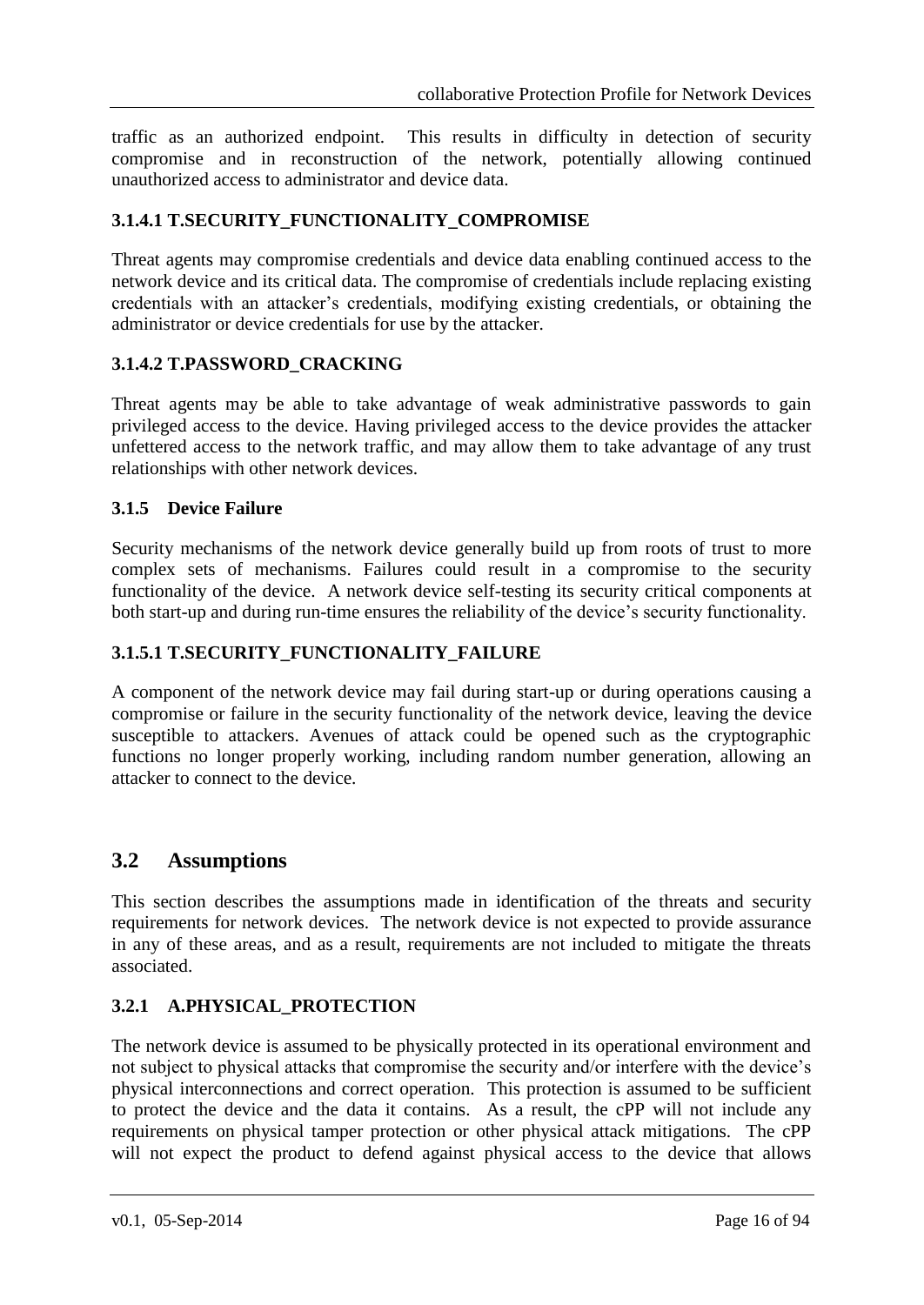unauthorized entities to extract data, bypass other controls, or otherwise manipulate the device.

#### [OE.PHYSICAL]

#### <span id="page-16-0"></span>**3.2.2 A.LIMITED\_FUNCTIONALITY**

The device is assumed to provide networking functionality as its core function and not provide functionality/services that could be deemed as general purpose computing. For example the device should not provide computing platform for general purpose applications (unrelated to networking functionality).

#### [OE.NO\_GENERAL\_PURPOSE]

#### <span id="page-16-1"></span>**3.2.3 A.NO\_THRU\_TRAFFIC\_PROTECTION**

A standard/generic network device does not provide any assurance regarding the protection of traffic that traverses it. The intent is for the network device to protect data that originates on or is destined to the device itself, to include administrative data and audit data. Traffic that is traversing the network device, destined for another network entity, is not covered by the ND cPP. It is assumed that this protection will be covered by cPPs for particular types of network devices (e.g, firewall).

[OE.NO\_THRU\_TRAFFIC\_PROTECTION]

#### <span id="page-16-2"></span>**3.2.4 A.TRUSTED\_ADMINSTRATOR**

The Security Administrator(s) for the network device are assumed to be trusted and to act in the best interest of security for the organization. This includes being appropriately trained, following policy, and adhering to administrator guidance. Administrators are trusted to ensure passwords/credentials have sufficient strength and entropy and to lack malicious intent when administering the device. The network device is not expected to be capable of defending against a malicious administrator that actively works to bypass or compromise the security of the device.

#### [OE.TRUSTED\_ADMIN]

#### <span id="page-16-3"></span>**3.2.5 A.REGULAR\_UPDATES**

The network device firmware and software is assumed to be updated by an administrator on a regular basis in response to the release of product updates due to known vulnerabilities.

#### [OE.UPDATES]

#### <span id="page-16-4"></span>**3.2.6 A.ADMIN\_CREDENTIALS\_SECURE**

The administrator's credentials (private key) used to access the network device are protected by the platform on which they reside.

#### [OE.ADMIN\_CREDENTIALS\_SECURE]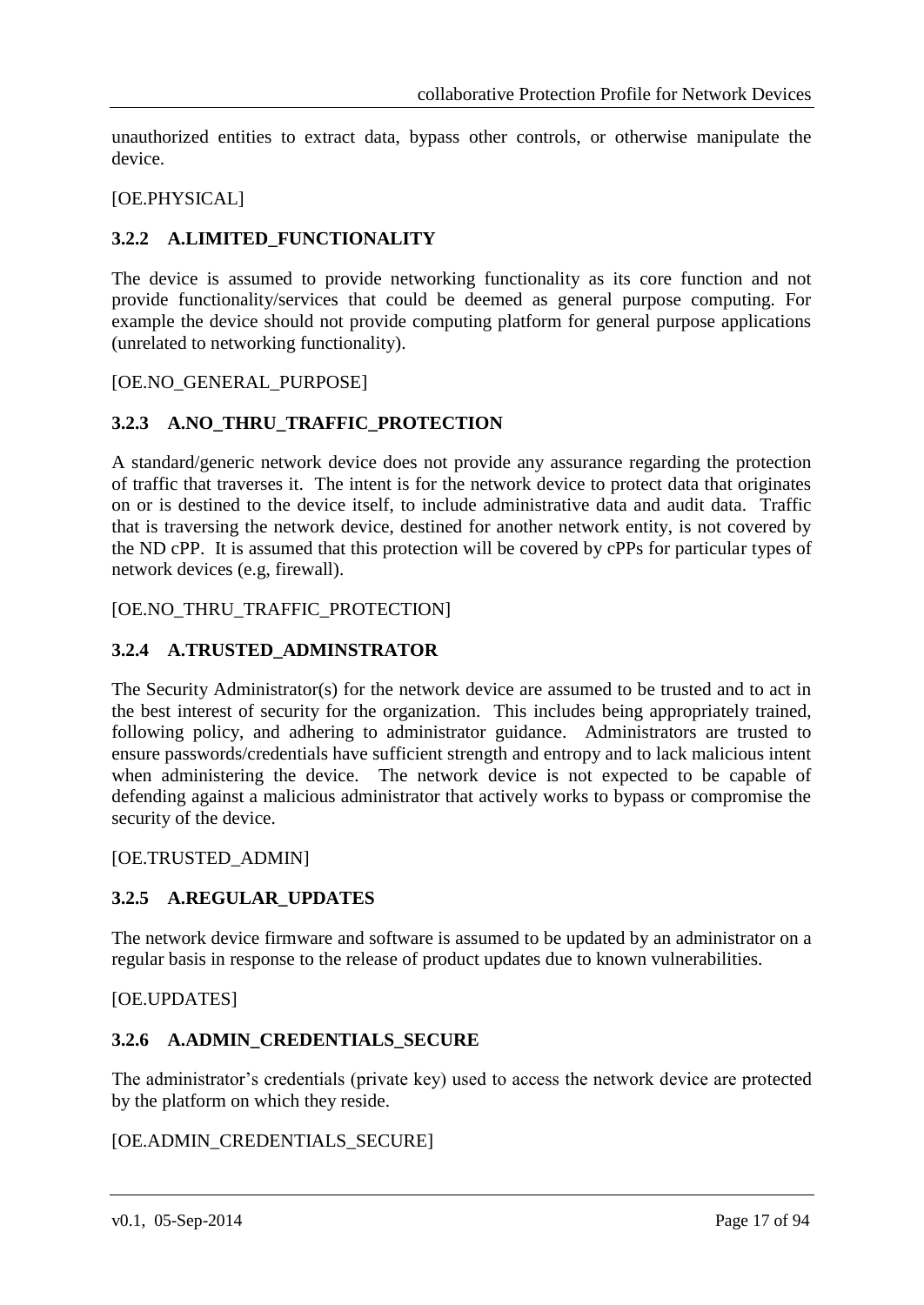# <span id="page-17-0"></span>**3.3 Organizational Security Policy**

An organizational security policy is a set of rules, practices, and procedures imposed by an organization to address its security needs. For the purposes of this cPP a single policy is described in the section below.

## <span id="page-17-1"></span>**3.3.1 P.ACCESS\_BANNER**

The TOE shall display an initial banner describing restrictions of use, legal agreements, or any other appropriate information to which users consent by accessing the TOE.

[FTA\_TAB.1]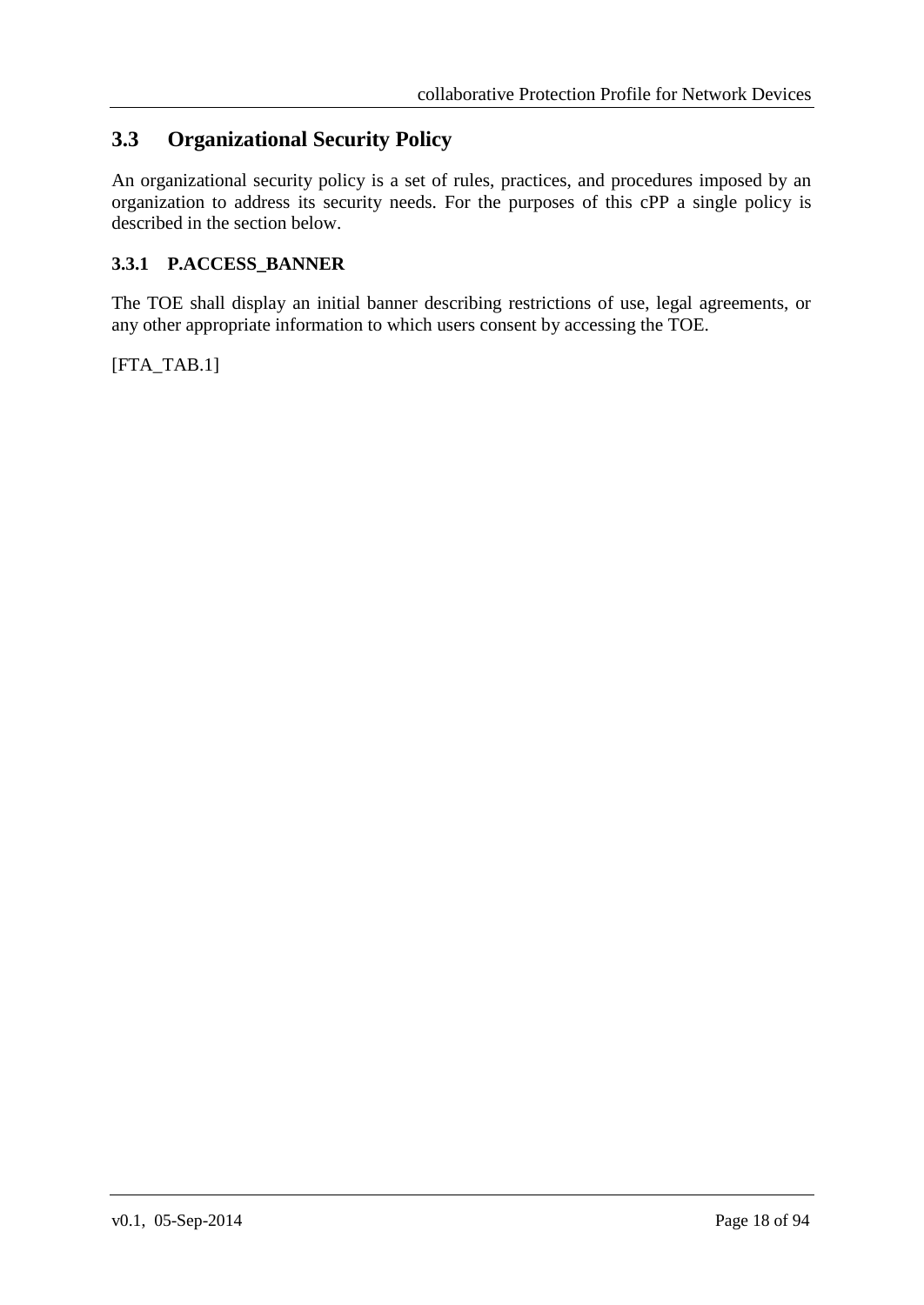# <span id="page-18-0"></span>**4. Security Objectives**

# <span id="page-18-1"></span>**4.1 Security Objectives for the Operational Environment**

The following subsections describe objectives for the Operational Environment.

## <span id="page-18-2"></span>**4.1.1 OE.PHYSICAL**

Physical security, commensurate with the value of the TOE and the data it contains, is provided by the environment.

## <span id="page-18-3"></span>**4.1.2 OE.NO\_GENERAL\_PURPOSE**

There are no general-purpose computing capabilities (e.g., compilers or user applications) available on the TOE, other than those services necessary for the operation, administration and support of the TOE.

## <span id="page-18-4"></span>**4.1.3 OE.NO\_THRU\_TRAFFIC\_PROTECTION**

The TOE does not provide any protection of traffic that traverses it. It is assumed that protection of this traffic will be covered by other security and assurance measures in the operational environment.

#### <span id="page-18-5"></span>**4.1.4 OE.TRUSTED\_ADMIN**

TOE Administrators are trusted to follow and apply all administrator guidance in a trusted manner.

#### <span id="page-18-6"></span>**4.1.5 OE.UPDATES**

The TOE firmware and software is updated by an administrator on a regular basis in response to the release of product updates due to known vulnerabilities.

## <span id="page-18-7"></span>**4.1.6 OE.ADMIN\_CREDENTIALS\_SECURE**

The administrator's credentials (private key) used to access the TOE must be protected on any other platform on which they reside.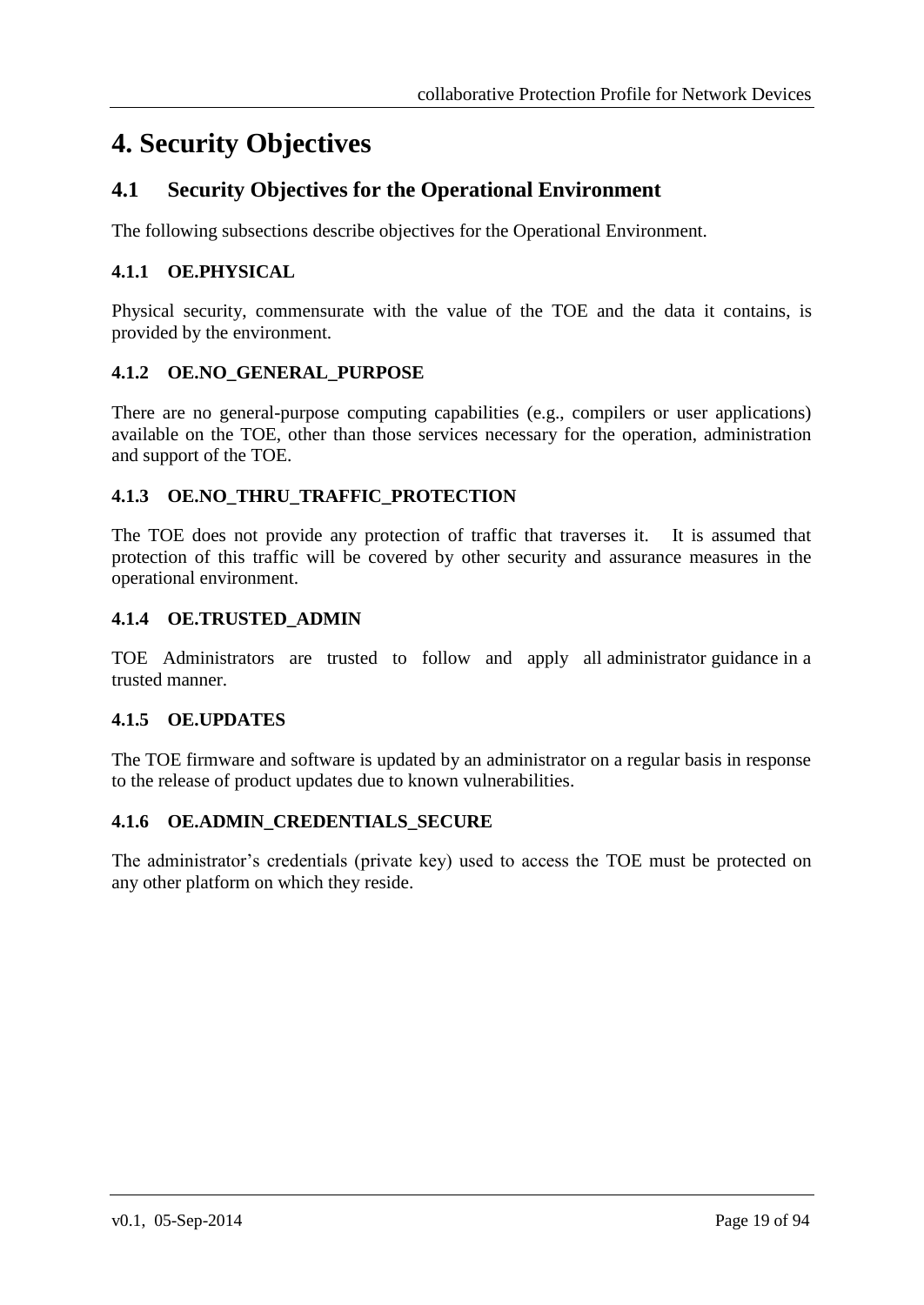# <span id="page-19-0"></span>**5. Security Functional Requirements**

The individual security functional requirements are specified in the sections below.

The Evaluation Activities defined in [SD] describe actions that the evaluator will take in order to determine compliance of a particular TOE with the SFRs. The content of these Evaluation Activities will therefore provide more insight into deliverables required from TOE Developers.

# <span id="page-19-1"></span>**5.1 Conventions**

The conventions used in descriptions of the SFRs are as follows:

- Assignment: Indicated with *italicized* text;
- Refinement made by PP author: Indicated with **bold text** and strikethroughs, if necessary;
- Selection: Indicated with underlined text;
- Assignment within a Selection: Indicated with *italicized and underlined text*;
- Iteration: Indicated by appending the iteration number in parenthesis, e.g.,  $(1)$ ,  $(2)$ ,  $(3)$ and/or by adding a string starting with "/".

Extended SFRs are identified by having a label 'EXT' at the end of the SFR name.

## <span id="page-19-2"></span>**5.2 Security Audit (FAU)**

## <span id="page-19-3"></span>**5.2.1 Security Audit Data generation (FAU\_GEN)**

In order to assure that information exists that allows Security Administrators to discover intentional and unintentional issues with the configuration and/or operation of the system, compliant TOEs have the capability of generating audit data targeted at detecting such activity. Auditing of administrative activities provides information that may be used to hasten corrective action should the system be configured incorrectly. Audit of select system events can provide an indication of failure of critical portions of the TOE (e.g. a cryptographic provider process not running) or anomalous activity (e.g. establishment of an administrative session at a suspicious time, repeated failures to establish sessions or authenticate to the system) of a suspicious nature.

In some instances there may be a large amount of audit information produced that could overwhelm the TOE or administrators in charge of reviewing the audit information. The TOE must be capable of sending audit information to an external trusted entity, which mitigates the possibility that the generated audit data will cause some kind of denial of service situation on the TOE. This information must carry reliable timestamps, which will help order the information when sent to the external device.

Loss of communication with the audit server is problematic. While there are several potential mitigations to this threat, this cPP does not mandate that a specific action takes place; the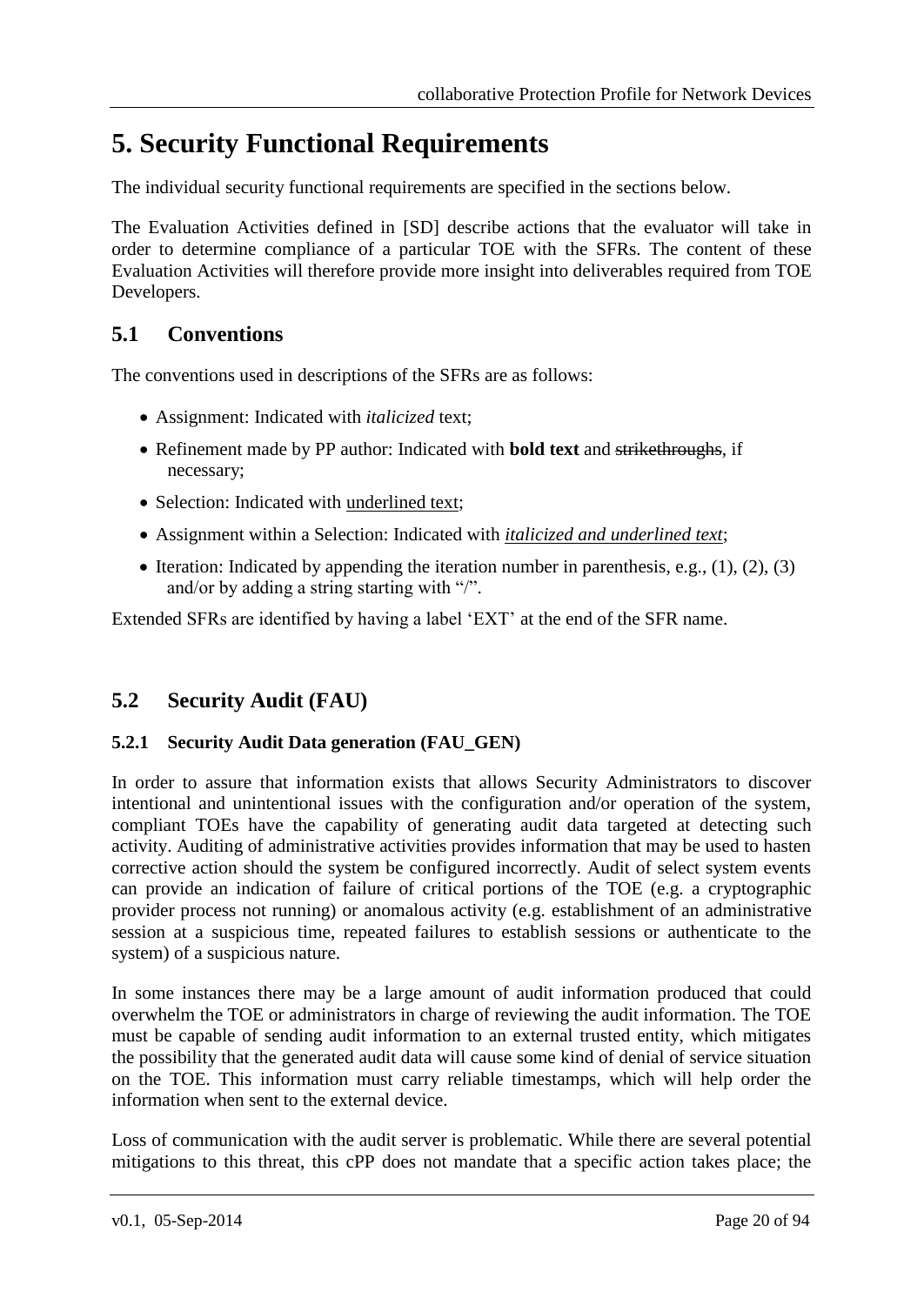degree to which this action preserves the audit information and still allows the TOE to meet its functionality responsibilities should drive decisions on the suitability of the TOE in a particular environment.

#### <span id="page-20-0"></span>**5.2.1.1 FAU\_GEN.1 Audit data generation**

**FAU GEN.1.1** The TSF shall be able to generate an audit record of the following auditable events:

- a) Start-up and shut-down of the audit functions;
- b) All auditable events for the not specified level of audit; and
- c) *All administrative actions*;
- d) *Specifically defined auditable events listed in [Table 1](#page-23-3)*.

#### *Application Note 1*

*The term 'administrative actions' comprises:*

- *Administrative login and logout (name of user account shall be logged if individual user accounts are required for administrators).*
- *Configuration changes (in addition to the information that a change occurred it shall be logged what has been changed).*
- *Generating/import of, changing, or deleting of cryptographic keys (optional: key export) (in addition to the action itself a unique key name or key reference shall be logged).*
- *Changing passwords (name of related user account shall be logged).*
- *Starting and stopping services (if applicable)*
- *Other uses of privileges.*

*The ST author replaces the cross-reference to the table of audit events with an appropriate cross-reference for the ST. This must also include the relevant parts of [Table 3](#page-46-5) and [Table 4](#page-49-2) for optional and selection-dependent SFRs included in the ST.* 

#### *Application Note 2*

*The ST author can include other auditable events directly in the table; they are not limited to the list presented.* 

*The TSS should identify what information is logged to identify the relevant key for the administrative task of generating/import of, changing, or deleting of cryptographic keys.* 

*Starting and stopping services refers to regular activities. In case of unforeseen events like the crash of the audit service, it might not be possible to generate or store audit data.*

*With respect to FAU\_GEN.1.1 the term 'services' refers to e.g. audit service, SSH server, SNMP agent, NETCONF, routing protocol daemons, update service.*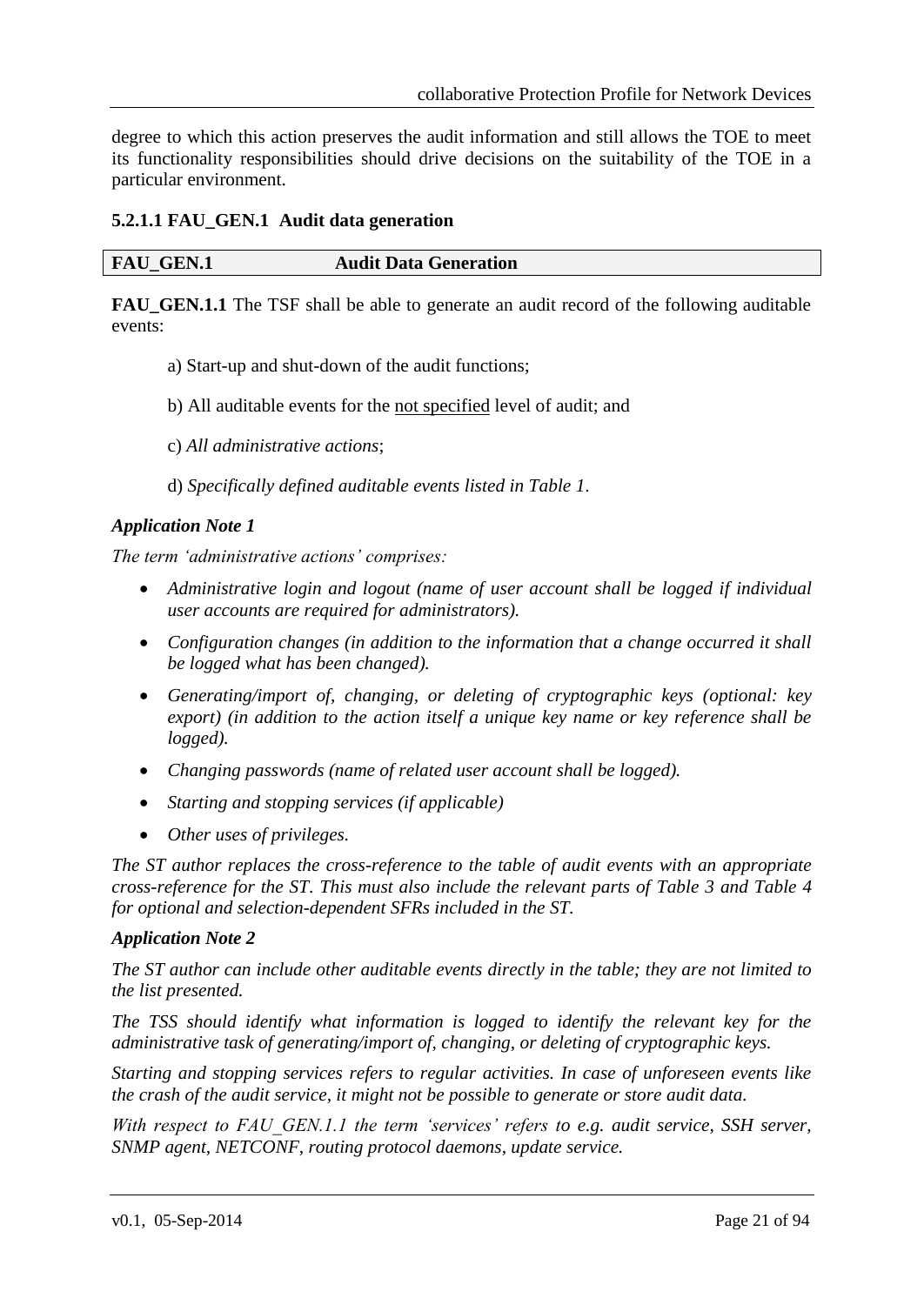**FAU\_GEN.1.2** The TSF shall record within each audit record at least the following information:

a) Date and time of the event, type of event, subject identity, and the outcome (success or failure) of the event; and

b) For each audit event type, based on the auditable event definitions of the functional components included in the PP/ST, *information specified in column three of [Table 1](#page-23-3)*.

#### *Application Note 3*

*The ST author replaces the cross-reference to the table of audit events with an appropriate cross-reference for the ST. This must also include the relevant parts of [Table 3](#page-46-5) and [Table 4](#page-49-2) for optional and selection-dependent SFRs included in the ST.*

| Requirement    | <b>Auditable Events</b>                                          | Additional Audit Record<br>Contents                                           |
|----------------|------------------------------------------------------------------|-------------------------------------------------------------------------------|
| FAU_GEN.1      | None.                                                            | None.                                                                         |
| FAU_GEN.2      | None.                                                            | None.                                                                         |
| FAU_STG_EXT.1  | None.                                                            | None.                                                                         |
| FCS_CKM.4      | None.                                                            | None.                                                                         |
| $FCS_COP.1(1)$ | None.                                                            | None.                                                                         |
| $FCS_COP.1(2)$ | None.                                                            | None.                                                                         |
| $FCS_COP.1(3)$ | None.                                                            | None.                                                                         |
| $FCS_COP.1(4)$ | None.                                                            | None.                                                                         |
| FCS_RBG_EXT.1  | None.                                                            | None.                                                                         |
| FDP_RIP.2      | None.                                                            | None.                                                                         |
| FIA_PMG_EXT.1  | None.                                                            | None.                                                                         |
| FIA_UIA_EXT.1  | All use of identification<br>authentication<br>and<br>mechanism. | Provided<br>identity,<br>user<br>origin of the attempt (e.g.,<br>IP address). |
| FIA_UAU_EXT.2  | All use of identification<br>authentication<br>and<br>mechanism. | Origin of the attempt (e.g.,<br>IP address).                                  |
| FIA UAU.7      | None.                                                            | None.                                                                         |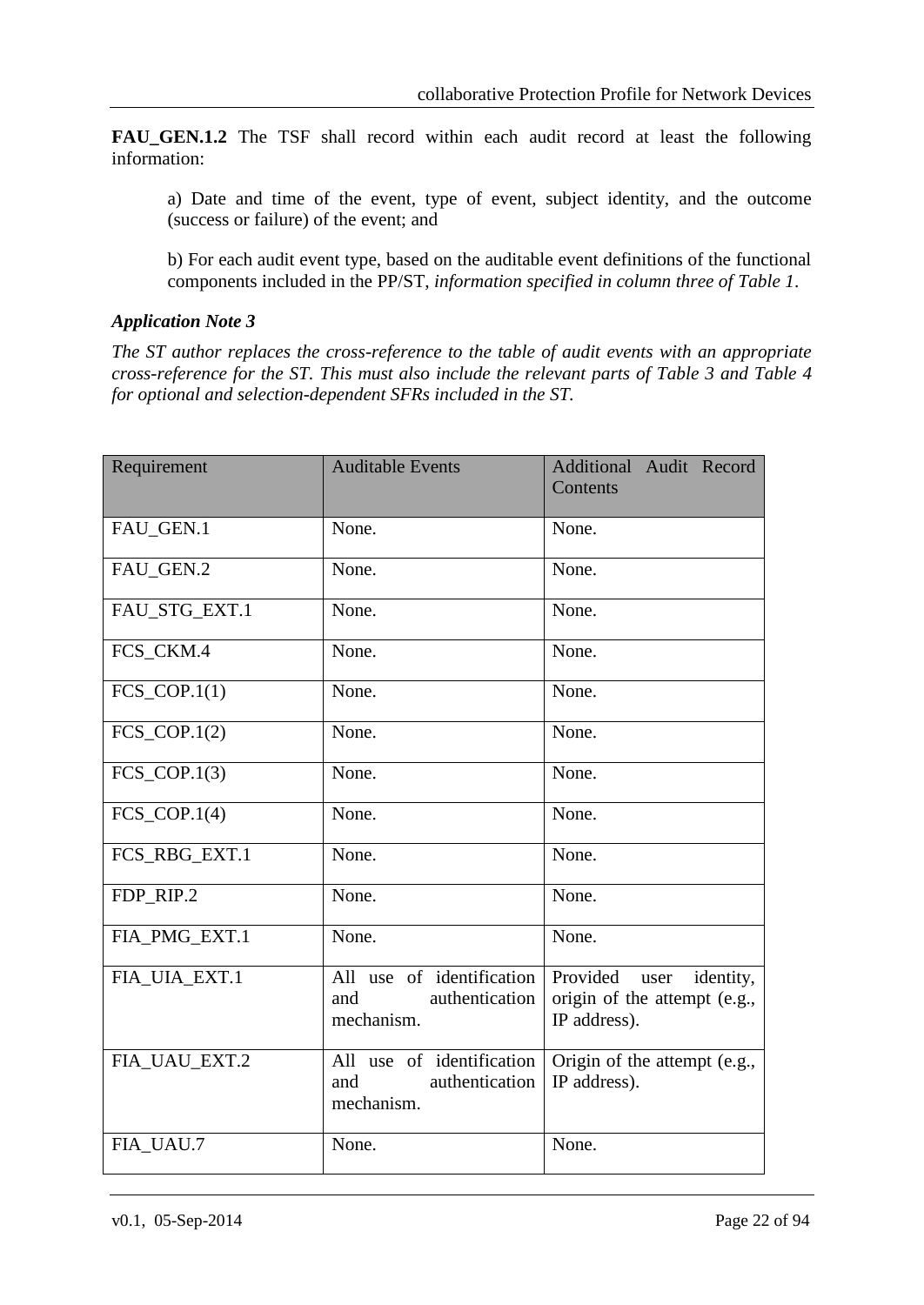| FIA_X509_EXT.1 | Failure to<br>validate<br>a<br>certificate                                                     | Reason for failure                                                                                                                |
|----------------|------------------------------------------------------------------------------------------------|-----------------------------------------------------------------------------------------------------------------------------------|
| FIA_X509_EXT.2 | None                                                                                           | None                                                                                                                              |
| FMT MOF.1      | None.**                                                                                        | None.**                                                                                                                           |
| FMT_MTD.1      | $\overline{\text{None}}$ .**                                                                   | None.**                                                                                                                           |
| FMT_SMF.1      | None.                                                                                          | None.                                                                                                                             |
| FMT_SMR.2      | None.                                                                                          | None.                                                                                                                             |
| FPT_APW_EXT.1  | None.                                                                                          | None.                                                                                                                             |
| FPT_ITT.1      | None.                                                                                          | None.                                                                                                                             |
| FPT_SKP_EXT.1  | None.                                                                                          | None.                                                                                                                             |
| FPT_STM.1      | Changes to time.                                                                               | The old and new values for<br>the time. Origin of the<br>attempt to change time for<br>success and failure (e.g.,<br>IP address). |
| FPT_TUD_EXT.1  | Initiation of update; result<br>update attempt<br>of the<br>(success or failure)               | No additional information.                                                                                                        |
| FPT_TUD_EXT.2  | None.                                                                                          | None.                                                                                                                             |
| FPT_TST_EXT.1  | None.                                                                                          | None.                                                                                                                             |
| FPT_TST_EXT.2  | None.                                                                                          | None.                                                                                                                             |
| FTA_SSL_EXT.1  | Any attempts at unlocking<br>of an interactive session.                                        | None.                                                                                                                             |
| FTA_SSL.3      | termination of a<br>The<br>by the<br>session<br>remote<br>session<br>locking<br>mechanism.     | None.                                                                                                                             |
| FTA_SSL.4      | termination<br>$of$ <sup><math>\overline{ }</math></sup><br>The<br>an<br>interactive session.  | None.                                                                                                                             |
| FTA_TAB.1      | None.                                                                                          | None.                                                                                                                             |
| FTP_ITC.1      | Initiation of the trusted<br>channel. Termination of initiator<br>the trusted channel. Failure | Identification<br>of<br>the<br>and<br>target<br>of<br>failed<br>channels<br>trusted                                               |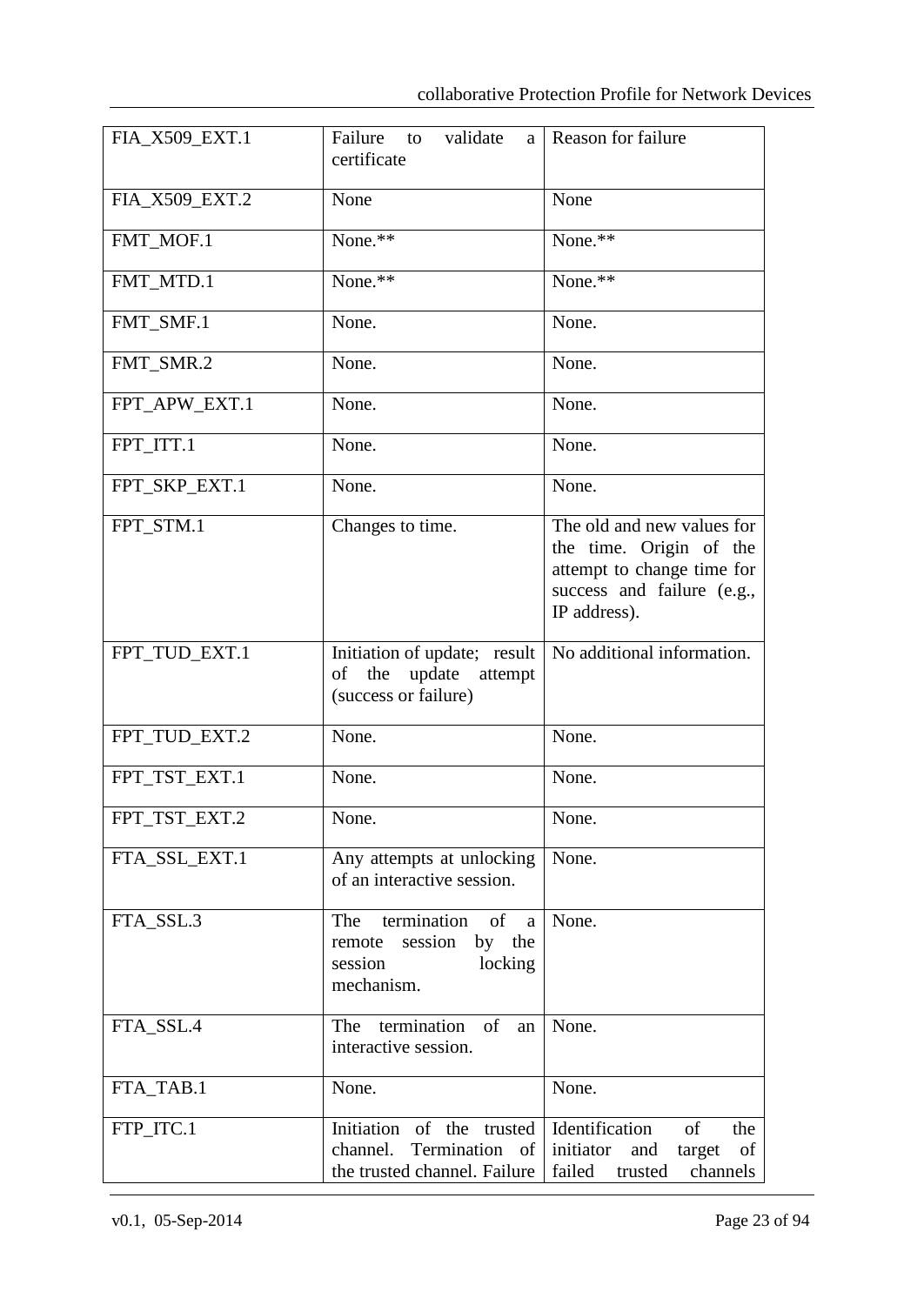|           | of the trusted channel establishment attempt.<br>functions.                                                                                                           |     |
|-----------|-----------------------------------------------------------------------------------------------------------------------------------------------------------------------|-----|
| FTP TRP.1 | Initiation of the trusted Identification of<br>channel. Termination of claimed user identity.<br>the trusted channel. Failure<br>of the trusted channel<br>functions. | the |

*Table 1: Security Functional Requirements and Auditable Events*

## <span id="page-23-3"></span>*Application Note 4*

*Additional audit events will apply to the TOE depending on the optional and selection-based requirements adopted from Appendix [A](#page-46-0) and Appendix [B.](#page-49-0) The ST author must therefore include the relevant additional events specified in the tables in [Table 3](#page-46-5) and [Table 4.](#page-49-2)*

*In [Table 1](#page-23-3) (and the other tables of audit events in Appendix [A](#page-46-0) and Appendix [B\)](#page-49-0):* 

*\*\*: 'None' in this case means that no events are logged in addition to the events that are logged for 'administrative actions' as defined in FAU\_GEN.1.1.*

#### <span id="page-23-0"></span>**5.2.1.2 FAU\_GEN.2 User identity association**

| <b>FAU_GEN.2</b> | <b>User identity association</b> |
|------------------|----------------------------------|
|                  |                                  |

**FAU\_GEN.2.1** For audit events resulting from actions of identified users, the TSF shall be able to associate each auditable event with the identity of the user that caused the event.

## <span id="page-23-1"></span>**5.2.2 Security audit event storage (Extended – FAU\_STG\_EXT)**

## <span id="page-23-2"></span>**5.2.2.1 FAU\_ STG\_EXT.1 External Audit Trail Storage**

| FAU STG EXT.1 | <b>Protected Audit Trail Storage</b> |
|---------------|--------------------------------------|
|               |                                      |

**FAU STG EXT.1.1** The TSF shall be able to transmit the generated audit data to an external IT entity using a trusted channel implementing the [selection: *IPsec, SSH, TLS, TLS/HTTPS*] protocol.

#### *Application Note 5*

*For selecting the option of transmission of generated audit data to an external IT entity the TOE relies on a non-TOE audit server for storage and review of audit records. The storage of these audit records and the ability to allow the administrator to review these audit records is provided by the operational environment in that case.* 

*In the second selection, the ST author chooses the means by which this connection is protected. The ST author also has to ensure that the supporting protocol requirement matching the selection is included in the ST.*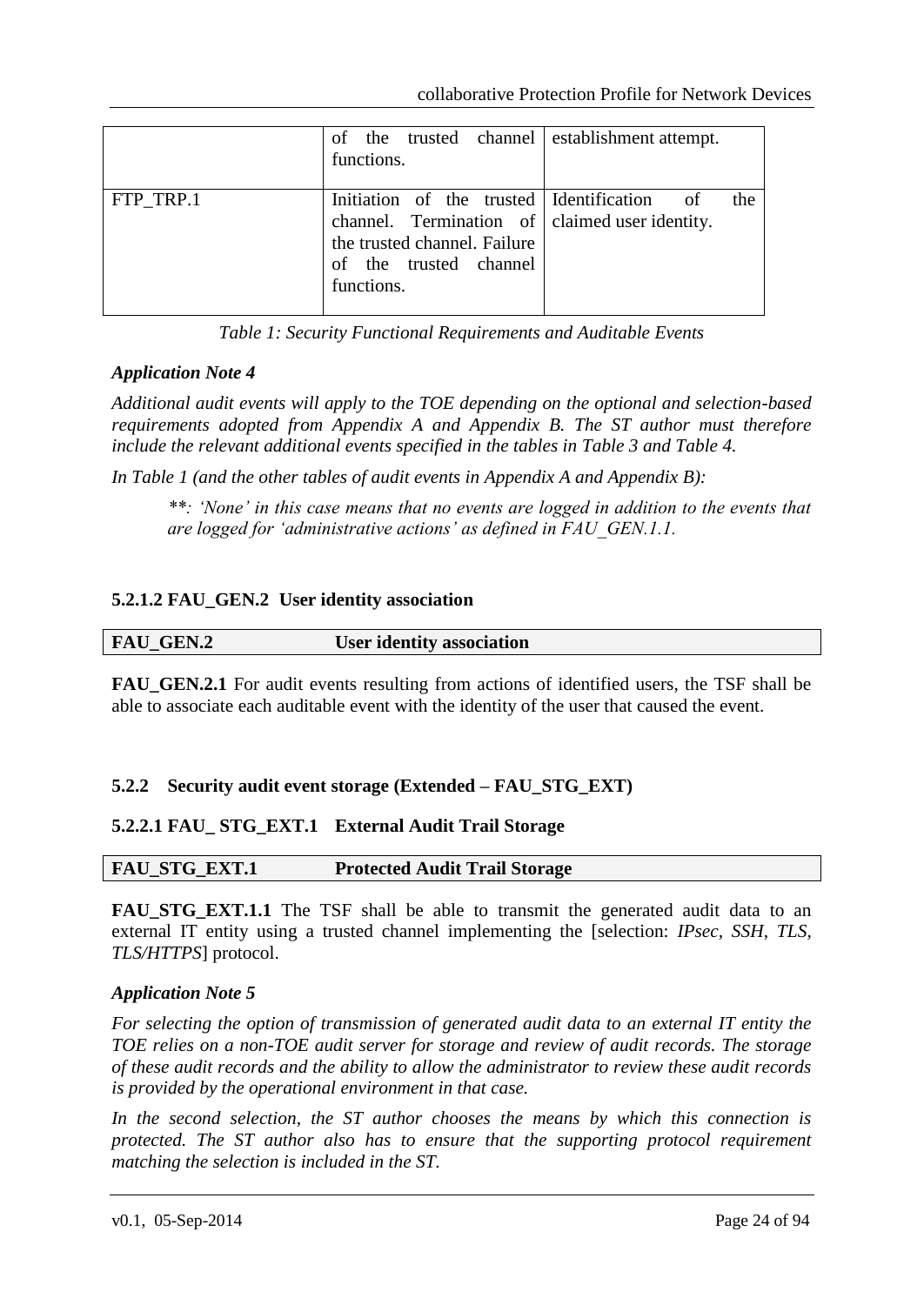**FAU STG EXT.1.2** The TSF shall be able to store generated audit date on the TOE itself.

## *Application Note 6*

*The local space to store audit date is limited. The TSF shall generate a warning to inform the user before the local space to store audit data is used up and/or the TOE will lose audit data due to insufficient local space.* 

**FAU\_STG\_EXT.1.3** The TSF shall [selection: *drop new audit data, overwrite previous audit records according to the following rule: [assignment: rule for overwriting previous audit records], [assignment: other action]*] when the local storage space for audit data is full.

## *Application Note 7*

*The external log server might be used as alternative storage space in case the local storage space is full. The 'other action' could in this case be defined as 'send the new audit date to an external IT entity'.* 

# <span id="page-24-0"></span>**5.3 Cryptographic Support (FCS)**

## <span id="page-24-1"></span>**5.3.1 Cryptographic Key Management (FCS\_CKM)**

## <span id="page-24-2"></span>**5.3.1.1 FCS\_CKM.1 Cryptographic Key Generation**

| FCS CKM.1 | <b>Cryptographic Key Generation</b> |
|-----------|-------------------------------------|
|           |                                     |

**FCS\_CKM.1.1** The TSF shall generate **asymmetric** cryptographic keys in accordance with a specified cryptographic key generation algorithm: [selection:

- *RSA schemes using cryptographic key sizes of 2048-bit or greater that meet the following: FIPS PUB 186-4, "Digital Signature Standard (DSS)", Appendix B.3;*
- *ECC schemes using "NIST curves" P-256, P-384 and [selection: P-521, no other curves] that meet the following: FIPS PUB 186-4, "Digital Signature Standard (DSS)", Appendix B.4;*
- *FFC schemes using cryptographic key sizes of 2048-bit or greater that meet the following: FIPS PUB 186-4, "Digital Signature Standard (DSS)", Appendix B.1*

].

## *Application Note 8*

*The ST author shall select all key generation schemes used for key establishment and device authentication. When key generation is used for key establishment, the schemes in FCS\_CKM.2.1 and selected cryptographic protocols must match the selection. When key generation is used for device authentication, the public key is expected to be associated with an X.509v3 certificate.*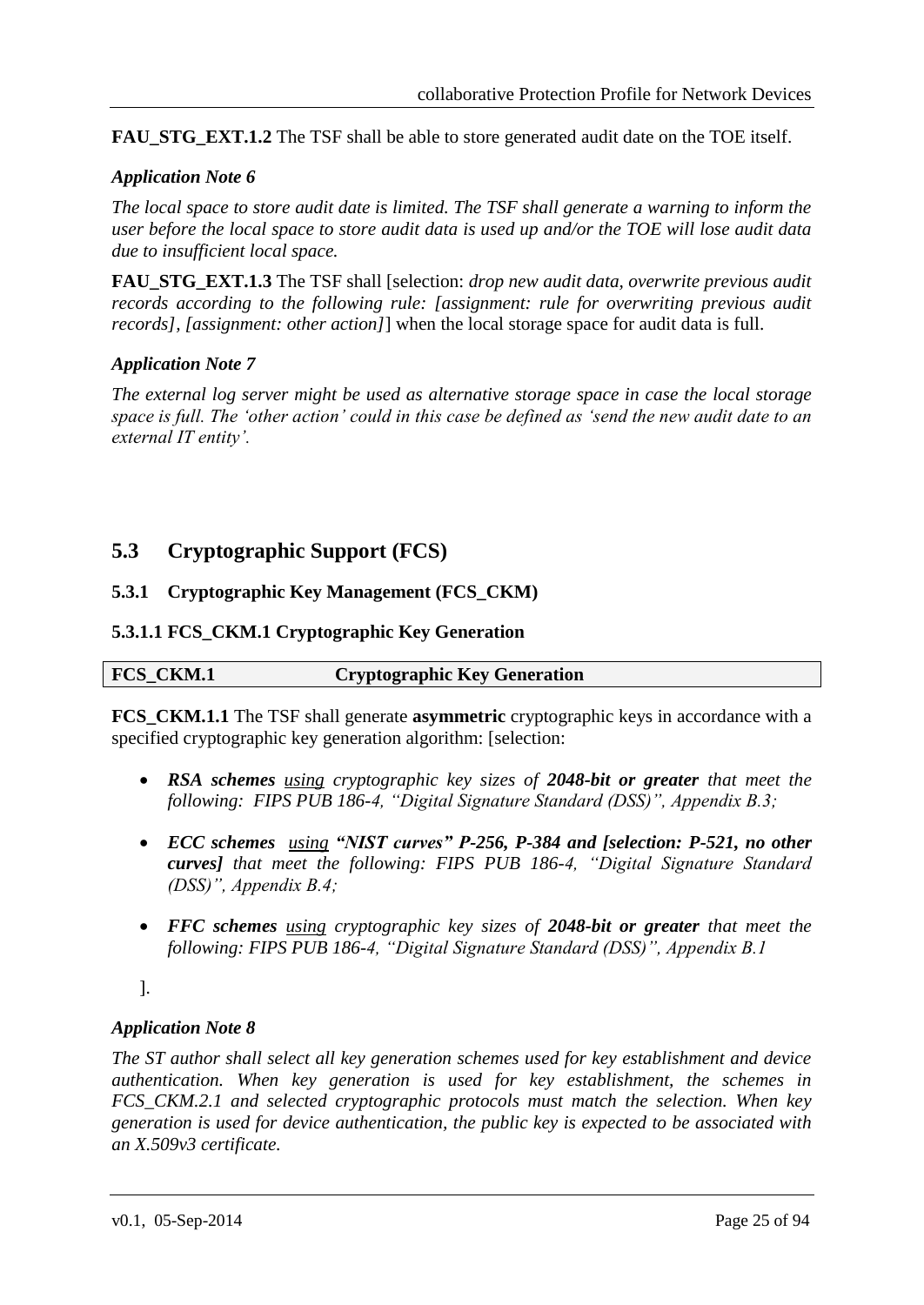*If the TOE acts as a receiver in the RSA key establishment scheme, the TOE does not need to implement RSA key generation.*

## <span id="page-25-0"></span>**5.3.1.2 FCS\_CKM.2 Cryptographic Key Establishment**

#### **FCS\_CKM.2 Cryptographic Key Establishment**

**FCS** CKM.2.1 The TSF shall perform cryptographic key establishment in accordance with a specified cryptographic key establishment method: [selection:

- *RSA-based key establishment schemes that meets the following: NIST Special Publication 800-56B, "Recommendation for Pair-Wise Key Establishment Schemes Using Integer Factorization Cryptography";*
- *Elliptic curve-based key establishment schemes that meets the following: NIST Special Publication 800-56A, "Recommendation for Pair-Wise Key Establishment Schemes Using Discrete Logarithm Cryptography";*
- *Finite field-based key establishment schemes that meets the following: NIST Special Publication 800-56A, "Recommendation for Pair-Wise Key Establishment Schemes Using Discrete Logarithm Cryptography"*

].

## *Application Note 9*

*This is a refinement of the SFR FCS\_CKM.2 to deal with key establishment rather than key distribution.* 

*The ST author shall select all key establishment schemes used for the selected cryptographic protocols.*

*The RSA-based key establishment schemes are described in Section 9 of NIST SP 800-56B; however, Section 9 relies on implementation of other sections in SP 800-56B. If the TOE acts as a receiver in the RSA key establishment scheme, the TOE does not need to implement RSA key generation.*

*The elliptic curves used for the key establishment scheme shall correlate with the curves specified in FCS\_CKM.1.1.*

*The domain parameters used for the finite field-based key establishment scheme are specified by the key generation according to FCS\_CKM.1.1.*

## <span id="page-25-1"></span>**5.3.1.3 FCS\_CKM.4 Cryptographic Key Destruction**

**FCS\_CKM.4 Cryptographic Key Destruction**

**FCS\_CKM.4.1** The TSF shall destroy cryptographic keys in accordance with a specified cryptographic key destruction method [selection: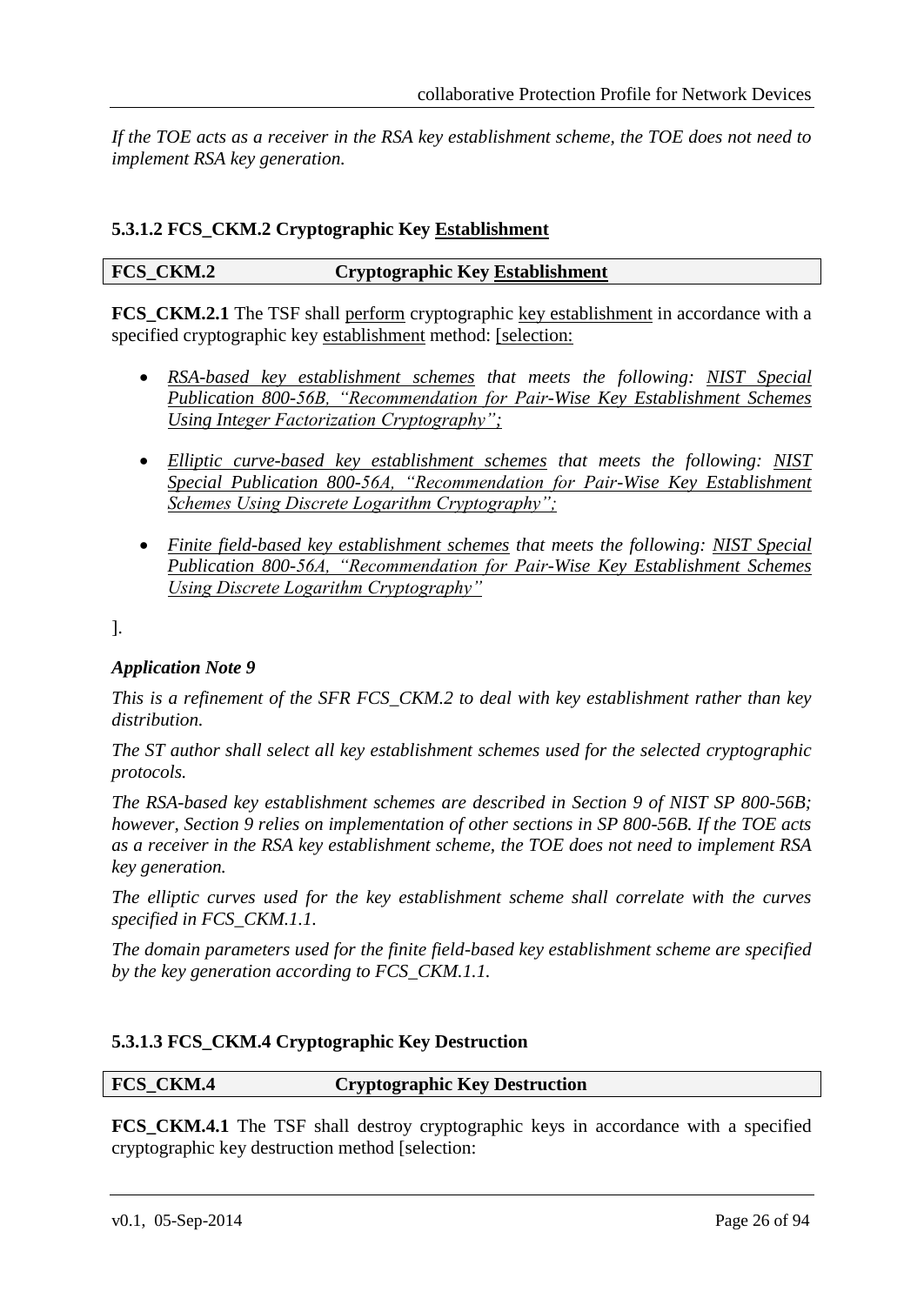- *For volatile memory, the destruction shall be executed by a single direct overwrite [selection: consisting of a pseudo-random pattern using the TSF's RBG, consisting of zeroes] followed by a read-verify.*
	- o *If the read-verification of the overwritten data fails, the process shall be repeated again.*
- *For non-volatile EEPROM, the destruction shall be executed by a single, direct overwrite consisting of a pseudo random pattern using the TSF's RBG (as specified in FCS\_RBG\_EXT.1), followed by a read-verify.*
	- o *If the read-verification of the overwritten data fails, the process shall be repeated again.*
- *For non-volatile flash memory, the destruction shall be executed by [selection: a single, direct overwrite consisting of zeroes, a block erase] followed by a read-verify.*
	- o *If the read-verification of the overwritten data fails, the process shall be repeated again.*
- *For non-volatile memory other than EEPROM and flash, the destruction shall be executed by overwriting three or more times with a random pattern that is changed before each write.*

]

that meets the following: *NIST SP 800-88*.

## <span id="page-26-0"></span>**5.3.2 Cryptographic Operation (FCS\_COP)**

## <span id="page-26-1"></span>**5.3.2.1 FCS\_COP.1 Cryptographic Operation**

| $FCS$ $COP.1(1)$ | Cryptographic Operation (AES Data Encryption/ |
|------------------|-----------------------------------------------|
|                  | Decryption)                                   |

**FCS\_COP.1.1(1)** The TSF shall perform *encryption/decryption* in accordance with a specified cryptographic algorithm *AES used in [selection: CBC, GCM] mode* and cryptographic key sizes *[selection: 128 bits, 192 bits, 256 bits]* that meet the following: *AES as specified in ISO 18033-3, [selection: CBC as specified in ISO 10116, GCM as specified in ISO 19772]*.

#### *Application Note 10*

*For the first selection of FCS\_COP.1.1(1), the ST author should choose the mode or modes in which AES operates. For the second selection, the ST author should choose the key sizes that are supported by this functionality. The modes and key sizes selected here correspond to the cipher suite selections made in the trusted channel requirements.*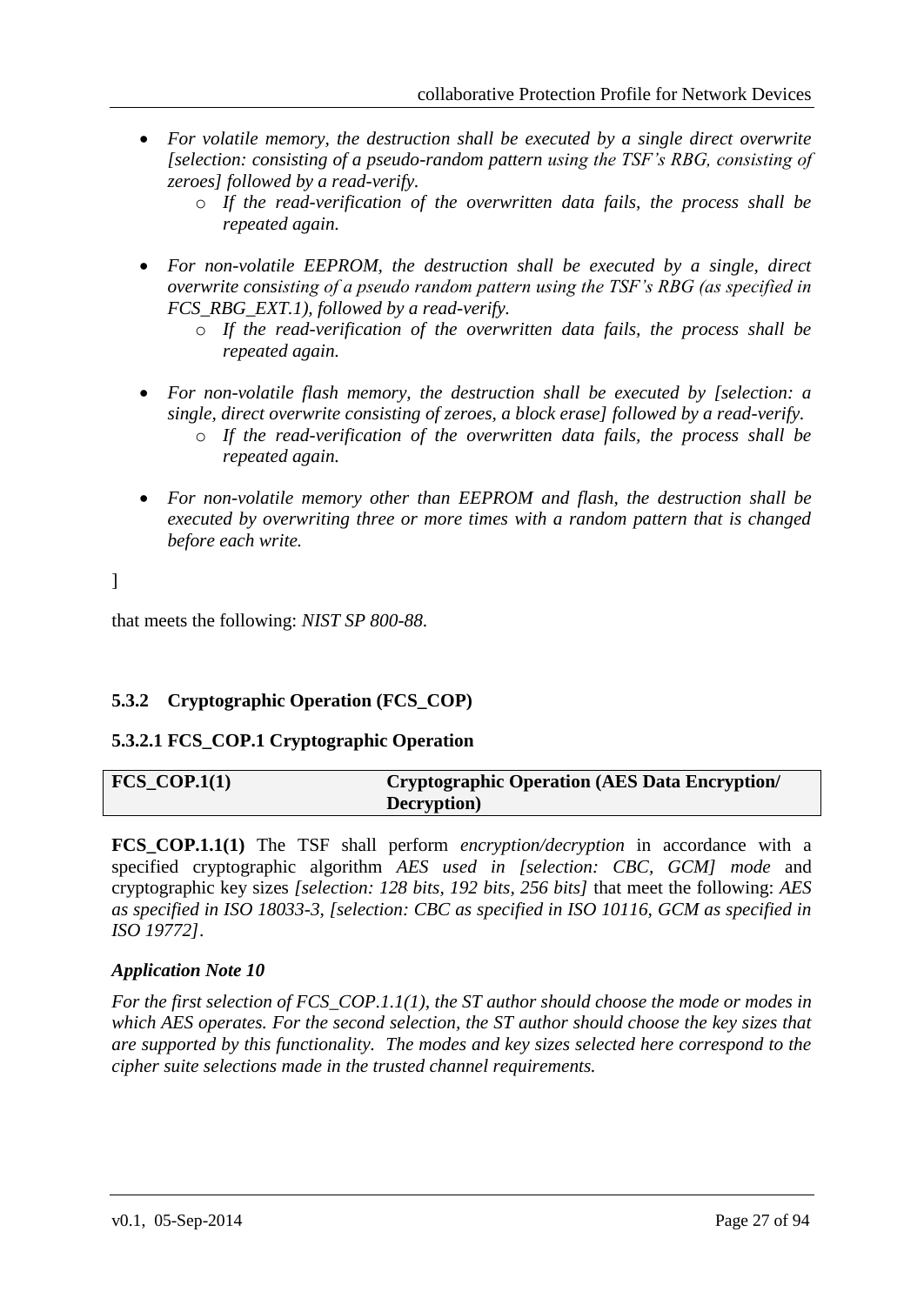## **FCS\_COP.1(2) Cryptographic Operation (Signature Verification)**

**FCS\_COP.1.1(2)** The TSF shall perform *cryptographic signature services (verification)* in accordance with a specified cryptographic algorithm [selection:

- *RSA Digital Signature Algorithm and cryptographic key sizes (modulus) [assignment: 2048 bits or greater],*
- *Elliptic Curve Digital Signature Algorithm and cryptographic key sizes [assignment: 256 bits or greater]*

]

that meets the following: [selection:

- *For RSA schemes: FIPS PUB 186-4, "Digital Signature Standard (DSS)", Section 5.5, using PKCS #1 v2.1 Signature Schemes RSASSA-PSS and/or RSASSA-PKCS2v1\_5; ISO/IEC 9796-2, Digital signature scheme 2 or Digital Signature scheme 3,*
- *For ECDSA schemes: FIPS PUB 186-4, "Digital Signature Standard (DSS)", Section 6 and Appendix D, Implementing "NIST curves" P-256, P-384, and [selection: P-521, no other curves]; ISO/IEC 14888-3, Section 6.4*

].

## *Application Note 11*

*The ST Author should choose the algorithm implemented to perform digital signatures. For the algorithm(s) chosen, the ST author should make the appropriate assignments/selections to specify the parameters that are implemented for that algorithm.*

## **FCS\_COP.1(3) Cryptographic Operation (Hash Algorithm)**

**FCS\_COP.1.1(3)** The TSF shall perform *cryptographic hashing services* in accordance with a specified cryptographic algorithm [*selection: SHA-1, SHA-256, SHA-384, SHA-512, no other algorithms*] **and cryptographic key sizes [assignment:** *cryptographic key sizes***]** that meet the following: *ISO/IEC 10118-3:2004*.

#### *Application Note 12*

*Vendors are strongly encouraged to implement updated protocols that support the SHA-2 family; until updated protocols are supported, this PP allows support for SHA-1 implementations in compliance with SP 800-131A.*

*The hash selection should be consistent with the overall strength of the algorithm used for FCS\_COP.1(1) and FCS\_COP.1(2) (for example, SHA 256 for 128-bit keys). The selection of the standard is made based on the algorithms selected.*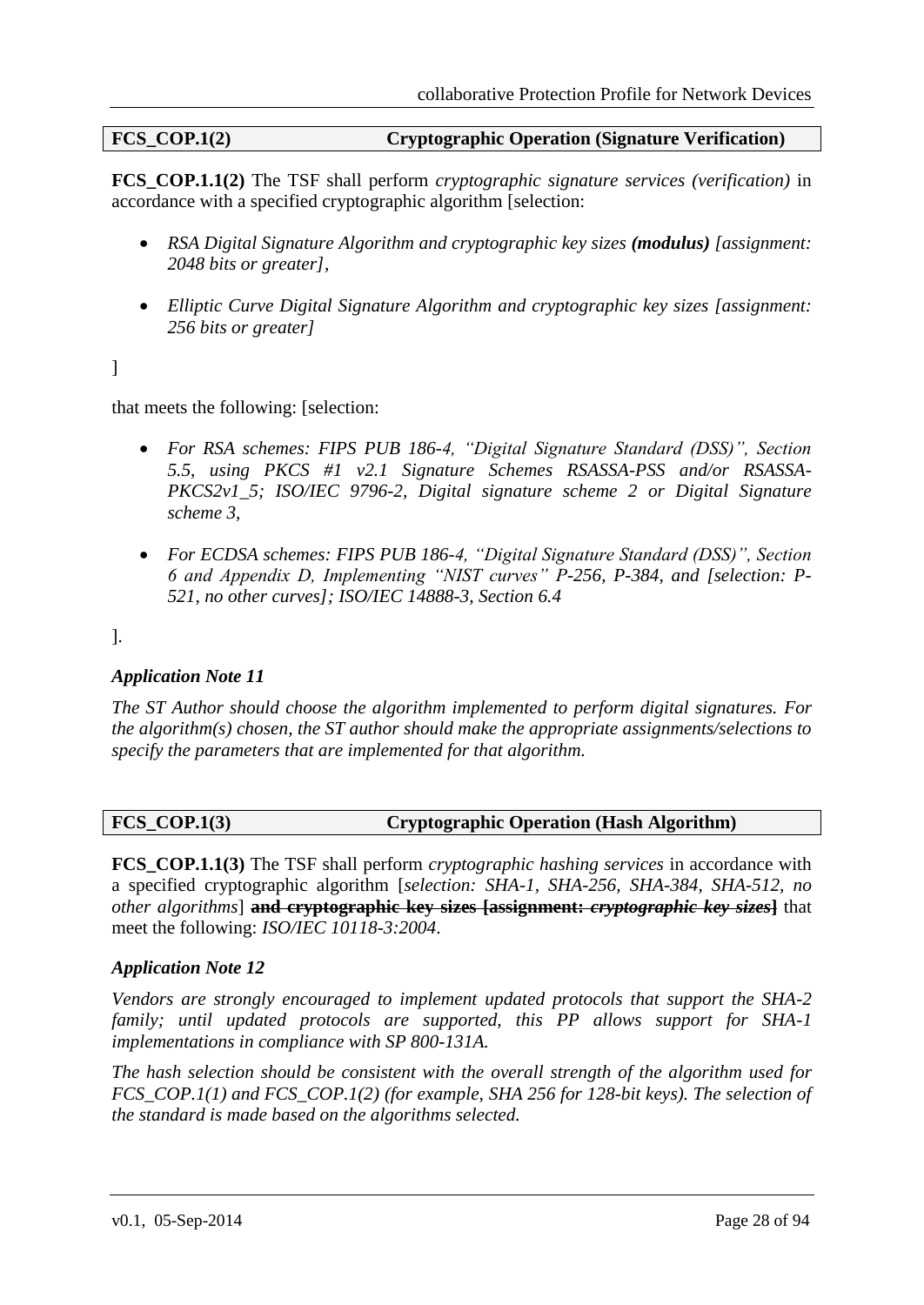## **FCS\_COP.1(4) Cryptographic Operation (Keyed Hash Algorithm)**

**FCS** COP.1.1(4) The TSF shall perform *keyed-hash message authentication* in accordance with a specified cryptographic algorithm *[selection: HMAC-SHA-1, HMAC-SHA-256, HMAC-SHA-384, HMAC-SHA-512, no other algorithms]* and cryptographic key sizes [assignment: *key size (in bits) used in HMAC*] and **message digest sizes** *160 and [selection: 256, 384, 512, no other] bits* that meet the following: *ISO/IEC 9797-2:2011, Section 7 "MAC Algorithm 2"*.

## *Application Note 13*

*The key size [k] in the assignment falls into a range between L1 and L2 (defined in ISO/IEC 10118 for the appropriate hash function. For example, for SHA-256, L1=512, L2=256,*  where  $L2 \le k \le L1$ .

## <span id="page-28-0"></span>**5.3.3 Random Bit Generation (Extended – FCS\_RBG\_EXT)**

#### <span id="page-28-1"></span>**5.3.3.1 FCS\_RBG\_EXT.1 Random Bit Generation**

| <b>FCS RBG EXT.1</b> | <b>Random Bit Generation</b> |
|----------------------|------------------------------|

**FCS RBG EXT.1.1** The TSF shall perform all deterministic random bit generation services in accordance with ISO/IEC 18031:2011 using [selection: *Hash\_DRBG (any), HMAC\_DRBG (any), CTR\_DRBG (AES)*].

**FCS\_RBG\_EXT.1.2** The deterministic RBG shall be seeded by an entropy source that accumulates entropy from [selection: *a software-based noise source, a hardware-based noise source*] with a minimum of [selection: *128 bits, 192 bits, 256 bits*] of entropy at least equal to the greatest security strength according to ISO/IEC 18031:2011 Table C.1 "Security Strength Table for Hash Functions", of the keys and hashes that it will generate.

## *Application Note 14*

*ISO/IEC 18031:2011 contains three different methods of generating random numbers; each of these, in turn, depends on underlying cryptographic primitives (hash functions/ciphers). The ST author will select the function used, and include the specific underlying cryptographic primitives used in the requirement. While any of the identified hash functions (SHA-1, SHA-224, SHA-256, SHA-384, SHA-512) are allowed for Hash\_DRBG or HMAC\_DRBG, only AES-based implementations for CTR\_DRBG are allowed.* 

*If the key length for the AES implementation used here is different than that used to encrypt the user data, then FCS\_COP.1 may have to be adjusted or iterated to reflect the different key length. For the selection in FCS\_RBG\_EXT.1.2, the ST author selects the minimum number of bits of entropy that is used to seed the RBG.*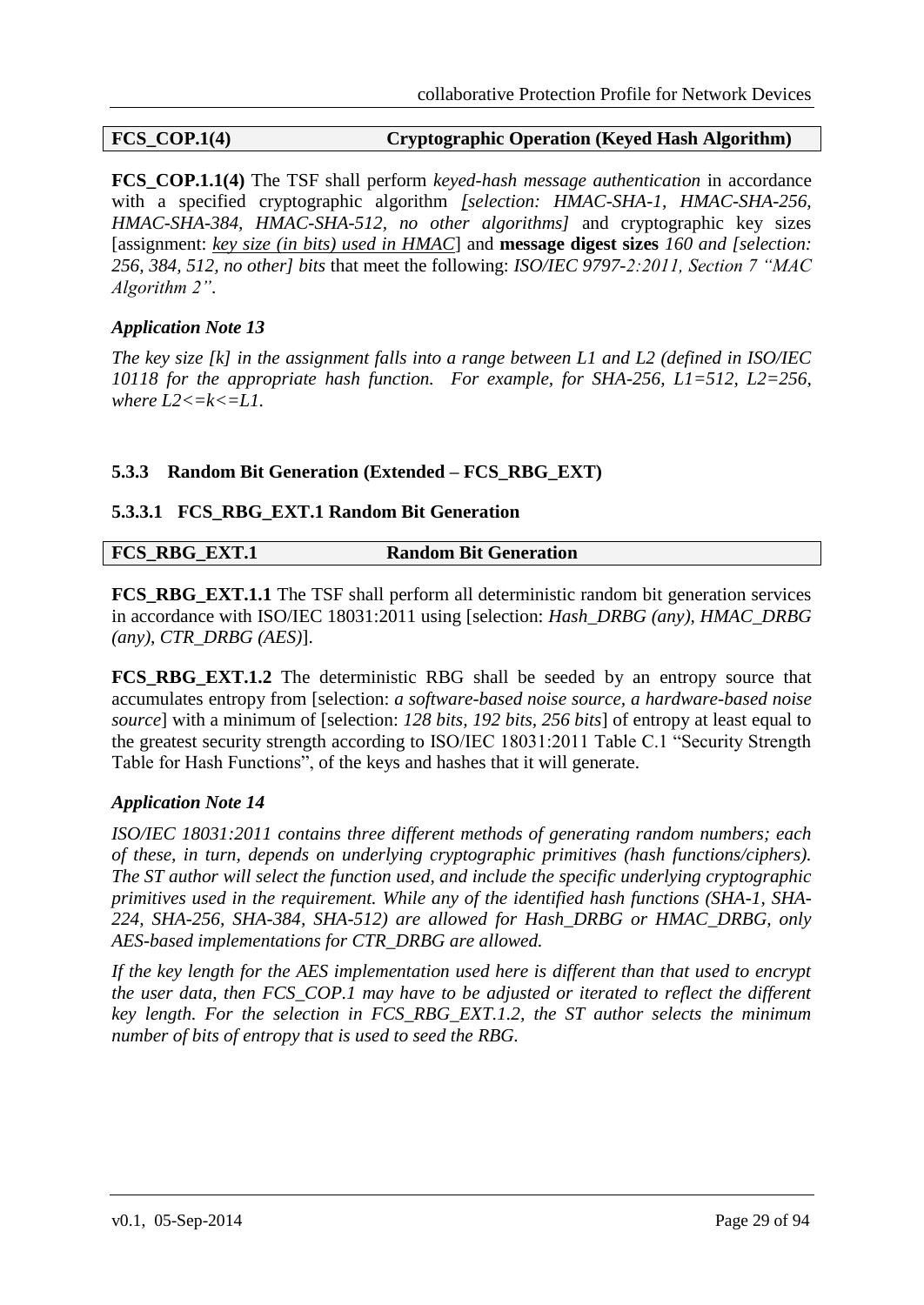## <span id="page-29-0"></span>**5.4 User Data Protection (FDP)**

#### <span id="page-29-1"></span>**5.4.1 Residual information protection (FDP\_RIP)**

#### <span id="page-29-2"></span>**5.4.1.1 FDP\_RIP.2 Full Residual Information Protection**

| FDP RIP.2<br><b>Full Residual Information Protection</b> |
|----------------------------------------------------------|
|----------------------------------------------------------|

**FDP\_RIP.2.1** The TSF shall ensure that any previous information content of a resource is made unavailable upon the [selection: *allocation of the resource to, deallocation of the resource from*] all objects.

#### *Application Note 15*

*"Resources" in the context of this requirement are network packets being sent through (as opposed to "to", as is the case when a security administrator connects to the TOE) the TOE. The concern is that once a network packet is sent, the buffer or memory area used by the packet still contains data from that packet, and that if that buffer is re-used, those data might remain and make their way into a new packet.*

## <span id="page-29-3"></span>**5.5 Identification and Authentication (FIA)**

#### <span id="page-29-4"></span>**5.5.1 Password Management (Extended – FIA\_PMG\_EXT)**

#### <span id="page-29-5"></span>**5.5.1.1 FIA\_PMG\_EXT.1 Password Management**

## **FIA\_PMG\_EXT.1 Password Management**

**FIA\_PMG\_EXT.1.1** The TSF shall provide the following password management capabilities for administrative passwords:

- *1. Passwords shall be able to be composed of any combination of upper and lower case letters, numbers, and the following special characters:* [selection: *"!", "@", "#", "\$", "%", "^", "&", "\*", "(", ")", [assignment: other characters]];*
- *2. Minimum password length shall settable by the Security Administrator, and support passwords of 15 characters or greater.*

#### *Application Note 16*

*The ST author selects the special characters that are supported by TOE; they may optionally list additional special characters supported using the assignment. "Administrative passwords" refers to passwords used by administrators at the local console or over protocols that support passwords, such as SSH and HTTPS.*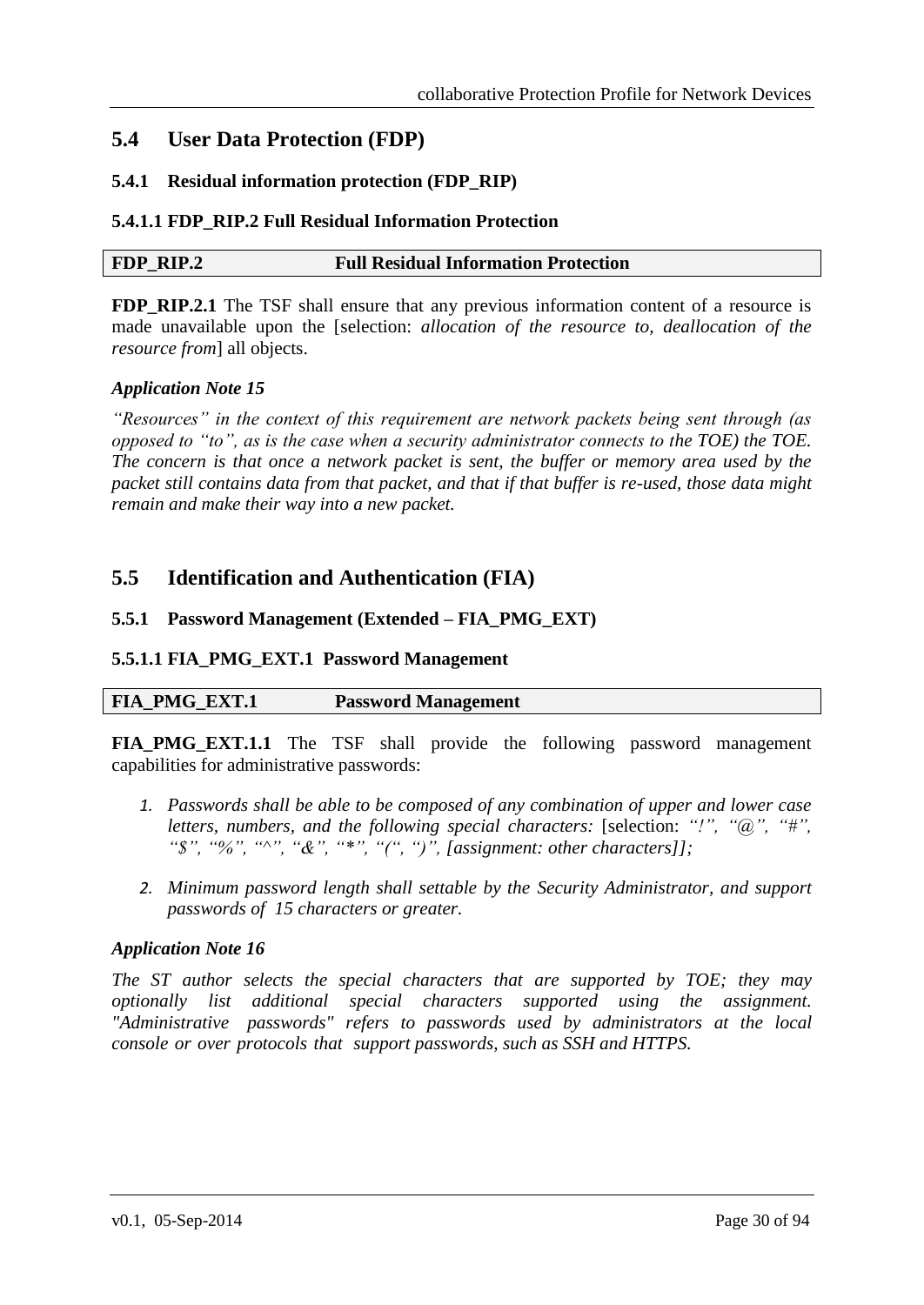## <span id="page-30-0"></span>**5.5.2 User Identification and Authentication (Extended – FIA\_UIA\_EXT)**

#### <span id="page-30-1"></span>**5.5.2.1 FIA\_UIA\_EXT.1 User Identification and Authentication**

#### **FIA\_UIA\_EXT.1 User Identification and Authentication**

**FIA\_UIA\_EXT.1.1** The TSF shall allow the following actions prior to requiring the non-TOE entity to initiate the identification and authentication process:

- Display the warning banner in accordance with FTA\_TAB.1;
- [selection: *no other actions, [assignment: list of services, actions performed by the TSF in response to non-TOE requests.]*]

**FIA\_UIA\_EXT.1.2** The TSF shall require each administrative user to be successfully identified and authenticated before allowing any other TSF-mediated actions on behalf of that administrative user.

#### *Application Note 17*

*This requirement applies to users (administrators and external IT entities) of services available from the TOE directly, and not services available by connecting through the TOE. While it should be the case that few or no services are available to external entities prior to identification and authentication, if there are some available (perhaps ICMP echo) these should be listed in the assignment statement; otherwise "no other actions" should be selected.*

*Authentication can be password-based through the local console or through a protocol that supports passwords (such as SSH), or be certificate based (SSH, TLS).*

*For communications with external IT entities (e.g., an audit server or NTP server, for instance), such connections must be performed in accordance with FTP\_ITC.1, whose protocols perform identification and authentication. This means that such communications (e.g., establishing the IPsec connection to the authentication server) would not have to be specified in the assignment, since establishing the connection "counts" as initiating the identification and authentication process.*

#### <span id="page-30-2"></span>**5.5.3 User authentication (FIA\_UAU) (Extended – FIA\_UAU\_EXT)**

#### <span id="page-30-3"></span>**5.5.3.1 FIA\_UAU\_EXT.2 Password-based Authentication Mechanism**

#### **FIA\_UAU\_EXT.2 Password-based Authentication Mechanism**

**FIA\_UAU\_EXT.2.1** The TSF shall provide a local password-based authentication mechanism, [selection: *[assignment: other authentication mechanism(s)], none*] to perform administrative user authentication.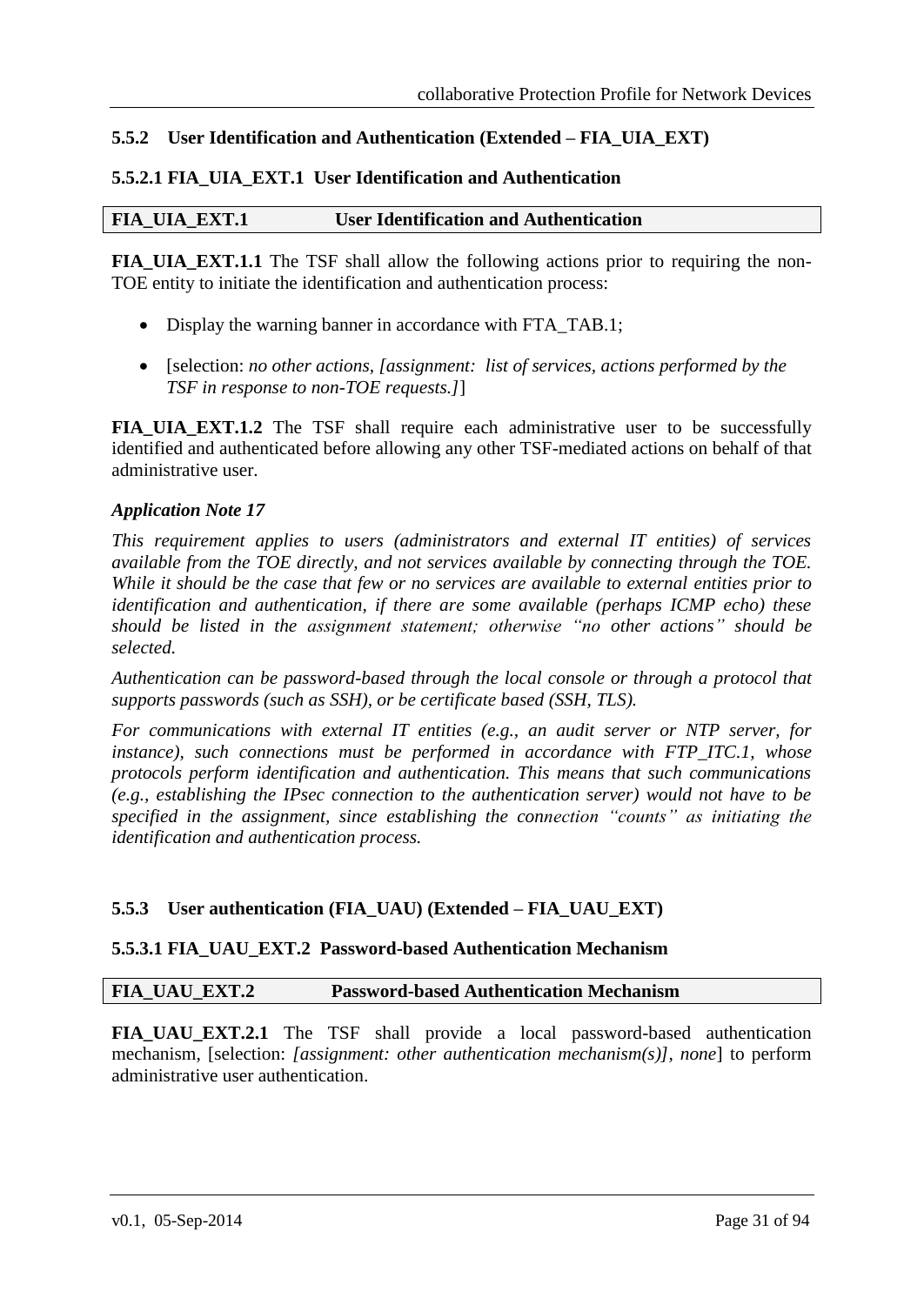## <span id="page-31-0"></span>**5.5.3.2 FIA\_UAU.7 Protected Authentication Feedback**

#### **FIA\_UAU.7 Protected Authentication Feedback**

**FIA\_UAU.7.1** The TSF shall provide only *obscured feedback* to the administrative user while the authentication is in progress at the local console.

#### *Application Note 18*

*"Obscured feedback" implies the TSF does not produce a visible display of any authentication data entered by a user (such as the echoing of a password), although an obscured indication of progress may be provided (such as an asterisk for each character). It also implies that the TSF does not return any information during the authentication process to the user that may provide any indication of the authentication data.*

#### <span id="page-31-1"></span>**5.5.4 Authentication using X.509 certificates (Extended – FIA\_X509\_EXT)**

#### <span id="page-31-2"></span>**5.5.4.1 FIA\_X509\_EXT.1 X.509 Certificate Validation**

|  | <b>FIA X509 EXT.1</b> | <b>X.509 Certificate Validation</b> |
|--|-----------------------|-------------------------------------|
|--|-----------------------|-------------------------------------|

**FIA X509 EXT.1.1** The TSF shall validate certificates in accordance with the following rules:

- RFC 5280 certificate validation and certificate path validation.
- The certificate path must terminate with a trusted certificate.
- The TSF shall validate a certificate path by ensuring the presence of the basicConstraints extension and that the CA flag is set to TRUE for all CA certificates.
- The TSF shall validate the revocation status of the certificate using [selection: *the Online Certificate Status Protocol (OCSP) as specified in RFC 2560, a Certificate Revocation List (CRL) as specified in RFC 5759*].
- The TSF shall validate the extendedKeyUsage field according to the following rules:
	- o *Certificates used for trusted updates and executable code integrity verification shall have the Code Signing purpose (id-kp 3 with OID 1.3.6.1.5.5.7.3.3) in the extendedKeyUsage field.*
	- o *Server certificates presented for TLS shall have the Server Authentication purpose (id-kp 1 with OID 1.3.6.1.5.5.7.3.1) in the extendedKeyUsage field.*
	- o *Client certificates presented for TLS shall have the Client Authentication purpose (id-kp 2 with OID 1.3.6.1.5.5.7.3.2) in the extendedKeyUsage field.*
	- o *OCSP certificates presented for OCSP responses shall have the OCSP Signing purpose (id-kp 9 with OID 1.3.6.1.5.5.7.3.9) in the extendedKeyUsage field.*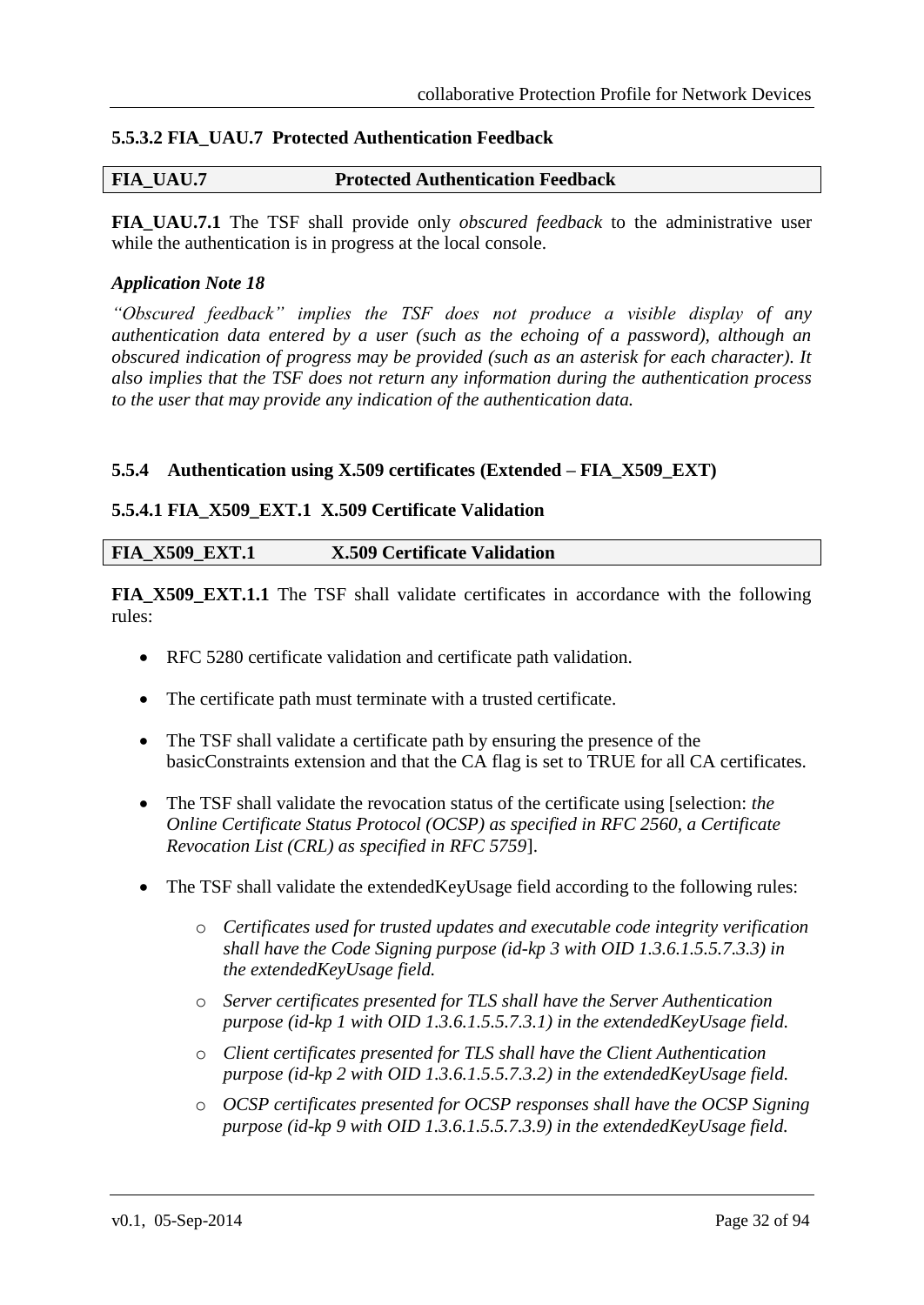## *Application Note 19*

*FIA\_X509\_EXT.1.1 lists the rules for validating certificates. The ST author shall select whether revocation status is verified using OCSP or CRLs. FIA\_X509\_EXT.2 requires that certificates are used for IPsec; this use requires that the extendedKeyUsage rules are verified. Certificates may optionally be used for SSH, TLS and HTTPS and, if implemented, must be validated to contain the corresponding extendedKeyUsage.* 

*Regardless of the selection of TSF or TOE platform, the validation is expected to end in a trusted root CA certificate in a root store managed by the platform.*

**FIA\_X509\_EXT.1.2** The TSF shall only treat a certificate as a CA certificate if the basicConstraints extension is present and the CA flag is set to TRUE.

#### *Application Note 20*

*This requirement applies to certificates that are used and processed by the TSF and restricts the certificates that may be added as trusted CA certificates.*

## <span id="page-32-0"></span>**5.5.4.2 FIA\_X509\_EXT.2 X.509 Certificate Authentication**

**FIA\_X509\_EXT.2 X.509 Certificate Authentication**

**FIA\_X509\_EXT.2.1** The TSF shall use X.509v3 certificates as defined by RFC 5280 to support authentication for [selection*: IPsec, TLS, HTTPS, SSH*], and [selection: *code signing for system software updates, code signing for integrity verification, [assignment: other uses], no additional uses*].

## *Application Note 21*

*The ST author's selection shall match the selection of FTP\_ITC.1.1 Certificates may optionally be used for trusted updates of system software (FPT\_TUD\_EXT.1) and for integrity verification (FPT\_TST\_EXT.2).* 

**FIA\_X509\_EXT.2.2** When the TSF cannot establish a connection to determine the validity of a certificate, the TSF shall [selection: *allow the administrator to choose whether to accept the certificate in these cases, accept the certificate, not accept the certificate*].

## *Application Note 22*

*Often a connection must be established to check the revocation status of a certificate - either to download a CRL or to perform a lookup using OCSP. The selection is used to describe the behavior in the event that such a connection cannot be established (for example, due to a network error). If the TOE has determined the certificate valid according to all other rules in FIA\_X509\_EXT.1, the behavior indicated in the selection shall determine the validity. The TOE must not accept the certificate if it fails any of the other validation rules in FIA\_X509\_EXT.1. If the administrator-configured option is selected by the ST Author, the ST Author must also select the corresponding function in FMT\_SMF.1.*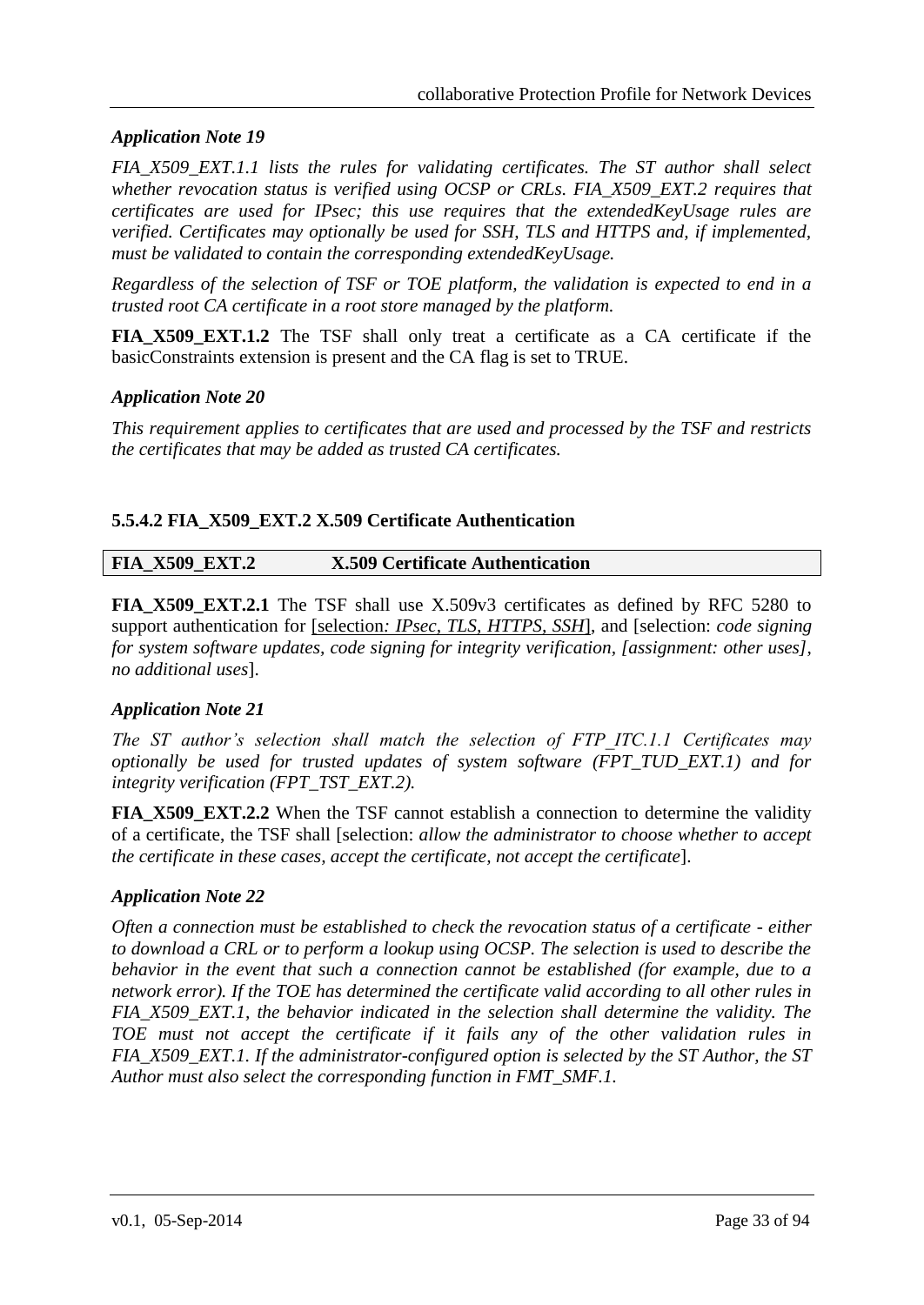## <span id="page-33-0"></span>**5.5.4.3 FIA\_X509\_EXT.3 X.509 Certificate Requests**

**FIA\_X509\_EXT.3.1** The TSF shall generate a Certificate Request Message as specified by RFC 2986 and be able to provide the following information in the request: public key and [selection: *device-specific information, Common Name, Organization, Organizational Unit, Country*].

#### *Application Note 23*

*The public key is the public key portion of the public-private key pair generated by the TOE as specified in FCS\_CKM.1(1).*

**FIA\_X509\_EXT.3.2** The TSF shall validate the chain of certificates from the Root CA upon receiving the CA Certificate Response.

## <span id="page-33-1"></span>**5.6 Security Management (FMT)**

## <span id="page-33-2"></span>**5.6.1 Management of functions in TSF (FMT\_MOF)**

#### <span id="page-33-3"></span>**5.6.1.1 FMT\_MOF.1(1)/TrustedUpdate Management of TSF Data**

| <b>FMT_MOF.1(1)/TrustedUpdate</b> | <b>Management of TSF Data</b> |  |
|-----------------------------------|-------------------------------|--|
|                                   |                               |  |

**FMT\_MOF.1.1(1)/TrustedUpdate** The TSF shall restrict the ability to enable of the functions *perform manual update* to *Security Administrators*.

#### *Application Note 24*

*FMT\_MOF.1(1)/TrustedUpdate restricts the initiation of manual updates to Security Administrators.*

#### <span id="page-33-4"></span>**5.6.2 Management of TSF Data (FMT\_MTD)**

#### <span id="page-33-5"></span>**5.6.2.1 FMT\_MTD.1 Management of TSF Data**

**FMT\_MTD.1 Management of TSF Data**

**FMT\_MTD.1.1** The TSF shall restrict the ability to *manage* the *TSF data* to the *Security Administrators*.

#### *Application Note 25*

*The word "manage" includes but is not limited to create, initialize, view, change default, modify, delete, clear, and append.*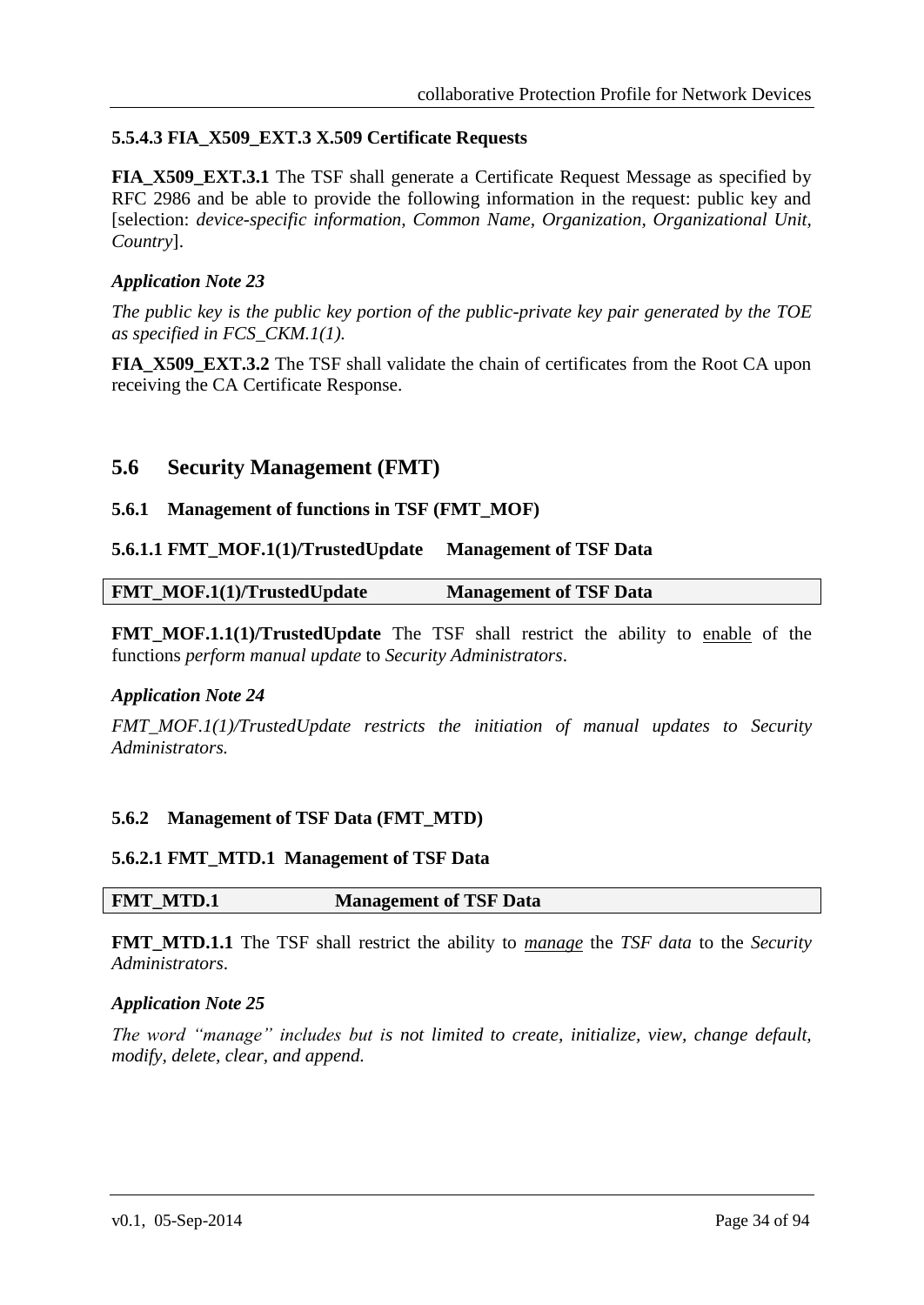## <span id="page-34-0"></span>**5.6.3 Specification of Management Functions (FMT\_SMF)**

#### <span id="page-34-1"></span>**5.6.3.1 FMT\_SMF.1 Specification of Management Functions**

```
FMT_SMF.1 Specification of Management Functions
```
**FMT\_SMF.1.1** The TSF shall be capable of performing the following management functions:

- Ability to administer the TOE locally and remotely;
- Ability to update the TOE, and to verify the updates using digital signature capability prior to installing those updates;
- [selection:
	- o *Ability to configure the list of TOE-provided services available before an entity is identified and authenticated, as specified in FIA\_UIA\_EXT.1;*
	- o *Ability to configure the cryptographic functionality;*
	- o *No other capabilities.*]

#### *Application Note 26*

*The TOE must provide functionality for both local and remote administration, as well as the capability for the administrator to verify that updates received came from a trusted source. They must be capable of performing this action using digital signatures. If the TOE offers the ability for the administrator to configure the services available prior to identification or authentication, or if any of the cryptographic functionality on the TOE can be configured, then the ST author makes the appropriate choice or choices in the second selection, otherwise select "No other capabilities."*

#### <span id="page-34-2"></span>**5.6.4 Security management roles (FMT\_SMR)**

#### <span id="page-34-3"></span>**5.6.4.1 FMT\_SMR.2 Restrictions on security roles**

#### **FMT\_SMR.2 Restrictions on Security Roles**

**FMT\_SMR.2.1** The TSF shall maintain the roles:

• Security Administrator.

#### **FMT\_SMR.2.2** The TSF shall be able to associate users with roles.

**FMT\_SMR.2.3** The TSF shall ensure that the conditions

- Security Administrator role shall be able to administer the TOE locally;
- Security Administrator role shall be able to administer the TOE remotely;

are satisfied.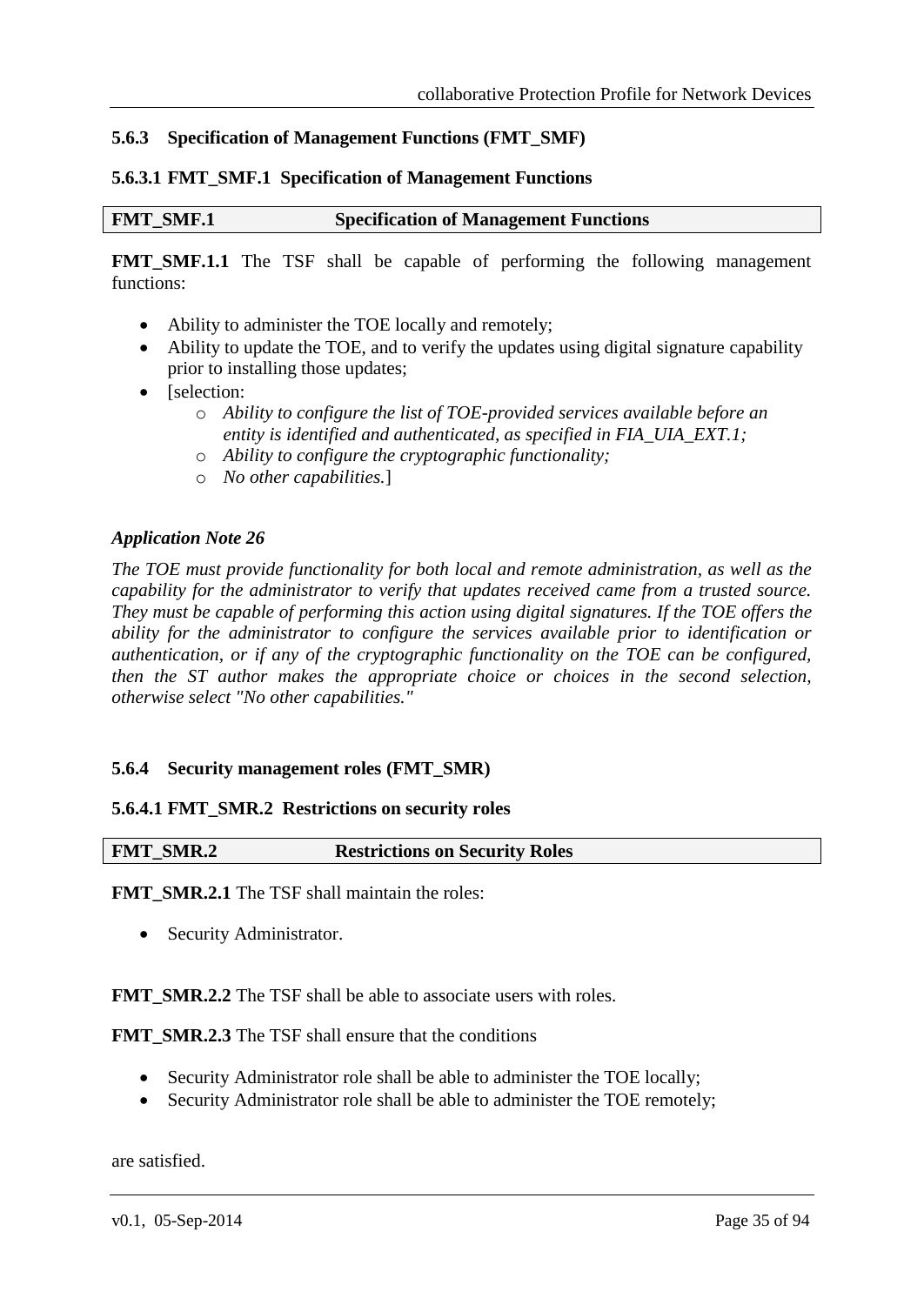## *Application Note 27*

*FMT\_SMR.2.2 requires that user accounts be associated with only one role. However, note that multiple users may have the same role, and the TOE is not required to restrict roles to a single person.* 

*FMT\_SMR.2.3 requires that a Security Administrator be able to administer the TOE through the local console and through a remote mechanism (IPsec, SSH, TLS, TLS/HTTPS). For multiple component TOEs, only the TOE components providing the management control and configuration of the other TOE components require a local administration interface.* 

## <span id="page-35-0"></span>**5.7 Protection of the TSF (FPT)**

#### <span id="page-35-1"></span>**5.7.1 Internal TOE TSF data transfer (FPT\_ITT)**

#### <span id="page-35-2"></span>**5.7.1.1 FPT\_ITT.1 Basic Internal TSF Data Transfer Protection (Refinement)**

#### **FPT** ITT.1 **Basic Internal TSF Data Transfer Protection**

**FPT\_ITT.1.1** The TSF shall protect TSF data from disclosure and **detect its** modification when it is transmitted between separate parts of the TOE **through the use of [selection: choose at least one of: IPsec, SSH, TLS, HTTPS].**

#### *Application Note 28*

*This requirement ensures all communications between components of a distributed TOE is protected through the use of an encrypted communications channel. The data passed in this trusted communication channel are encrypted as defined the protocol chosen in the first selection. The ST author selects the mechanism or mechanisms supported by the TOE, and then ensures that the detailed protocol requirements in Appendix [B](#page-49-0) corresponding to their selection are included in the ST.*

## <span id="page-35-3"></span>**5.7.2 Protection of TSF Data (Extended – FPT\_SKP\_EXT)**

#### <span id="page-35-4"></span>**5.7.2.1 FPT\_SKP\_EXT.1 Protection of TSF Data (for reading of all symmetric keys)**

#### **FPT\_SKP\_EXT.1 Protection of TSF Data (for reading of all symmetric keys)**

**FPT\_SKP\_EXT.1.1** The TSF shall prevent reading of all pre-shared keys, symmetric keys, and private keys.

#### *Application Note 29*

*The intent of the requirement is that an administrator is unable to read or view the identified keys (stored or ephemeral) through "normal" interfaces. While it is understood that the administrator could directly read memory to view these keys, do so is not a trivial task and may require substantial work on the part of an administrator. Since the administrator is considered a trusted agent, it is assumed they would not endeavour in such an activity.*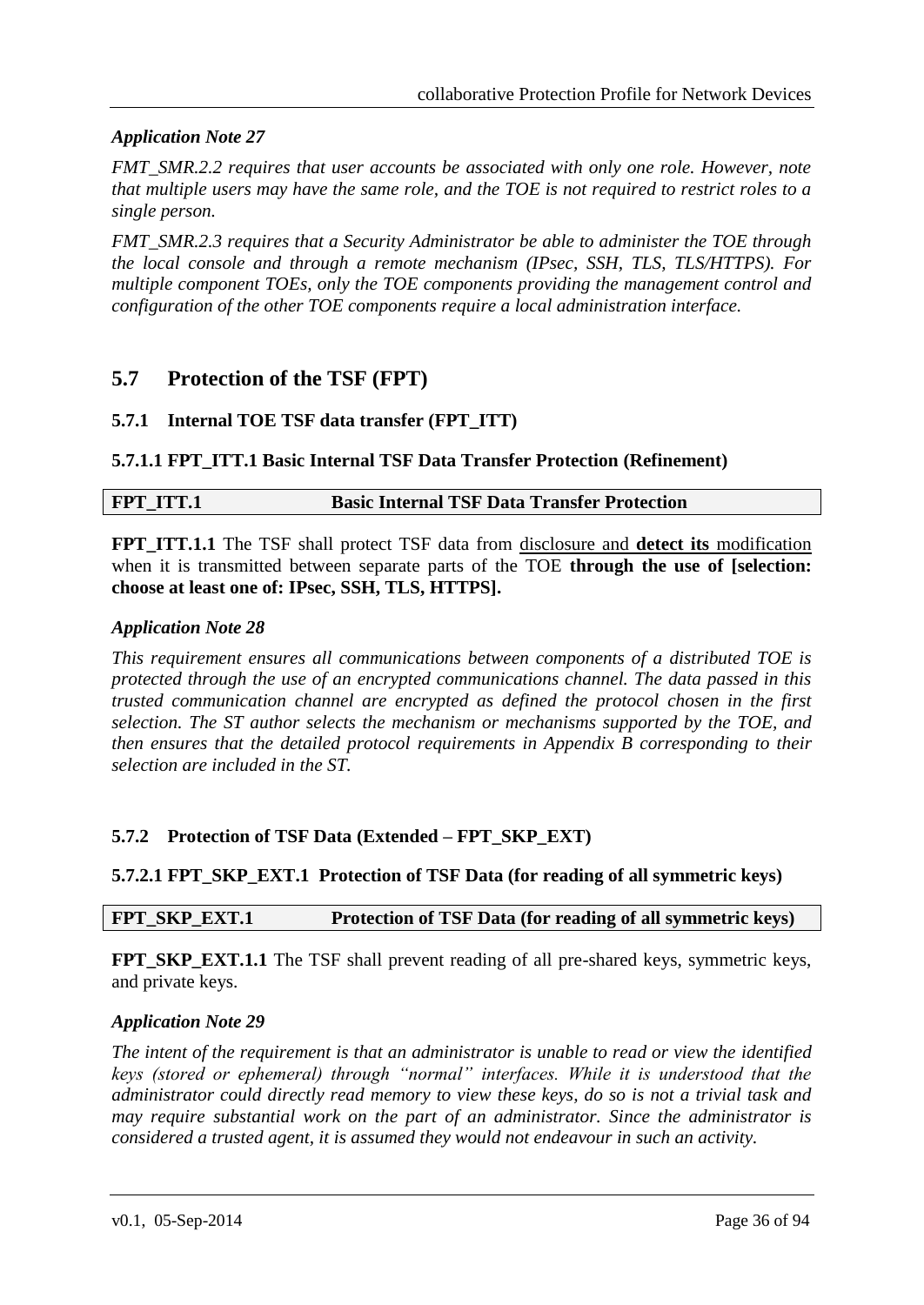## **5.7.3 Protection of Administrator Passwords (Extended – FPT\_APW\_EXT)**

## **5.7.3.1 FPT\_APW\_EXT.1 Protection of Administrator Passwords**

### **FPT\_APW\_EXT.1 Protection of Administrator Passwords**

**FPT\_APW\_EXT.1.1** The TSF shall store passwords in non-plaintext form.

**FPT\_APW\_EXT.1.2** The TSF shall prevent the reading of plaintext passwords.

#### *Application Note 30*

*The intent of the requirement is that raw password authentication data are not stored in the clear, and that no user or administrator is able to read the plaintext password through "normal" interfaces. An all-powerful administrator of course could directly read memory to capture a password but is trusted not to do so.*

## **5.7.4 TSF testing (Extended – FPT\_TST\_EXT)**

In order to detect some number of failures of underlying security mechanisms used by the TSF, the TSF will perform self-tests. The extent of this self-testing is left to the product developer, but a more comprehensive set of self-tests should result in a more trustworthy platform on which to develop enterprise architecture.

(For this component, selection-based requirements exist in Appendix [B\)](#page-49-0)

## **5.7.4.1 FPT\_TST\_EXT.1 TSF Testing (Extended)**

| FPT_TST_EXT.1 | <b>TSF</b> testing |  |
|---------------|--------------------|--|
|---------------|--------------------|--|

**FPT\_TST\_EXT.1.1** The TSF shall run a suite of the following self-tests [selection: *during initial start-up (on power on), periodically during normal operation, at the request of the authorised user, at the conditions [assignment: conditions under which self-tests should occur]*] to demonstrate the correct operation of the TSF: [assignment: *list of self-tests run by the TSF during initial start-up*].

#### *Application Note 31*

*It is expected that self-tests are carried out during initial start-up (on power on). Other options shall only be used if the developer can justify why they are not carried out during initial start-up. It is expected that at least self-tests for verification of the integrity of the firmware and software as well as for the correct operation of cryptographic functions necessary to fulfil the SFRs will be performed. If not all self-test are performed during startup multiple iterations of this SFR shall be used with the appropriate options selected. In future versions of this cPP the suite of self-tests will be required to contain at least mechanisms for measured boot including self-tests of the components which perform the measurement.*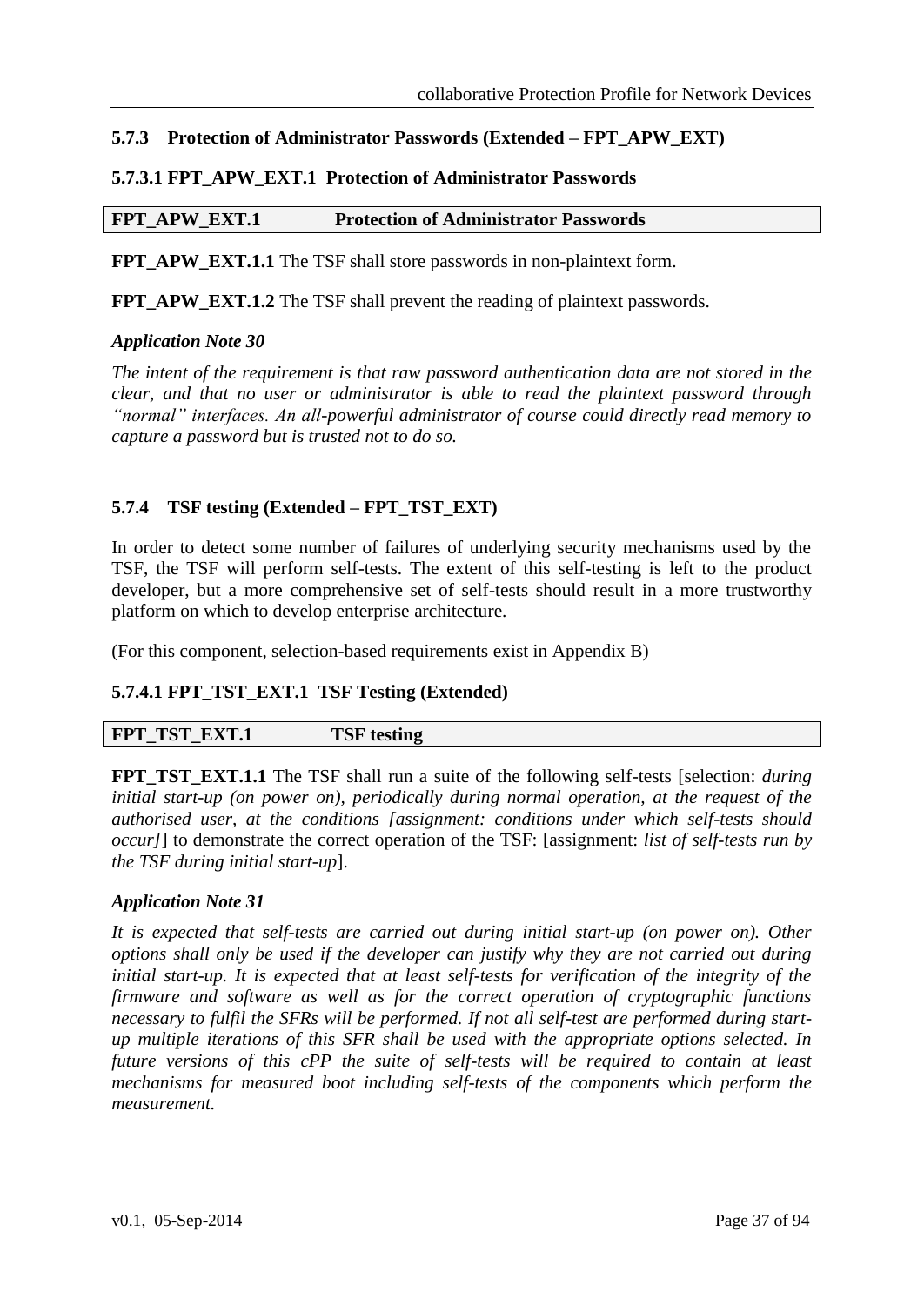## *Application Note 32*

*If certificates are used by the self-test mechanism (e.g. for verification of signatures for integrity verification), certificates are validated in accordance with FIA\_X509\_EXT.1 and should be selected in FIA\_X509\_EXT.2.1. Additionally, FPT\_TST\_EXT.2.1 must be included in the ST.*

## **5.7.5 Trusted Update (FPT\_TUD\_EXT)**

Failure by the Security Administrator to verify that updates to the system can be trusted may lead to compromise of the entire system. To establish trust in the source of the updates, the system can provide cryptographic mechanisms and procedures to procure the update, check the update cryptographically through the TOE-provided digital signature mechanism, and install the update on the system. While there is no requirement that this process be completely automated, administrative guidance documentation will detail any procedures that must be performed manually, as well as the manner in which the administrator ensures that the signature on the update is valid.

(For this family, selection-based requirements exist in Appendix [B\)](#page-49-0)

## **5.7.5.1 FPT\_TUD\_EXT.1 Trusted Update**

| FPT TUD EXT.1 | <b>Trusted update</b> |
|---------------|-----------------------|
|---------------|-----------------------|

**FPT\_TUD\_EXT.1.1** The TSF shall provide *Security Administrators* the ability to query the currently executed version of the TOE firmware/software as well as the most recently installed version of the TOE firmware/software.

#### *Application Note 33*

*The version currently running (being executed) may not be the version most recently installed. For instance, maybe the update was installed but the system requires a reboot before this update will run. Therefore, it needs to be clear that the query should indicate both the most recently executed version as well as the most recently installed update.*

**FPT\_TUD\_EXT.1.2** The TSF shall provide Security Administrators the ability to manually initiate updates to TOE firmware/software and [selection: *support automatic updates, no other update mechanism*].

**FPT\_TUD\_EXT.1.3** The TSF shall provide means to authenticate firmware/software updates to the TOE using a digital signature mechanism prior to installing those updates.

## *Application Note 34*

*The digital signature mechanism referenced in FPT\_TUD\_EXT.1.3 is one of the algorithms specified in FCS\_COP.1(2).*

#### *Application Note 35*

*If certificates are used by the update verification mechanism, certificates are validated in accordance with FIA\_X509\_EXT.1 and should be selected in FIA\_X509\_EXT.2.1. Additionally, FPT\_TUD\_EXT.2.1 must be included in the ST.*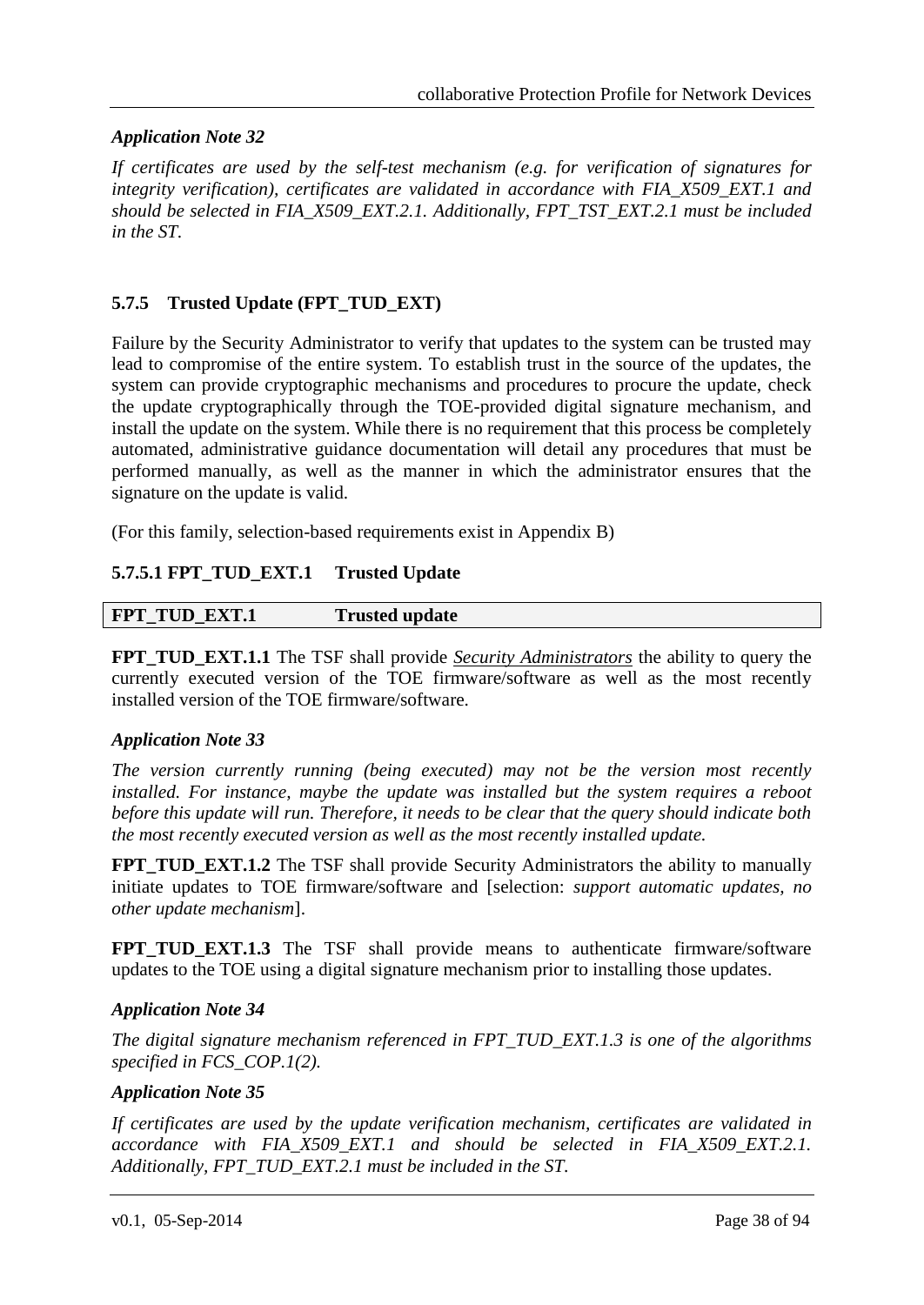## *Application Note 36*

*"Update" in the context of this SFR refers to the process of replacing a non-volatile, system resident software component with another. The former is referred to as the NV image, and the latter is the update image. While the update image is typically newer than the NV image, this is not a requirement. There are legitimate cases where the system owner may want to rollback a component to an older version (e.g. when the component manufacturer releases a faulty update, or when the system relies on an undocumented feature no longer present in the update). Likewise, the owner may want to update with the same version as the NV image to recover from faulty storage.* 

*All discrete software components (e.g. applications, drivers, kernel, firmware) of the TSF, should be digitally signed by the corresponding manufacturer and subsequently verified by the mechanism performing the update. Since it is recognized that components may be signed by different manufacturers, it is essential that the update process verify that both the update and NV images were produced by the same manufacturer (e.g. by comparing public keys) or signed by legitimate signing keys (e.g. successful verification of certificates when using X.509 certificates).*

## **5.7.6 Time stamps (FPT\_STM)**

#### **5.7.6.1 FPT\_STM.1 Reliable Time Stamps**

| FPT_STM.1 | <b>Reliable Time Stamps</b> |  |
|-----------|-----------------------------|--|

**FPT\_STM.1.1** The TSF shall be able to provide reliable time stamps.

#### *Application Note 37*

*The TSF does not provide reliable information about the current time at the TOE's location by itself, but depends on external time and date information, either provided manually by the administrator or through the use of an NTP server. The term 'reliable time stamps' refers to the strict use of the time and date information, that is provided externally, and the logging of all changes to the time settings including information about the old and new time. With this information the real time for all audit data can be calculated.*

## **5.8 TOE Access (FTA)**

#### **5.8.1 TSF-initiated Session Locking (Extended – FTA\_SSL\_EXT)**

#### **5.8.1.1 FTA\_SSL\_EXT.1 TSF-initiated Session Locking**

#### **FTA\_SSL\_EXT.1 TSF-initiated Session Locking**

**FTA\_SSL\_EXT.1.1** The TSF shall, for local interactive sessions, [selection:

 *lock the session - disable any activity of the user's data access/display devices other than unlocking the session, and requiring that the administrator re-authenticate to the TSF prior to unlocking the session;*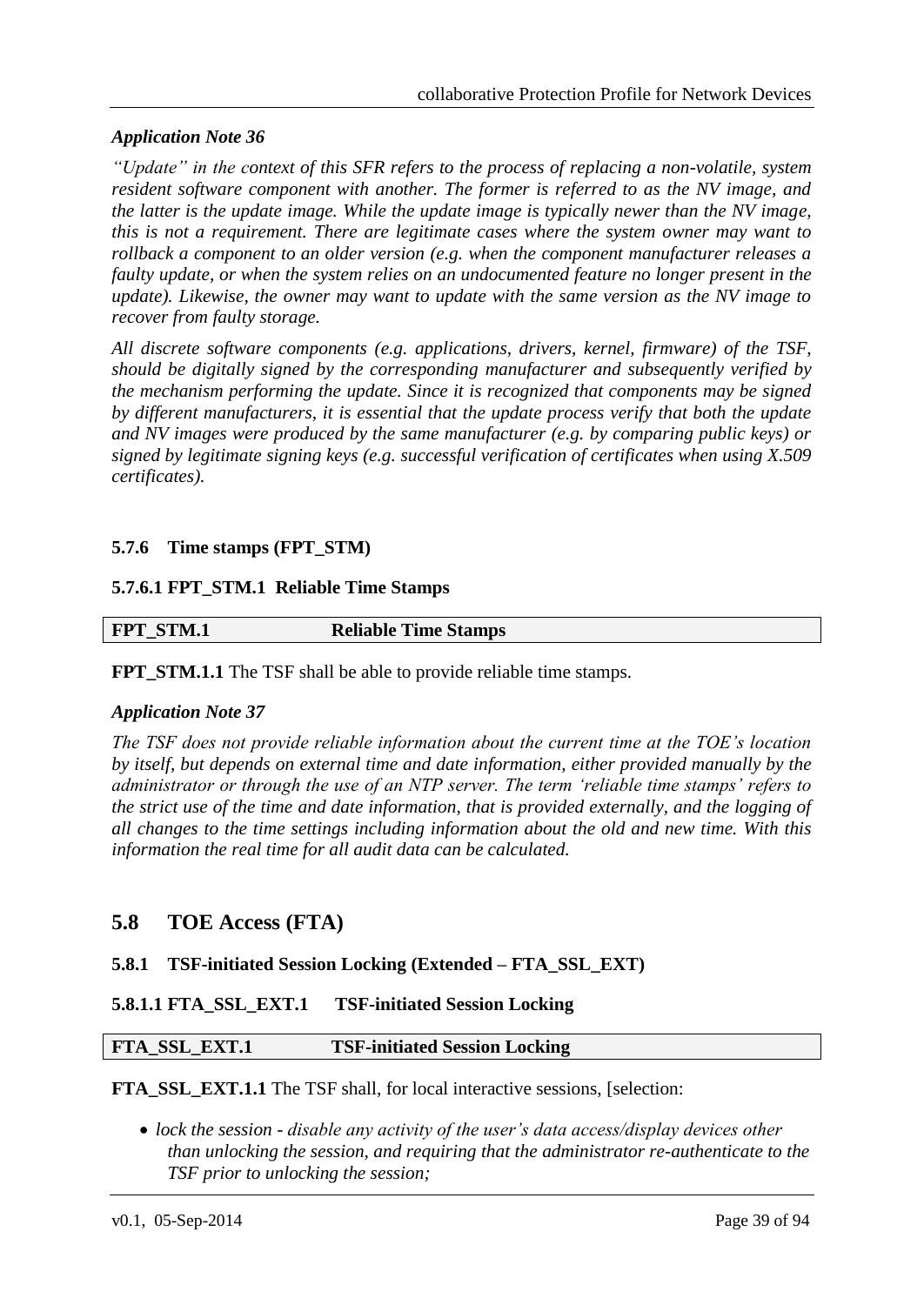*terminate the session*]

after a Security Administrator-specified time period of inactivity.

#### **5.8.2 Session locking and termination (FTA\_SSL)**

#### **5.8.2.1 FTA\_SSL.3 TSF-initiated Termination**

| FTA_SSL.3<br><b>TSF-initiated Termination</b> |  |
|-----------------------------------------------|--|
|-----------------------------------------------|--|

**FTA\_SSL.3.1 Refinement:** The TSF shall terminate **a remote** interactive session after a *Security Administrator-configurable time interval of session inactivity*.

#### **5.8.2.2 FTA\_SSL.4 User-initiated Termination**

**FTA\_SSL.4 User-initiated Termination**

**FTA\_SSL.4.1 Refinement:** The TSF shall allow **Administrator**-initiated termination of the **Administrator**'s own interactive session.

#### **5.8.3 TOE access banners (FTA\_TAB)**

#### **5.8.3.1 FTA\_TAB.1 Default TOE Access Banners**

| <b>FTA TAB.1</b> |  |  | <b>Default TOE Access Banners</b> |
|------------------|--|--|-----------------------------------|
|------------------|--|--|-----------------------------------|

**FTA\_TAB.1.1 Refinement:** Before establishing **an administrative user** session the TSF shall display **a Security Administrator-specified** advisory **notice and consent** warning message regarding use of the TOE.

#### *Application Note 38*

*This requirement is intended to apply to interactive sessions between a human user and a TOE. IT entities establishing connections or programmatic connections (e.g., remote procedure calls over a network) are not required to be covered by this requirement.*

## **5.9 Trusted path/channels (FTP)**

#### **5.9.1 Trusted Channel (FTP\_ITC)**

#### **5.9.1.1 FTP\_ITC.1 Inter-TSF trusted channel (Refined)**

#### **FTP** ITC.1 **Inter-TSF trusted channel**

**FTP\_ITC.1.1** The TSF shall be **capable of using [selection:** *IPsec, SSH, TLS, HTTPS***] to** provide a trusted communication channel between itself and **authorized IT entities**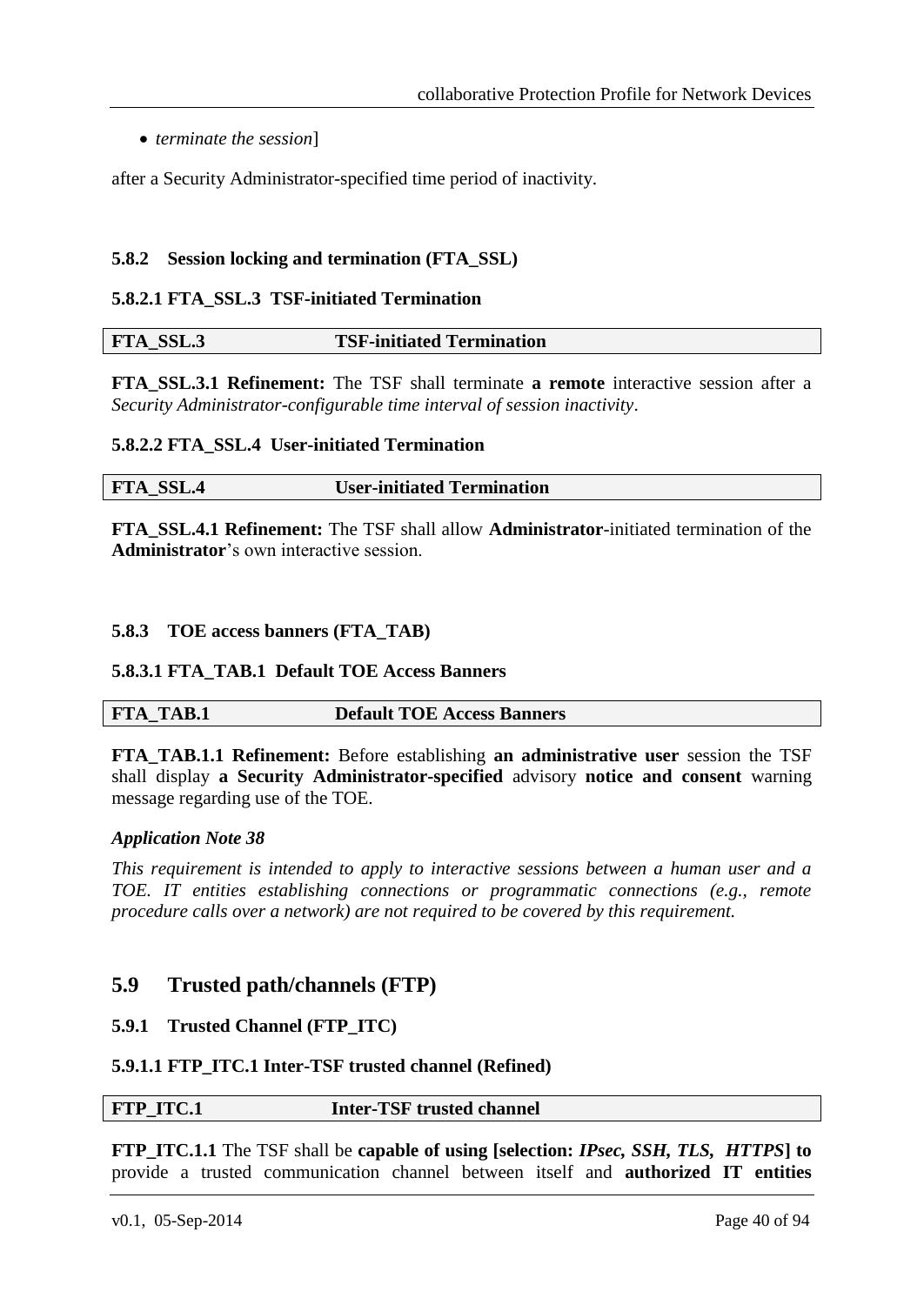**supporting the following capabilities: audit server, [selection:** *authentication server, assignment: [other capabilities]***]** that is logically distinct from other communication channels and provides assured identification of its end points and protection of the channel data from disclosure and detection of modification of the channel data.

**FTP\_ITC.1.2** The TSF shall permit **the TSF, or the authorized IT entities** to initiate communication via the trusted channel.

**FTP ITC.1.3** The TSF shall initiate communication via the trusted channel for [assignment: *list of services for which the TSF is able to initiate communications*].

## *Application Note 39*

*The intent of the above requirement is to provide a means by which a cryptographic protocol may be used to protect external communications with authorized IT entities that the TOE interacts with to perform its functions. The TOE shall be capable of providing protection (by one of the listed protocols) at least for communications with the server that collects the audit information. If it communicates with an authentication server (e.g., RADIUS), then the ST author chooses "authentication server" in FTP\_ITC.1.1 and this connection must be capable of being protected by one of the listed protocols. If other authorized IT entities (e.g., NTP server) are protected, the ST author makes the appropriate assignments (for those entities) and selections (for the protocols that are used to protect those connections). The ST author selects the mechanism or mechanisms supported by the TOE, and then ensures that the detailed protocol requirements in Appendix [B](#page-49-0) corresponding to their selection are included in the ST.*

*While there are no requirements on the party initiating the communication, the ST author lists in the assignment for FTP\_ITC.1.3 the services for which the TOE can initiate the communication with the authorized IT entity.*

*The requirement implies that not only are communications protected when they are initially established, but also on resumption after an outage. It may be the case that some part of the TOE setup involves manually setting up tunnels to protect other communication, and if after an outage the TOE attempts to re-establish the communication automatically with (the necessary) manual intervention, there may be a window created where an attacker might be able to gain critical information or compromise a connection.*

## **5.9.2 Trusted Path (FTP\_TRP)**

#### **5.9.2.1 FTP\_TRP.1 Trusted Path (Refinement)**

#### **FTP\_TRP.1** Trusted Path

**FTP\_TRP.1.1** The TSF shall **be capable of using [selection:** *IPsec, SSH, TLS, HTTPS***] to** provide a trusted communication channel between itself and **authorized IT entities supporting the following capabilities: audit server, [selection:** *authentication server, assignment: [other capabilities]***]** that is logically distinct from other communication channels and provides assured identification of its end points and protection of the channel data from *disclosure and detection of modification of the channel data*.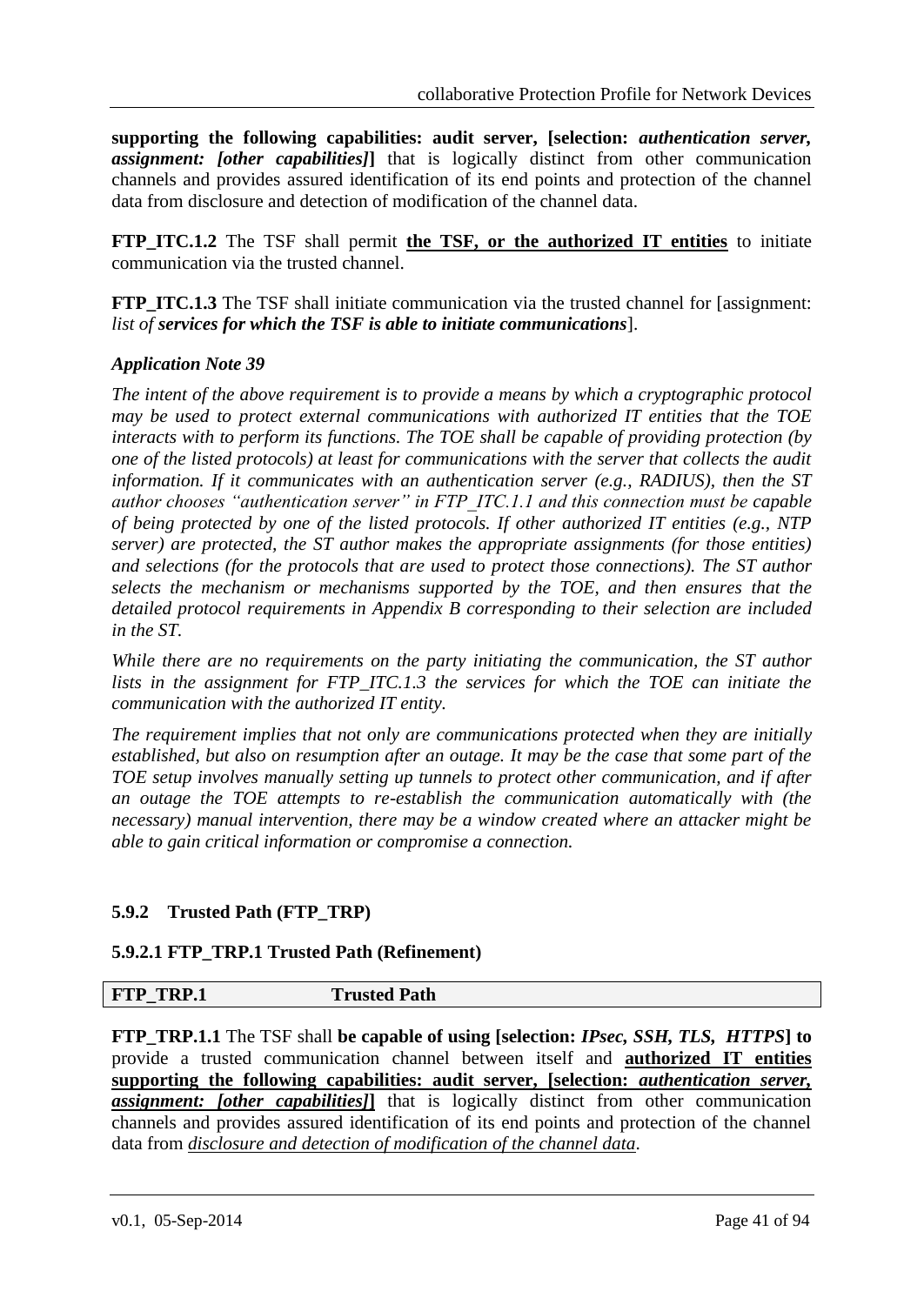**FTP\_TRP.1.2** The TSF shall permit **remote administrators** to initiate communication via the trusted path.

**FTP\_TRP.1.3** The TSF shall require the use of the trusted path for **initial administrator authentication and all remote administration actions**.

## *Application Note 40*

*This requirement ensures that authorized remote administrators initiate all communication with the TOE via a trusted path, and that all communication with the TOE by remote administrators is performed over this path. The data passed in this trusted communication channel are encrypted as defined by the protocol chosen in the first selection. The ST author selects the mechanism or mechanisms supported by the TOE, and then ensures that the detailed protocol requirements in Appendix [B](#page-49-0) corresponding to their selection are included in the ST.*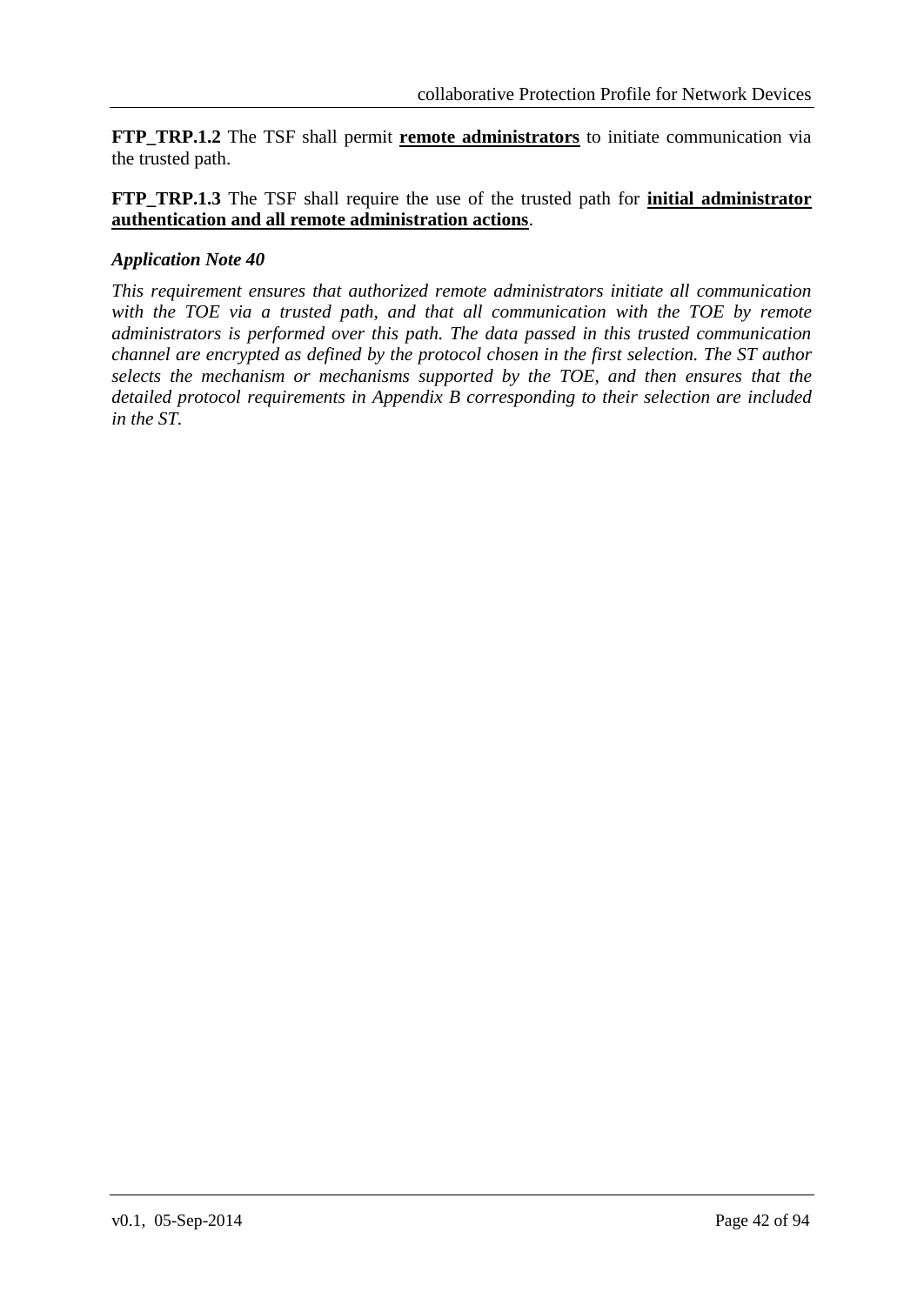# **6. Security Assurance Requirements**

This cPP identifies the Security Assurance Requirements (SARs) to frame the extent to which the evaluator assesses the documentation applicable for the evaluation and performs independent testing.

This section lists the set of SARs from CC part 3 that are required in evaluations against this cPP. Individual Evaluation Activities to be performed are specified in [SD].

The general model for evaluation of TOEs against STs written to conform to this cPP is as follows: after the ST has been approved for evaluation, the ITSEF will obtain the TOE, supporting environmental IT (if required), and the administrative/user guides for the TOE. The ITSEF is expected to perform actions mandated by the Common Evaluation Methodology (CEM) for the ASE and ALC SARs. The ITSEF also performs the Evaluation Activities contained within the SD, which are intended to be an interpretation of the other CEM assurance requirements as they apply to the specific technology instantiated in the TOE. The Evaluation Activities that are captured in the SD also provide clarification as to what the developer needs to provide to demonstrate the TOE is compliant with the cPP.

| <b>Assurance Class</b>         | <b>Assurance Components</b>                                     |
|--------------------------------|-----------------------------------------------------------------|
| Security Target (ASE)          | Conformance claims (ASE_CCL.1)                                  |
|                                | Extended components definition (ASE_ECD.1)                      |
|                                | ST introduction (ASE_INT.1)                                     |
|                                | Security objectives for the operational environment (ASE_OBJ.1) |
|                                | Stated security requirements (ASE_REQ.1)                        |
|                                | Security Problem Definition (ASE_SPD.1)                         |
|                                | TOE summary specification (ASE_TSS.1)                           |
| Development (ADV)              | Basic functional specification (ADV_FSP.1)                      |
| Guidance documents (AGD)       | Operational user guidance (AGD_OPE.1)                           |
|                                | Preparative procedures (AGD_PRE.1)                              |
| Life cycle support (ALC)       | Labeling of the TOE (ALC_CMC.1)                                 |
|                                | TOE CM coverage (ALC_CMS.1)                                     |
| Tests (ATE)                    | Independent testing - sample (ATE_IND.1)                        |
| Vulnerability assessment (AVA) | Vulnerability survey (AVA_VAN.1)                                |

The TOE security assurance requirements are identified in [Table 2.](#page-42-0)

*Table 2: Security Assurance Requirements*

# <span id="page-42-0"></span>**6.1 ASE: Security Target**

The ST is evaluated as per ASE activities defined in the CEM. In addition, there may be Evaluation Activities specified within the SD that call for necessary descriptions to be included in the TSS that are specific to the TOE technology type.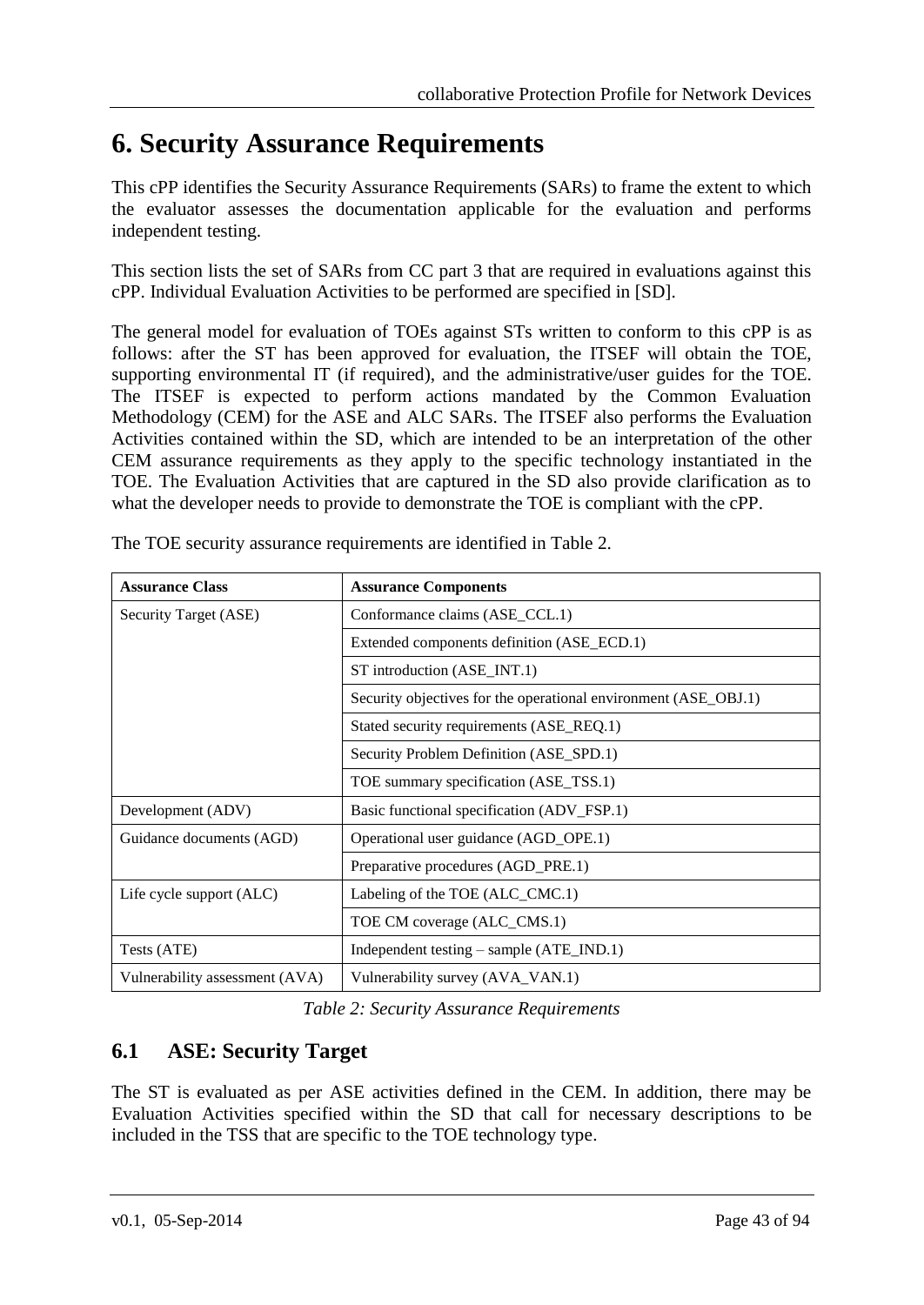The SFRs in this cPP allow for conformant implementations to incorporate a wide range 0f acceptable key management approaches as long as basic principles are satisfied. Given the criticality of the key management scheme, this cPP requires the developer to provide a detailed description of their key management implementation. This information can be submitted as an appendix to the ST and marked proprietary, as this level of detailed information is not expected to be made publicly available. See Appendix E for details on the expectation of the developer's Key Management Description.

In addition, if the TOE includes a random bit generator Appendix D provides a description of the information expected to be provided regarding the quality of the entropy.

**ASE\_TSS.1.1C Refinement:** The TOE summary specification shall describe how the TOE meets each SFR**, including required supplementary information on Entropy.**

## **6.2 ADV: Development**

The design information about the TOE is contained in the guidance documentation available to the end user as well as the TSS portion of the ST, and any required supplementary information required by this cPP that is not to be made public.

## **6.2.1 Basic Functional Specification (ADV\_FSP.1)**

The functional specification describes the TOE Security Functions Interfaces (TSFIs). It is not necessary to have a formal or complete specification of these interfaces. Additionally, because TOEs conforming to this cPP will necessarily have interfaces to the Operational Environment that are not directly invokable by TOE users, there is little point specifying that such interfaces be described in and of themselves since only indirect testing of such interfaces may be possible. For this cPP, the Evaluation Activities for this family focus on understanding the interfaces presented in the TSS in response to the functional requirements and the interfaces presented in the AGD documentation. No additional "functional specification" documentation is necessary to satisfy the Evaluation Activities specified in the SD.

The Evaluation Activities in the SD are associated with the applicable SFRs; since these are directly associated with the SFRs, the tracing in element ADV\_FSP.1.2D is implicitly already done and no additional documentation is necessary.

## **6.3 AGD: Guidance Documentation**

The guidance documents will be provided with the ST. Guidance must include a description of how the IT personnel verifies that the Operational Environment can fulfill its role for the security functionality. The documentation should be in an informal style and readable by the IT personnel.

Guidance must be provided for every operational environment that the product supports as claimed in the ST. This guidance includes:

- instructions to successfully install the TSF in that environment; and
- instructions to manage the security of the TSF as a product and as a component of the larger operational environment; and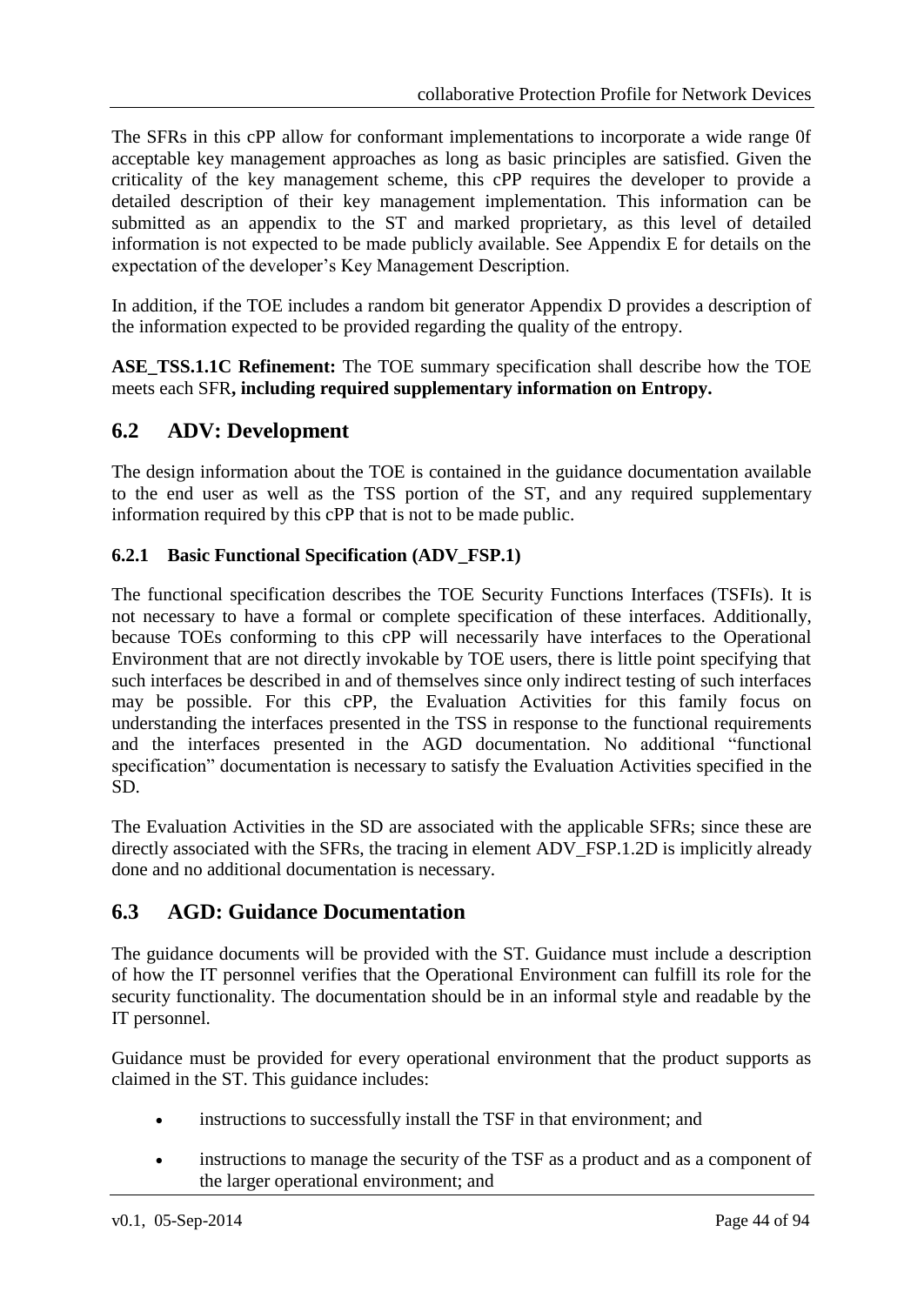instructions to provide a protected administrative capability.

Guidance pertaining to particular security functionality must also be provided; requirements on such guidance are contained in the Evaluation Activities specified in the SD.

## **6.3.1 Operational User Guidance (AGD\_OPE.1)**

The operational user guidance does not have to be contained in a single document. Guidance to users, administrators and application developers can be spread among documents or web pages.

The developer should review the Evaluation Activities contained in the SD to ascertain the specifics of the guidance that the evaluator will be checking for. This will provide the necessary information for the preparation of acceptable guidance.

#### **6.3.2 Preparative Procedures (AGD\_PRE.1)**

As with the operational guidance, the developer should look to the Evaluation Activities to determine the required content with respect to preparative procedures.

## **6.4 Class ALC: Life-cycle Support**

At the assurance level provided for TOEs conformant to this cPP, life-cycle support is limited to end-user-visible aspects of the life-cycle, rather than an examination of the TOE vendor's development and configuration management process. This is not meant to diminish the critical role that a developer's practices play in contributing to the overall trustworthiness of a product; rather, it is a reflection on the information to be made available for evaluation at this assurance level.

## **6.4.1 Labelling of the TOE (ALC\_CMC.1)**

This component is targeted at identifying the TOE such that it can be distinguished from other products or versions from the same vendor and can be easily specified when being procured by an end user.

## **6.4.2 TOE CM Coverage (ALC\_CMS.1)**

Given the scope of the TOE and its associated evaluation evidence requirements, the evaluator performs the CEM work units associated with ALC\_CMC.1.

## **6.5 Class ATE: Tests**

Testing is specified for functional aspects of the system as well as aspects that take advantage of design or implementation weaknesses. The former is done through the ATE\_IND family, while the latter is through the AVA\_VAN family. For this cPP, testing is based on advertised functionality and interfaces with dependency on the availability of design information. One of the primary outputs of the evaluation process is the test report as specified in the following requirements.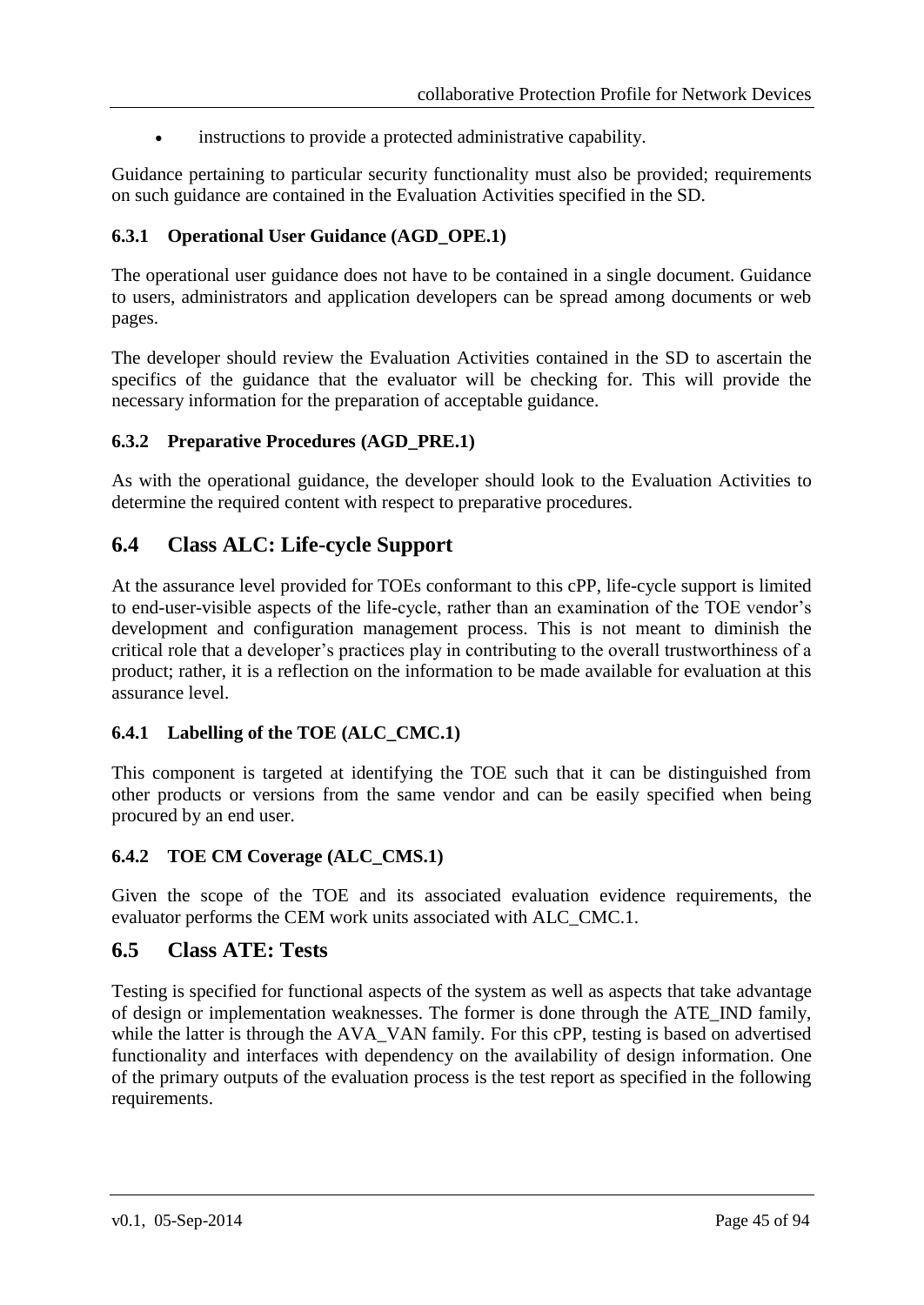## **6.5.1 Independent Testing – Conformance (ATE\_IND.1)**

Testing is performed to confirm the functionality described in the TSS as well as the operational guidance (includes "evaluated configuration" instructions). The focus of the testing is to confirm that the requirements specified in Section [5](#page-19-0) are being met. The Evaluation Activities in the SD identify the specific testing activities necessary to verify compliance with the SFRs. The evaluator produces a test report documenting the plan for and results of testing, as well as coverage arguments focused on the platform/TOE combinations that are claiming conformance to this cPP.

## **6.6 Class AVA: Vulnerability Assessment**

For the first generation of this cPP, the iTC is expected to survey open sources to discover what vulnerabilities have been discovered in these types of products and provide that content into the AVA\_VAN discussion. In most cases, these vulnerabilities will require sophistication beyond that of a basic attacker. This information will be used in the development of future protection profiles.

## **6.6.1 Vulnerability Survey (AVA\_VAN.1)**

Appendix A in [SD] provides a guide to the evaluator in performing a vulnerability analysis.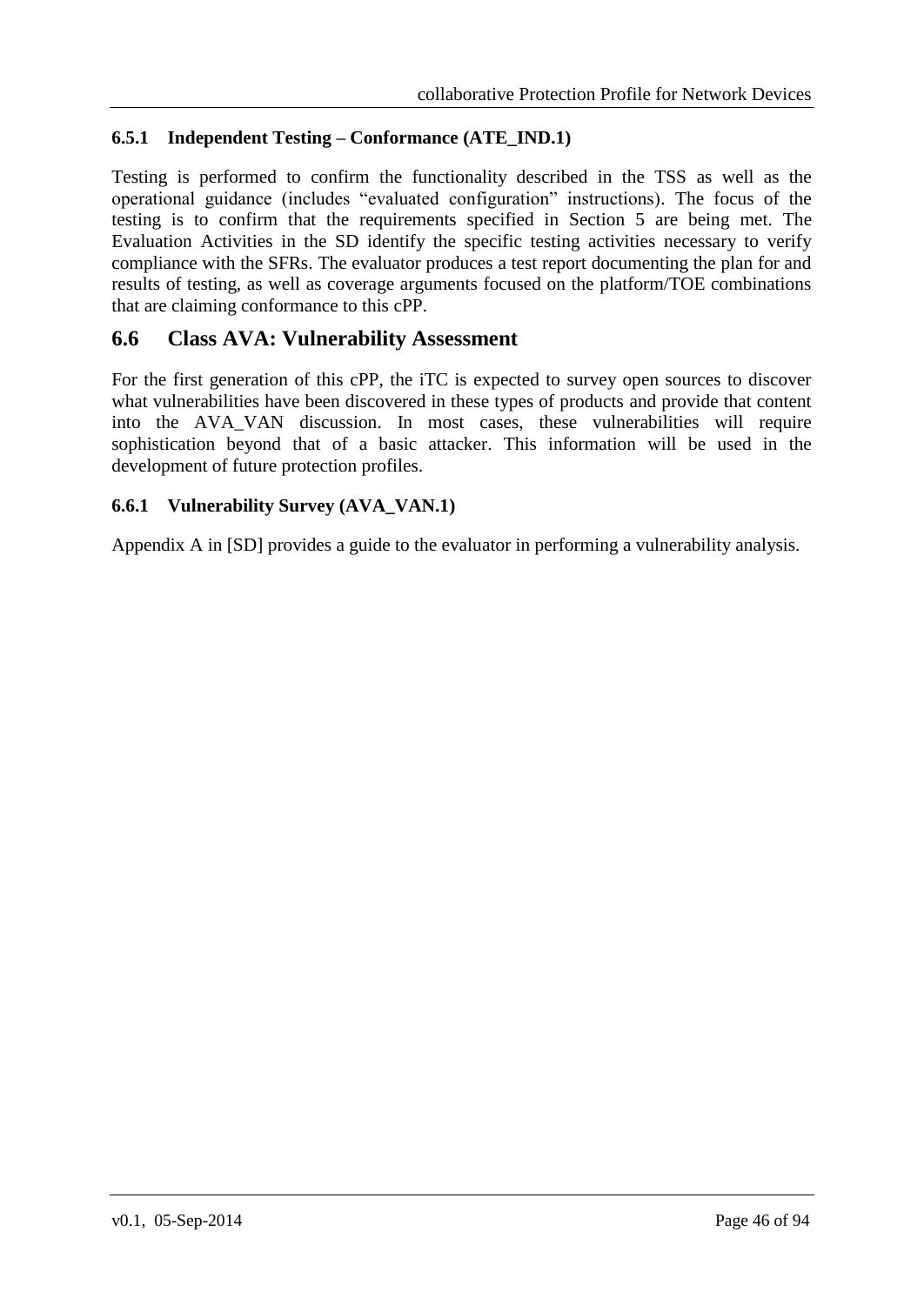# **A. Optional Requirements**

As indicated in the introduction to this cPP, the baseline requirements (those that must be performed by the TOE) are contained in the body of this cPP. Additionally, there are two other types of requirements specified in Appendices A and B.

The first type (in this Appendix) is requirements that can be included in the ST, but do not have to be in order for a TOE to claim conformance to this cPP. The second type (in Appendix B) is requirements based on selections in the body of the cPP: if certain selections are made, then additional requirements in that appendix will need to be included in the body of the ST (e.g., cryptographic protocols selected in a trusted channel requirement).

| Requirement                                    | <b>Auditable Events</b> | Additional Audit Record<br>Contents |
|------------------------------------------------|-------------------------|-------------------------------------|
| FAU STG EXT.2                                  | None.                   | None.                               |
| FMT_MOF.1(1)/Audit                             | None.                   | None.                               |
| FMT_MOF.1(2)/Audit                             | None.                   | None.                               |
| FMT_MOF.1(1)/AdminAct                          | None.                   | None.                               |
| FMT_MOF.1(2)/AdminAct                          | None.                   | None.                               |
| FMT_MOF.1(1)/LocSpace                          | None.                   | None.                               |
| FMT MTD.1/AdminAct                             | None.                   | None.                               |
| Audit<br>FPT_FLS.1/Local<br>Storage Space Full | None.                   | None.                               |

# **A.1 Audit Events for Optional SFRs**

*Table 3: TOE Optional SFRs and Auditable Events*

## **A.2 Security Audit (FAU)**

## **A.2.1 Security audit event storage (Extended – FAU\_STG\_EXT)**

## **A.2.1.1 FAU\_ STG\_EXT.2 Counting lost audit data**

## **FAU\_STG\_EXT.2 Counting lost audit data**

**FAU\_STG\_EXT.2.1** The TSF shall provide information about the number of [selection: *dropped, overwritten, assignment: other information*] audit records in the case where the local storage has been filled and the TSF takes one of the actions defined in FAU STG EXT.1.3.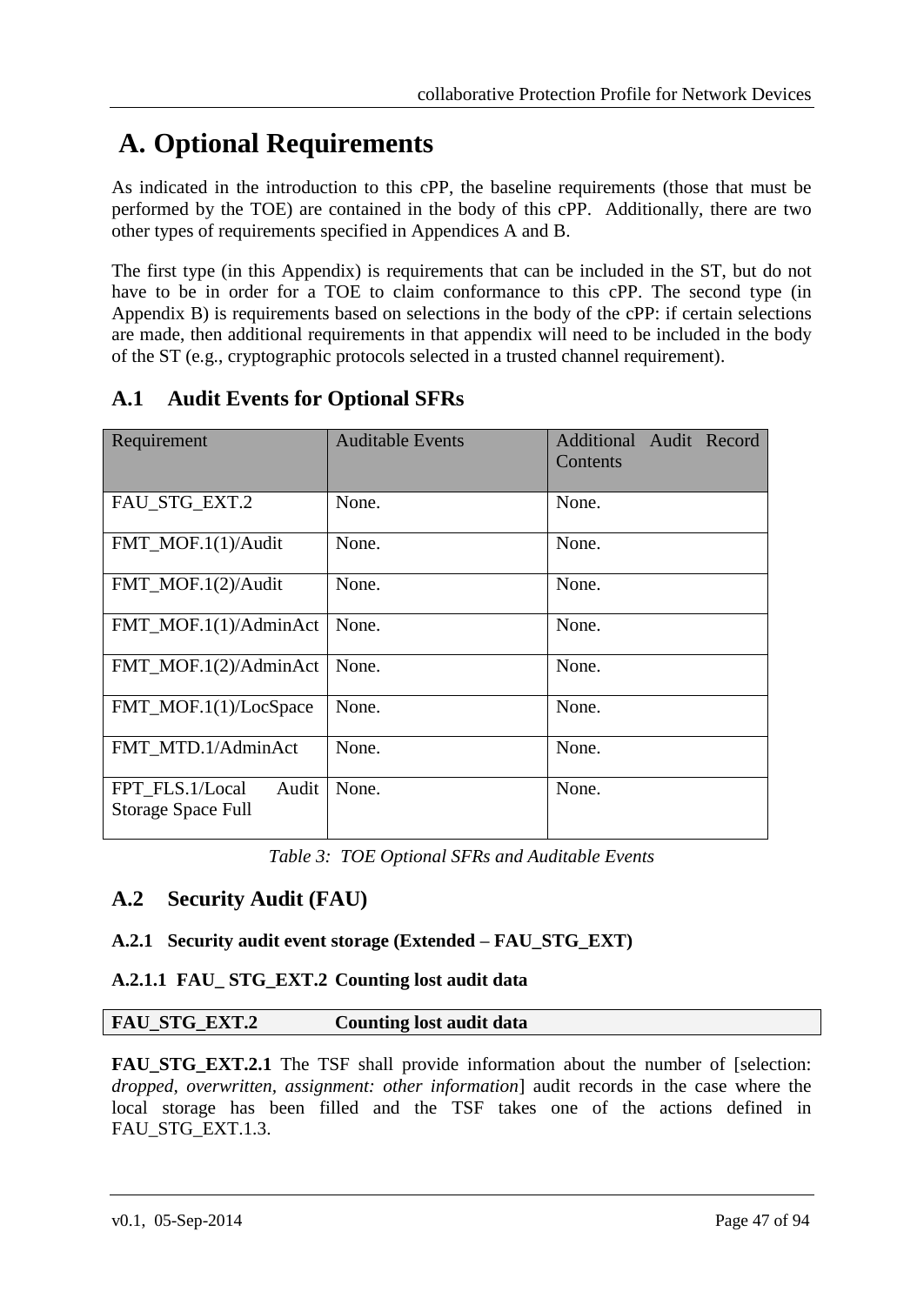## *Application Note 41*

*This option should be chosen if the TOE supports this functionality.* 

*In case the local storage for audit records is cleared by the administrator, the counters associated with the selection in the SFR should be reset to their initial value (most likely to 0). The guidance documentation shall contain a warning for the administrator about the loss of audit data when he clears the local storage for audit records.*

## **A.3 Security Management (FMT)**

#### **A.3.1 Management of functions in TSF (FMT\_MOF)**

#### **A.3.1.1 FMT\_MOF.1 Management of security functions behaviour**

**FMT\_MOF.1(1)/Audit Management of security functions behaviour**

**FMT\_MOF.1.1(1)/Audit** The TSF shall restrict the ability to *determine the behaviour of, modify the behaviour* of the functions *transmission of audit data to an external IT entity* to *Security Administrators*.

#### *Application Note 42*

*FMT\_MOF.1(1)/Audit should only be chosen if the transmission protocol for transmission of audit data to an external IT entity as defined in FAU\_STG\_EXT.1.1 is configurable.* 

**FMT\_MOF.1(2)/Audit Management of security functions behaviour**

**FMT** MOF.1.1(2)/Audit The TSF shall restrict the ability to determine the *behaviour of*, *modify the behaviour* of the functions *handling of audit data* to *Security Administrators*.

#### *Application Note 43*

*FMT\_MOF.1(2)/Audit should only be chosen if the handling of audit data is configurable. The term 'handling of audit data' refers to the different options for selection and assignments in SFRs FAU\_STG\_EXT.1.2, FAU\_STG\_EXT.1.3 and FAU\_STG\_EXT.2.* 

#### **FMT\_MOF.1(1)/AdminAct Management of security functions behaviour**

**FMT\_MOF.1.1(1)/AdminAct** The TSF shall restrict the ability to *modify the behaviour* of the functions *TOE Security Functions* to *Security Administrators*.

#### **FMT\_MOF.1(2)/AdminAct Management of security functions behaviour**

**FMT\_MOF.1.1(2)/AdminAct** The TSF shall restrict the ability to enable, disable of the functions *initiate starting and stopping services* to *Security Administrators*.

#### **FMT\_MOF.1/LocSpace Management of security functions behaviour**

**FMT\_MOF.1.1/LocSpace** The TSF shall restrict the ability to *determine the behaviour of, modify the behaviour* of the functions *audit functionality when Local Audit Storage Space is full* to *Security Administrators*.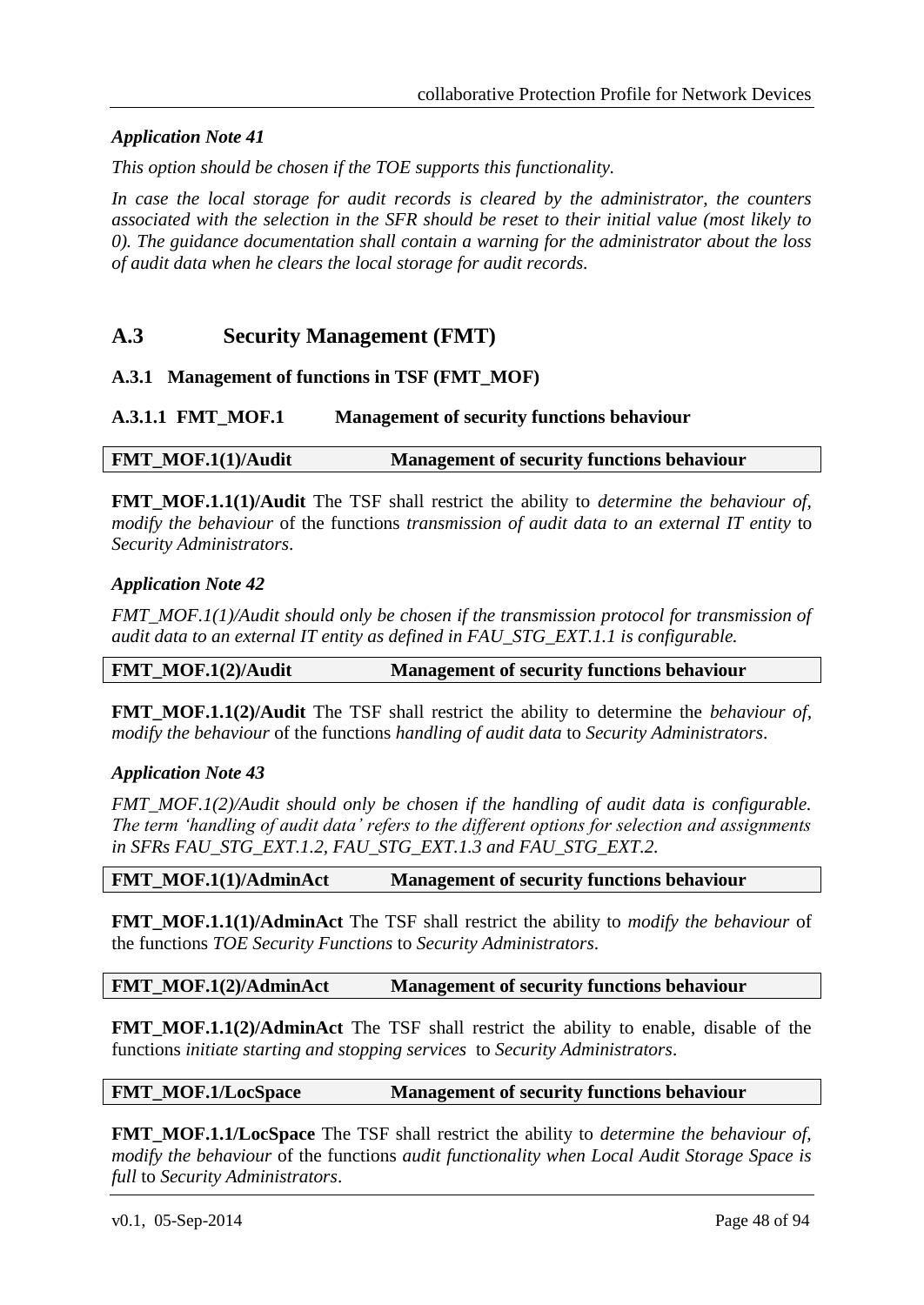## **A.3.2 Management of TSF data (FMT\_MTD)**

## **A.3.2.1 FMT\_MTD.1/AdminAct Management of TSF data**

#### **FMT\_MTD.1/AdminAct Management of TSF data**

**FMT\_MTD.1.1/AdminAct** The TSF shall restrict the ability to *modify, delete, generate/import* the *cryptographic keys* to *Security Administrators*.

## **A.4 Protection of the TSF (FPT)**

#### **A.4.1 Fail Secure (FPT\_FLS)**

#### **A.4.1.1 FPT\_FLS.1/LocSpace Failure with preservation of secure state**

#### **FPT\_FLS.1/LocSpace Failure with preservation of secure state**

**FPT\_FLS.1.1/LocSpace** The TSF shall preserve a secure state when the following types of failures occur: *Local Storage Space for audit data is full.*

#### *Application Note 44*

*Preserving a secure state in the sense of this SFR means to stop all security functions as long as there is no more local storage space available.*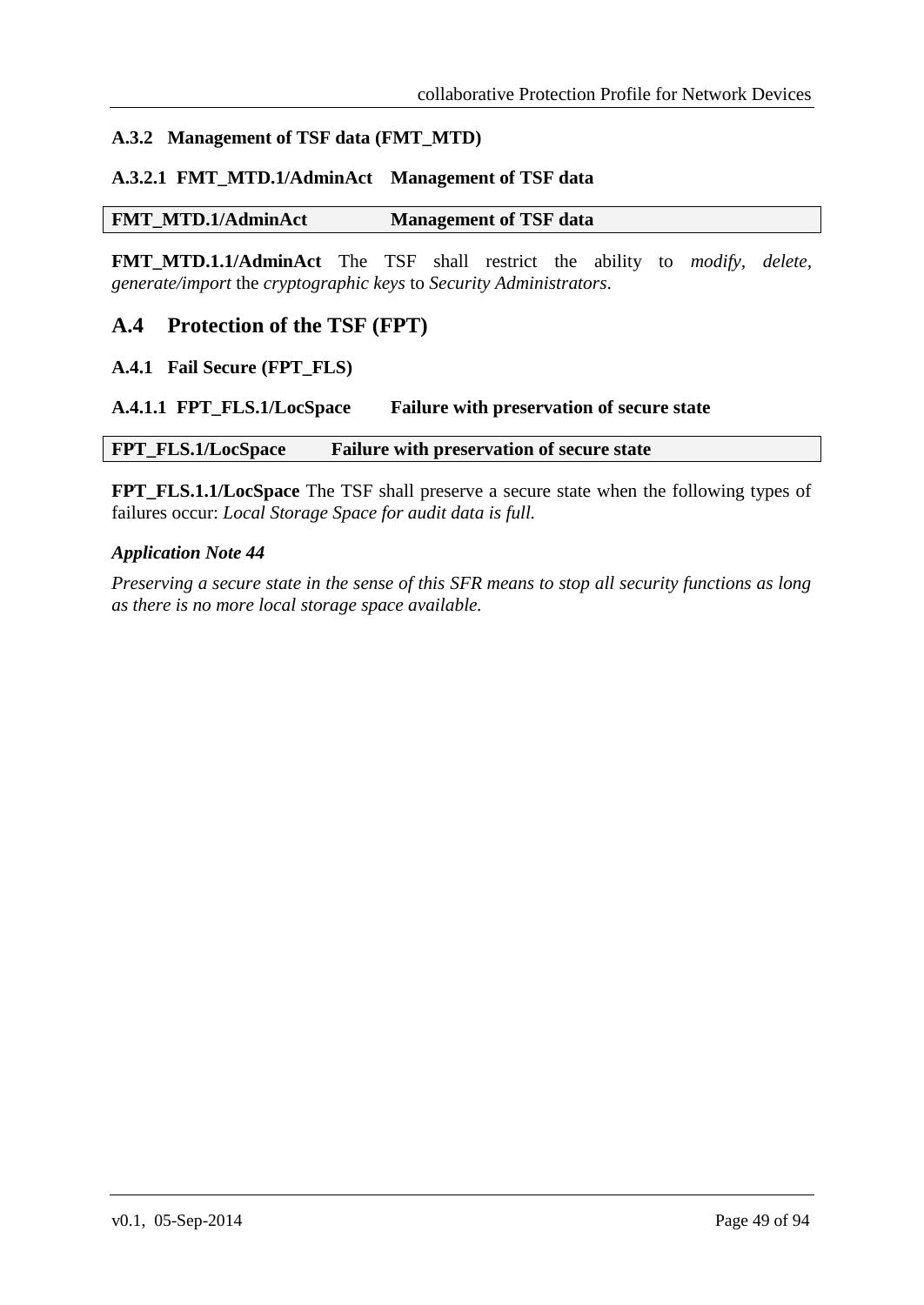# <span id="page-49-0"></span>**B. Selection-Based Requirements**

As indicated in the introduction to this PP, the baseline requirements (those that must be performed by the TOE or its underlying platform) are contained in the body of this PP. There are additional requirements based on selections in the body of the PP: if certain selections are made, then additional requirements below will need to be included.

# **B.1 Audit Events for Selection-Based SFRs**

| Requirement                | <b>Auditable Events</b>                                  | Additional Audit Record<br>Contents                                             |
|----------------------------|----------------------------------------------------------|---------------------------------------------------------------------------------|
| FCS_HTTPS_EXT.1            | Failure<br>establish<br>to<br>a<br><b>HTTPS</b> Session. | Reason for failure                                                              |
| FCS_IPSEC_EXT.1            | Failure to establish<br>an<br>IPsec SA.                  | Reason for failure                                                              |
| FCS_SSHC_EXT.1             | Failure to establish an SSH<br>session                   | Reason for failure                                                              |
|                            | Successful SSH rekey                                     | Non-TOE<br>endpoint<br>of<br>connection (IP Address)                            |
| FCS_SSHS_EXT.1             | Failure to establish an SSH<br>session                   | Reason for failure                                                              |
|                            | Successful SSH rekey                                     | Non-TOE<br>endpoint<br>of<br>connection (IP Address)                            |
| FCS_TLSC_EXT.1             | Failure to establish a TLS<br>Session                    | Reason for failure                                                              |
| FCS_TLSS_EXT.1             | Failure to establish a TLS<br>Session                    | Reason for failure                                                              |
| FMT_MOF.1(1)/TrustedUpdate | None.                                                    | None.                                                                           |
| FPT_TST_EXT.2              | Failure of self-test                                     | failure<br>for<br>Reason<br>(including identifier<br>of<br>invalid certificate) |
| FPT_TUD_EXT.2              | Failure of update                                        | failure<br>for<br>Reason<br>(including identifier<br>of<br>invalid certificate) |

*Table 4: Selection-Dependent SFRs and Auditable Events*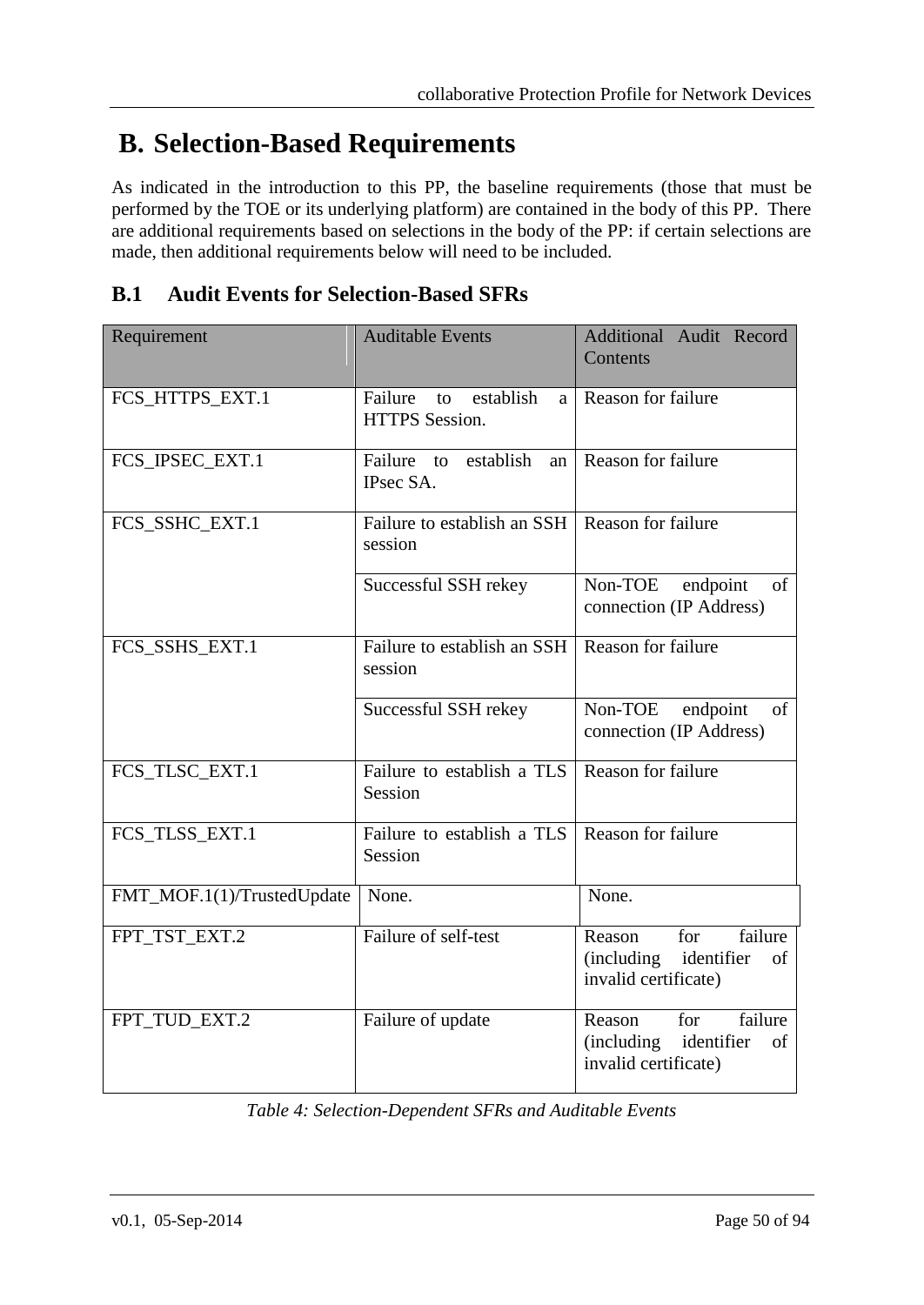## **B.2 Cryptographic Support (FCS)**

## **B.2.1 Cryptographic Protocols (Extended – FCS\_HTTPS\_EXT, FCS\_ IPSEC\_EXT***,*  **FCS\_SSHC\_EXT, FCS\_SSHS\_EXT, FCS\_TLSC\_EXT, FCS\_TLSS\_EXT)**

#### **B.2.1.1 FCS\_HTTPS\_EXT.1 HTTPS Protocol**

#### **FCS\_HTTPS\_EXT.1 HTTPS Protocol**

**FCS\_HTTPS\_EXT.1.1** The TSF shall implement the HTTPS protocol that complies with RFC 2818.

#### *Application Note 45*

*The ST author must provide enough detail to determine how the implementation is complying with the standard(s) identified; this can be done either by adding elements to this component, or by additional detail in the TSS.*

**FCS\_HTTPS\_EXT.1.2** The TSF shall implement HTTPS using TLS.

**FCS\_HTTPS\_EXT.1.3** The TSF shall [selection: *not establish the connection, request authorization to establish the connection, no other action*] if the peer certificate is deemed invalid.

#### *Application Note 46*

*Validity is determined by the certificate path, the expiration date, and the revocation status in accordance with RFC 5280.*

## **B.2.1.2 FCS\_IPSEC\_EXT.1 IPsec Protocol**

**FCS\_IPSEC\_EXT.1 IPsec Protocol**

**FCS\_IPSEC\_EXT.1.1** The TSF shall implement the IPsec architecture as specified in RFC 4301.

#### *Application Note 47*

*RFC 4301 calls for an IPsec implementation to protect IP traffic through the use of a Security Policy Database (SPD). The SPD is used to define how IP packets are to be handled: PROTECT the packet (e.g., encrypt the packet), BYPASS the IPsec services (e.g., no encryption), or DISCARD the packet (e.g., drop the packet). The SPD can be implemented in various ways, including router access control lists, firewall rulesets, a "traditional" SPD, etc. Regardless of the implementation details, there is a notion of a "rule" that a packet is "matched" against and a resulting action that takes place.* 

*While there must be a means to order the rules, a general approach to ordering is not mandated, as long as the SPD can distinguish the IP packets and apply the rules accordingly. There may be multiple SPDs (one for each network interface), but this is not required.* 

**FCS IPSEC EXT.1.2** The TSF shall have a nominal, final entry in the SPD that matches anything that is otherwise unmatched, and discards it.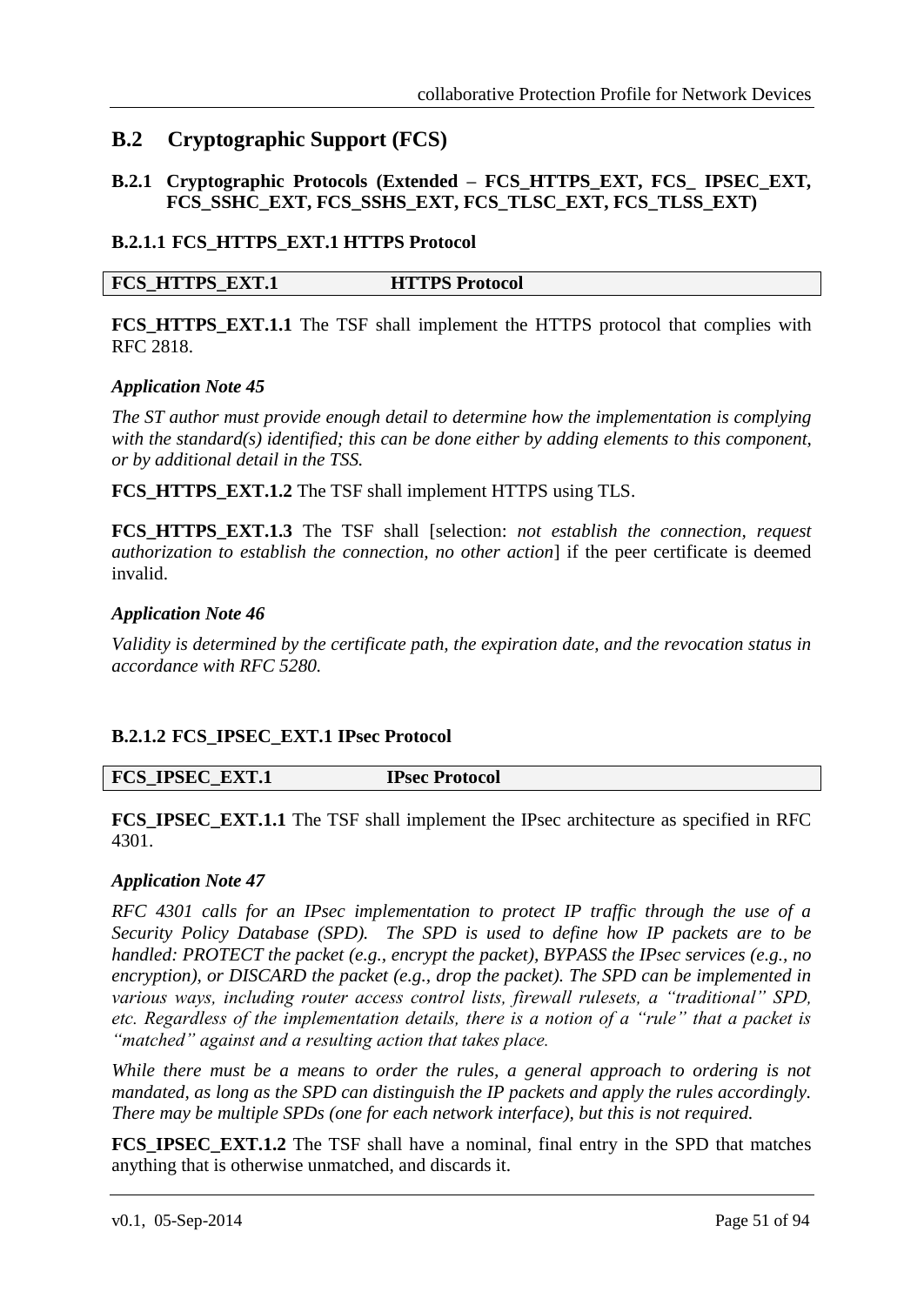**FCS IPSEC EXT.1.3** The TSF shall implement *transport mode and [selection: tunnel mode, no other mode]*.

**FCS IPSEC EXT.1.4** The TSF shall implement the IPsec protocol ESP as defined by RFC 4303 using the cryptographic algorithms AES-CBC-128, AES-CBC-256 (both specified by RFC 3602) and [selection: *AES-GCM-128 (specified in RFC 4106), AES-GCM-256 (specified in RFC 4106), no other algorithms*] together with a Secure Hash Algorithm (SHA)-based HMAC.

**FCS\_IPSEC\_EXT.1.5** The TSF shall implement the protocol: [selection:

- *IKEv1 as defined in RFCs 2407, 2408, 2409, RFC 4109, [selection: no other RFCs for extended sequence numbers, RFC 4304 for extended sequence numbers], and [selection: no other RFCs for hash functions, RFC 4868 for hash functions];*
- *IKEv2 as defined in RFC 5996 and [selection: with no support for NAT traversal, with mandatory support for NAT traversal as specified in RFC 5996, section 2.23)], and [selection: no other RFCs for hash functions, RFC 4868 for hash functions]*

].

## *Application Note 48*

*If the TOE implements SHA-2 hash algorithms for IKEv1 or IKEv2, the ST author shall select RFC 4868. If the ST author selects IKEv1, FCS\_IPSEC\_EXT.1.15 must also be included in the ST. IKEv2 will be required for those TOEs entering evaluation after Quarter 3, 2016.*

**FCS\_IPSEC\_EXT.1.6** The TSF shall ensure the encrypted payload in the [selection: *IKEv1, IKEv2*] protocol uses the cryptographic algorithms AES-CBC-128, AES-CBC-256 as specified in RFC 3602 and [selection: *AES-GCM-128, AES-GCM-256 as specified in RFC 5282, no other algorithm*].

## *Application Note 49*

*AES-GCM-128 and AES-GCM-256 may only be selected if IKEv2 is also selected, as there is no RFC defining AES-GCM for IKEv1.* 

**FCS** IPSEC EXT.1.7 The TSF shall ensure that [selection:

- *IKEv1 Phase 1 SA lifetimes can be configured by an Security Administrator based on [selection:* 
	- o *number of packets/number of bytes;*
	- o *length of time, where the time values can configured within [assignment: integer range including 24] hours;*

*];*

- *IKEv2 SA lifetimes can be configured by an Security Administrator based on [selection:*
	- o *number of packets/number of bytes;*
	- o *length of time, where the time values can configured within [assignment: integer range including 24] hours*

*]*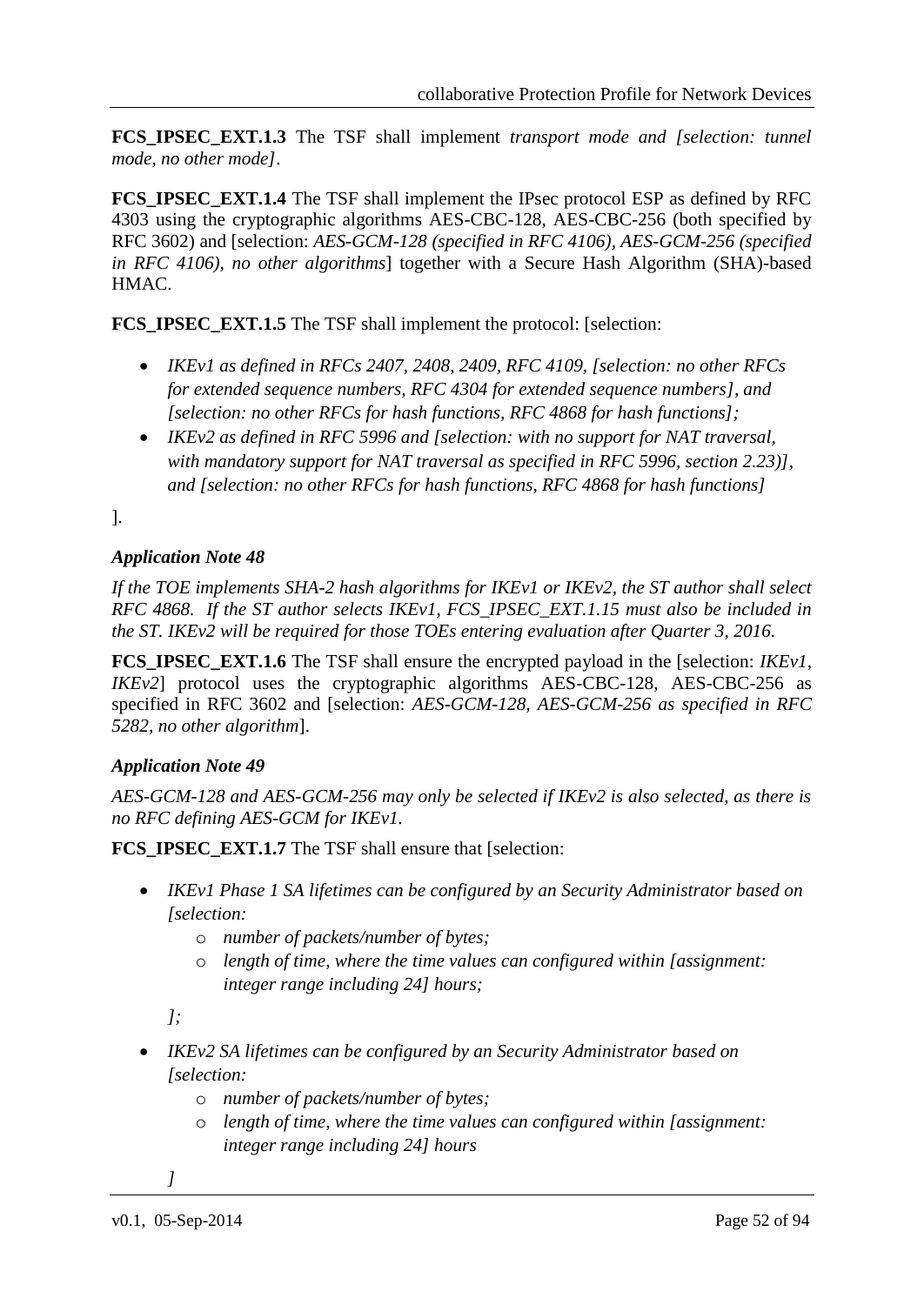#### ].

## *Application Note 50*

*The ST author chooses either the IKEv1 requirements or IKEv2 requirements (or both, depending on the selection in FCS\_IPSEC\_EXT.1.5). The ST author chooses either packet/volume-based lifetimes or time-based lifetimes. This requirement must be accomplished by providing Security Administrator-configurable lifetimes (with appropriate instructions in documents mandated by AGD\_OPE). Hardcoded limits are not acceptable. In general, instructions for setting the parameters of the implementation, including lifetime of the SAs, should be included in the operational guidance generated for AGD\_OPE.* 

**FCS IPSEC EXT.1.8** The TSF shall ensure that [selection:

- *IKEv1 Phase 2 SA lifetimes can be configured by a Security Administrator based on [selection:*
	- o *number of packets/number of bytes;*
	- o *length of time, where the time values can be configured within [assignment: integer range including 8] hours;*

*];*

- *IKEv2 Child SA lifetimes can be configured by a Security Administrator based on [selection:*
	- o *number of packets/number of bytes;*
	- o *length of time, where the time values can be configured within [assignment: integer range including 8] hours;*
	- *]*

].

## *Application Note 51*

*The ST author chooses either the IKEv1 requirements or IKEv2 requirements (or both, depending on the selection in FCS\_IPSEC\_EXT.1.5). The ST author chooses either packet/volume-based lifetimes or time-based lifetimes. This requirement must be accomplished by providing Security Administrator-configurable lifetimes (with appropriate instructions in documents mandated by AGD\_OPE). Hardcoded limits are not acceptable. In general, instructions for setting the parameters of the implementation, including lifetime of the SAs, should be included in the operational guidance generated for AGD\_OPE.* 

**FCS\_IPSEC\_EXT.1.9** The TSF shall generate the secret value x used in the IKE Diffie-Hellman key exchange ("x" in  $g^x$  mod p) using the random bit generator specified in FCS\_RBG\_EXT.1, and having a length of at least [assignment: *(one or more) number(s) of bits that is at least twice the security strength of the negotiated Diffie-Hellman group*] bits.

## *Application Note 52*

*For DH groups 19 and 20, the "x" value is the point multiplier for the generator point G.* 

*Since the implementation may allow different Diffie-Hellman groups to be negotiated for use in forming the SAs, the assignment in FCS\_IPSEC\_EXT.1. may contain multiple values. For each DH group supported, the ST author consults Table 2 in NIST SP 800-57*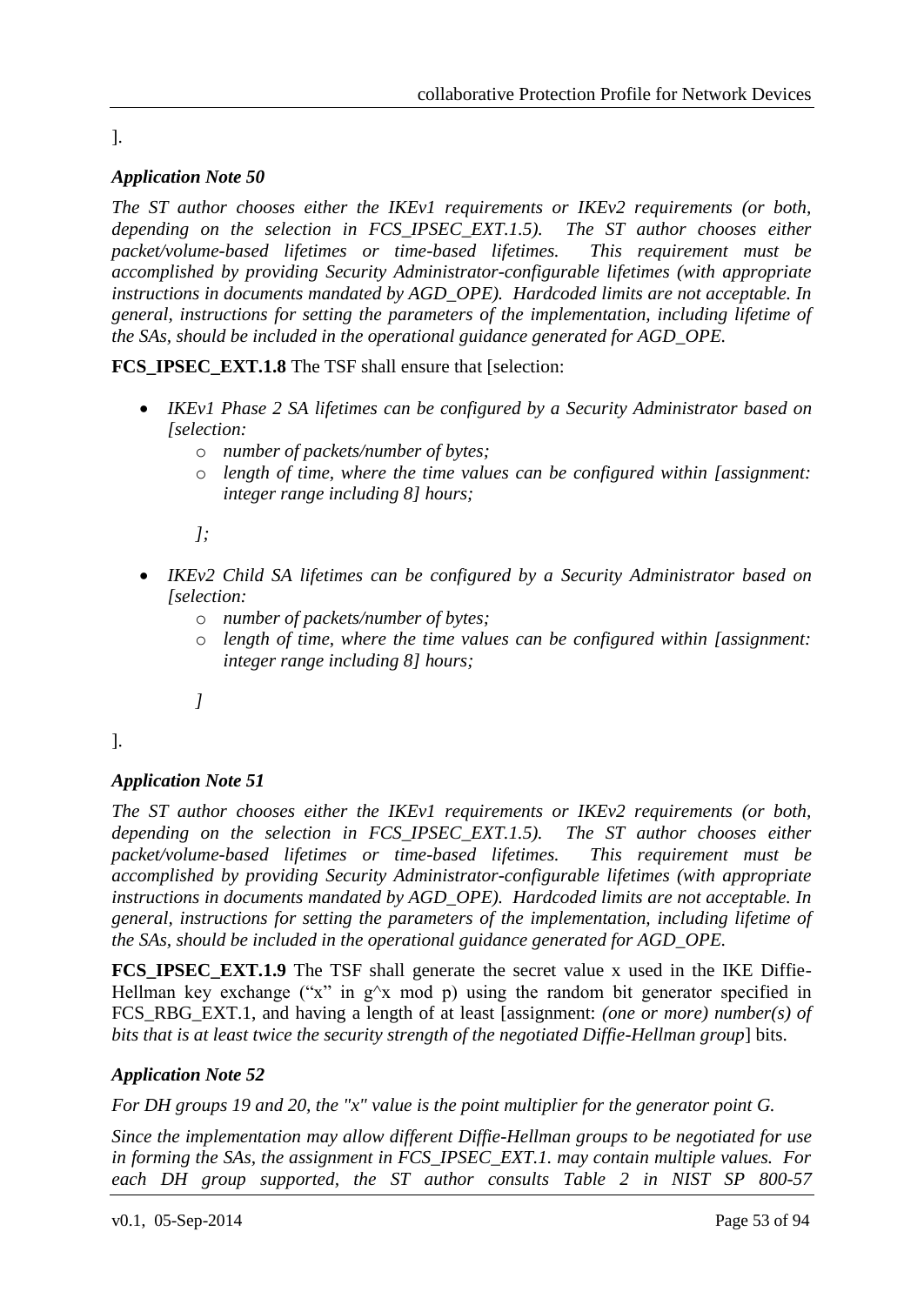*"Recommendation for Key Management –Part 1: General" to determine the security strength ("bits of security") associated with the DH group. Each unique value is then used to fill in the assignment. For example, suppose the implementation supports DH group 14 (2048-bit MODP) and group 20 (ECDH using NIST curve P-384). From Table 2, the bits of security value for group 14 is 112, and for group 20 it is 192.*

**FCS IPSEC EXT.1.10** The TSF shall generate nonces used in [selection: *IKEv1, IKEv2*] exchanges of length [selection:

- *Iassignment: security strength associated with the negotiated Diffie-Hellman group];*
- *at least 128 bits in size and at least half the output size of the negotiated pseudorandom function (PRF) hash*
	- ] .

## *Application Note 53*

*The ST author must select the second option for nonce lengths if IKEv2 is also selected (as this is mandated in RFC 5996). The ST author may select either option for IKEv1.*

*For the first option for nonce lengths, since the implementation may allow different Diffie-Hellman groups to be negotiated for use in forming the SAs, the assignment in FCS\_IPSEC\_EXT.1. may contain multiple values. For each DH group supported, the ST author consults Table 2 in NIST SP 800-57 "Recommendation for Key Management –Part 1: General" to determine the security strength ("bits of security") associated with the DH group. Each unique value is then used to fill in the assignment. For example, suppose the implementation supports DH group 14 (2048-bit MODP) and group 20 (ECDH using NIST curve P-384). From Table 2, the bits of security value for group 14 is 112, and for group 20 it is 192.* 

*Because nonces may be exchanged before the DH group is negotiated, the nonce used should be large enough to support all TOE-chosen proposals in the exchange.*

**FCS\_IPSEC\_EXT.1.11** The TSF shall ensure that all IKE protocols implement DH Groups 14 (2048-bit MODP), and [selection: *19 (256-bit Random ECP), 5 (1536-bit MODP), 24 (2048-bit MODP with 256-bit POS), 20 (384-bit Random ECP), no other DH groups*].

## *Application Note 54*

*The selection is used to specify additional DH groups supported. This applies to IKEv1 and IKEv2 exchanges. For products entering into evaluation after Quarter 3, 2015, DH Group 19 (256-bit Random ECP) and DH Group 20 (384-bit Random ECP) will be required. It should be noted that if any additional DH groups are specified, they must comply with the requirements (in terms of the ephemeral keys that are established) listed in FCS\_CKM.1.*

**FCS\_IPSEC\_EXT.1.12** The TSF shall be able to ensure by default that the strength of the symmetric algorithm (in terms of the number of bits in the key) negotiated to protect the [selection: *IKEv1 Phase 1, IKEv2 IKE\_SA*] connection is greater than or equal to the strength of the symmetric algorithm (in terms of the number of bits in the key) negotiated to protect the [selection: *IKEv1 Phase 2, IKEv2 CHILD\_SA*] connection.

## *Application Note 55*

*The ST author chooses either or both of the IKE selections based on what is implemented by the TOE. Obviously, the IKE version(s) chosen should be consistent not only in this element, but with other choices for other elements in this component. While it is acceptable for this*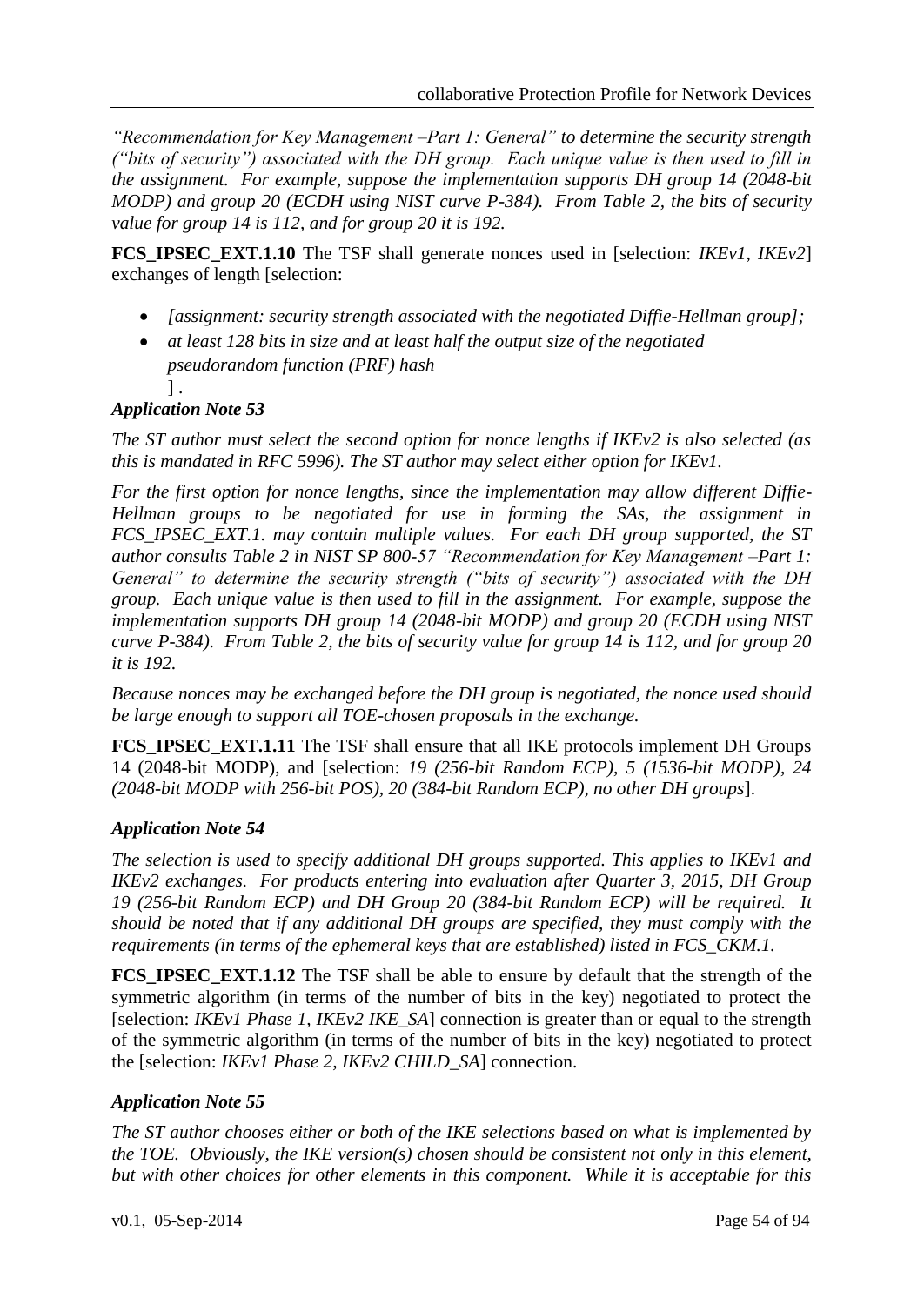*capability to be configurable, the default configuration in the evaluated configuration (either "out of the box" or by configuration guidance in the AGD documentation) must enable this functionality.*

**FCS\_IPSEC\_EXT.1.13** The TSF shall ensure that all IKE protocols perform peer authentication using a [selection: *RSA, ECDSA*] that use X.509v3 certificates that conform to RFC 4945 and [selection: *Pre-shared Keys, no other method*].

## *Application Note 56*

*At least one public-key-based Peer Authentication method is required in order to conform to this PP; one or more of the public key schemes is chosen by the ST author to reflect what is implemented. The ST author also ensures that appropriate FCS requirements reflecting the algorithms used (and key generation capabilities, if provided) are listed to support those methods. Note that the TSS will elaborate on the way in which these algorithms are to be used (for example, 2409 specifies three authentication methods using public keys; each one supported will be described in the TSS). Peer authentication using ECDSA X.509v3 certificates will be required for TOEs entering evaluation after Quarter 3, 2015.*

**FCS IPSEC EXT.1.14** The TSF shall only establish a trusted channel to peers with valid certificates.

## *Application Note 57*

*Supported peer certificate algorithms are the same as FCS\_IPSEC\_EXT.1.1.*

(selection-based) **FCS\_IPSEC\_EXT.1.15** The TSF shall ensure that IKEv1 Phase 1 exchanges use only main mode.

## *Application Note 58*

*FCS\_IPSEC\_EXT.1.15 is only applicable if IKEv1 is selected in FCS\_IPSEC\_EXT.1.5.*

## **B.2.1.3 FCS\_SSHC\_EXT.1 SSH Client Protocol**

## **FCS\_SSHC\_EXT.1 SSH Client Protocol**

**FCS\_SSHC\_EXT.1.1** The TSF shall implement the SSH protocol that complies with RFCs 4251, 4252, 4253, 4254, and [selection: *5647, 5656, 6187, 6668, no other RFCs*].

#### *Application Note 59*

*The ST author selects which of the additional RFCs to which conformance is being claimed. Note that these need to be consistent with selections in later elements of this component (e.g., cryptographic algorithms permitted). RFC 4253 indicates that certain cryptographic algorithms are "REQUIRED". This means that the implementation must include support, not that the algorithms must be enabled for use. Ensuring that algorithms indicated as "REQUIRED" but not listed in the later elements of this component are implemented is out of scope of the assurance activity for this requirement.*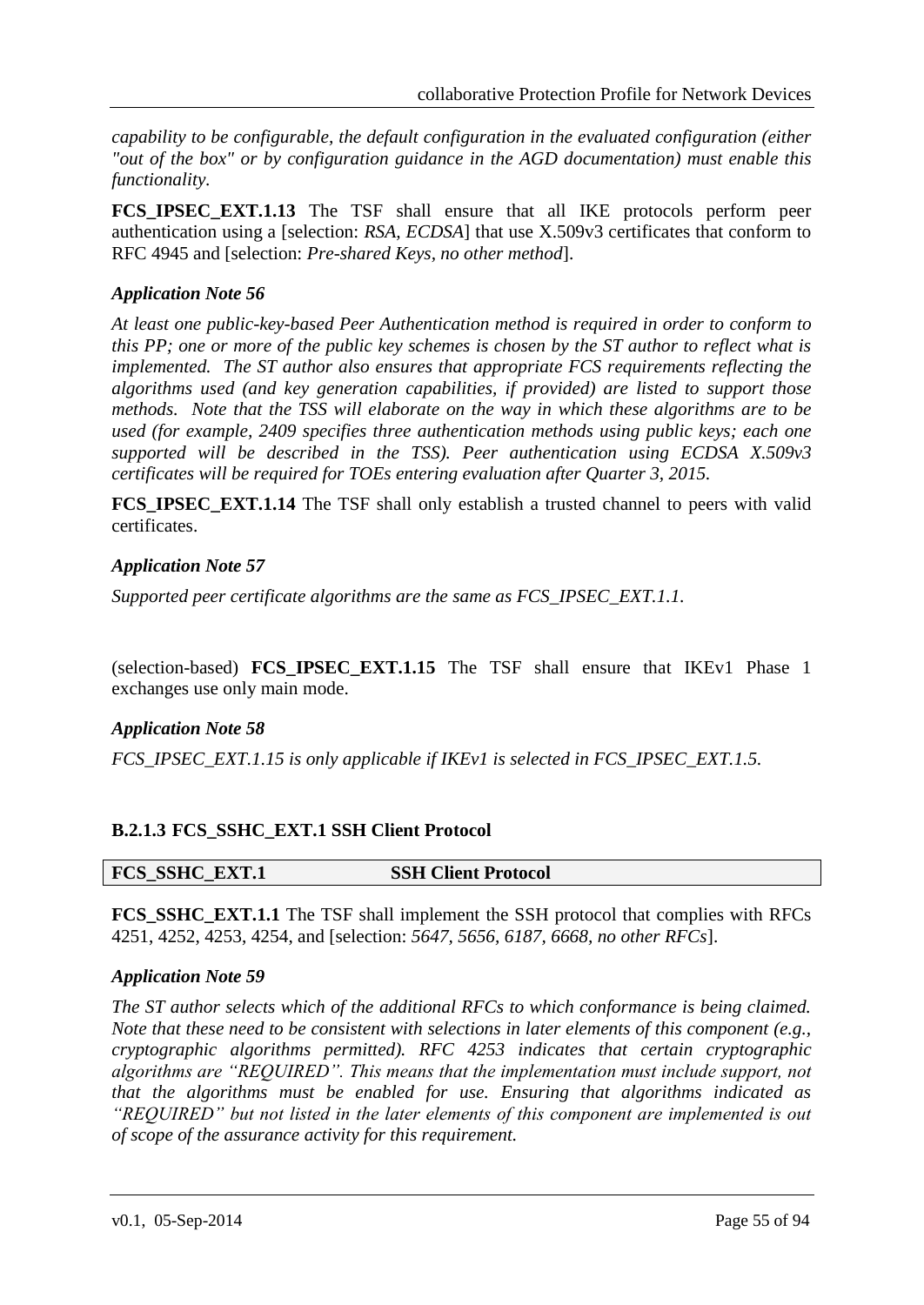**FCS SSHC EXT.1.2** The TSF shall ensure that the SSH protocol implementation supports the following authentication methods as described in RFC 4252: public key-based, passwordbased.

**FCS SSHC EXT.1.3** The TSF shall ensure that, as described in RFC 4253, packets greater than [assignment: *number of bytes*] bytes in an SSH transport connection are dropped.

## *Application Note 60*

*RFC 4253 provides for the acceptance of "large packets" with the caveat that the packets should be of "reasonable length" or dropped. The assignment should be filled in by the ST author with the maximum packet size accepted, thus defining "reasonable length" for the TOE.*

**FCS\_SSHC\_EXT.1.4** The TSF shall ensure that the SSH transport implementation uses the following encryption algorithms and rejects all other encryption algorithms: *aes128-cbc, aes256-cbc, [selection: AEAD\_AES\_128\_GCM, AEAD\_AES\_256\_GCM, no other algorithms]*.

## *Application Note 61*

*RFC 5647 specifies the use of the AEAD\_AES\_128\_GCM and AEAD\_AES\_256\_GCM algorithms in SSH. As described in RFC 5647, AEAD\_AES\_128\_GCM and AEAD\_AES\_256\_GCM can only be chosen as encryption algorithms when the same algorithm is being used as the MAC algorithm. In the assignment, the ST author can select the AES-GCM algorithms, or "no other algorithms" if AES-GCM is not supported. If AES-GCM is selected, there should be corresponding FCS\_COP entries in the ST.*

**FCS\_SSHC\_EXT.1.5** The TSF shall ensure that the SSH transport implementation uses *[selection: ssh-rsa, ecdsa-sha2-nistp256] and [selection: ecdsa-sha2-nistp384, x509v3 ecdsa-sha2-nistp256, x509v3-ecdsa-sha2-nistp384, no other public key algorithms]* as its public key algorithm(s) and rejects all other public key algorithms.

## *Application Note 62*

*Implementations that select only ssh-rsa will not achieve the 112-bit security strength in the digital signature generation for SSH authentication as is recommended in NIST SP 800- 131A. Future versions of this profile may remove ssh-rsa as a selection. If x509v3-ecdsasha2-nistp256 or x509v3-ecdsa-sha2-nistp384 are selected, then the list of trusted certification authorities must be selected in FCS\_SSHC\_EXT.1.9.*

**FCS SSHC EXT.1.6** The TSF shall ensure that the SSH transport implementation uses *[selection: hmac-sha1, hmac-sha1-96, hmac-sha2-256, hmac-sha2-512] and [selection: AEAD\_AES\_128\_GCM, AEAD\_AES\_256\_GCM, no other MAC algorithms]* as its data integrity MAC algorithm(s) and rejects all other MAC algorithm(s).

## *Application Note 63*

*RFC 5647 specifies the use of the AEAD\_AES\_128\_GCM and AEAD\_AES\_256\_GCM algorithms in SSH. As described in RFC 5647, AEAD\_AES\_128\_GCM and AEAD\_AES\_256\_GCM can only be chosen as MAC algorithms when the same algorithm is being used as the encryption algorithm. RFC 6668 specifies the use of the sha2 algorithms in SSH.*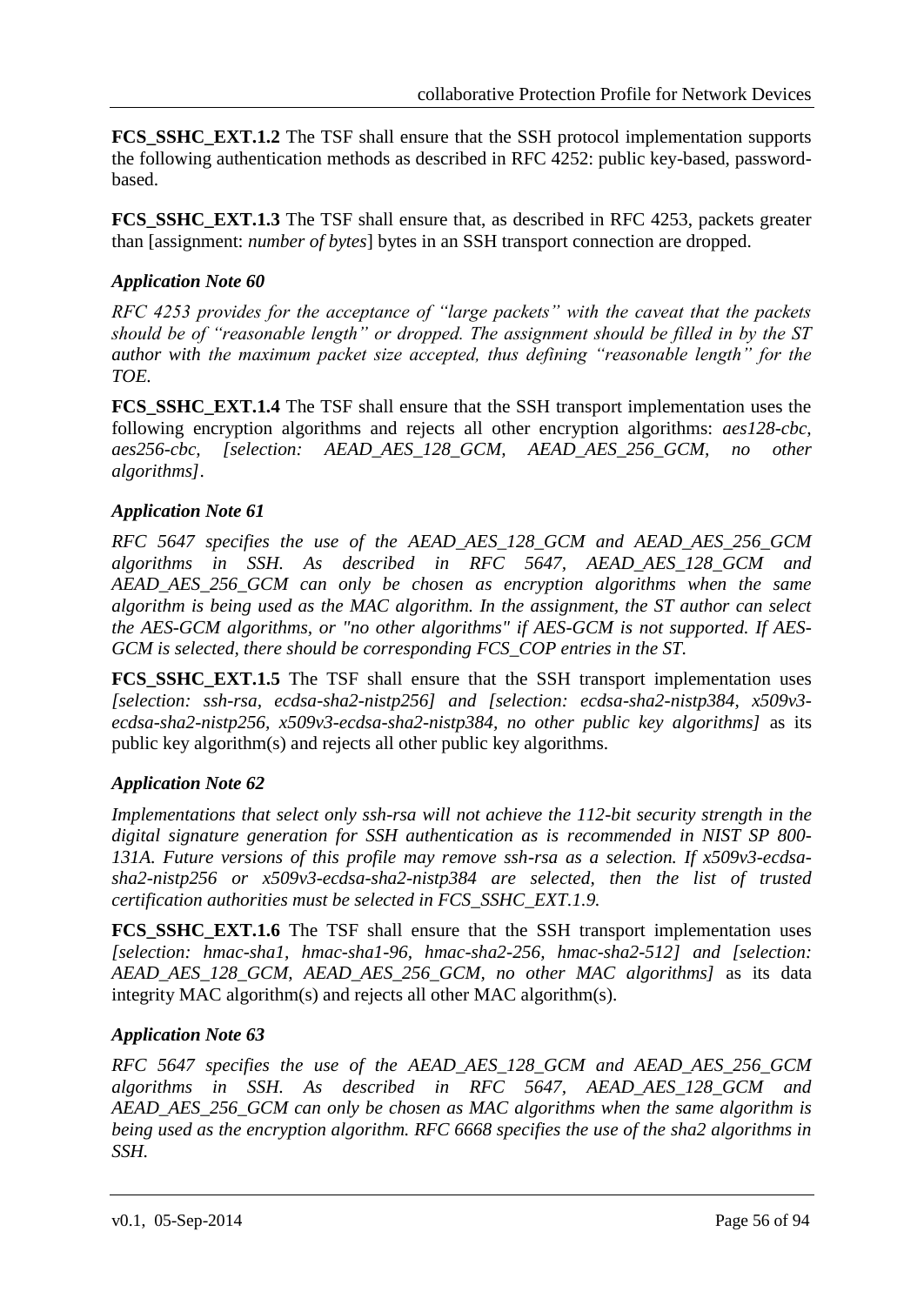**FCS SSHC EXT.1.7** The TSF shall ensure that *[selection: diffie-hellman-group14-sha1, ecdh-sha2-nistp256] and [selection: ecdh-sha2-nistp384, ecdh-sha2-nistp521, no other methods]* are the only allowed key exchange methods used for the SSH protocol.

**FCS SSHC EXT.1.8** The TSF shall ensure that the SSH connection be rekeyed after no more than 2^28 packets have been transmitted using that key.

**FCS\_SSHC\_EXT.1.9** The TSF shall ensure that the SSH client authenticates the identity of the SSH server using a local database associating each host name with its corresponding public key or [selection: *a list of trusted certification authorities, no other methods*] as described in RFC 4251 section 4.1.

## *Application Note 64*

*The list of trusted certification authorities can only be selected if x509v3-ecdsa-sha2 nistp256 or x509v3-ecdsa-sha2-nistp384 are selected in FCS\_SSHC\_EXT.1.5.*

## **B.2.1.4 FCS\_SSHS\_EXT.1 SSH Server Protocol**

**FCS\_SSHS\_EXT.1 SSH Server Protocol**

**FCS\_SSHS\_EXT.1.1** The TSF shall implement the SSH protocol that complies with RFCs 4251, 4252, 4253, 4254, and [selection: *5647, 5656, 6187, 6668, no other RFCs*].

## *Application Note 65*

*The ST author selects which of the additional RFCs to which conformance is being claimed. Note that these need to be consistent with selections in later elements of this component (e.g., cryptographic algorithms permitted). RFC 4253 indicates that certain cryptographic algorithms are "REQUIRED". This means that the implementation must include support, not that the algorithms must be enabled for use. Ensuring that algorithms indicated as "REQUIRED" but not listed in the later elements of this component are implemented is out of scope of the assurance activity for this requirement.*

**FCS SSHS EXT.1.2** The TSF shall ensure that the SSH protocol implementation supports the following authentication methods as described in RFC 4252: public key-based, passwordbased.

**FCS\_SSHS\_EXT.1.3** The TSF shall ensure that, as described in RFC 4253, packets greater than [assignment: *number of bytes*] bytes in an SSH transport connection are dropped.

#### *Application Note 66*

*RFC 4253 provides for the acceptance of "large packets" with the caveat that the packets should be of "reasonable length" or dropped. The assignment should be filled in by the ST author with the maximum packet size accepted, thus defining "reasonable length" for the TOE.* 

**FCS\_SSHS\_EXT.1.4** The TSF shall ensure that the SSH transport implementation uses the following encryption algorithms and rejects all other encryption algorithms: *aes128-cbc, aes256-cbc, [selection: AEAD\_AES\_128\_GCM, AEAD\_AES\_256\_GCM, no other algorithms]*.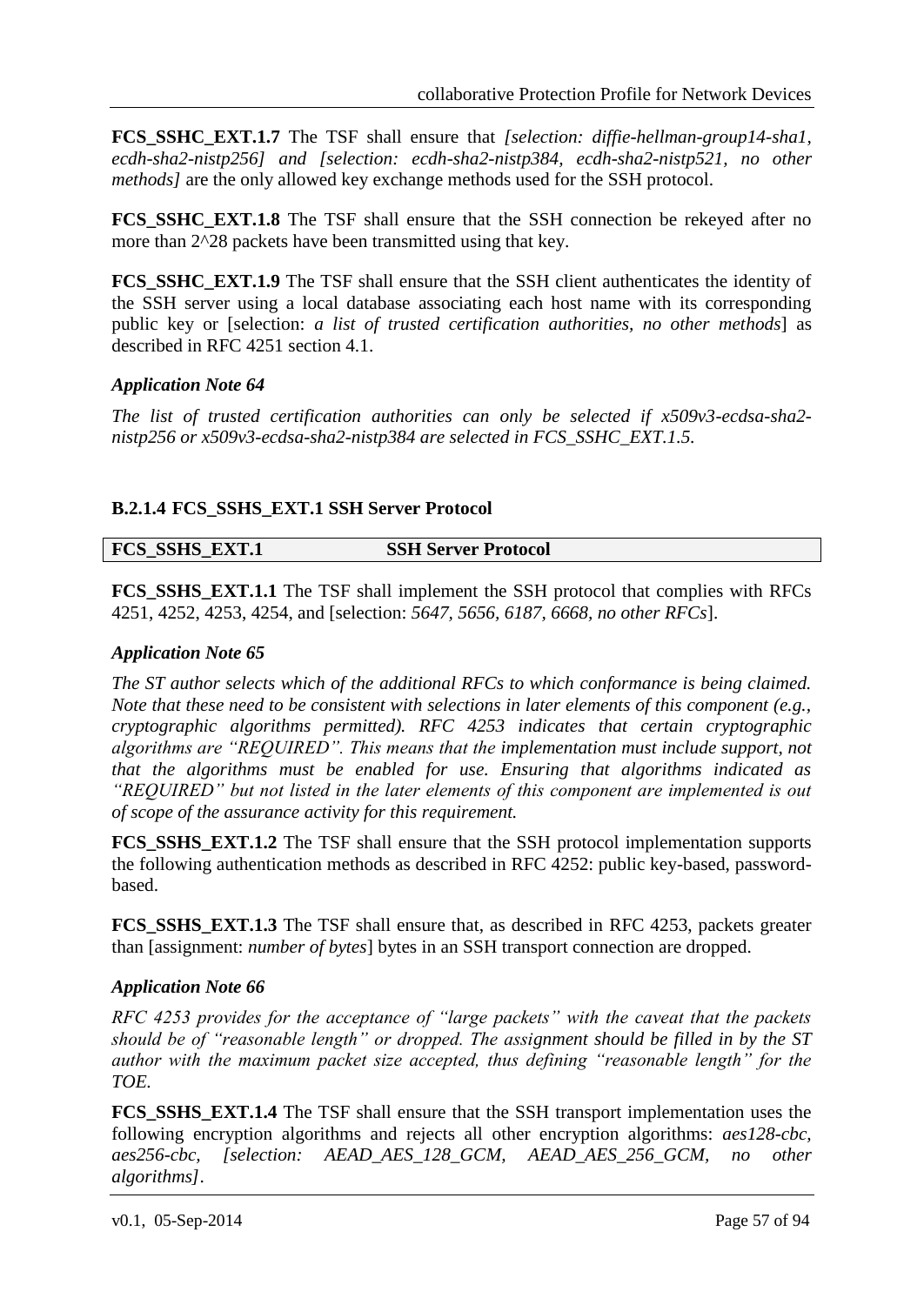## *Application Note 67*

*RFC 5647 specifies the use of the AEAD\_AES\_128\_GCM and AEAD\_AES\_256\_GCM algorithms in SSH. As described in RFC 5647, AEAD\_AES\_128\_GCM and AEAD\_AES\_256\_GCM can only be chosen as encryption algorithms when the same algorithm is being used as the MAC algorithm. In the assignment, the ST author can select the AES-GCM algorithms, or "no other algorithms" if AES-GCM is not supported. If AES-GCM is selected, there should be corresponding FCS\_COP entries in the ST.* 

**FCS\_SSHS\_EXT.1.5** The TSF shall ensure that the SSH transport implementation uses *[selection: ssh-rsa, ecdsa-sha2-nistp256] and [selection: ecdsa-sha2-nistp384, x509v3 ecdsa-sha2-nistp256, x509v3-ecdsa-sha2-nistp384, no other public key algorithms]* as its public key algorithm(s) and rejects all other public key algorithms.

## *Application Note 68*

*Implementations that select only ssh-rsa will not achieve the 112-bit security strength in the digital signature generation for SSH authentication as is recommended in NIST SP 800- 131A. Future versions of this profile may remove ssh-rsa as a selection.* 

**FCS\_SSHS\_EXT.1.6** The TSF shall ensure that the SSH transport implementation uses *[selection: hmac-sha1, hmac-sha1-96, hmac-sha2-256, hmac-sha2-512] and [selection: AEAD\_AES\_128\_GCM, AEAD\_AES\_256\_GCM, no other MAC algorithms]* as its MAC algorithm(s) and rejects all other MAC algorithm(s).

#### *Application Note 69*

*RFC 5647 specifies the use of the AEAD\_AES\_128\_GCM and AEAD\_AES\_256\_GCM algorithms in SSH. As described in RFC 5647, AEAD\_AES\_128\_GCM and AEAD\_AES\_256\_GCM can only be chosen as MAC algorithms when the same algorithm is being used as the encryption algorithm. RFC 6668 specifies the use of the sha2 algorithms in SSH.*

**FCS\_SSHS\_EXT.1.7** The TSF shall ensure that *[selection: diffie-hellman-group14-sha1, ecdh-sha2-nistp256] and [selection: ecdh-sha2-nistp384, ecdh-sha2-nistp521, no other methods]* are the only allowed key exchange methods used for the SSH protocol.

**FCS SSHS EXT.1.8** The TSF shall ensure that the SSH connection be rekeyed after no more than 2^28 packets have been transmitted using that key.

## **B.2.1.5 FCS\_TLSC\_EXT.1 TLS Client Protocol**

#### **FCS\_TLSC\_EXT.1 TLS Client Protocol**

**FCS\_TLSC\_EXT.1.1** The TSF shall implement [selection: *TLS 1.2 (RFC 5246), TLS 1.1 (RFC 4346)*] supporting the following ciphersuites:

- *Mandatory Ciphersuites:* ○ *TLS\_RSA\_WITH\_AES\_128\_CBC\_SHA as defined in RFC 3268*
- *[selection: Optional Ciphersuites:* ○ *TLS\_RSA\_WITH\_AES\_256\_CBC\_SHA as defined in RFC 3268*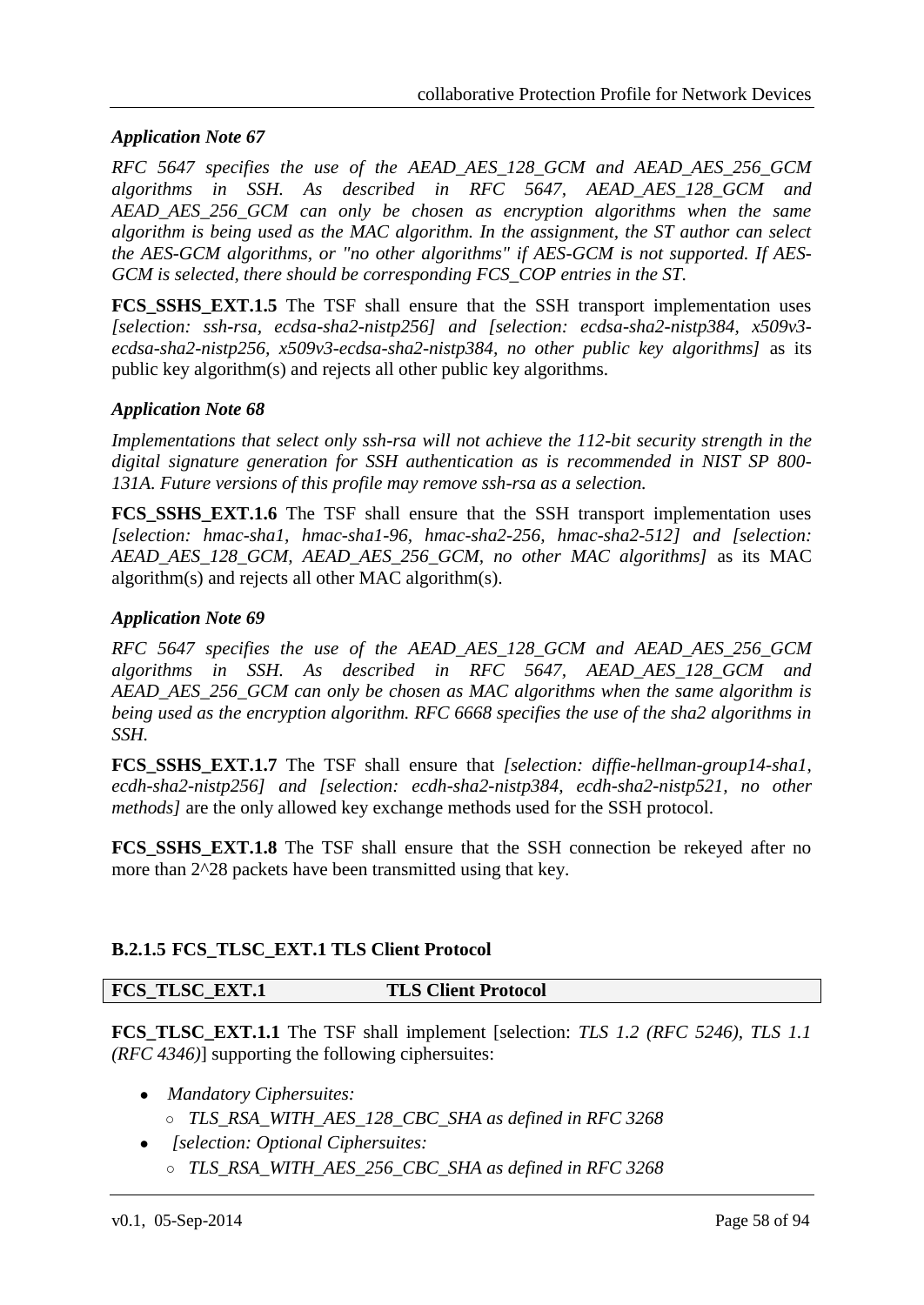- *TLS\_DHE\_RSA\_WITH\_AES\_128\_CBC\_SHA as defined in RFC 3268*
- *TLS\_DHE\_RSA\_WITH\_AES\_256\_CBC\_SHA as defined in RFC 3268*
- *TLS\_ECDHE\_RSA\_WITH\_AES\_128\_CBC\_SHA as defined in RFC 4492*
- *TLS\_ECDHE\_RSA\_WITH\_AES\_256\_CBC\_SHA as defined in RFC 4492*
- *TLS\_ECDHE\_ECDSA\_WITH\_AES\_128\_CBC\_SHA as defined in RFC 4492*
- *TLS\_ECDHE\_ECDSA\_WITH\_AES\_256\_CBC\_SHA as defined in RFC 4492*
- *TLS\_RSA\_WITH\_AES\_128\_CBC\_SHA256 as defined in RFC 5246*
- *TLS\_RSA\_WITH\_AES\_256\_CBC\_ SHA256 as defined in RFC 5246*
- *TLS\_DHE\_RSA\_WITH\_AES\_128\_CBC\_ SHA256 as defined in RFC 5246*
- *TLS\_DHE\_RSA\_WITH\_AES\_256\_CBC\_ SHA256 as defined in RFC 5246*
- *TLS\_ECDHE\_ECDSA\_WITH\_AES\_128\_CBC\_SHA256 as defined in RFC 5289*
- *TLS\_ECDHE\_ECDSA\_WITH\_AES\_256\_CBC\_SHA384 as defined in RFC 5289*
- *TLS\_ECDHE\_ECDSA\_WITH\_AES\_128\_GCM\_SHA256 as defined in RFC 5289*
- *TLS\_ECDHE\_ECDSA\_WITH\_AES\_256\_GCM\_SHA384 as defined in RFC 5289*
- *no other ciphersuite]*.

## *Application Note 70*

*The ciphersuites to be tested in the evaluated configuration are limited by this requirement. The ST author should select the optional ciphersuites that are supported; if there are no ciphersuites supported other than the mandatory suites, then "None" should be selected. It is necessary to limit the ciphersuites that can be used in an evaluated configuration administratively on the server in the test environment. The Suite B algorithms listed above (RFC 6460) are the preferred algorithms for implementation. TLS\_RSA\_WITH\_AES\_128\_CBC\_SHA is required in order to ensure compliance with RFC 5246.* 

*These requirements will be revisited as new TLS versions are standardized by the IETF.*

*If any ciphersuites are selected using ECDHE, then FCS\_TLSC\_EXT.1.5 is required.*

*In a future version of this cPP TLS v1.2 will be required for all TOEs.*

**FCS\_TLSC\_EXT.1.2** The TSF shall verify that the presented identifier matches the reference identifier according to RFC 6125.

## *Application Note 71*

*The rules for verification of identify are described in Section 6 of RFC 6125. The reference identifier is established by the user (e.g. entering a URL into a web browser or clicking a link), by configuration (e.g. configuring the name of a mail server or authentication server), or by an application (e.g. a parameter of an API) depending on the application service. Based on a singular reference identifier's source domain and application service type (e.g. HTTP, SIP, LDAP), the client establishes all reference identifiers which are acceptable, such as a Common Name for the Subject Name field of the certificate and a (case-insensitive) DNS name, URI name, and Service Name for the Subject Alternative Name field. The client then compares this list of all acceptable reference identifiers to the presented identifiers in the TLS server's certificate.* 

*The preferred method for verification is the Subject Alternative Name using DNS names, URI names, or Service Names. Verification using the Common Name is required for the purposes of backwards compatibility. Additionally, support for use of IP addresses in the Subject Name*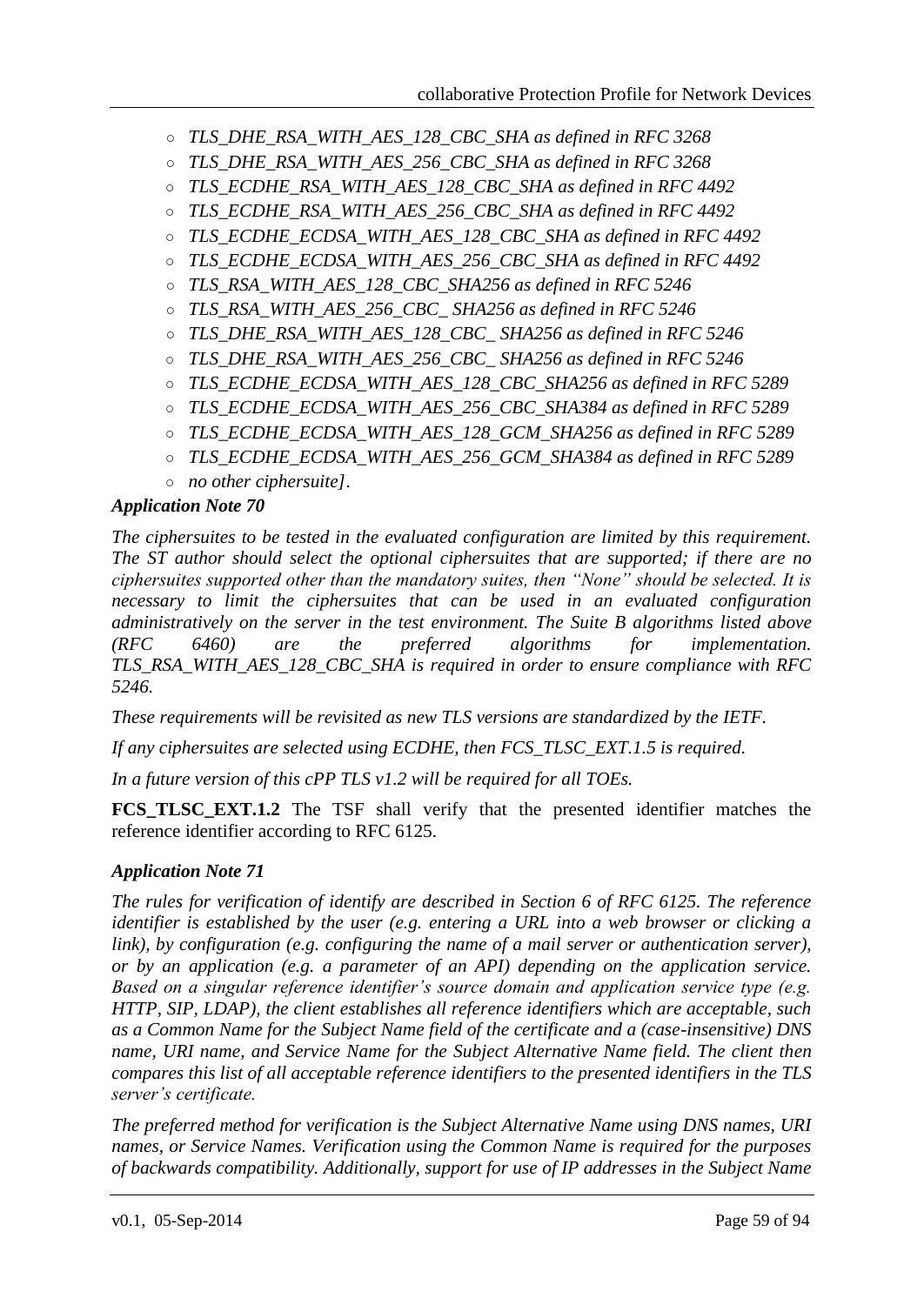*or Subject Alternative name is discouraged as against best practices but may be implemented. Finally, the client should avoid constructing reference identifiers using wildcards. However, if the presented identifiers include wildcards, the client must follow the best practices regarding matching; these best practices are captured in the assurance activity.*

**FCS** TLSC EXT.1.3 The TSF shall only establish a trusted channel if the peer certificate is valid.

## *Application Note 72*

*Validity is determined by the identifier verification, certificate path, the expiration date, and the revocation status in accordance with RFC 5280. Certificate validity shall be tested in accordance with testing performed for FIA\_X509\_EXT.1.*

**FCS\_TLSC\_EXT.1.4** The TSF shall support mutual authentication using X.509v3 certificates.

## *Application Note 73*

*If TLS is used for FPT\_ITC.1, then this component is required.*

*The use of X.509v3 certificates for TLS is addressed in FIA\_X509\_EXT.2.1. This requirement adds that this use must include the client must be capable of presenting a certificate to a TLS server for TLS mutual authentication.*

**FCS\_TLSC\_EXT.1.5** The TSF shall present the Supported Elliptic Curves Extension in the Client Hello with the following NIST curves: *[selection: secp256r1, secp384r1, secp521r1]* and no other curves.

## *Application Note 74*

*If ciphersuites with elliptic curves were selected in FCS\_TLSC\_EXT.1.1, this component is required.*

*This requirement limits the elliptic curves allowed for authentication and key agreement to the NIST curves from FCS\_COP.1(2) and FCS\_CKM.1 and FCS\_CKM.2. This extension is required for clients supporting Elliptic Curve ciphersuites.*

## **B.2.1.6 FCS\_TLSS\_EXT.1 TLS Server Protocol**

## **FCS\_TLSS\_EXT.1 TLS Server Protocol**

**FCS\_TLSS\_EXT.1.1** The TSF shall implement [selection: *TLS 1.2 (RFC 5246), TLS 1.1 (RFC 4346)*] supporting the following ciphersuites:

- *Mandatory Ciphersuites:*
	- *TLS\_RSA\_WITH\_AES\_128\_CBC\_SHA as defined in RFC 3268*
- *[selection: Optional Ciphersuites:*
	- *TLS\_RSA\_WITH\_AES\_256\_CBC\_SHA as defined in RFC 3268*
	- *TLS\_DHE\_RSA\_WITH\_AES\_128\_CBC\_SHA as defined in RFC 3268*
	- *TLS\_DHE\_RSA\_WITH\_AES\_256\_CBC\_SHA as defined in RFC 3268*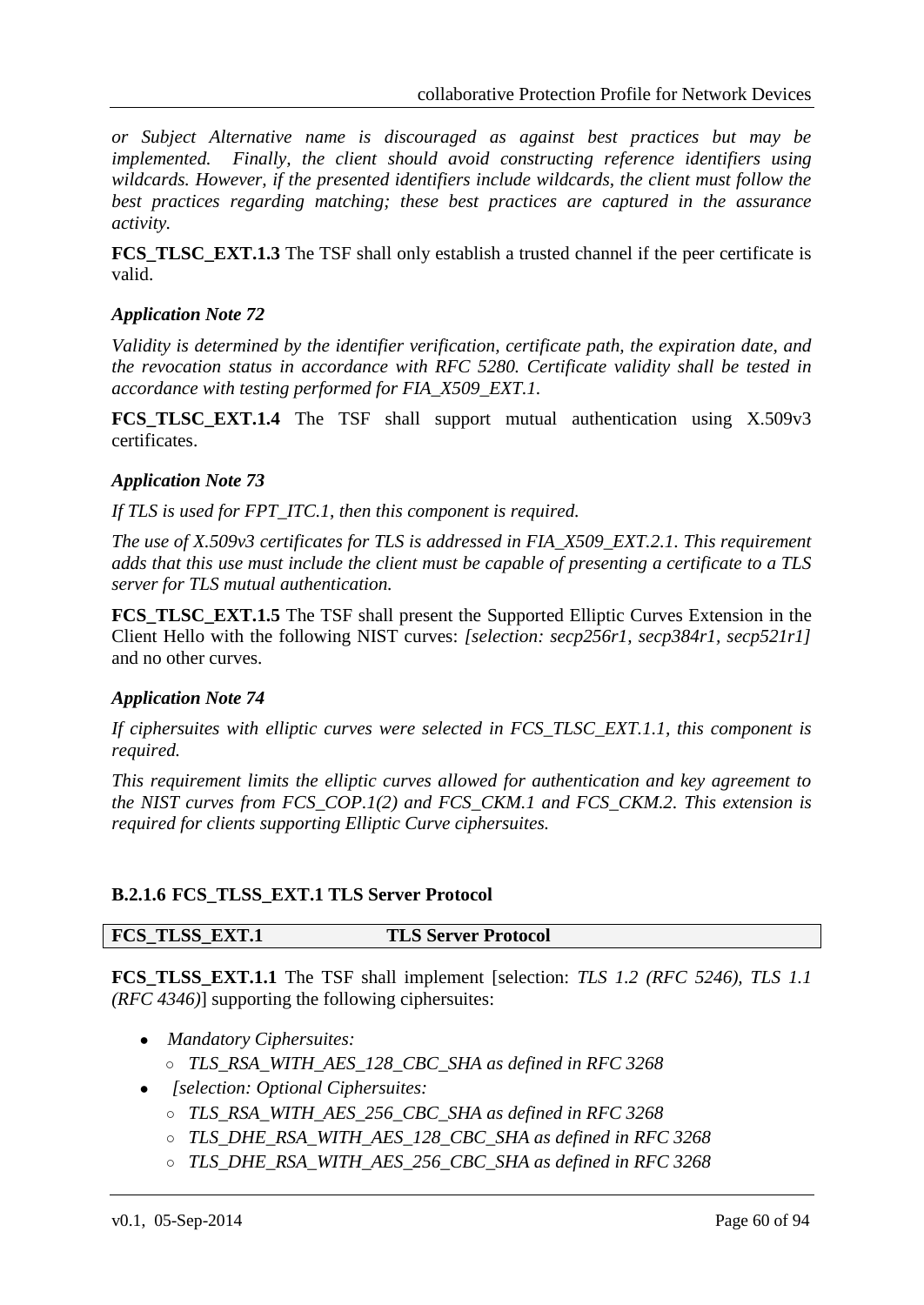- *TLS\_ECDHE\_RSA\_WITH\_AES\_128\_CBC\_SHA as defined in RFC 4492*
- *TLS\_ECDHE\_RSA\_WITH\_AES\_256\_CBC\_SHA as defined in RFC 4492*
- *TLS\_ECDHE\_ECDSA\_WITH\_AES\_128\_CBC\_SHA as defined in RFC 4492*
- *TLS\_ECDHE\_ECDSA\_WITH\_AES\_256\_CBC\_SHA as defined in RFC 4492*
- *TLS\_RSA\_WITH\_AES\_128\_CBC\_SHA256 as defined in RFC 5246*
- *TLS\_RSA\_WITH\_AES\_256\_CBC\_ SHA256 as defined in RFC 5246*
- *TLS\_DHE\_RSA\_WITH\_AES\_128\_CBC\_ SHA256 as defined in RFC 5246*
- *TLS\_DHE\_RSA\_WITH\_AES\_256\_CBC\_ SHA256 as defined in RFC 5246*
- *TLS\_ECDHE\_ECDSA\_WITH\_AES\_128\_CBC\_SHA256 as defined in RFC 5289*
- *TLS\_ECDHE\_ECDSA\_WITH\_AES\_256\_CBC\_SHA384 as defined in RFC 5289*
- *TLS\_ECDHE\_ECDSA\_WITH\_AES\_128\_GCM\_SHA256 as defined in RFC 5289*
- *TLS\_ECDHE\_ECDSA\_WITH\_AES\_256\_GCM\_SHA384 as defined in RFC 5289*
- *no other ciphersuite]*.

## *Application Note 75*

*The ciphersuites to be tested in the evaluated configuration are limited by this requirement. The ST author should select the optional ciphersuites that are supported; if there are no ciphersuites supported other than the mandatory suites, then "None" should be selected. It is necessary to limit the ciphersuites that can be used in an evaluated configuration administratively on the server in the test environment. The Suite B algorithms listed above (RFC 6460) are the preferred algorithms for implementation. TLS\_RSA\_WITH\_AES\_128\_CBC\_SHA is required in order to ensure compliance with RFC 5246.* 

*These requirements will be revisited as new TLS versions are standardized by the IETF.*

*If any ciphersuites are selected using ECDHE, then FCS\_TLSS\_EXT.1.5 is required.*

*In a future version of this cPP TLS v1.2 will be required for all TOEs.*

**FCS\_TLSS\_EXT.1.2** The TSF shall deny connections from clients requesting SSL 1.0, SSL 2.0, SSL 3.0, TLS 1.0, and [selection: *TLS 1.1, none*].

## *Application Note 76*

*All SSL versions and TLS v1.0 shall be denied. Any TLS versions not selected in FCS\_TLSS\_EXT.1.1 should be selected here.*

**FCS\_TLSS\_EXT.1.3** The TSF shall generate key agreement parameters *[selection: over NIST curves [selection: secp256r1, secp384r1] and no other curves; Diffie-Hellman parameters of size 2048 bits and [selection: 3072 bits, no other size]]*.

## *Application Note 77*

*If the ST lists a DHE ciphersuite in FCS\_TLSS\_EXT.1.1, the ST must include the Diffie-Hellman selection in the requirement. FMT\_SMF.1 requires the configuration of the key agreement parameters in order to establish the security strength of the TLS connection.*

**(optional) FCS\_TLSS\_EXT.1.4** The TSF shall support mutual authentication of TLS clients using X.509v3 certificates.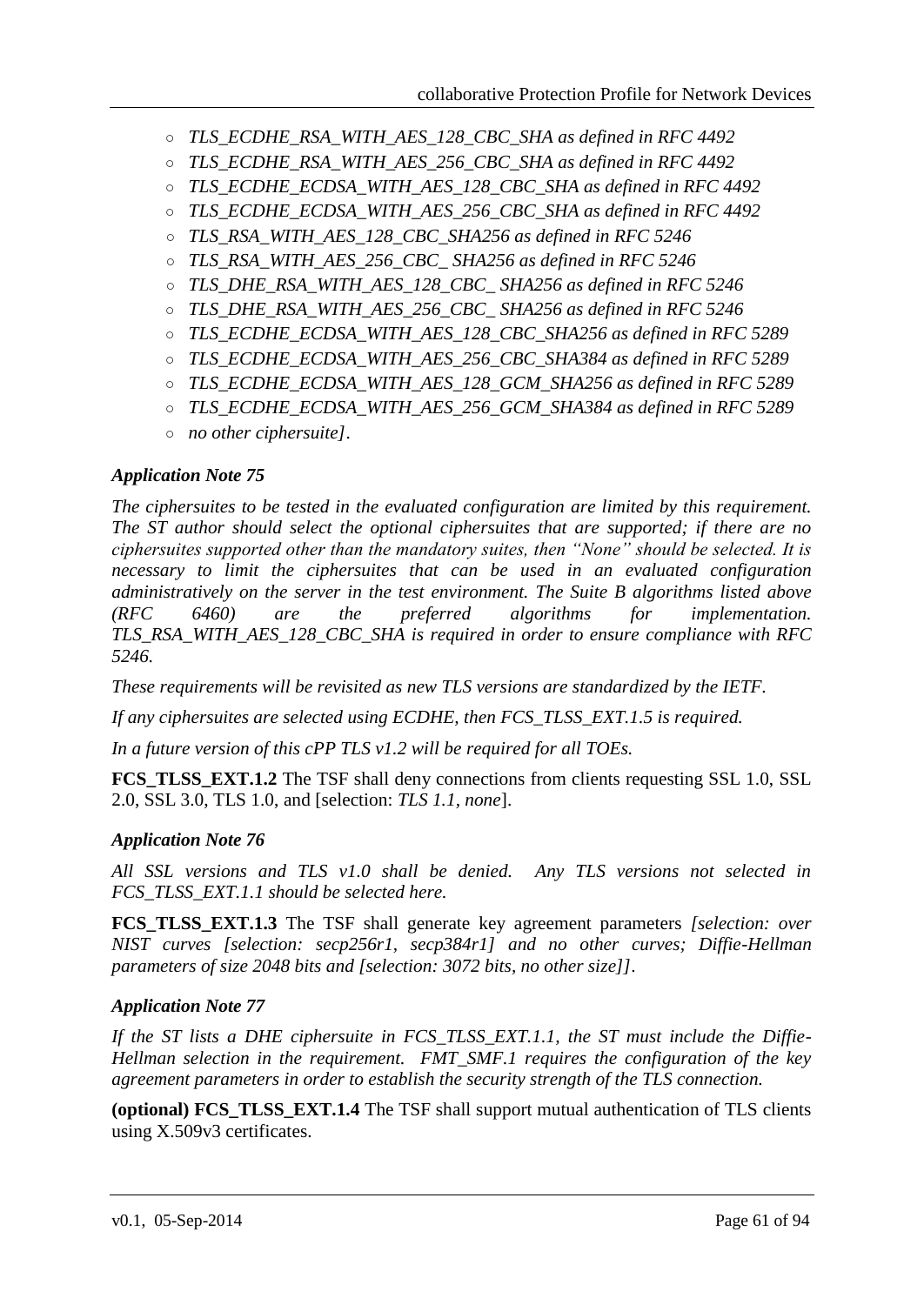**FCS TLSS EXT.1.5** The TSF shall not establish a trusted channel if the peer certificate is invalid.

## *Application Note 78*

*The use of X.509v3 certificates for TLS is addressed in FIA\_X509\_EXT.2.1. This requirement adds that this use must include support for client-side certificates for TLS mutual authentication.*

*Validity is determined by the certificate path, the expiration date, and the revocation status in accordance with RFC 5280. Certificate validity shall be tested in accordance with testing performed for FIA\_X509\_EXT.1.*

**FCS\_TLSS\_EXT.1.6** The TSF shall not establish a trusted channel if the distinguished name (DN) or Subject Alternative Name (SAN) contained in a certificate does not match the expected identifier for the peer.

#### *Application Note 79*

*This requirement only applies to those TOEs performing mutually-authenticated TLS (FCS\_TLSS\_EXT.1.4). The peer identifier may be in the Subject field or the Subject Alternative Name extension of the certificate. The expected identifier may either be configured, may be compared to the Domain Name, IP address, username, or email address used by the peer, or may be passed to a directory server for comparison. Matching should be performed by a bit-wise comparison.*

## **B.3 Protection of the TSF (FPT)**

## **B.3.1 TSF self test (Extended)**

## **B.3.1.1FPT\_TST\_EXT.2 Self tests based on certificates**

| FPT_TST_EXT.2<br>Self tests based on certificates |  |
|---------------------------------------------------|--|
|---------------------------------------------------|--|

**FPT\_TST\_EXT.2.1** The TSF shall fail self-testing if a certificate is used for self tests and the corresponding certificate is deemed invalid.

#### *Application Note 80*

*Certificates may optionally be used for self-tests (FPT\_TST\_EXT.1.1). This element must be included in the ST if certificates are used for self-tests. If "code signing for integrity verification" is selected in FIA\_X509\_EXT.2.1, FPT\_TST\_EXT.2.1 must be included in the ST.* 

*Validity is determined by the certificate path, the expiration date, and the revocation status in accordance with FIA\_X509\_EXT.1.*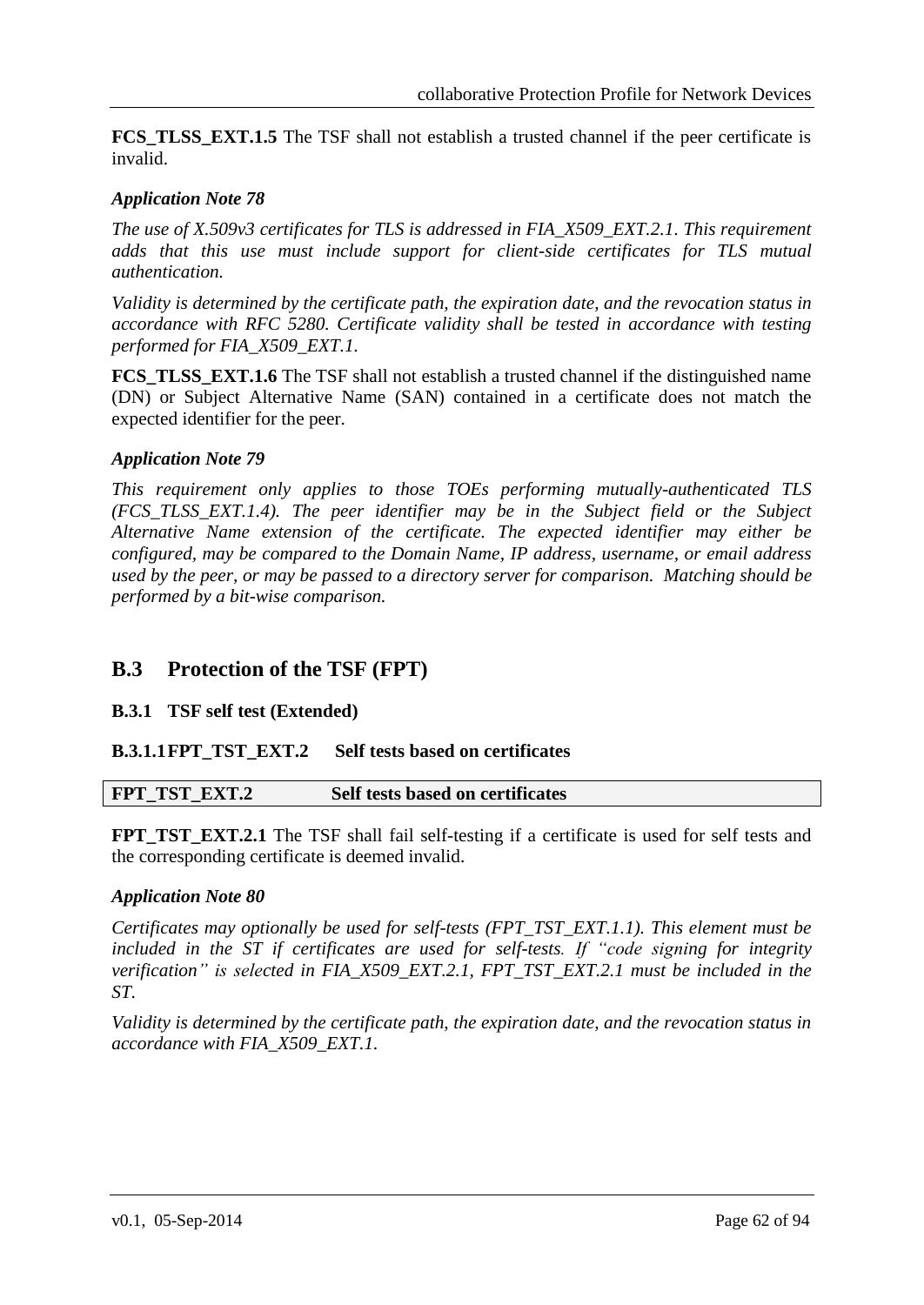## **B.3.2 Trusted Update (FPT\_TUD\_EXT)**

#### **B.3.2.1FPT\_TUD\_EXT.2 Trusted Update based on certificates**

## **FPT\_TUD\_EXT.2 Trusted Update based on certificates**

**FPT\_TUD\_EXT.2.1** The TSF shall not install an update if the code signing certificate is deemed invalid.

#### *Application Note 81*

*Certificates may optionally be used for code signing of system software updates (FPT\_TUD\_EXT.1.3). This element must be included in the ST if certificates are used for validating updates. If "code signing for system software updates" is selected in FIA\_X509\_EXT.2.1, FPT\_TUD\_EXT.2.1 must be included in the ST.*

*Validity is determined by the certificate path, the expiration date, and the revocation status in accordance with FIA\_X509\_EXT.1.*

## **B.4 Security Management (FMT)**

#### **B.4.1 Management of TSF Data (FMT\_MTD)**

#### **B.4.1.1 FMT\_MOF.1(1)/TrustedUpdate Management of TSF Data**

| FMT_MOF.1(2)/TrustedUpdate | <b>Management of TSF Data</b> |
|----------------------------|-------------------------------|
|----------------------------|-------------------------------|

**FMT\_MOF.1.1(2)/TrustedUpdate** The TSF shall restrict the ability to enable, disable the functions *automatic update* to *Security Administrators*.

#### *Application Note 82*

*FMT\_MOF.1(2)/TrustedUpdate is only applicable if the TOE supports automatic updates and allows to enable and disable them. Enable and disable of automatic updates is restricted to Security Administrators.*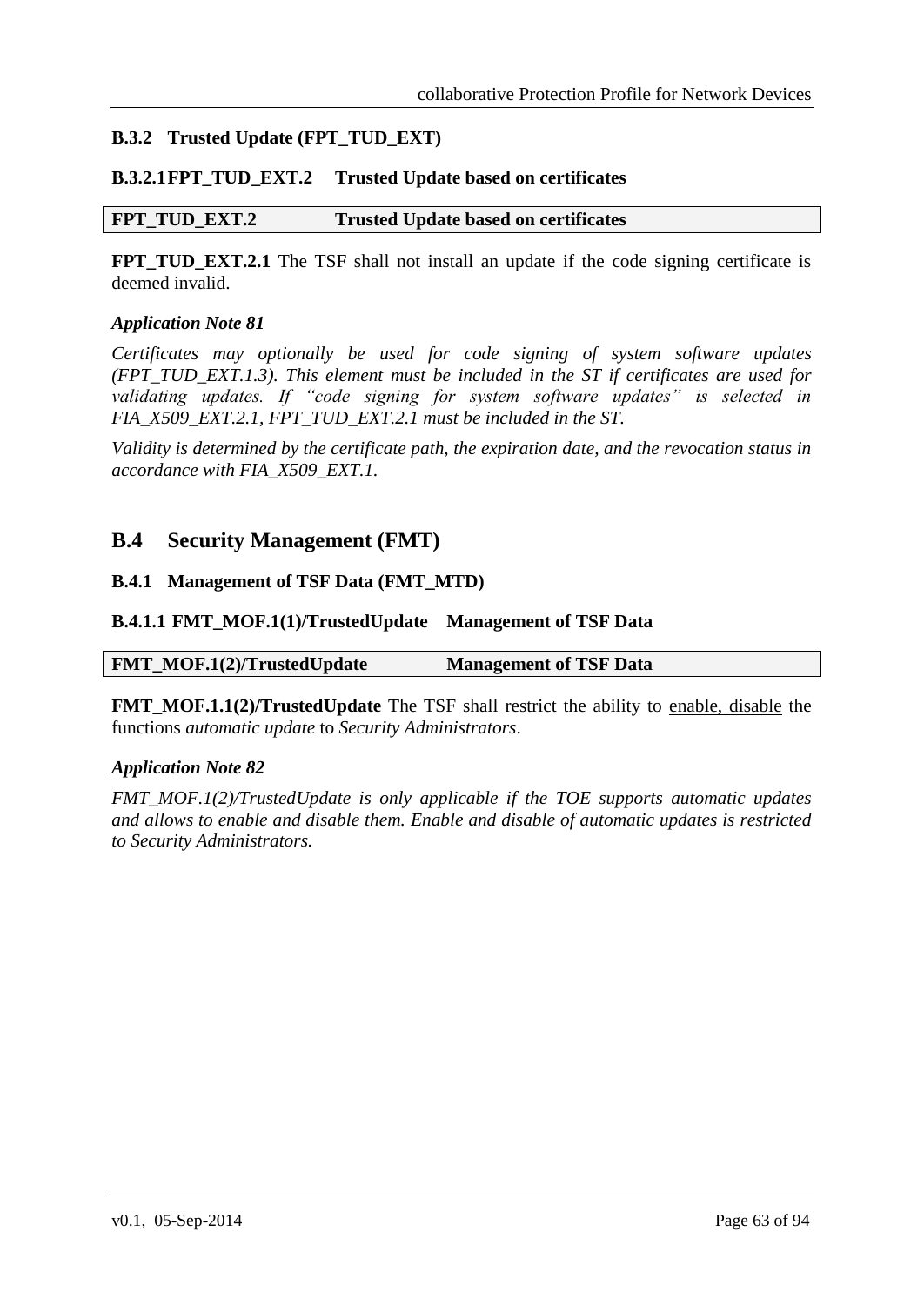# **C. Extended Component Definitions**

This appendix contains the definitions for the extended requirements that are used in the cPP, including those used in Appendices A and B.

# **C.1 Security Audit (FAU)**

## **C.1.1 Security audit event storage (FAU\_STG\_EXT)**

## **Family Behaviour**

This component defines the requirements for the TSF to be able to securely transmit audit data between the TOE and an external IT entity.

#### **Component leveling**



FAU STG EXT.1 External audit trail storage requires the TSF to use a trusted channel implementing a secure protocol.

FAU\_STG\_EXT.1 Counting lost audit data requires the TSF to provide information about audit records affected when the audit log becomes full.

## **Management: FAU\_STG\_EXT.1, FAU\_STG\_EXT.2**

The following actions could be considered for the management functions in FMT:

a) The TSF shall have the ability to configure the cryptographic functionality.

## **Audit: FAU\_STG\_EXT.1, FAU\_STG\_EXT.1**

The following actions should be auditable if FAU\_GEN Security audit data generation is included in the PP/ST:

a) No audit necessary.

## **C.1.1.1 FAU\_ STG\_EXT.1 External Audit Trail Storage**

| <b>FAU_STG_EXT.1</b> | <b>Protected Audit Trail Storage</b>                                   |
|----------------------|------------------------------------------------------------------------|
| Hierarchical to:     | No other components.                                                   |
| Dependencies:        | FAU_GEN.1 Audit data generation<br>FTP ITC.1 Inter-TSF Trusted Channel |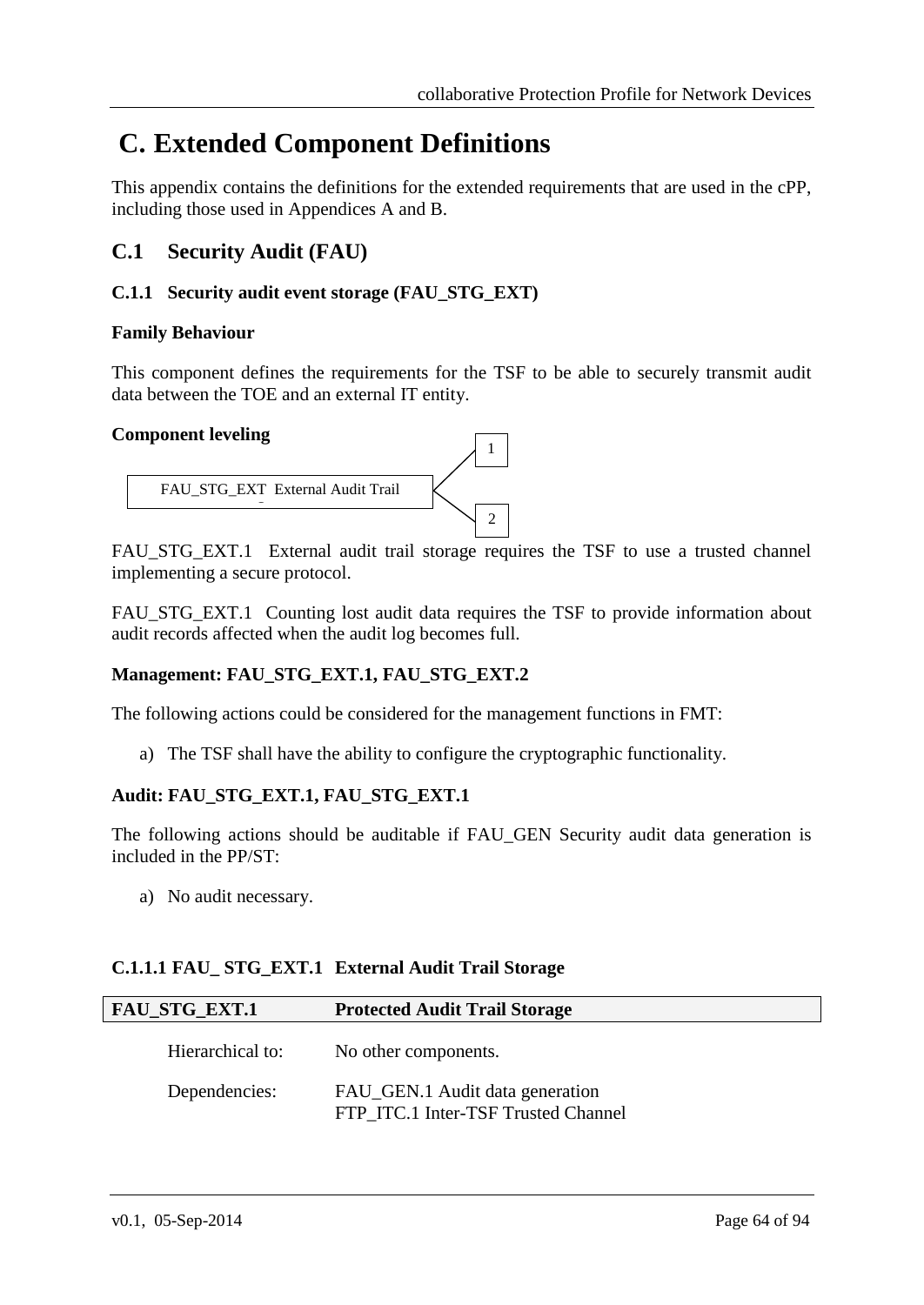**FAU\_STG\_EXT.1.1** The TSF shall be able to [selection: *transmit the generated audit data to an external IT entity, receive and store audit data from an external IT entity*] using a trusted channel implementing the [selection: *IPsec, SSH, TLS, TLS/HTTPS*] protocol.

| <b>FAU_STG_EXT.2</b> | <b>Counting lost audit data</b>                                               |
|----------------------|-------------------------------------------------------------------------------|
| Hierarchical to:     | No other components.                                                          |
| Dependencies:        | FAU_GEN.1 Audit data generation<br>FAU_STG_EXT.1 External Audit Trail Storage |

**FAU STG EXT.2.1** The TSF shall provide information about the number of [selection: *dropped, overwritten, assignment: other information*] audit records in the case where the local storage has been filled and the TSF takes one of the actions defined in FAU STG EXT.1.3.

## **C.2 Cryptographic Support (FCS)**

#### **C.2.1 Random Bit Generation (FCS\_RBG\_EXT)**

#### **C.2.1.1 FCS\_RBG\_EXT.1 Random Bit Generation**

#### **Family Behaviour**

Components in this family address the requirements for random bit/number generation. This is a new family define do for the FCS class.

#### **Component leveling**



FCS\_RBG\_EXT.1 Extended: Random Bit Generation requires random bit generation to be performed in accordance with selected standards and seeded by an entropy source.

#### **Management: FCS\_RBG\_EXT.1**

The following actions could be considered for the management functions in FMT:

a) There are no management activities foreseen

#### **Audit: FCS\_RBG\_EXT.1**

The following actions should be auditable if FAU\_GEN Security audit data generation is included in the PP/ST:

a) Minimal: failure of the randomization process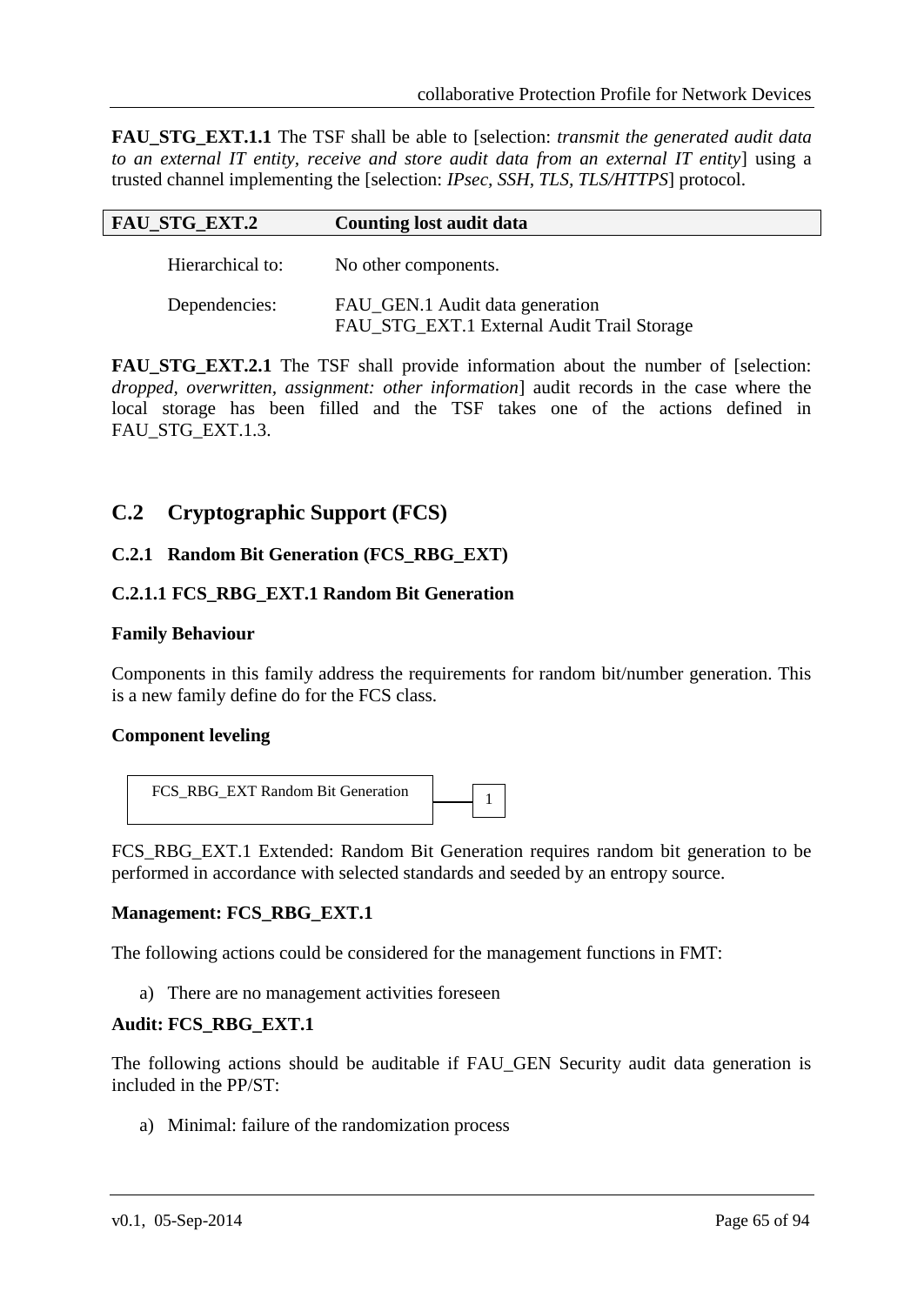#### **FCS\_RBG\_EXT.1 Random Bit Generation**

Hierarchical to: No other components

Dependencies: No other components

**FCS\_RBG\_EXT.1.1** The TSF shall perform all deterministic random bit generation services in accordance with ISO/IEC 18031:2011 using [selection*: Hash\_DRBG (any), HMAC\_DRBG (any), CTR\_DRBG (AES)]*.

**FCS\_RBG\_EXT.1.2** The deterministic RBG shall be seeded by an entropy source that accumulates entropy from [selection: *a software-based noise source, a hardware-based noise source*] with minimum of [selection; *128 bits, 192 bits, 256 bits*] of entropy at least equal to the greatest security strength according to ISO/IEC 18031:2011 Table C.1 "Security Strength Table for Hash Functions" of the keys and hashes that it will generate.

#### *Application Note 83*

*ISO/IEC 18031:2011contains three different methods of generating random numbers; each of these, in turn, depends on underlying cryptographic primitives (hash functions/ciphers). The ST author will select the function used, and include the specific underlying cryptographic primitives used in the requirement. While any of the identified hash functions (SHA-1, SHA-224, SHA-256, SHA-384, SHA-512) are allowed for Hash\_DRBG or HMAC\_DRBG, only AES-based implementations for CTR\_DRBG are allowed.*

#### **C.2.2 Cryptographic Protocols (Extended – FCS\_HTTPS\_EXT, FCS\_ IPSEC\_EXT***,*  **FCS\_SSHC\_EXT, FCS\_SSHS\_EXT, FCS\_TLSC\_EXT, FCS\_TLSS\_EXT)**

#### **C.2.2.1 FCS\_HTTPS\_EXT.1 HTTPS Protocol**

#### **Family Behaviour**

Components in this family define the requirements for protecting remote management sessions between the TOE and an Security Administrator. This family describes how HTTPS will be implemented. This is a new family defined for the FCS Class.

#### **Component leveling**



FCS\_HTTPS\_EXT.1 HTTPS requires that HTTPS be implemented according to RFC 2818 and supports TLS.

#### **Management: FCS\_HTTPS\_EXT.1**

The following actions could be considered for the management functions in FMT:

a) There are no management activities foreseen.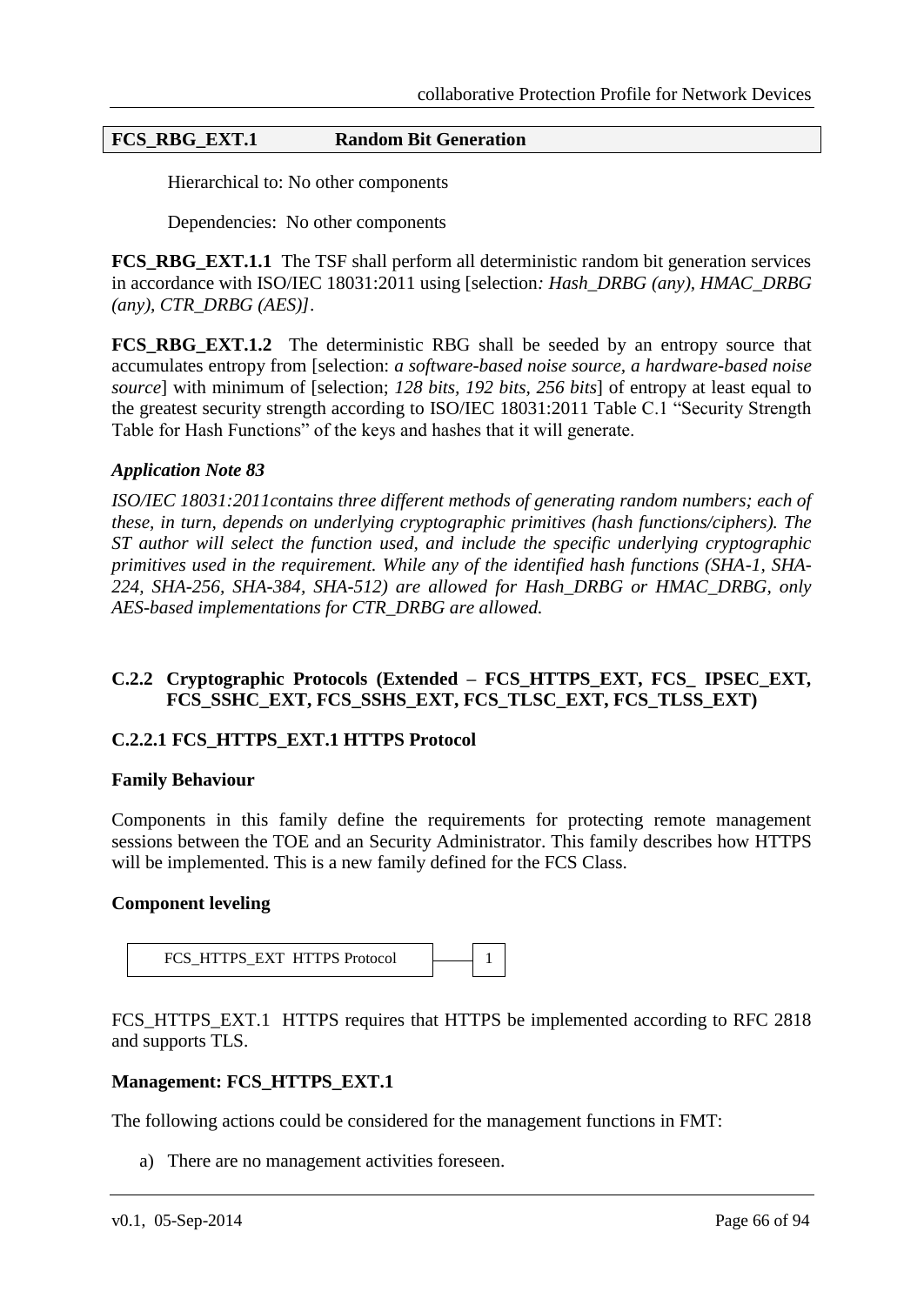#### **Audit: FCS\_HTTPS\_EXT.1**

The following actions should be auditable if FAU\_GEN Security audit data generation is included in the PP/ST:

a) There are no auditable events foreseen.

| <b>FCS HTTPS EXT.1</b> | <b>HTTPS Protocol</b> |
|------------------------|-----------------------|
| Hierarchical to:       | No other components   |

Dependencies: FCS\_TLS\_EXT.1 TLS Protocol

**FCS\_HTTPS\_EXT.1.1** The TSF shall implement the HTTPS protocol that complies with RFC 2818.

**FCS\_HTTPS\_EXT.1.2** The TSF shall implement the HTTPS protocol using TLS.

**FCS\_HTTPS\_EXT.1.3** The TSF shall [selection: *not establish the connection, request authorization to establish the connection, [assignment: other action]*] if the peer certificate is deemed invalid.

#### **C.2.2.2 FCS\_IPSEC\_EXT.1 IPsec Protocol**

#### **Family Behaviour**

Components in this family address the requirements for protecting communications using IPsec.

#### **Component leveling**

FCS\_IPSEC\_EXT IPsec Protocol 1

FCS\_IPSEC\_EXT.1 IPsec requires that IPsec be implemented as specified.

## **Management: FCS\_IPSEC\_EXT.1**

The following actions could be considered for the management functions in FMT:

a) Maintenance of SA lifetime configuration

## **Audit: FCS\_IPSEC\_EXT.1**

The following actions should be auditable if FAU\_GEN Security audit data generation is included in the PP/ST:

- a) Decisions to DISCARD, BYPASS, PROTECT network packets processed by the TOE.
- b) Failure to establish an IPsec SA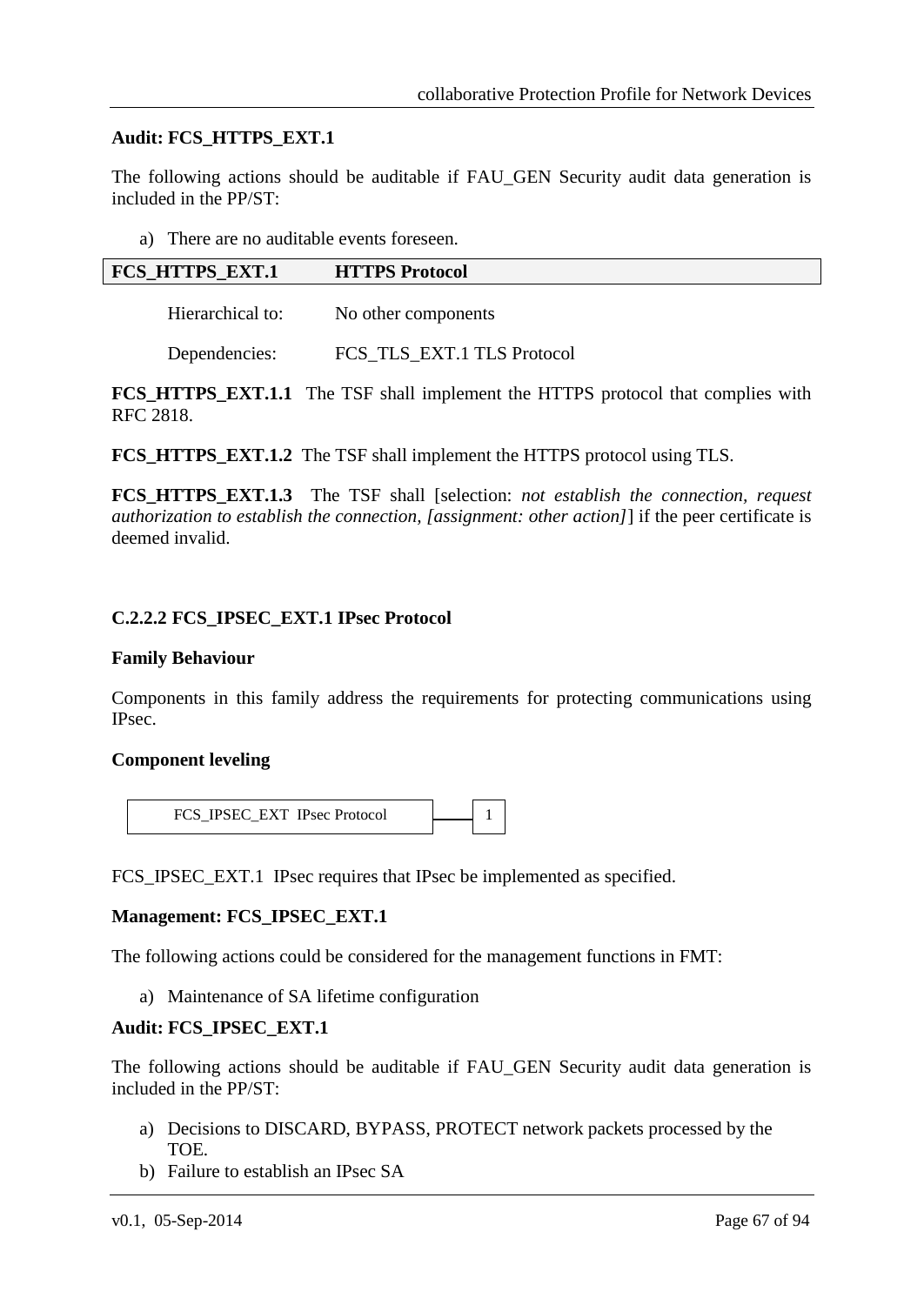- c) IPsec SA establishment
- d) IPsec SA termination
- e) Negotiation "down" from an IKEv2 to IKEv1 exchange.

| <b>FCS_IPSEC_EXT.1</b> | <b>Internet Protocol Security (IPsec) Communications</b>                                                                                                                                                                                                                                                                                                        |  |  |  |  |  |
|------------------------|-----------------------------------------------------------------------------------------------------------------------------------------------------------------------------------------------------------------------------------------------------------------------------------------------------------------------------------------------------------------|--|--|--|--|--|
| Hierarchical to:       | No other components                                                                                                                                                                                                                                                                                                                                             |  |  |  |  |  |
| Dependencies:          | FCS_CKM.1 Cryptographic Key Generation<br>FCS_CKM.2 Cryptographic Key Establishment<br>FCS COP.1 $(1)$<br>Cryptographic<br>operation<br>(AES)<br>Data<br>encryption/decryption)<br>FCS COP.1 $(2)$<br>Cryptographic<br>(Signature<br>operation<br>Verification)<br>FCS_COP.1(3) Cryptographic Operation (Hash Algorithm)<br>FCS RBG EXT.1 Random Bit Generation |  |  |  |  |  |
|                        |                                                                                                                                                                                                                                                                                                                                                                 |  |  |  |  |  |

**FCS\_IPSEC\_EXT.1.1** The TSF shall implement the IPsec architecture as specified in RFC 4301.

## *Application Note 84*

*RFC 4301 calls for an IPsec implementation to protect IP traffic through the use of a Security Policy Database (SPD). The SPD is used to define how IP packets are to be handled: PROTECT the packet (e.g., encrypt the packet), BYPASS the IPsec services (e.g., no encryption), or DISCARD the packet (e.g., drop the packet). The SPD can be implemented in various ways, including router access control lists, firewall rulesets, a "traditional" SPD, etc. Regardless of the implementation details, there is a notion of a "rule" that a packet is "matched" against and a resulting action that takes place.* 

*While there must be a means to order the rules, a general approach to ordering is not mandated, as long as the SPD can distinguish the IP packets and apply the rules accordingly. There may be multiple SPDs (one for each network interface), but this is not required.*

**FCS\_IPSEC\_EXT.1.2** The TSF shall have a nominal, final entry in the SPD that matches anything that is otherwise unmatched, and discards it.

**FCS\_IPSEC\_EXT.1.3** The TSF shall implement [selection: *tunnel mode, transport mode*].

**FCS\_IPSEC\_EXT.1.4** The TSF shall implement the IPsec protocol ESP as defined by RFC 4303 using the cryptographic algorithms AES-CBC-128, AES-CBC-256 (both specified by RFC 3602) and [selection: *AES-GCM-128 (specified in RFC 4106), AES-GCM-256 (specified in RFC 4106), no other algorithms*] together with a Secure Hash Algorithm (SHA)-based HMAC.

**FCS\_IPSEC\_EXT.1.5** The TSF shall implement the protocol: [selection:

 *IKEv1 as defined in RFCs 2407, 2408, 2409, RFC 4109, [selection: no other RFCs for extended sequence numbers, RFC 4304 for extended sequence numbers], and [selection: no other RFCs for hash functions, RFC 4868 for hash functions];*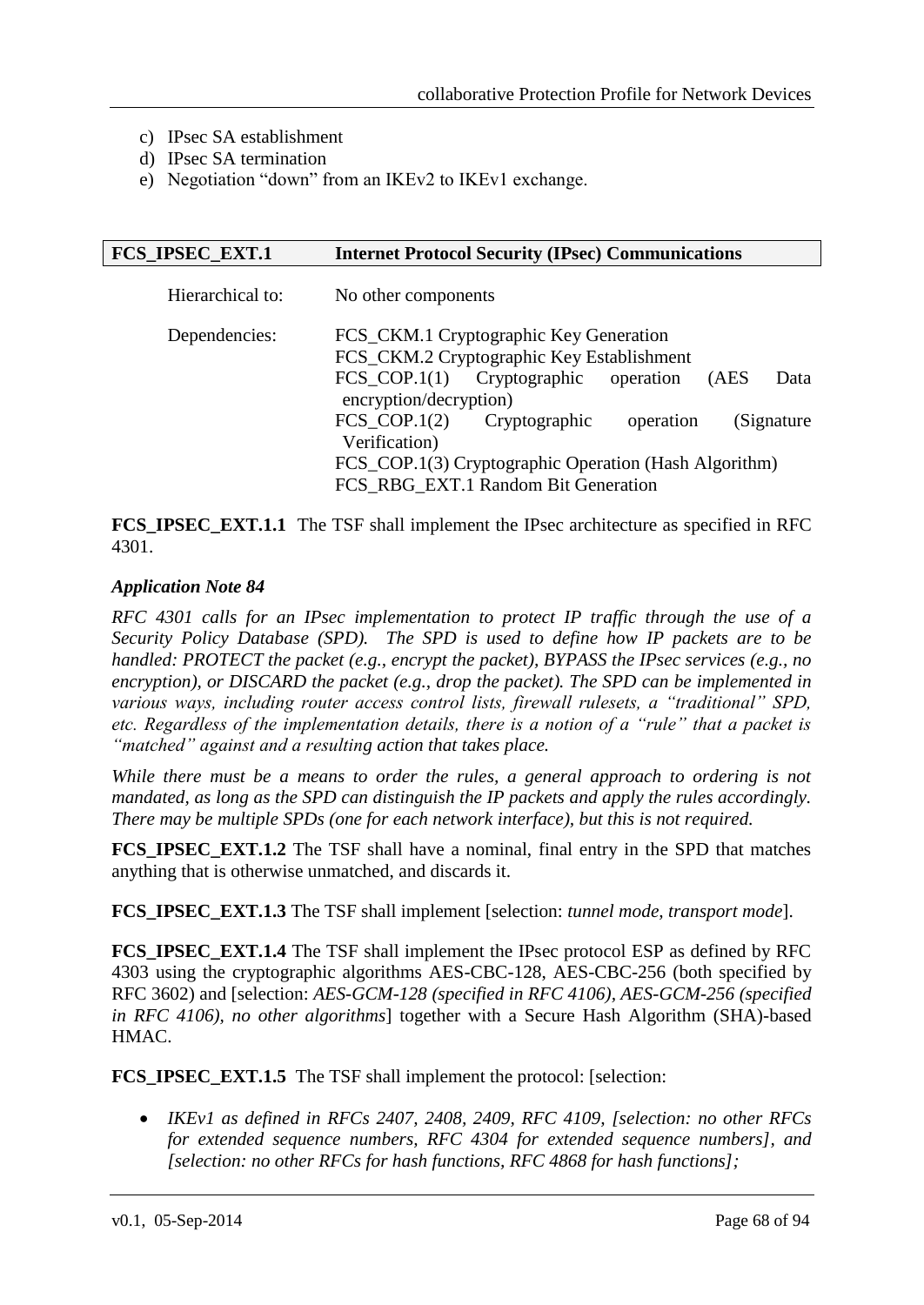*IKEv2 as defined in RFCs 5996 [selection: with no support for NAT traversal, with mandatory support for NAT traversal as specified in RFC 5996, section 2.23)], and [selection: no other RFCs for hash functions, RFC 4868 for hash functions]*].

**FCS IPSEC EXT.1.6** The TSF shall ensure the encrypted payload in the [selection: *IKEv1*, *IKEv2*] protocol uses the cryptographic algorithms AES-CBC-128, AES-CBC-256 as specified in RFC 3602 and [selection: *AES-GCM-128, AES-GCM-256 as specified in RFC 5282, no other algorithm*].

## *Application Note 85*

*AES-GCM-128 and AES-GCM-256 may only be selected if IKEv2 is also selected, as there is no RFC defining AES-GCM for IKEv1.* 

**FCS\_IPSEC\_EXT.1.7** The TSF shall ensure that [selection:

- *IKEv1 Phase 1 SA lifetimes can be configured by a Security Administrator based on [selection:* 
	- o *number of packets/number of bytes;*
	- o *length of time, where the time values can configured within [assignment: integer range including 24] hours;*

*];*

- *IKEv2 SA lifetimes can be configured by a Security Administrator based on [selection:* 
	- o *number of packets/number of bytes;*
	- o *length of time, where the time values can configured within [assignment: integer range including 24] hours*
	- *]*

## ].

## *Application Note 86*

*The ST author chooses either the IKEv1 requirements or IKEv2 requirements (or both, depending on the selection in FCS\_IPSEC\_EXT.1.5). The ST author chooses either packet/volume-based lifetimes or time-based lifetimes. This requirement must be accomplished by providing Security Administrator-configurable lifetimes. Hardcoded limits do not meet this requirement.* 

**FCS\_IPSEC\_EXT.1.8** The TSF shall ensure that [selection:

- *IKEv1 Phase 2 SA lifetimes can be configured by a Security Administrator based on [selection:*
	- o *number of packets/number of bytes;*
	- o *length of time, where the time values can be configured within [assignment: integer range including 8] hours;*
	- *];*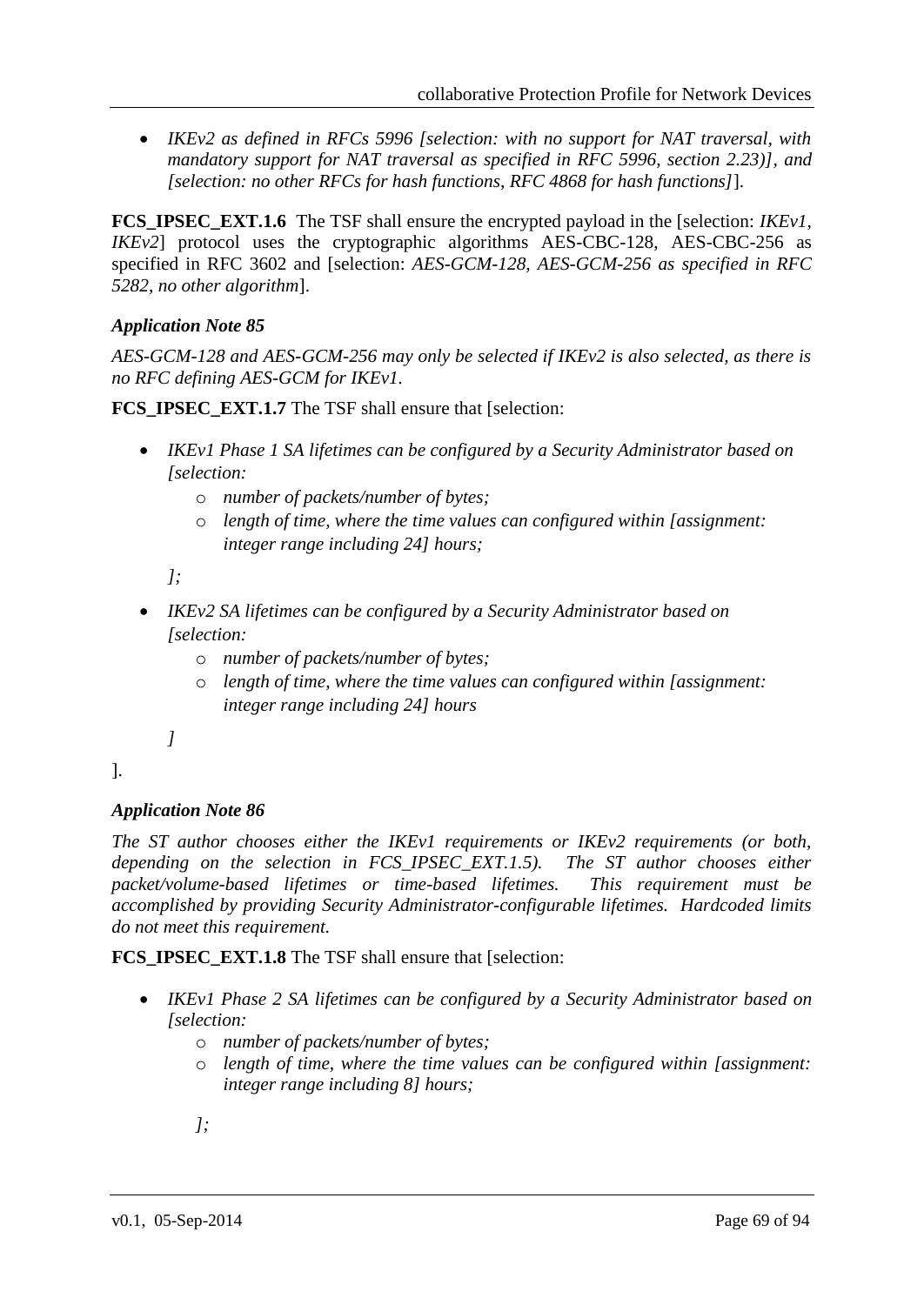- *IKEv2 Child SA lifetimes can be configured by a Security Administrator based on [selection:*
	- o *number of packets/number of bytes;*
	- o *length of time, where the time values can be configured within [assignment: integer range including 8] hours;*
	- *]*

].

## *Application Note 87*

*The ST author chooses either the IKEv1 requirements or IKEv2 requirements (or both, depending on the selection in FCS\_IPSEC\_EXT.1.5). The ST author chooses either packet/volume-based lifetimes or time-based lifetimes. This requirement must be accomplished by providing Security Administrator-configurable lifetimes. Hardcoded limits do not meet this requirement.* 

**FCS\_IPSEC\_EXT.1.9** The TSF shall generate the secret value x used in the IKE Diffie-Hellman key exchange ("x" in  $g<sup>x</sup>$  mod p) using the random bit generator specified in FCS RBG EXT.1, and having a length of at least [assignment: *(one or more) number(s) of bits that is at least twice the security strength of the negotiated Diffie-Hellman group*] bits.

## *Application Note 88*

*For DH groups 19 and 20, the "x" value is the point multiplier for the generator point G.* 

*Since the implementation may allow different Diffie-Hellman groups to be negotiated for use in forming the SAs, the assignment in FCS\_IPSEC\_EXT.1.11 may contain multiple values. For each DH group supported, the ST author consults Table 2 in NIST SP 800-57 "Recommendation for Key Management –Part 1: General" to determine the security strength ("bits of security") associated with the DH group. Each unique value is then used to fill in the assignment for this element. For example, suppose the implementation supports DH group 14 (2048-bit MODP) and group 20 (ECDH using NIST curve P-384). From Table 2, the bits of security value for group 14 is 112, and for group 20 it is 192.*

**FCS\_IPSEC\_EXT.1.10** The TSF shall generate nonces used in [selection: *IKEv1, IKEv2*] exchanges of length [selection:

- *[assignment: security strength associated with the negotiated Diffie-Hellman group];*
- *at least 128 bits in size and at least half the output size of the negotiated pseudorandom function (PRF) hash*

#### ] . *Application Note 89*

*The ST author must select the second option for nonce lengths if IKEv2 is also selected (as this is mandated in RFC 5996). The ST author may select either option for IKEv1.*

*For the first option for nonce lengths, since the implementation may allow different Diffie-Hellman groups to be negotiated for use in forming the SAs, the assignment in FCS\_IPSEC\_EXT.1.11 may contain multiple values. For each DH group supported, the ST author consults Table 2 in NIST SP 800-57 "Recommendation for Key Management –Part 1: General" to determine the security strength ("bits of security") associated with the DH*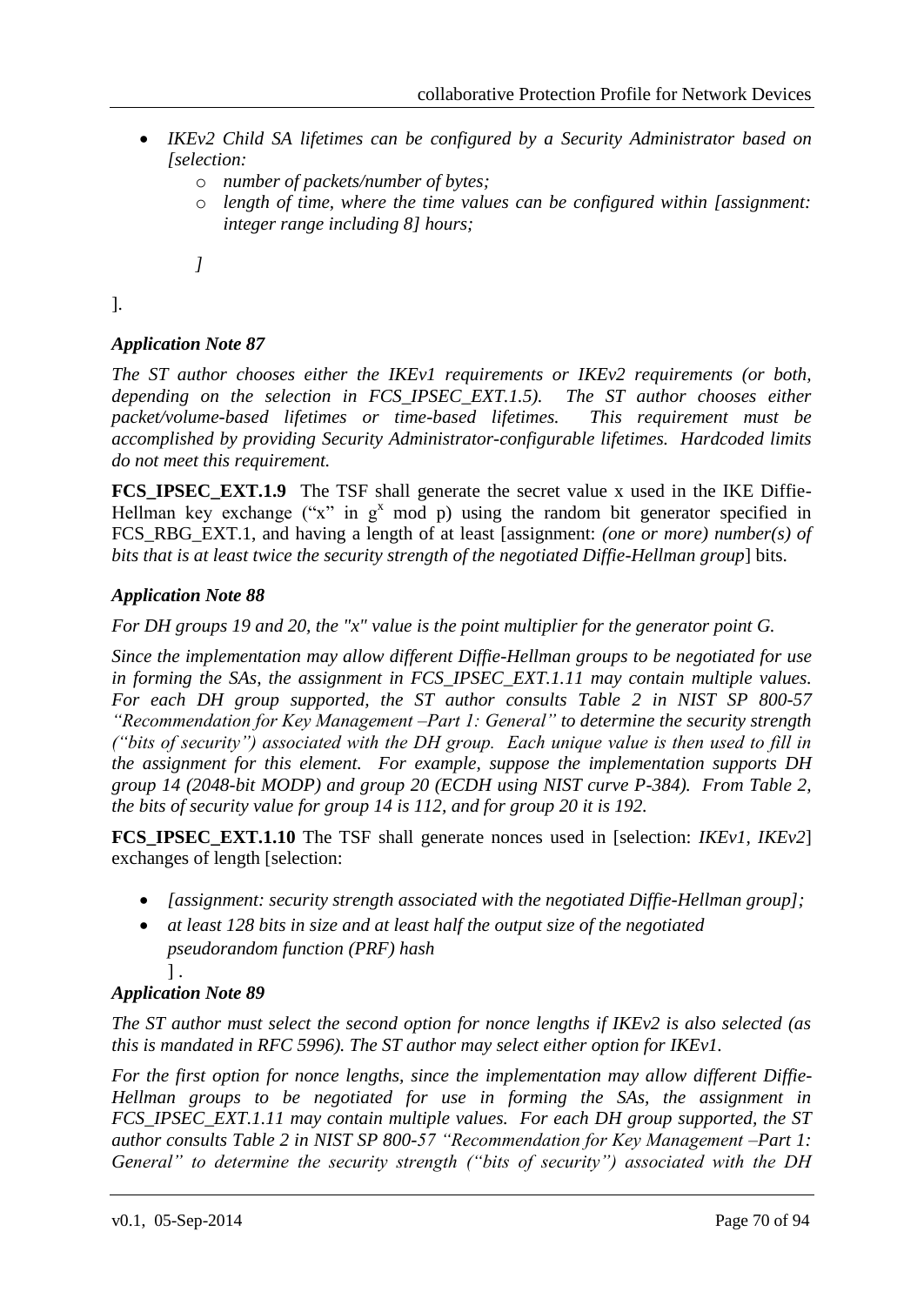*group. Each unique value is then used to fill in the assignment for this element. For example, suppose the implementation supports DH group 14 (2048-bit MODP) and group 20 (ECDH using NIST curve P-384). From Table 2, the bits of security value for group 14 is 112, and for group 20 it is 192.* 

*Because nonces may be exchanged before the DH group is negotiated, the nonce used should be large enough to support all TOE-chosen proposals in the exchange.*

**FCS IPSEC EXT.1.11** The TSF shall ensure that all IKE protocols implement DH Groups 14 (2048-bit MODP), and [selection: *19 (256-bit Random ECP), 5 (1536-bit MODP), 24 (2048-bit MODP with 256-bit POS), 20 (384-bit Random ECP), [assignment: other DH groups that are implemented by the TOE], no other DH groups*].

**FCS\_IPSEC\_EXT.1.12** The TSF shall be able to ensure by default that the strength of the symmetric algorithm (in terms of the number of bits in the key) negotiated to protect the [selection: *IKEv1 Phase 1, IKEv2 IKE\_SA*] connection is greater than or equal to the strength of the symmetric algorithm (in terms of the number of bits in the key) negotiated to protect the [selection: *IKEv1 Phase 2, IKEv2 CHILD\_SA*] connection.

## *Application Note 90*

*The ST author chooses either or both of the IKE selections based on what is implemented by the TOE. While it is acceptable for this capability to be configurable, the default configuration in the evaluated configuration (either "out of the box" or by configuration guidance in the AGD documentation) must enable this functionality.*

**FCS\_IPSEC\_EXT.1.13** The TSF shall ensure that all IKE protocols perform peer authentication using a [selection: *RSA, ECDSA*] that use X.509v3 certificates that conform to RFC 4945 and [selection: *Pre-shared Keys, no other method*].

**FCS IPSEC EXT.1.14** The TSF shall only establish a trusted channel to peers with valid certificates.

**FCS\_IPSEC\_EXT.1.15** The TSF shall ensure that IKEv1 Phase 1 exchanges use only main mode.

## **C.2.2.3 FCS\_SSHC\_EXT.1 SSH Client**

## **Family Behaviour**

The component in this family addresses the ability for a client to use SSH to protect data between the client and a server using the SSH protocol.

## **Component leveling**

FCS\_SSHC\_EXT SSH Client Protocol 1 F

FCS\_SSHC\_EXT.1 Extended: SSH Client requires that the client side of SSH be implemented as specified.  $\overline{a}$ 

5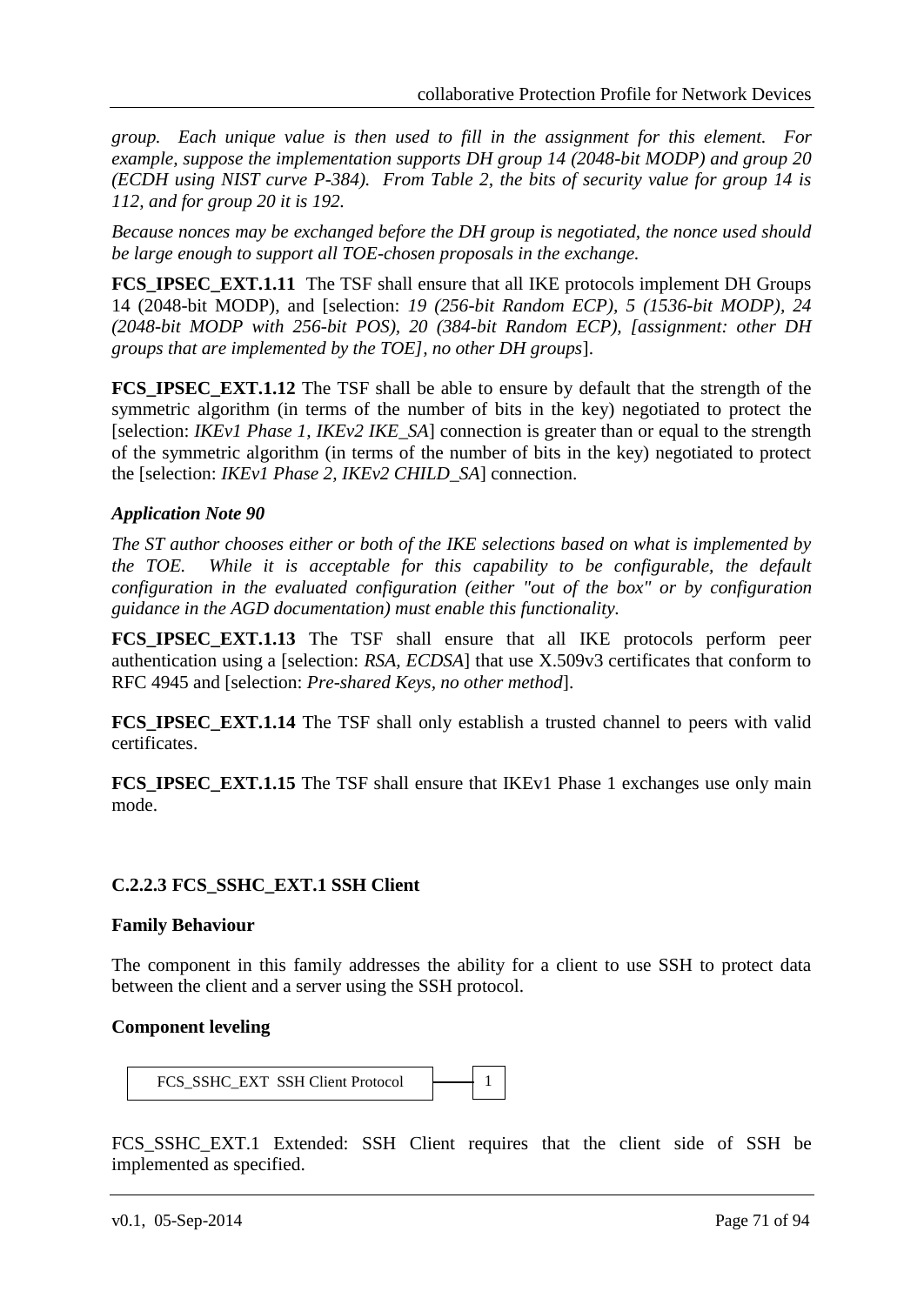## **Management: FCS\_SSHC\_EXT.1**

The following actions could be considered for the management functions in FMT:

a) There are no management activities foreseen.

## **Audit: FCS\_SSHC\_EXT.1**

The following actions should be auditable if FAU\_GEN Security audit data generation is included in the PP/ST:

- a) Failure of SSH session establishment.
- b) SSH session establishment
- c) SSH session termination

| <b>FCS_SSHC_EXT.1</b> |                                                       | <b>SSH Client Protocol</b> |           |      |             |
|-----------------------|-------------------------------------------------------|----------------------------|-----------|------|-------------|
| Hierarchical to:      | No other components                                   |                            |           |      |             |
| Dependencies:         | $FCS_COP.1(1)$<br>encryption/decryption)              | Cryptographic              | operation | (AES | Data        |
|                       | $FCS_COP.1(2)$<br>Verification)                       | Cryptographic              | operation |      | (Signature) |
|                       | FCS_COP.1(3) Cryptographic Operation (Hash Algorithm) |                            |           |      |             |

**FCS SSHC EXT.1.1** The TSF shall implement the SSH protocol that complies with RFCs 4251, 4252, 4253, 4254, and [selection: *5647, 5656, 6187, 6668, no other RFCs*].

## *Application Note 91*

*The ST author selects which of the additional RFCs to which conformance is being claimed. Note that these need to be consistent with selections in later elements of this component (e.g., cryptographic algorithms permitted). RFC 4253 indicates that certain cryptographic algorithms are "REQUIRED". This means that the implementation must include support, not that the algorithms must be enabled for use. Ensuring that algorithms indicated as "REQUIRED" but not listed in the later elements of this component are implemented is out of scope of the assurance activity for this requirement.*

**FCS\_SSHC\_EXT.1.2** The TSF shall ensure that the SSH protocol implementation supports the following authentication methods as described in RFC 4252: public key-based, passwordbased.

**FCS\_SSHC\_EXT.1.3** The TSF shall ensure that, as described in RFC 4253, packets greater than [assignment: *number of bytes*] bytes in an SSH transport connection are dropped.

## *Application Note 92*

*RFC 4253 provides for the acceptance of "large packets" with the caveat that the packets should be of "reasonable length" or dropped. The assignment should be filled in by the ST author with the maximum packet size accepted, thus defining "reasonable length" for the TOE.*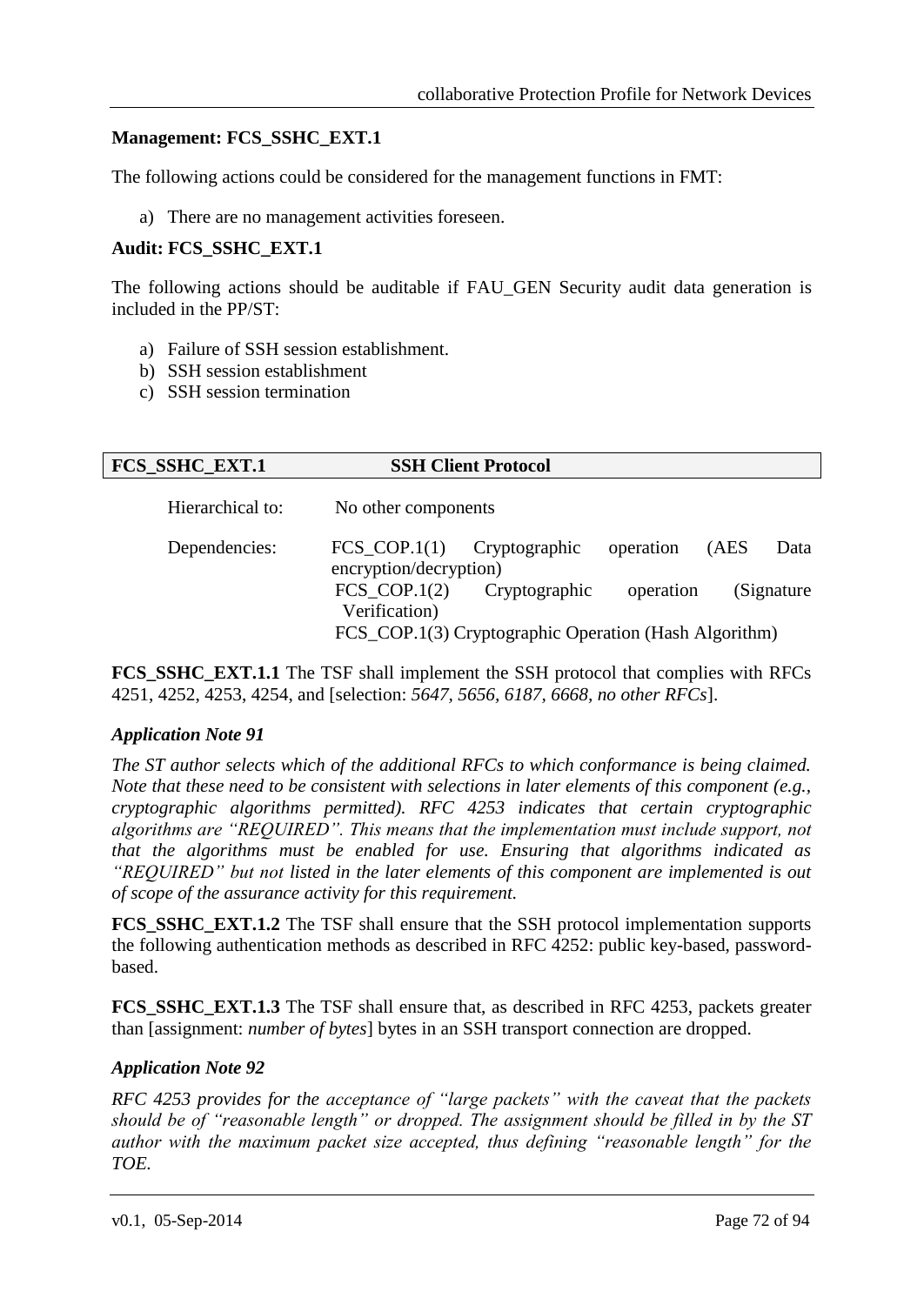**FCS SSHC EXT.1.4** The TSF shall ensure that the SSH transport implementation uses the following encryption algorithms and rejects all other encryption algorithms: [assignment: *List of encryption algorithms*].

**FCS SSHC EXT.1.5** The TSF shall ensure that the SSH transport implementation uses [assignment: *List of public key algorithms*] as its public key algorithm(s) and rejects all other public key algorithms.

**FCS SSHC EXT.1.6** The TSF shall ensure that the SSH transport implementation uses [assignment: *List of data integrity MAC algorithms*] as its data integrity MAC algorithm(s) and rejects all other MAC algorithm(s).

**FCS** SSHC EXT.1.7 The TSF shall ensure that [assignment: *List of key exchange methods*] are the only allowed key exchange methods used for the SSH protocol.

**FCS SSHC EXT.1.8** The TSF shall ensure that the SSH connection be rekeyed after no more than 2^28 packets have been transmitted using that key.

**FCS SSHC EXT.1.9** The TSF shall ensure that the SSH client authenticates the identity of the SSH server using a local database associating each host name with its corresponding public key or [selection: *a list of trusted certification authorities, no other methods*] as described in RFC 4251 section 4.1.

### *Application Note 93*

*The list of trusted certification authorities can only be selected if x509v3-ecdsa-sha2 nistp256 or x509v3-ecdsa-sha2-nistp384 are specified in FCS\_SSHC\_EXT.1.5.*

### **C.2.2.4 FCS\_SSHS\_EXT.1 SSH Server Protocol**

#### **Family Behaviour**

The component in this family addresses the ability for a server to offer SSH to protect data between a client and the server using the SSH protocol.

#### **Component leveling**

FCS\_SSHS\_EXT SSH Server Protocol 1 F

FCS\_SSHS\_EXT.1 Extended: SSH Server requires that the server side of SSH be implemented as specified.

.

#### **Management: FCS\_SSHS\_EXT.1**

The following actions could be considered for the management functions in FMT:

a) There are no management activities foreseen.

#### **Audit: FCS\_SSHS\_EXT.1**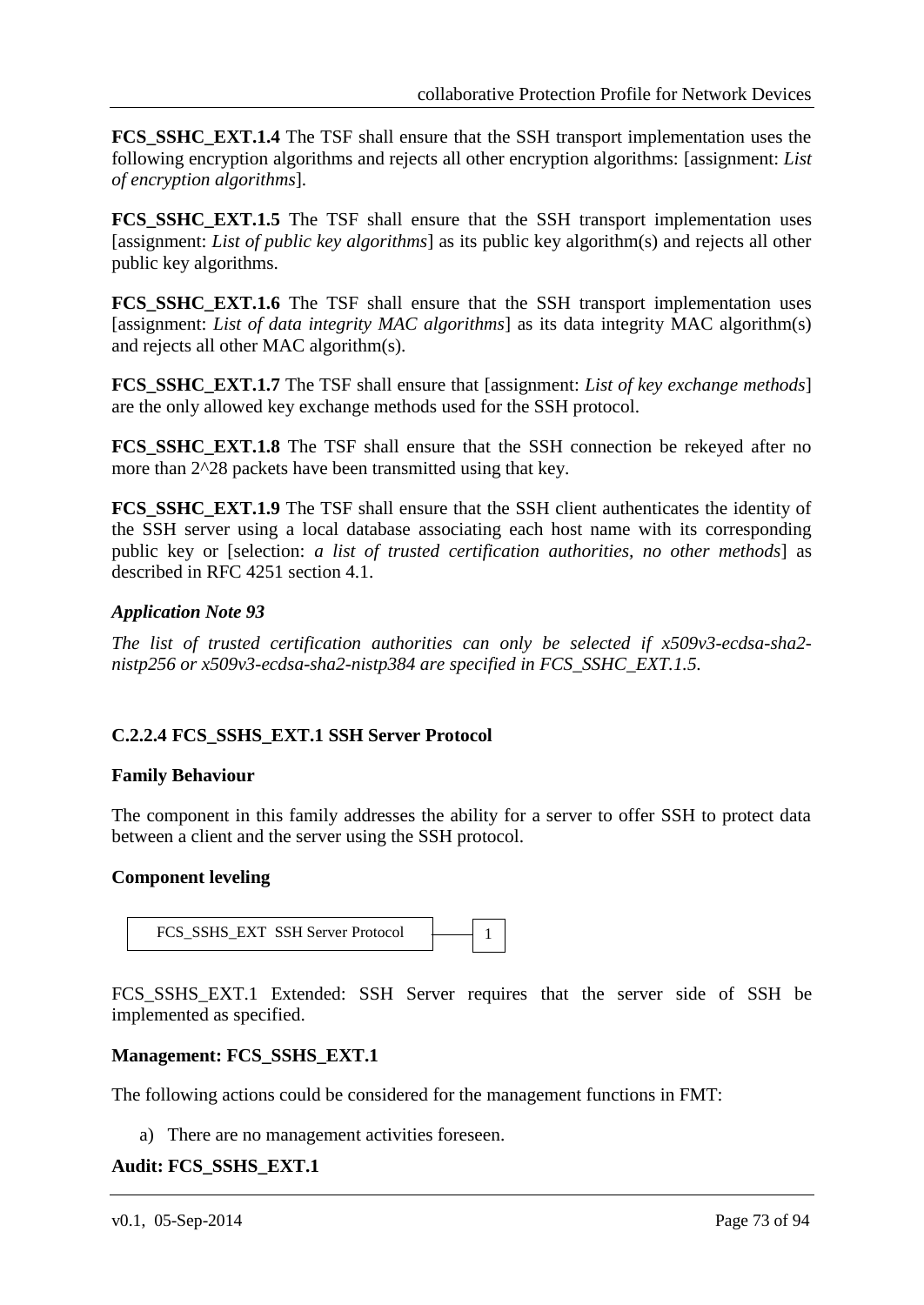The following actions should be auditable if FAU\_GEN Security audit data generation is included in the PP/ST:

- a) Failure of SSH session establishment.
- b) SSH session establishment
- c) SSH session termination

| <b>FCS SSHS EXT.1</b> | <b>SSH Server Protocol</b> |
|-----------------------|----------------------------|
|-----------------------|----------------------------|

| Hierarchical to: | No other components                                                       |                                                       |                        |      |                     |
|------------------|---------------------------------------------------------------------------|-------------------------------------------------------|------------------------|------|---------------------|
| Dependencies:    | $FCS\_COP.1(1)$ Cryptographic<br>encryption/decryption)<br>$FCS_COP.1(2)$ | Cryptographic                                         | operation<br>operation | (AES | Data<br>(Signature) |
|                  | Verification)                                                             | FCS_COP.1(3) Cryptographic Operation (Hash Algorithm) |                        |      |                     |

**FCS SSHS EXT.1.1** The TSF shall implement the SSH protocol that complies with RFCs 4251, 4252, 4253, 4254, and [selection: *5647, 5656, 6187, 6668, no other RFCs*].

#### *Application Note 94*

*The ST author selects which of the additional RFCs to which conformance is being claimed. Note that these need to be consistent with selections in later elements of this component (e.g., cryptographic algorithms permitted). RFC 4253 indicates that certain cryptographic algorithms are "REQUIRED". This means that the implementation must include support, not that the algorithms must be enabled for use. Ensuring that algorithms indicated as "REQUIRED" but not listed in the later elements of this component are implemented is out of scope of the assurance activity for this requirement.*

**FCS\_SSHS\_EXT.1.2** The TSF shall ensure that the SSH protocol implementation supports the following authentication methods as described in RFC 4252: public key-based, passwordbased.

**FCS\_SSHS\_EXT.1.3** The TSF shall ensure that, as described in RFC 4253, packets greater than [assignment: *number of bytes*] bytes in an SSH transport connection are dropped.

#### *Application Note 95*

*RFC 4253 provides for the acceptance of "large packets" with the caveat that the packets should be of "reasonable length" or dropped. The assignment should be filled in by the ST author with the maximum packet size accepted, thus defining "reasonable length" for the TOE.* 

**FCS\_SSHS\_EXT.1.4** The TSF shall ensure that the SSH transport implementation uses the following encryption algorithms and rejects all other encryption algorithms: [assignment: *encryption algorithms*].

**FCS\_SSHS\_EXT.1.5** The TSF shall ensure that the SSH transport implementation uses [assignment: *List of public key algorithms*] as its public key algorithm(s) and rejects all other public key algorithms.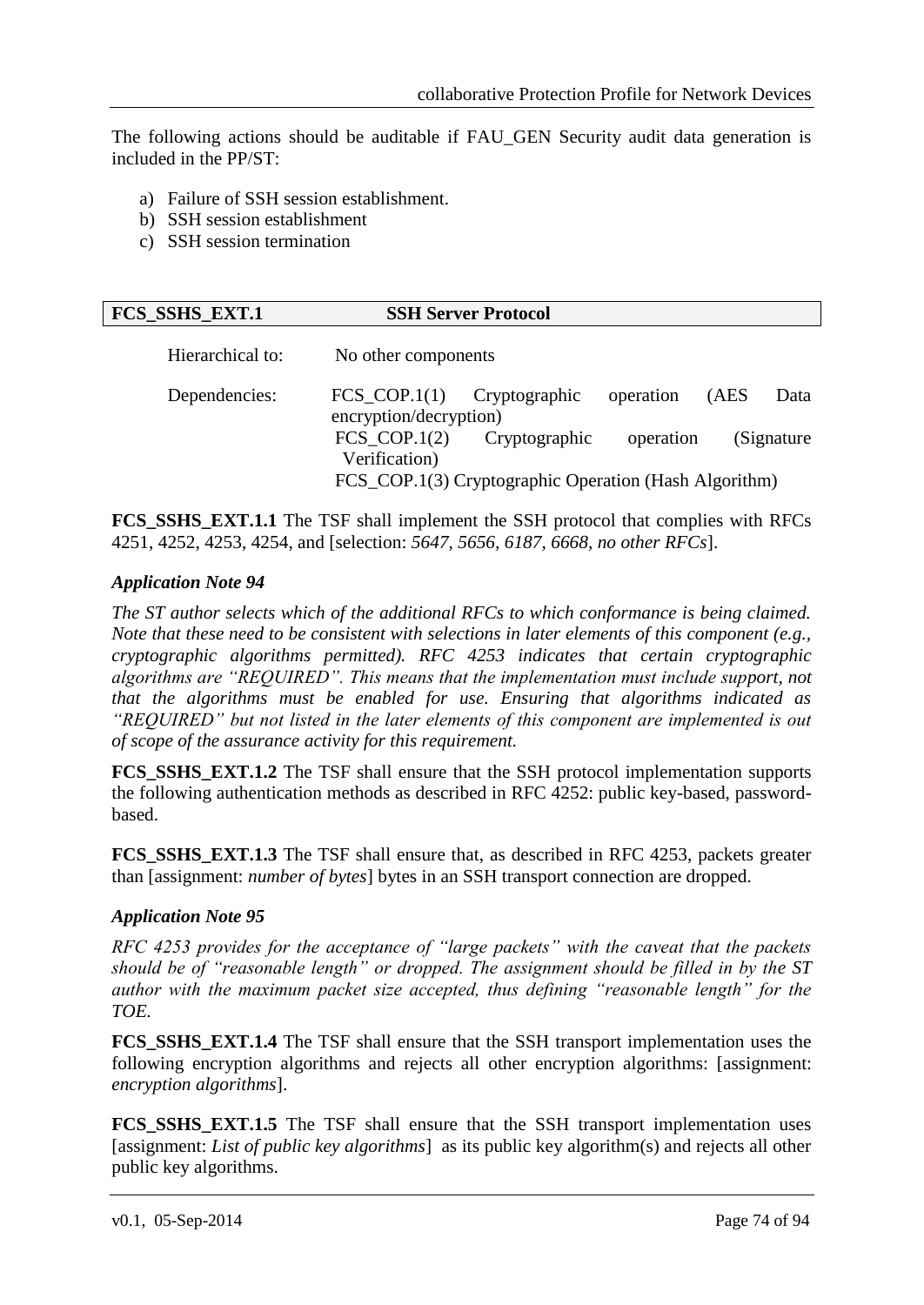**FCS SSHS EXT.1.6** The TSF shall ensure that the SSH transport implementation uses [assignment: *List of MAC algorithms*] as its MAC algorithm(s) and rejects all other MAC algorithm(s).

**FCS** SSHS EXT.1.7 The TSF shall ensure that [assignment: *List of key exchange methods*] are the only allowed key exchange methods used for the SSH protocol.

**FCS SSHS EXT.1.8** The TSF shall ensure that the SSH connection be rekeyed after no more than 2^28 packets have been transmitted using that key.

#### **C.2.2.5 FCS\_TLSC\_EXT.1 TLS Client Protocol**

#### **Family Behaviour**

The component in this family addresses the ability for a client to use TLS to protect data between the client and a server using the TLS protocol.

#### **Component leveling**

FCS\_TLSC\_EXT\_TLS Client Protocol 1 F

FCS\_TLSC\_EXT.1 TLS Client requires that the client side of TLS be implemented as specified.

#### **Management: FCS\_TLSC\_EXT.1**

The following actions could be considered for the management functions in FMT:  $\overline{\phantom{a}}$ 

a) There are no management activities foreseen.  $\overline{a}$ 

#### **Audit: FCS\_TLSC\_EXT.1**

The following actions should be auditable if FAU\_GEN Security audit data generation is included in the PP/ST:

- a) Failure of TLS session establishment.
- b) TLS session establishment
- c) TLS session termination

| FCS_TLSC_EXT.1   |                                                      | <b>TLS Client Protocol</b> |           |      |             |
|------------------|------------------------------------------------------|----------------------------|-----------|------|-------------|
| Hierarchical to: | No other components                                  |                            |           |      |             |
| Dependencies:    | $FCS$ <sub>_COP.1(1)</sub><br>encryption/decryption) | Cryptographic              | operation | (AES | Data        |
|                  | FCS COP.1 $(2)$<br>Verification)                     | Cryptographic              | operation |      | (Signature) |

c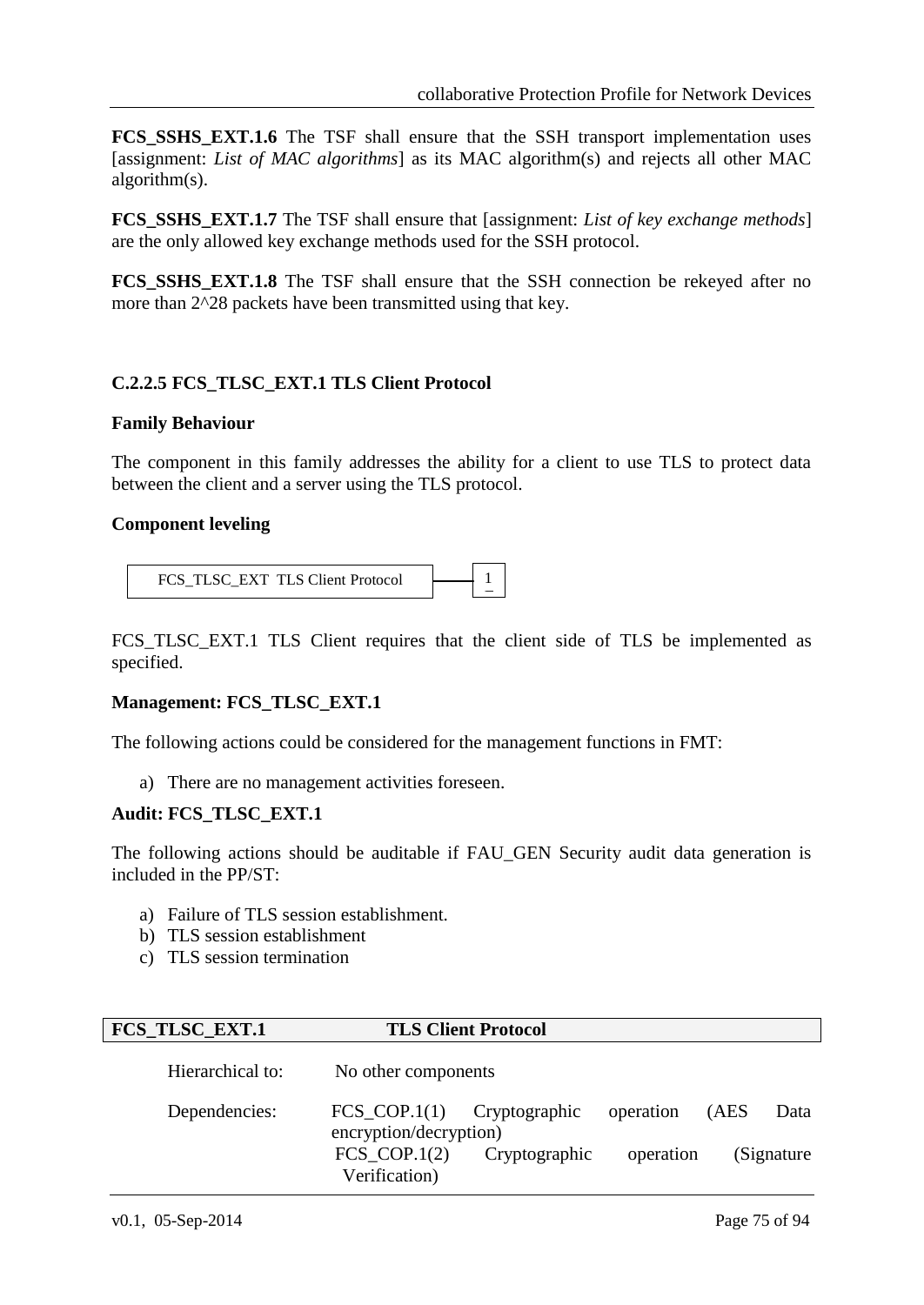FCS COP.1(3) Cryptographic Operation (Hash Algorithm) FCS\_RBG\_EXT.1 Random Bit Generation

**FCS\_TLSC\_EXT.1.1** The TSF shall implement [selection: *TLS 1.2 (RFC 5246), TLS 1.1 (RFC 4346)*] supporting the following ciphersuites:

- *Mandatory Ciphersuites:*
	- *[assignment: List of mandatory ciphersuites and reference to RFC in which each is defined]*
- *[selection: Optional Ciphersuites:*
	- *[assignment: List of optional ciphersuites and reference to RFC in which each is defined]*
	- *no other ciphersuite]].*

### *Application Note 96*

*The ciphersuites to be tested in the evaluated configuration are limited by this requirement. Note that TLS\_RSA\_WITH\_AES\_128\_CBC\_SHA is required in order to ensure compliance with RFC 5246. If any ciphersuites using ECDHE are specified, then FCS\_TLSC\_EXT.1.5 is required.*

**FCS\_TLSC\_EXT.1.2** The TSF shall verify that the presented identifier matches the reference identifier according to RFC 6125.

#### *Application Note 97*

*The rules for verification of identify are described in Section 6 of RFC 6125. The reference identifier is established by the user (e.g. entering a URL into a web browser or clicking a link), by configuration (e.g. configuring the name of a mail server or authentication server), or by an application (e.g. a parameter of an API) depending on the application service. Based on a singular reference identifier's source domain and application service type (e.g. HTTP, SIP, LDAP), the client establishes all reference identifiers which are acceptable, such as a Common Name for the Subject Name field of the certificate and a (case-insensitive) DNS name, URI name, and Service Name for the Subject Alternative Name field. The client then compares this list of all acceptable reference identifiers to the presented identifiers in the TLS server's certificate.* 

**FCS\_TLSC\_EXT.1.3** The TSF shall only establish a trusted channel if the peer certificate is valid.

#### *Application Note 98*

*Validity is determined by the identifier verification, certificate path, the expiration date, and the revocation status in accordance with RFC 5280.*

**FCS\_TLSC\_EXT.1.4** The TSF shall support mutual authentication using X.509v3 certificates.

### *Application Note 99*

*The use of X.509v3 certificates for TLS is addressed in FIA\_X509\_EXT.2.1. This requirement adds that this use must include the client must be capable of presenting a certificate to a TLS server for TLS mutual authentication.*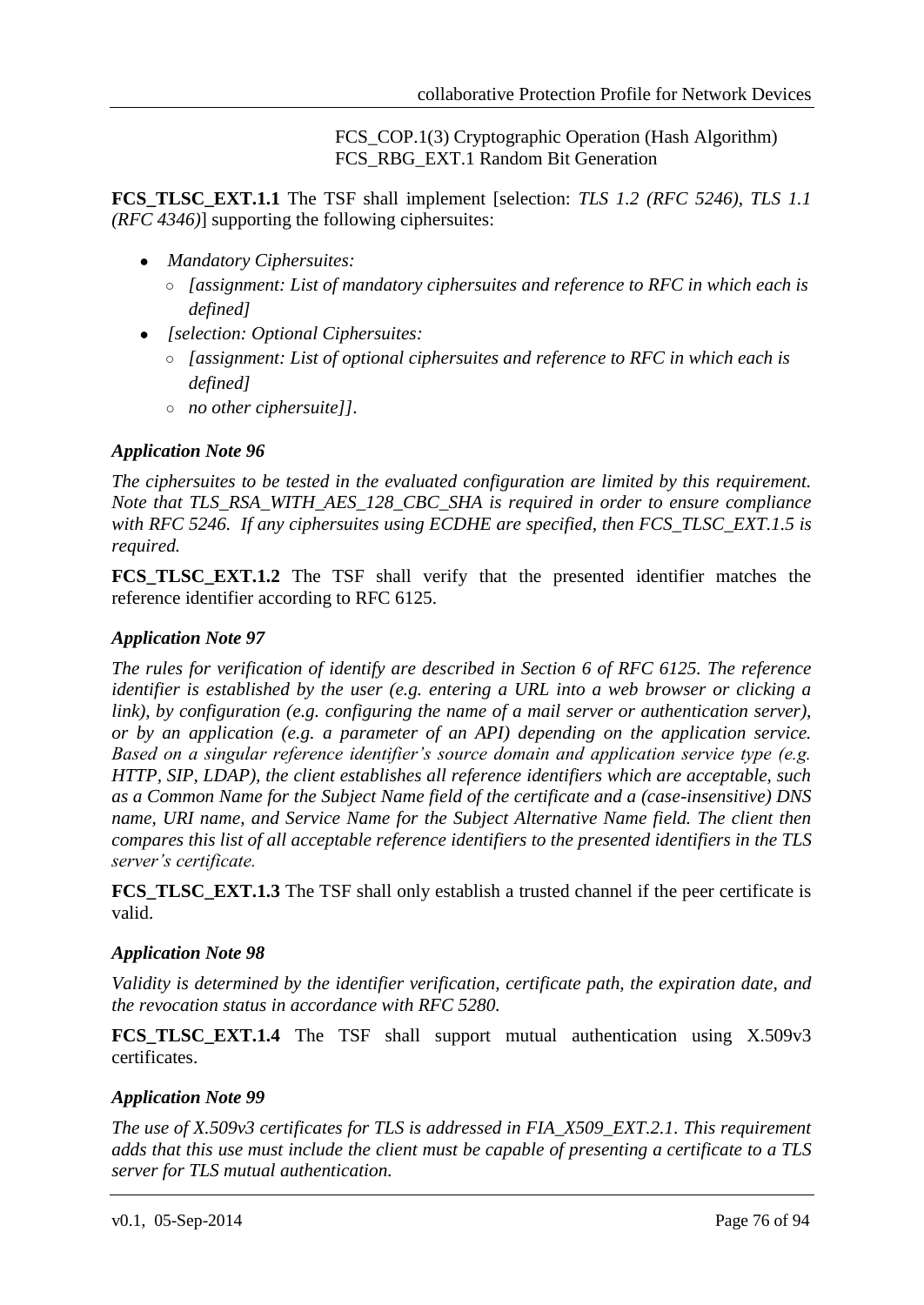**FCS TLSC EXT.1.5** The TSF shall present the Supported Elliptic Curves Extension in the Client Hello with the following NIST curves: [assignment: *List of supported curves*].

#### *Application Note 100*

*If ciphersuites with elliptic curves were specified in FCS\_TLSC\_EXT.1.1, this component is required.*

## **C.2.2.6 FCS\_TLSS\_EXT.1 TLS Server Protocol**

#### **Family Behaviour**

The component in this family addresses the ability for a server to use TLS to protect data between a client and the server using the TLS protocol.

#### **Component leveling**



FCS\_TLSS\_EXT.1 Extended: TLS Server requires that the server side of TLS be implemented as specified.  $\overline{a}$ 

#### **Management: FCS\_TLSS\_EXT.1**

The following actions could be considered for the management functions in FMT:  $\ddot{\phantom{0}}$ 

a) There are no management activities foreseen.  $\overline{a}$ 

#### **Audit: FCS\_TLSS\_EXT.1**

The following actions should be auditable if FAU\_GEN Security audit data generation is included in the PP/ST:

- a) Failure of TLS session establishment.
- b) TLS session establishment
- c) TLS session termination

| FCS_TLSS_EXT.1   | <b>TLS Server Protocol</b>                                                                                                                                                                                                                                                             |
|------------------|----------------------------------------------------------------------------------------------------------------------------------------------------------------------------------------------------------------------------------------------------------------------------------------|
| Hierarchical to: | No other components                                                                                                                                                                                                                                                                    |
| Dependencies:    | FCS_CKM.1 Cryptographic Key Generation<br>FCS_COP.1(1) Cryptographic operation (AES Data<br>encryption/decryption)<br>FCS_COP.1(2) Cryptographic operation (Signature<br>Verification)<br>FCS_COP.1(3) Cryptographic Operation (Hash Algorithm)<br>FCS_RBG_EXT.1 Random Bit Generation |

a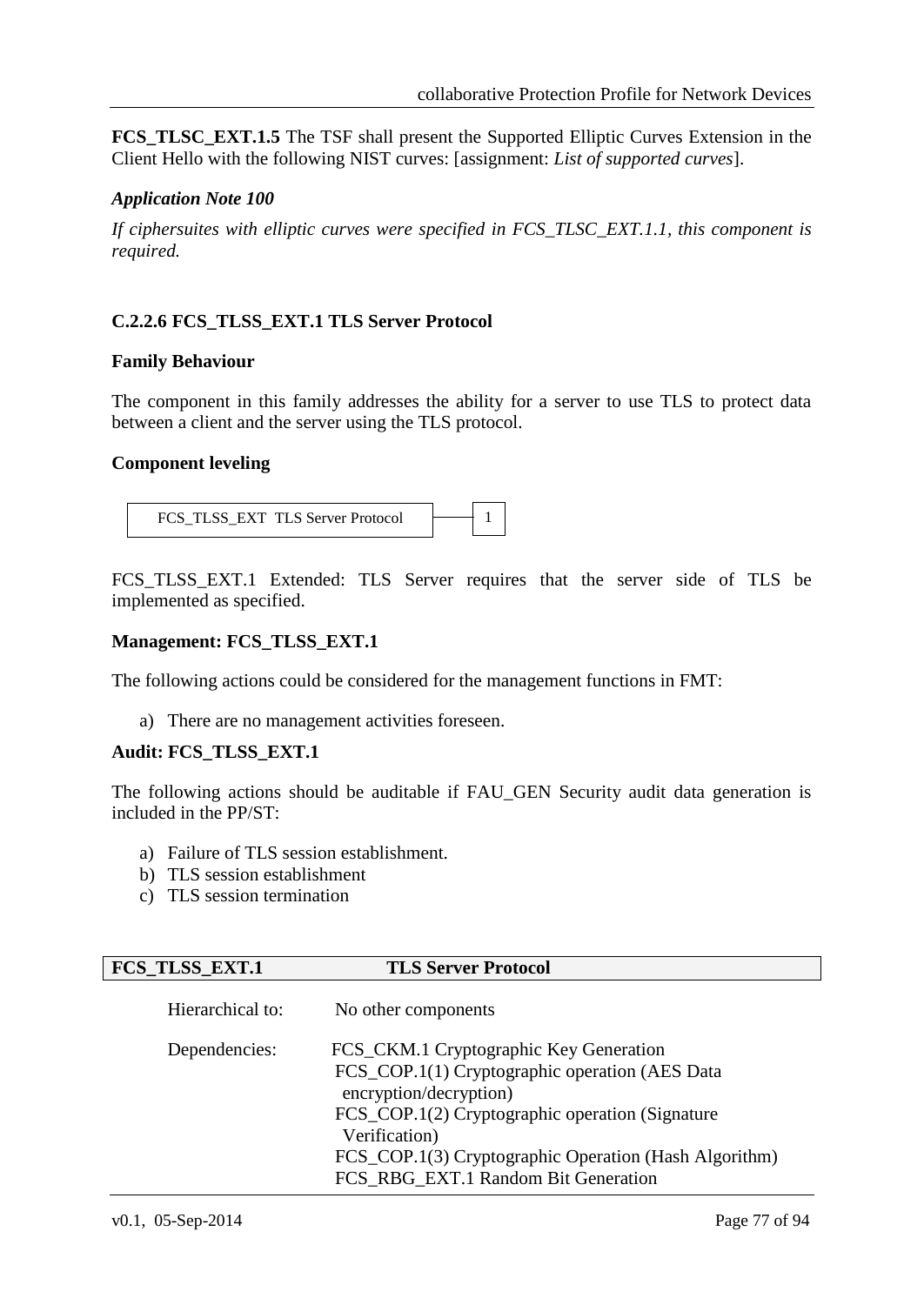**FCS TLSS EXT.1.1** The TSF shall implement [selection: *TLS 1.2 (RFC 5246), TLS 1.1 (RFC 4346)*] supporting the following ciphersuites:

- *Mandatory Ciphersuites:*
	- *[assignment: List of mandatory ciphersuites and reference to RFC in which each is defined]*
- *[selection: Optional Ciphersuites:*
	- *[assignment: List of optional ciphersuites and reference to RFC in which each is defined]*
	- *no other ciphersuite]].*

#### *Application Note 101*

*The ciphersuites to be tested in the evaluated configuration are limited by this requirement. Note that TLS\_RSA\_WITH\_AES\_128\_CBC\_SHA is required in order to ensure compliance with RFC 5246. If any ciphersuites using ECDHE are specified, then FCS\_TLSC\_EXT.1.5 is required.*

**FCS\_TLSS\_EXT.1.2** The TSF shall deny connections from clients requesting SSL 1.0, SSL 2.0, SSL 3.0, TLS 1.0, and [selection: *TLS 1.1, none*].

#### *Application Note 102*

*Any TLS versions not selected in FCS\_TLSS\_EXT.1.1 should be selected here.*

**FCS TLSS EXT.1.3** The TSF shall generate key agreement parameters [selection: [assignment: *List of elliptic curves*]; [assignment: *List of diffie-hellman parameter sizes*]].

### *Application Note 103*

*The assignments will be filled in based on the assignments performed in FCS\_TLSS\_EXT.1.1.*

**FCS TLSS EXT.1.4** The TSF shall support mutual authentication of TLS clients using X.509v3 certificates.

#### *Application Note 104*

*The use of X.509v3 certificates for TLS is addressed in FIA\_X509\_EXT.2.1. This requirement adds that this use must include support for client-side certificates for TLS mutual authentication.*

**FCS TLSS EXT.1.5** The TSF shall not establish a trusted channel if the peer certificate is invalid.

### *Application Note 105*

*Validity is determined by the certificate path, the expiration date, and the revocation status in accordance with RFC 5280.*

**FCS\_TLSS\_EXT.1.6** The TSF shall not establish a trusted channel if the distinguished name (DN) or Subject Alternative Name (SAN) contained in a certificate does not match the expected identifier for the peer.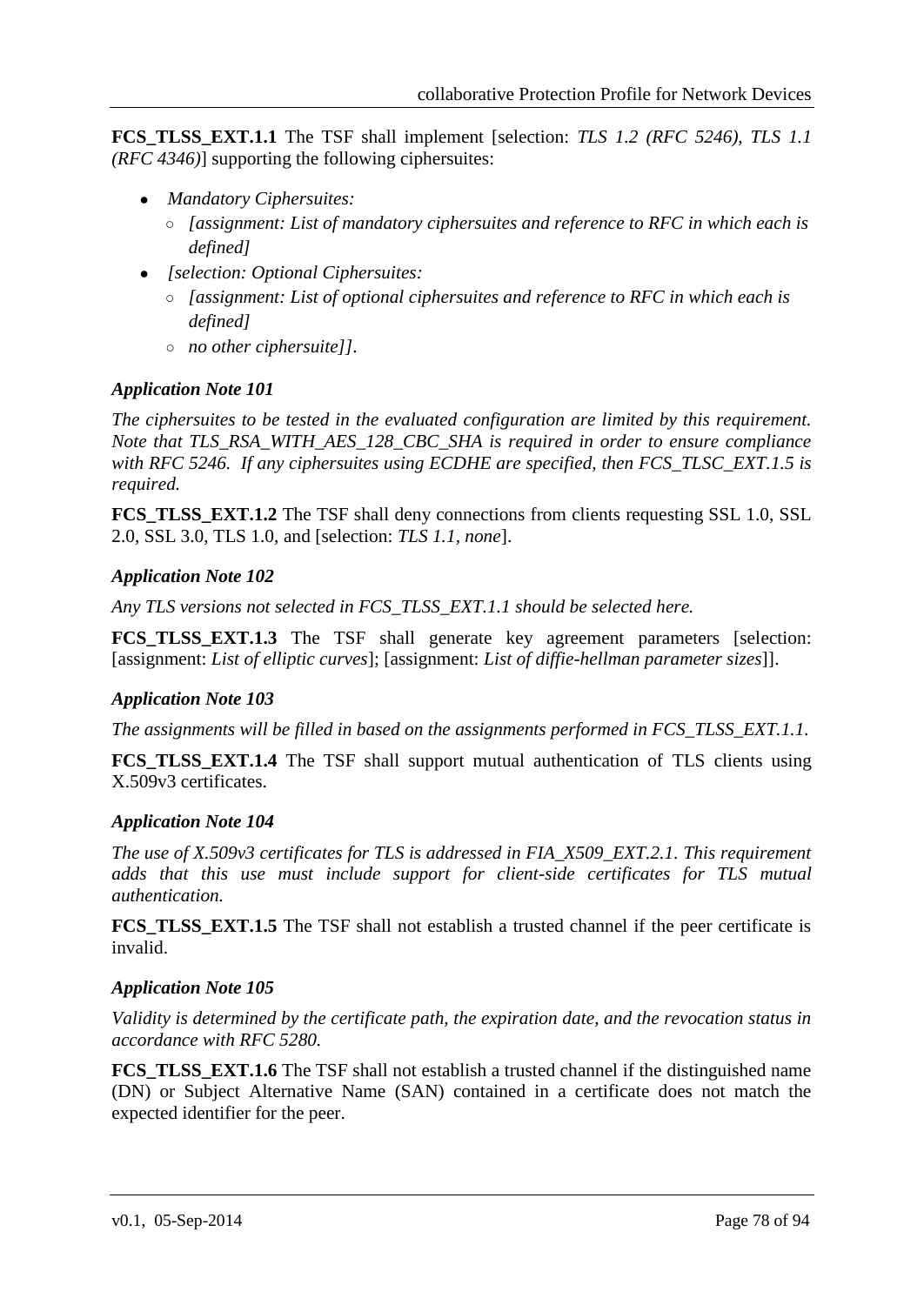#### *Application Note 106*

*This requirement only applies to those TOEs performing mutually-authenticated TLS (FCS\_TLSS\_EXT.1.4). The peer identifier may be in the Subject field or the Subject Alternative Name extension of the certificate. The expected identifier may either be configured, may be compared to the Domain Name, IP address, username, or email address used by the peer, or may be passed to a directory server for comparison.* 

# **C.3 Identification and Authentication (FIA)**

#### **C.3.1 Password Management (FIA\_PMG\_EXT)**

#### **Family Behaviour**

The TOE defines the attributes of passwords used by administrative users to ensure that strong passwords and passphrases can be chosen and maintained.

#### **Component leveling**

| FIA_PMG_EXT Password Management |  |  |  |
|---------------------------------|--|--|--|
|---------------------------------|--|--|--|

FIA\_PMG\_EXT.1 Password management requires the TSF to support passwords with varying composition requirements, minimum lengths, maximum lifetime, and similarity constraints.

#### **Management: FIA\_PMG\_EXT.1**

No management functions.

#### **Audit: FIA\_PMG\_EXT.1**

No specific audit requirements.

#### **C.3.1.1 FIA\_PMG\_EXT.1 Password Management**

| <b>FIA_PMG_EXT.1</b> | <b>Password Management</b> |
|----------------------|----------------------------|
| Hierarchical to:     | No other components.       |
| Dependencies:        | No other components.       |

**FIA\_PMG\_EXT.1.1** The TSF shall provide the following password management capabilities for administrative passwords:

*1. Passwords shall be able to be composed of any combination of upper and lower case letters, numbers, and the following special characters: [selection: "!", "@", "#", "\$", "%", "^", "&", "\*", "(", ")", [assignment: other characters]];*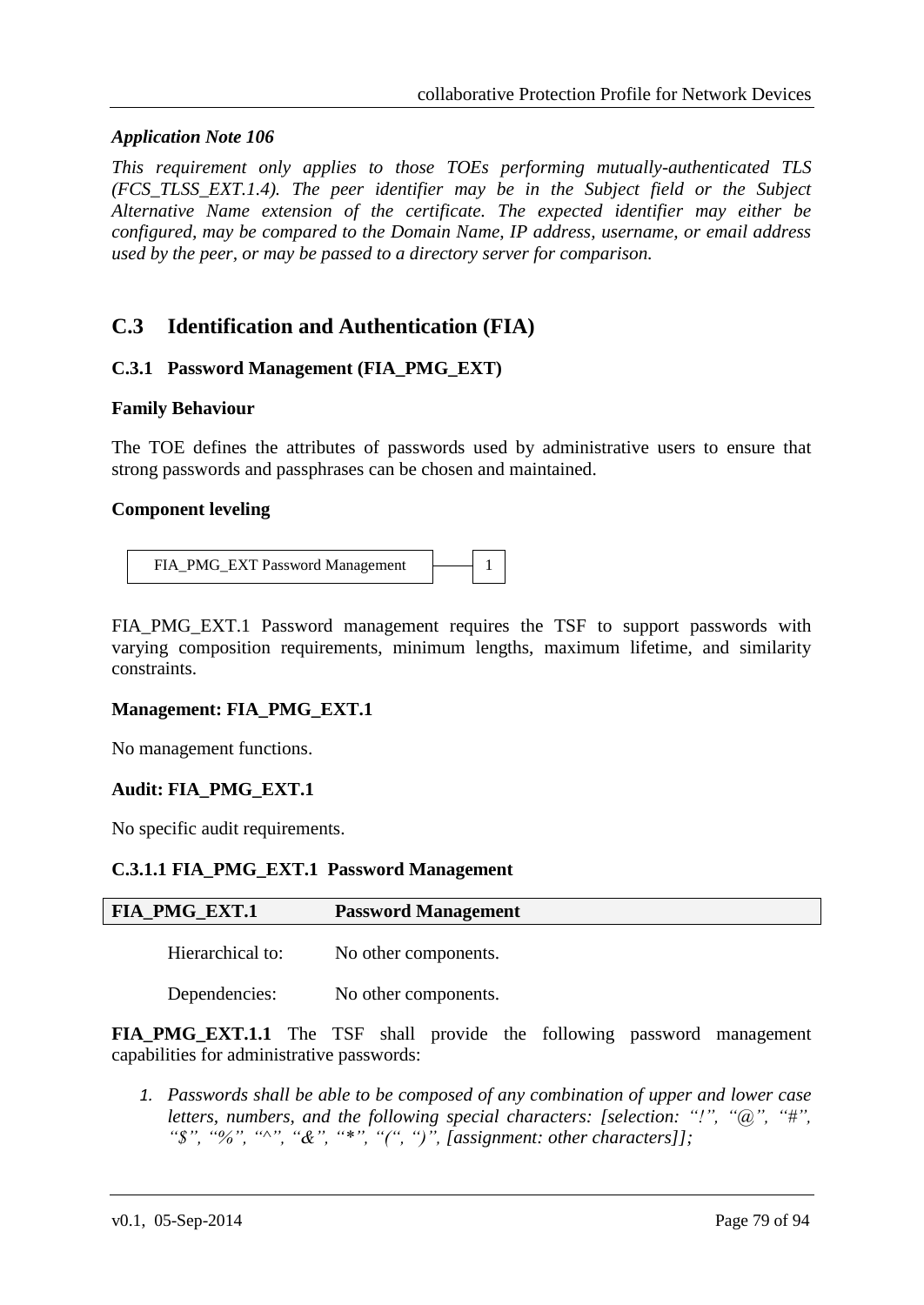*2. Minimum password length shall settable by the Security Administrator, and support passwords of 15 characters or greater.*

## **C.3.2 User Identification and Authentication (FIA\_UIA\_EXT)**

#### **Family Behaviour**

The TSF allows certain specified actions before the non-TOE entity goes through the identification and authentication process.

#### **Component leveling**

```
FIA UIA EXT User Identification and Authentication \boxed{\phantom{a}} 1
```
FIA\_UIA\_EXT.1 User Identification and Authentication requires administrators (including remote administrators) to be identified and authenticated by the TOE, providing assurance for that end of the communication path. It also ensures that every user is identified and authenticated before the TOE performs any mediated functions

#### **Management: FIA\_UIA\_EXT.1**

The following actions could be considered for the management functions in FMT:

a) Ability to configure the list of TOE services available before an entity is identified and authenticated

### **Audit: FIA\_UIA\_EXT.N**

The following actions should be auditable if FAU\_GEN Security audit data generation is included in the PP/ST:

- a) All use of the identification and authentication mechanism
- b) Provided user identity, origin of the attempt (e.g. IP address)

#### **C.3.2.1 FIA\_UIA\_EXT.1 User Identification and Authentication**

| <b>User Identification and Authentication</b><br><b>FIA UIA EXT.1</b> |                                      |
|-----------------------------------------------------------------------|--------------------------------------|
| Hierarchical to:                                                      | No other components.                 |
| Dependencies:                                                         | FTA_TAB.1 Default TOE Access Banners |

**FIA\_UIA\_EXT.1.1** The TSF shall allow the following actions prior to requiring the non-TOE entity to initiate the identification and authentication process:

- Display the warning banner in accordance with FTA TAB.1;
- [selection: *no other actions, [assignment: list of services, actions performed by the TSF in response to non-TOE requests.]*]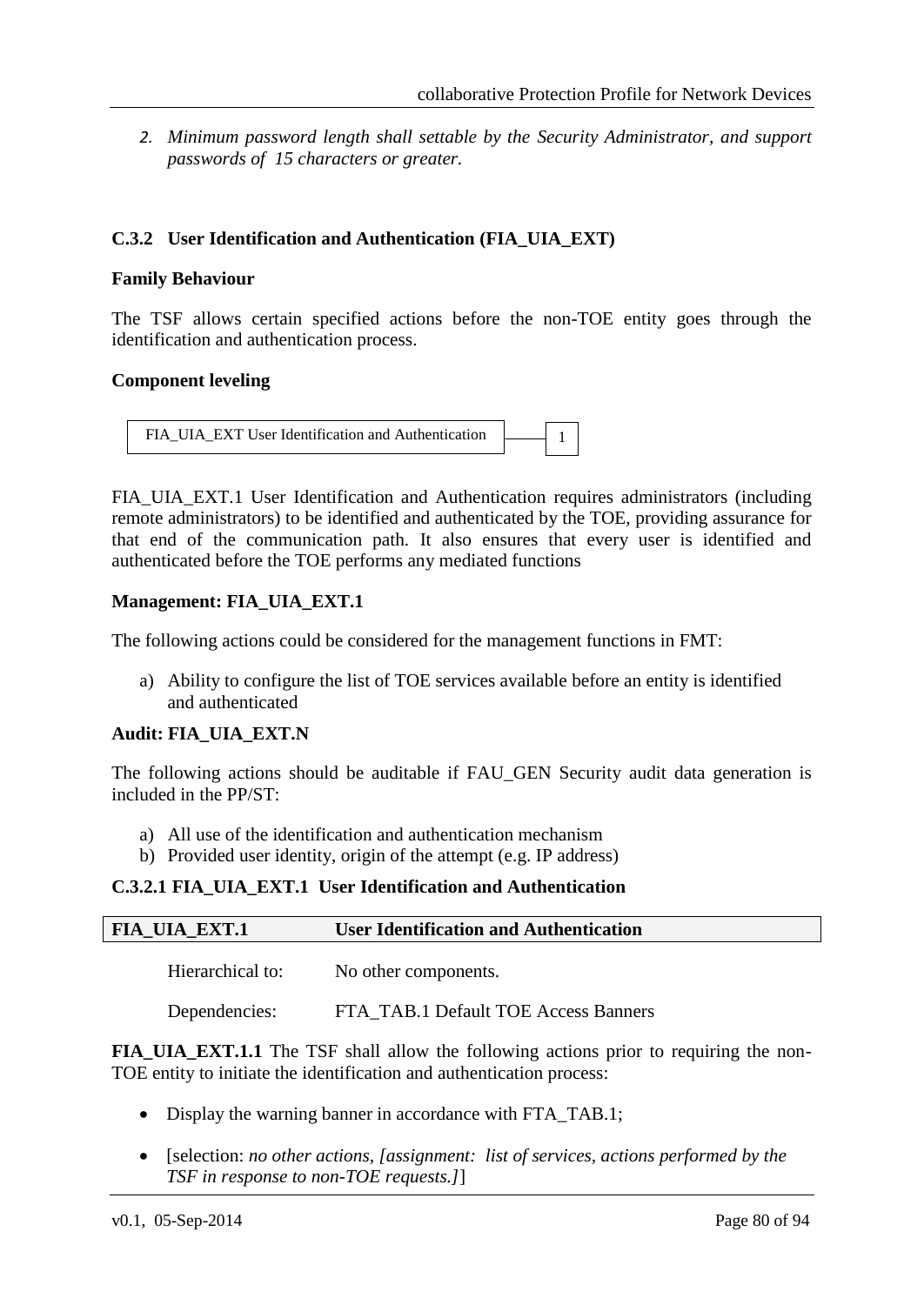**FIA UIA EXT.1.2** The TSF shall require each administrative user to be successfully identified and authenticated before allowing any other TSF-mediated actions on behalf of that administrative user.

## **C.3.3 User authentication (FIA\_UAU) (FIA\_UAU\_EXT)**

#### **Family Behaviour**

Provides for a locally based administrative user authentication mechanism

#### **Component leveling**

FIA\_UAU\_EXT\_Password-based Authentication Mechanism  $\rightarrow$  2

FIA\_UAU\_EXT.1 The password-based authentication mechanism provides administrative users a locally based authentication mechanism..

#### **Management: FIA\_UAU\_EXT.2**

The following actions could be considered for the management functions in FMT:

a) None

#### **Audit: FIA\_UAU\_EXT.2**

The following actions should be auditable if FAU\_GEN Security audit data generation is included in the PP/ST:

a) Minimal: All use of the authentication mechanism

### **C.3.3.1 FIA\_UAU\_EXT.2 Password-based Authentication Mechanism**

| <b>FIA_UAU_EXT.2</b> | <b>Password-based Authentication Mechanism</b> |
|----------------------|------------------------------------------------|
| Hierarchical to:     | No other components.                           |
| Dependencies:        | None                                           |

**FIA\_UAU\_EXT.2.1** The TSF shall provide a local password-based authentication mechanism, [selection: *[assignment: other authentication mechanism(s)], none*] to perform administrative user authentication.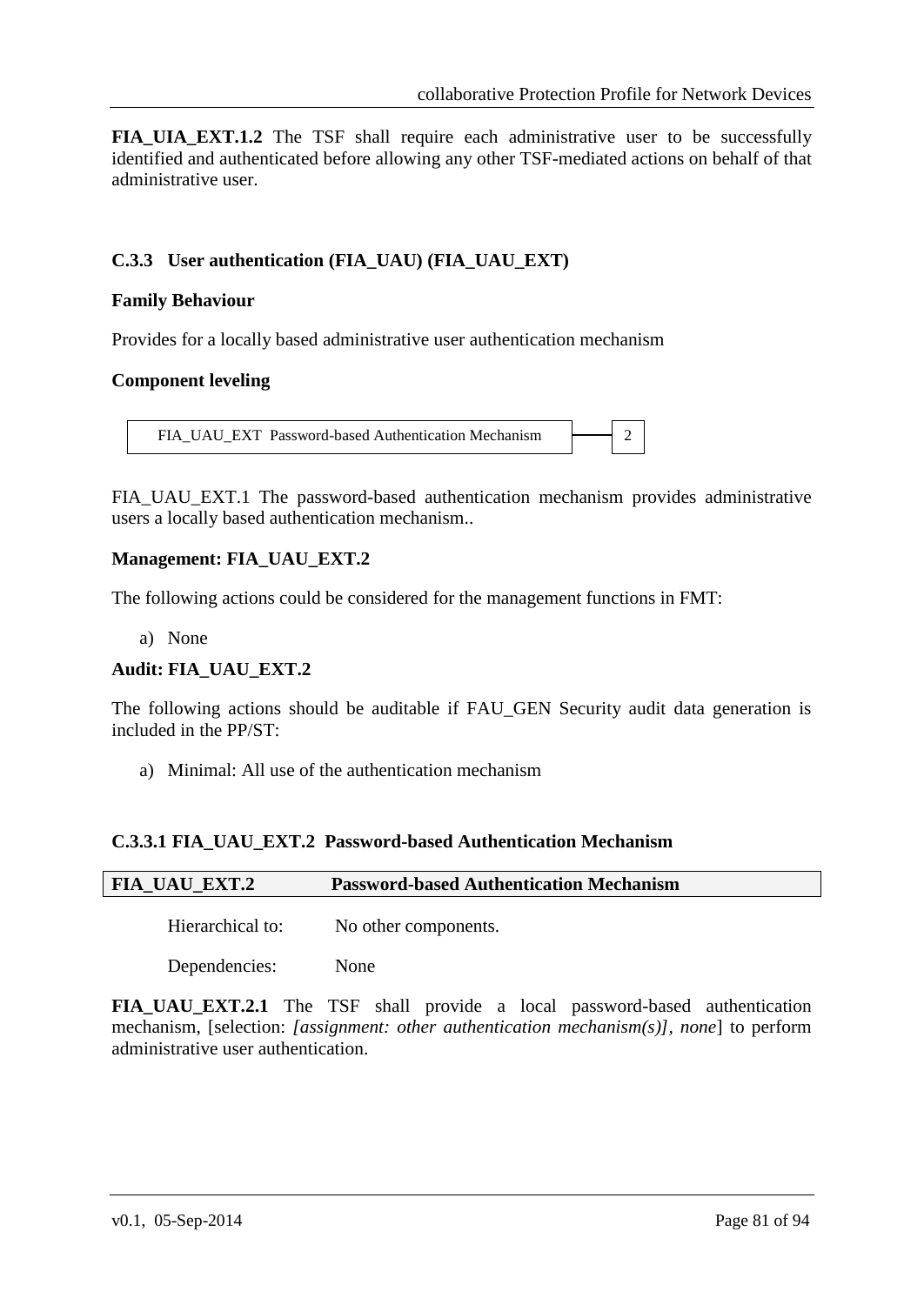# **C.3.4 Authentication using X.509 certificates (Extended – FIA\_X509\_EXT)**

#### **Family Behaviour**

This family defines the behavior, management, and use of X.509 certificates for functions to be performed by the TSF. Components in this family require validation of certificates according to a specified set of rules, use of certificates for authentication for protocols and integrity verification, and the generation of certificate requests.

#### **Component leveling**



FIA\_X509\_EXT.1 X509 Certificate Validation, requires the TSF to check and validate  $c$ ertificates in accordance with the RFCs and rules specified in the component. T s

FIA\_X509\_EXT.2 X509 Certificate Authentication, requires the TSF to use certificates to authenticate peers in protocols that support certificates, as well as for integrity verification and potentially other functions that require certificates. . e  $\mathbf{r}$ fi .<br>.<br>2

FIA\_X509\_EXT.3 X509 Certificate Requests, requires the TSF to be able to generate TIA\_A305\_EA1.5 A305 Centricate Requests, req<br>Certificate Request Messages and validate responses.  $\zeta$  $\overline{1}$ re --<br>م .

#### **Management: FIA\_X509\_EXT.1, FIA\_X509\_EXT.2, FIA\_X509\_EXT.3** r t for the state of the state of the state of the state of the state of the state of the state of the state of th i  $\overline{\mathbf{v}}$  $\overline{a}$

The following actions could be considered for the management functions in FMT: <sup>l</sup> a e r

- a) Remove imported X.509v3 certificates
- b) Approve import and removal of X.509v3 certificates  $\epsilon$ e: <sup>t</sup>
- c) Initiate certificate requests

#### **Audit: FIA\_X509\_EXT.1, FIA\_X509\_EXT.2, FIA\_X509\_EXT.3** e  $\overline{a}$ t h .<br>T

The following actions should be auditable if FAU\_GEN Security audit data generation is included in the PP/ST: اد<br>ا e n t

r

u

n

a) Minimal: No specific audit requirements are specified. r r .<br>n t

#### **C.3.4.1 FIA\_X509\_EXT.1 X.509 Certificate Validation** l. <u>li</u> ı: t

#### **FIA\_X509\_EXT.1 X.509 Certificate Validation** i r t e i  $\ddot{\cdot}$

Hierarchical to: No other components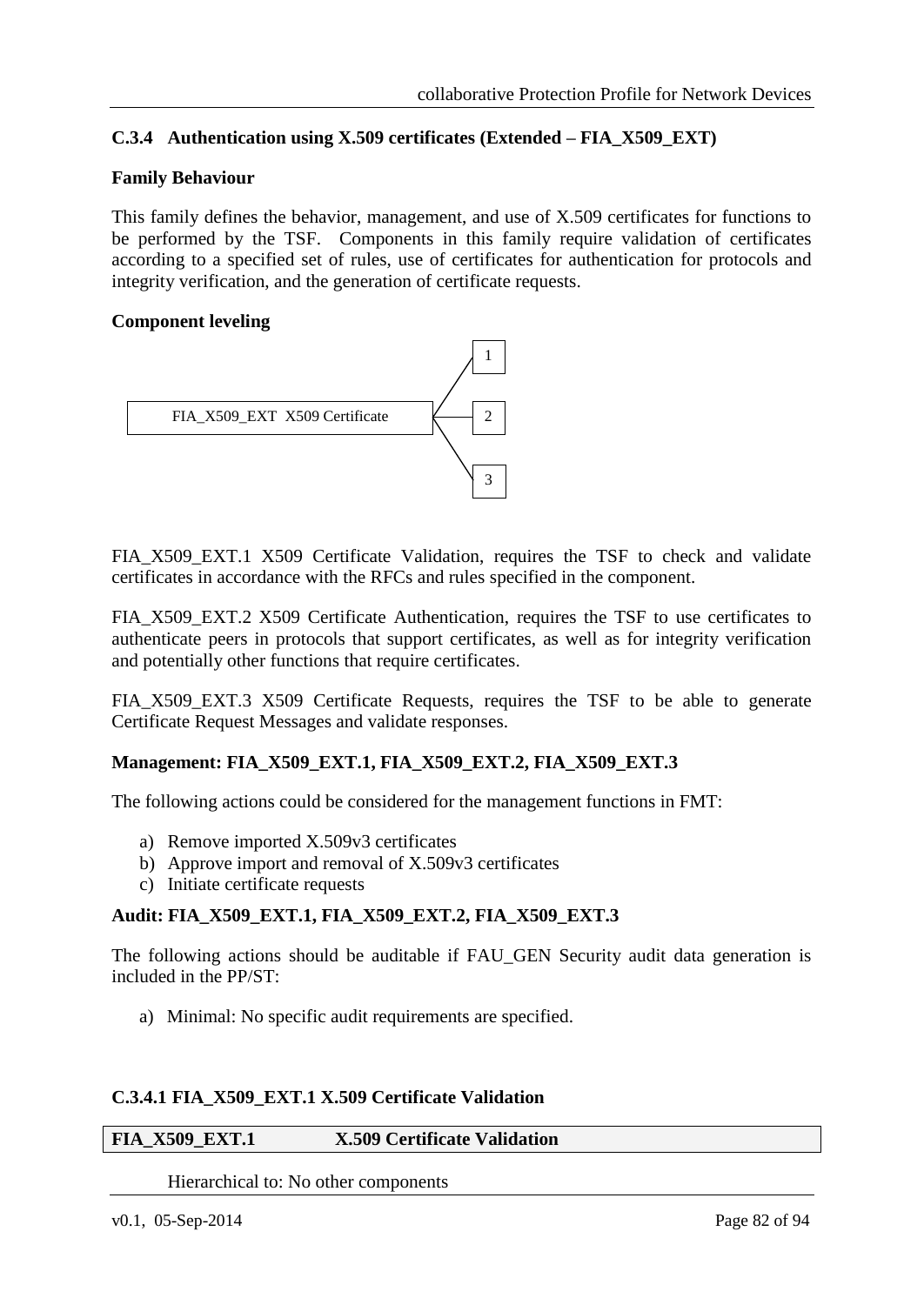Dependencies: No other components

**FIA\_X509\_EXT.1.1** The TSF shall validate certificates in accordance with the following rules:

- RFC 5280 certificate validation and certificate path validation.
- The certificate path must terminate with a trusted certificate.
- The TSF shall validate a certificate path by ensuring the presence of the basicConstraints extension and that the CA flag is set to TRUE for all CA certificates.
- The TSF shall validate the revocation status of the certificate using [selection: *the Online Certificate Status Protocol (OCSP) as specified in RFC 2560, a Certificate Revocation List (CRL) as specified in RFC 5759*].
- The TSF shall validate the extendedKeyUsage field according to the following rules: [assignment: *rules that govern contents of the extendedKeyUsage field that need to be verified*].

#### *Application Note 107*

*FIA\_X509\_EXT.1.1 lists the rules for validating certificates. The ST author shall select whether revocation status is verified using OCSP or CRLs. The ST author fills in the assignment with rules that may apply to other requirements in the ST. For instance, if a protocol such as TLS that uses certificates is specified in the ST, then certain values for the extendedKeyUsage field (e.g., "Server Authentication Purpose") could be specified.*

**FIA\_X509\_EXT.1.2** The TSF shall only treat a certificate as a CA certificate if the basicConstraints extension is present and the CA flag is set to TRUE.

#### *Application Note 108*

*This requirement applies to certificates that are used and processed by the TSF and restricts the certificates that may be added as trusted CA certificates.*

#### **C.3.4.2 FIA\_X509\_EXT.2 X509 Certificate Authentication**

### **FIA\_X509\_EXT.2 X.509 Certificate Authentication**

Hierarchical to: No other components

Dependencies: No other components

**FIA\_X509\_EXT.2.1** The TSF shall use X.509v3 certificates as defined by RFC 5280 to support authentication for [selection*: IPsec, TLS, HTTPS, SSH, [assignment: other protocols], no protocols*], and [selection: *code signing for system software updates, code signing for integrity verification, [assignment: other uses], no additional uses*].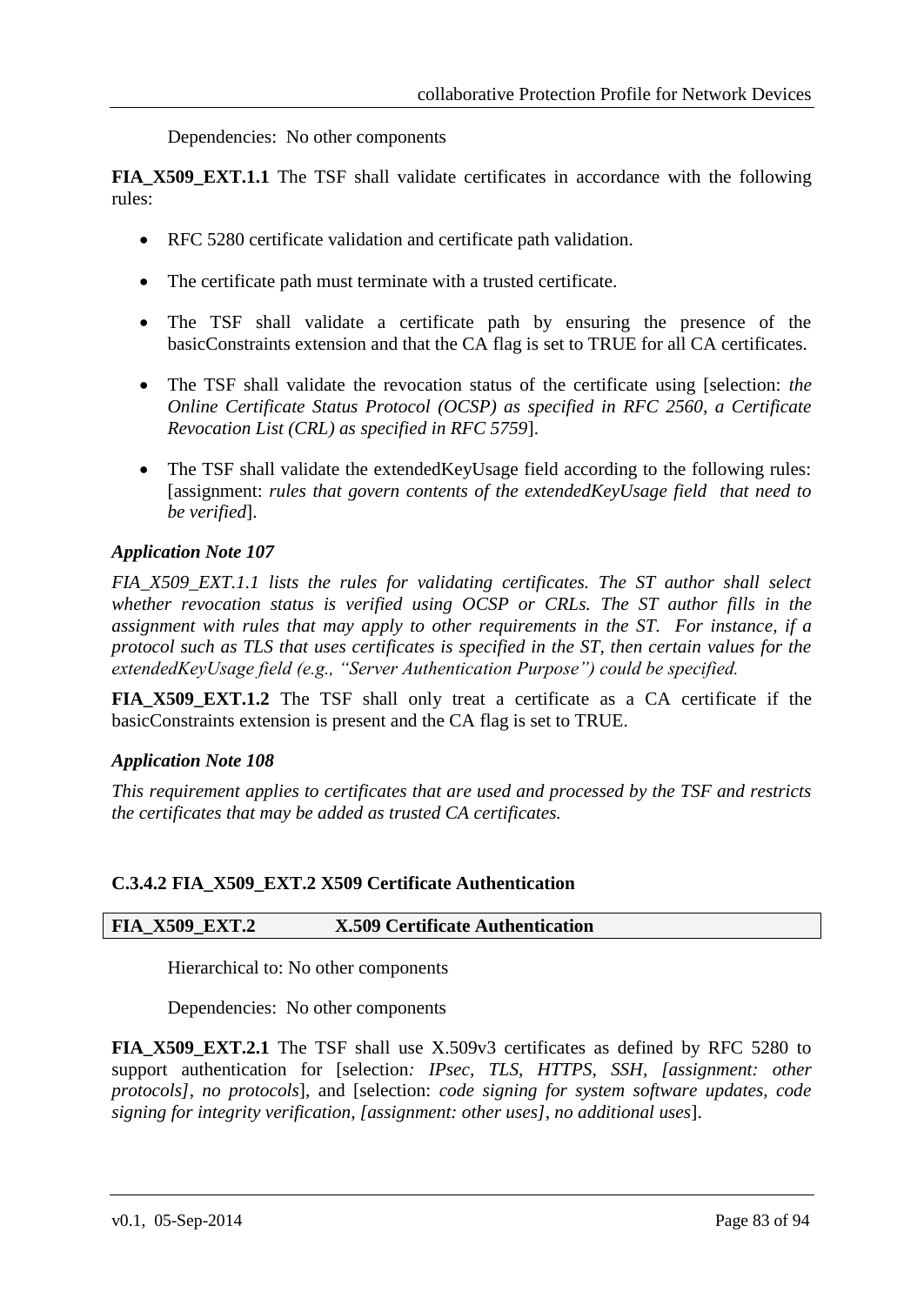### *Application Note 109*

*If the TOE specifies the implementation of communications protocols that perform peer authentication using certificates, the ST author either selects or assigns the protocols that are specified; otherwise, they select "no protocols". The TOE may also use certificates for other purposes; the second selection and assignment are used to specify these cases.*

**FIA X509 EXT.2.2** When the TSF cannot establish a connection to determine the validity of a certificate, the TSF shall [selection: *allow the administrator to choose whether to accept the certificate in these cases, accept the certificate, not accept the certificate*].

#### *Application Note 110*

*Often a connection must be established to check the revocation status of a certificate - either to download a CRL or to perform a lookup using OCSP. The selection is used to describe the behavior in the event that such a connection cannot be established (for example, due to a network error). If the TOE has determined the certificate valid according to all other rules in FIA\_X509\_EXT.1, the behavior indicated in the selection shall determine the validity.*

### **C.3.4.3 FIA\_X509\_EXT.3 X.509 Certificate Requests**

#### **FIA\_X509\_EXT.3 X.509 Certificate Requests**

Hierarchical to: No other components

Dependencies: No other components

**FIA\_X509\_EXT.3.1** The TSF shall generate a Certificate Request Message as specified by RFC 2986 and be able to provide the following information in the request: public key and [selection: *device-specific information, Common Name, Organization, Organizational Unit, Country, [assignment: other information]*].

**FIA\_X509\_EXT.3.2** The TSF shall validate the chain of certificates from the Root CA upon receiving the CA Certificate Response.

# **C.4 Protection of the TSF (FPT)**

### **C.4.1 Protection of TSF Data (FPT\_SKP\_EXT)**

#### **Family Behaviour**

Components in this family address the requirements for managing and protecting TSF data, such as cryptographic keys. This is a new family modelled after the FPT PTD Class.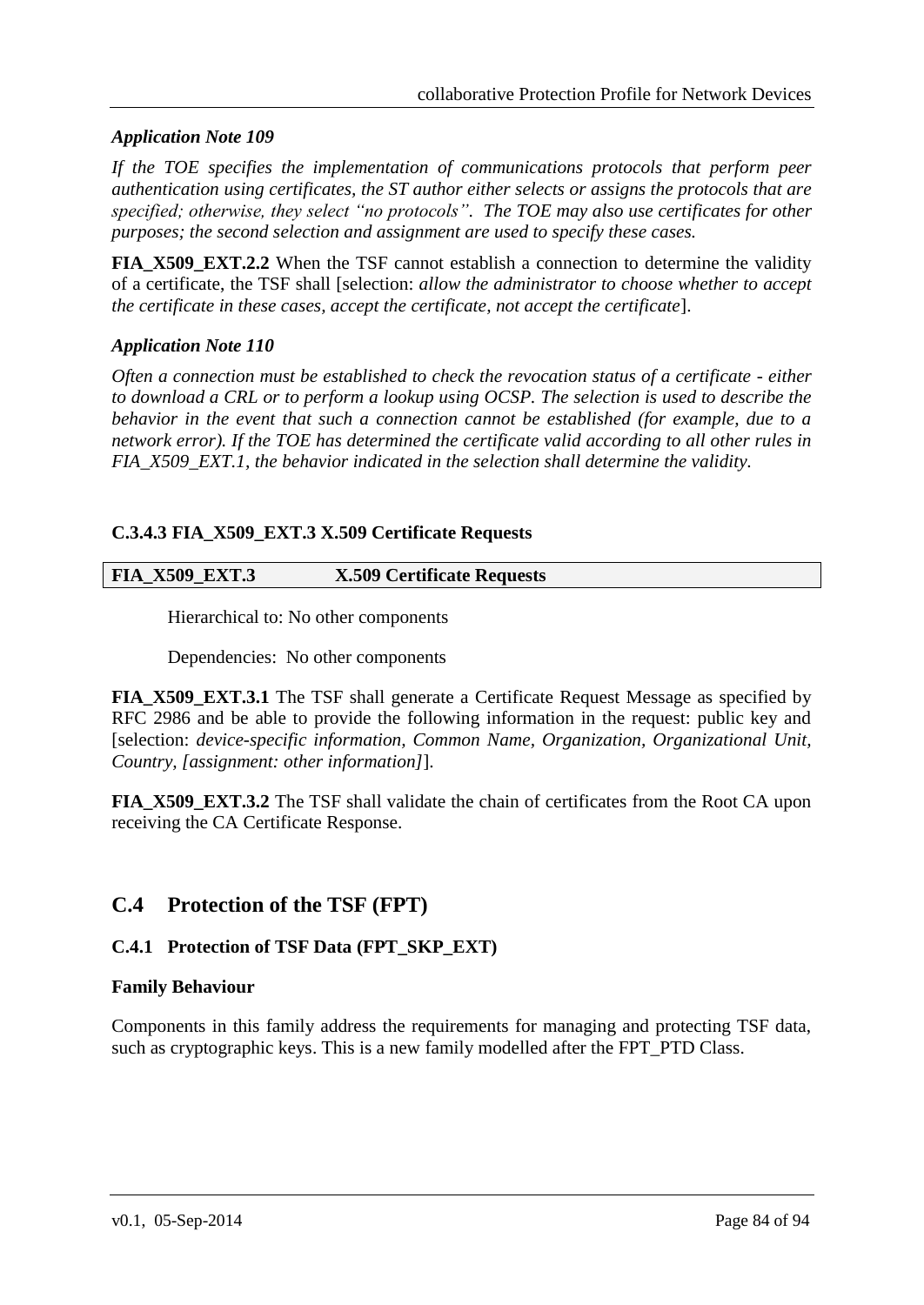#### **Component leveling**



FPT\_SKP\_EXT.1 Protection of TSF Data (for reading all symmetric keys), requires preventing symmetric keys from being read by any user or subject. It is the only component of this family.

#### **Management: FPT\_SKP\_EXT.1**

The following actions could be considered for the management functions in FMT:

a) There are no management activities foreseen.

#### **Audit: FPT\_SKP\_EXT.1**

The following actions should be auditable if FAU\_GEN Security audit data generation is included in the PP/ST:

a) There are no auditable events foreseen.

#### **C.4.1.1 FPT\_SKP\_EXT.1 Protection of TSF Data (for reading of all symmetric keys)**

| FPT_SKP_EXT.1    | Protection of TSF Data (for reading of all symmetric keys) |
|------------------|------------------------------------------------------------|
| Hierarchical to: | No other components.                                       |
| Dependencies:    | No other components.                                       |

**FPT\_SKP\_EXT.1.1** The TSF shall prevent reading of all pre-shared keys, symmetric keys, and private keys.

#### **C.4.2 Protection of Administrator Passwords (FPT\_APW\_EXT)**

#### **C.4.2.1 FPT\_APW\_EXT.1 Protection of Administrator Passwords**

#### **Family Behaviour**

Components in this family ensure that the TSF will protect plaintext credential data such as passwords from unauthorized disclosure.

#### **Component leveling**

FPT\_APW\_EXT Protection of Administrator Passwords 1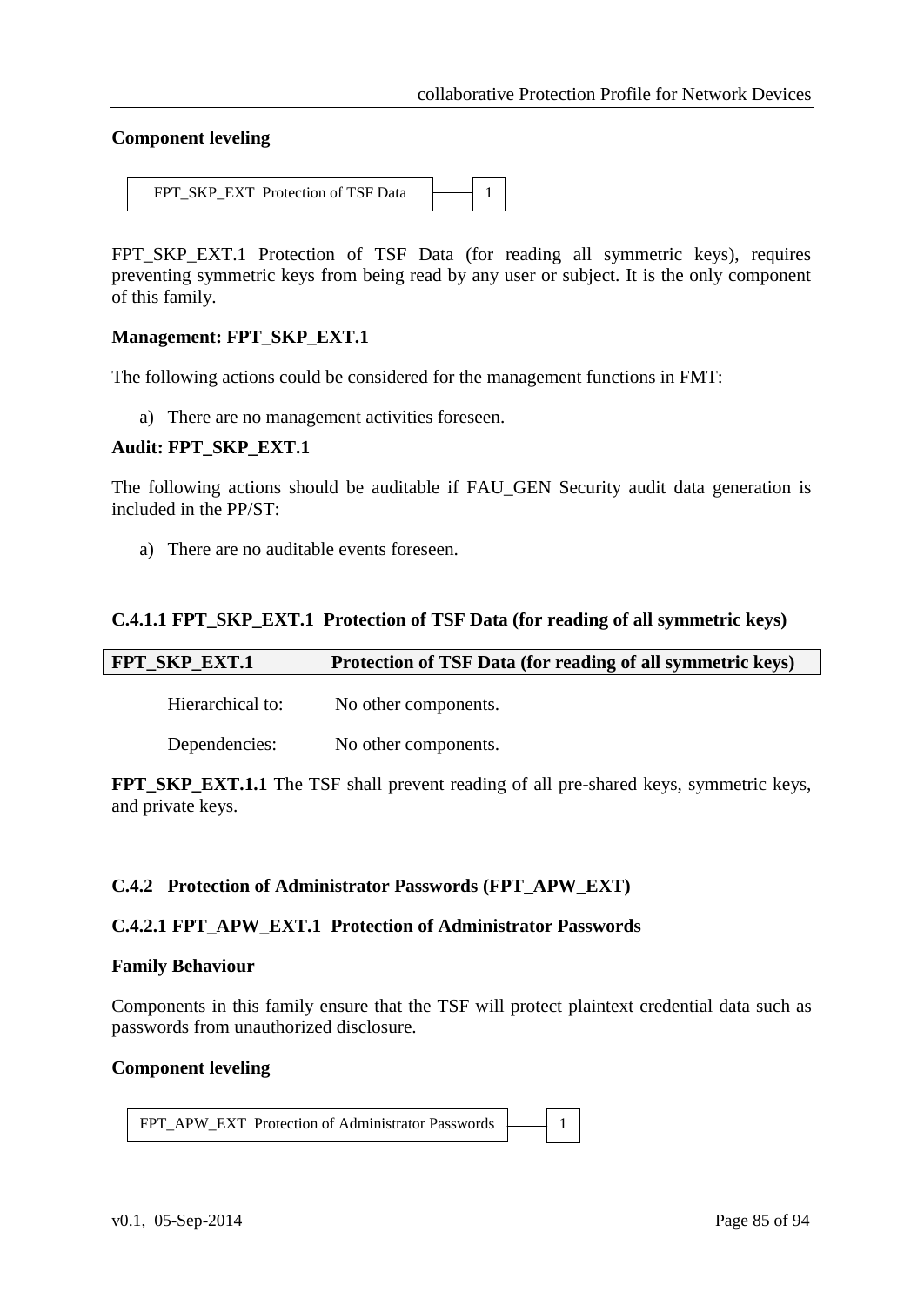FPT APW EXT.1 Protection of administrator passwords requires that the TSF prevent plaintext credential data from being read by any user or subject.

### **Management: FPT\_APW\_EXT.1**

The following actions could be considered for the management functions in FMT:

a) No management functions.

#### **Audit: FPT\_APW\_EXT.1**

The following actions should be auditable if FAU\_GEN Security audit data generation is included in the PP/ST:

a) No audit necessary.

#### **FPT\_APW\_EXT.1 Protection of Administrator Passwords**

Hierarchical to: No other components

Dependencies: No other components.

**FPT\_APW\_EXT.1.1** The TSF shall store passwords in non-plaintext form.

**FPT\_APW\_EXT.1.2** The TSF shall prevent the reading of plaintext passwords.

#### **C.4.3 TSF self test**

#### **C.4.3.1 FPT\_TST\_EXT.1 TSF Testing**

#### **Family Behaviour**

Components in this family address the requirements for self-testing the TSF for selected correct operation.

#### **Component leveling**



FPT\_TST\_EXT.1 TSF Self Test requires a suite of self tests to be run during initial start-up in order to demonstrate correct operation of the TSF.

FPT\_TST\_EXT.2 Self tests based on certificates applies when using certificates as part of self test, and requires that the self test fails if a certificate is invalid.

#### **Management: FPT\_TST\_EXT.1, FPT\_TST\_EXT.2**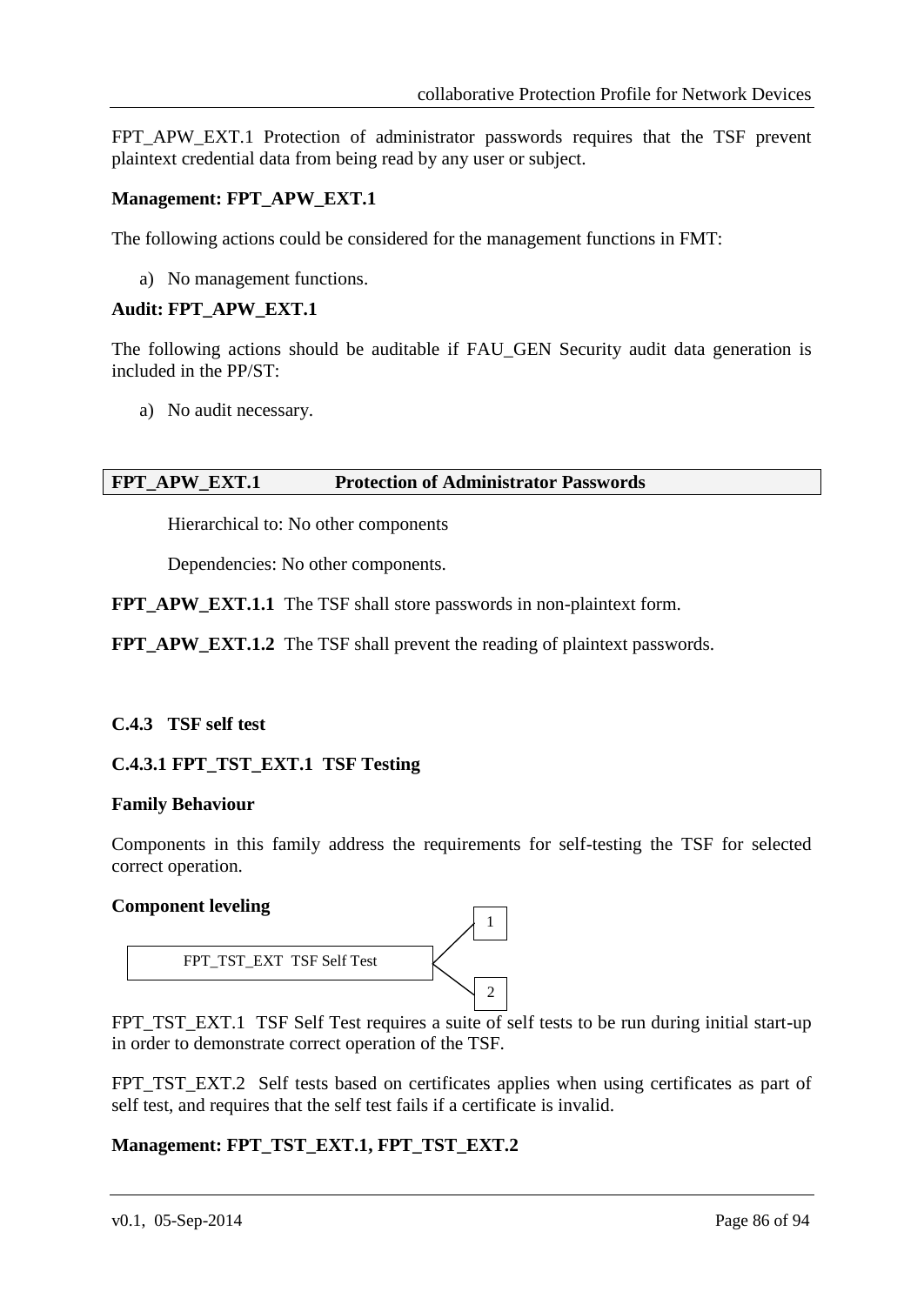The following actions could be considered for the management functions in FMT:

a) No management functions.

#### **Audit: FPT\_TST\_EXT.1, FPT\_TST\_EXT.2**

The following actions should be auditable if FAU\_GEN Security audit data generation is included in the PP/ST:

a) Indication that TSF self test was completed

| <b>FPT TST EXT.1</b> | <b>TSF</b> testing   |
|----------------------|----------------------|
| Hierarchical to:     | No other components. |

Dependencies: None

**FPT\_TST\_EXT.1.1** The TSF shall run a suite of the following self-tests [selection: *during initial start-up (on power on), periodically during normal operation, at the request of the authorised user, at the conditions [assignment: conditions under which self-tests should occur]*] to demonstrate the correct operation of the TSF: [assignment: *list of self-tests run by the TSF during initial start-up*].

| FPT TST EXT.2<br>Self tests based on certificates |
|---------------------------------------------------|
|---------------------------------------------------|

Hierarchical to: No other components.

Dependencies: None

**FPT TST EXT.2.1** The TSF shall fail self-testing if a certificate is used for self tests and the corresponding certificate is deemed invalid.

### **C.4.4 Trusted Update (FPT\_TUD\_EXT)**

#### **Family Behaviour**

Components in this family address the requirements for updating the TOE firmware and/or software.

#### **Component leveling**



FPT\_TUD\_EXT.1 Trusted Update requires management tools be provided to update the TOE firmware and software, including the ability to verify the updates prior to installation.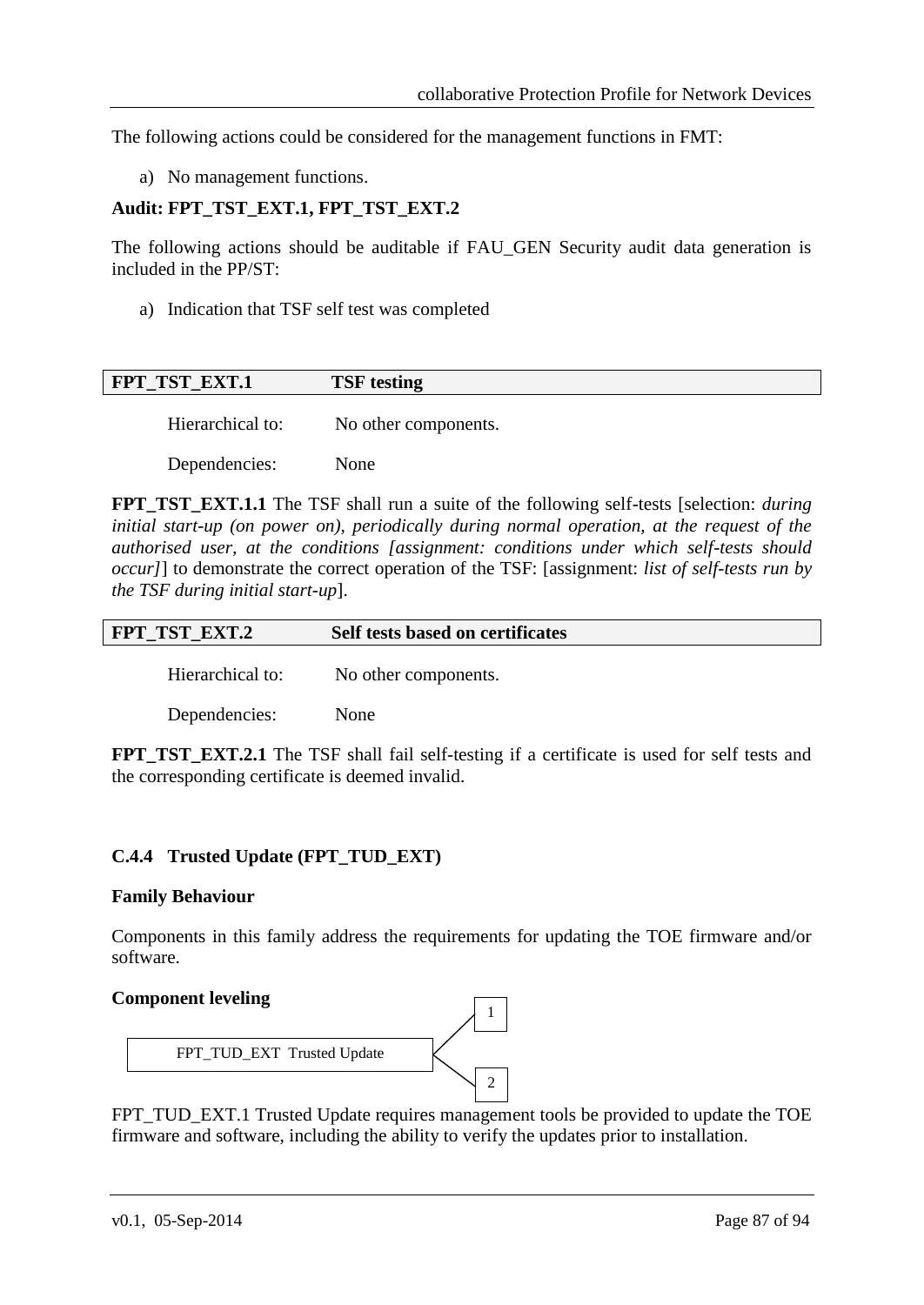FPT\_TUD\_EXT.2 Trusted update based on certificates applies when using certificates as part of trusted update, and requires that the update does not install if a certificate is invalid.

#### **Management: FPT\_TUD\_EXT.1**

The following actions could be considered for the management functions in FMT:

- a) Ability to update the TOE and to verify the updates
- b) Ability to update the TOE and to verify the updates using the digital signature capability (FCS\_COP.1(2)) and [selection: no other functions, [assignment: other cryptographic functions (or other functions) used to support the update capability]]
- c) Ability to update the TOE, and to verify the updates using [selection: digital signature, published hash, no other mechanism capability prior to installing those updates

#### **Audit: FPT\_TUD\_EXT.1**

The following actions should be auditable if FAU\_GEN Security audit data generation is included in the PP/ST:

- a) Initiation of the update process.
- b) Any failure to verify the integrity of the update

### **C.4.4.1 FPT\_TUD\_EXT.1 Trusted Update**

| <b>FPT_TUD_EXT.1</b> | <b>Trusted update</b>                                                                                                                         |
|----------------------|-----------------------------------------------------------------------------------------------------------------------------------------------|
| Hierarchical to:     | No other components                                                                                                                           |
| Dependencies:        | FCS_COP.1(1) Cryptographic operation (for cryptographic<br>signature), or FCS_COP.1(3) Cryptographic operation (for<br>cryptographic hashing) |

**FPT\_TUD\_EXT.1.1** The TSF shall provide [selection: *[assignment: role or group], none*] the ability to query the currently executed version of the TOE firmware/software as well as the most recently installed version of the TOE firmware/software.

**FPT\_TUD\_EXT.1.2** The TSF shall provide [selection: *[assignment: role or group], none*] the ability to manually initiate updates to TOE firmware/software and [selection: *support automatic updates, no other update mechanism*].

**FPT\_TUD\_EXT.1.3** The TSF shall provide means to authenticate firmware/software updates to the TOE using a digital signature mechanism prior to installing those updates.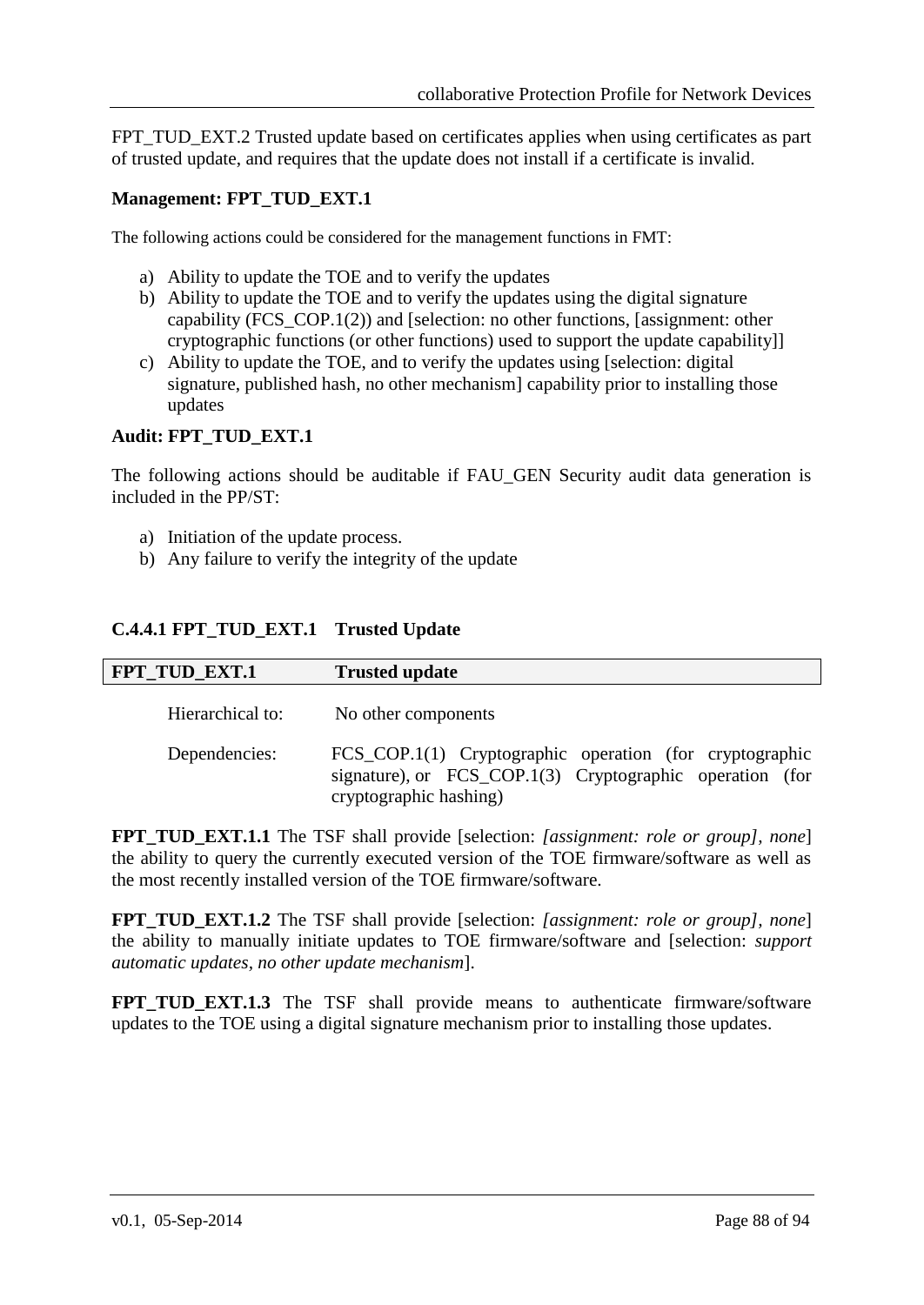| C.4.4.2 FPT_TUD_EXT.2 Trusted Update based on certificates |  |  |
|------------------------------------------------------------|--|--|
|------------------------------------------------------------|--|--|

| FPT TUD EXT.2    | <b>Trusted update based on certificates</b> |  |
|------------------|---------------------------------------------|--|
| Hierarchical to: | No other components                         |  |

Dependencies: FPT\_TUD\_EXT.1

**FPT\_TUD\_EXT.2.1** The TSF shall not install an update if the code signing certificate is deemed invalid.

# **C.5 TOE Access (FTA)**

#### **C.5.1 FTA\_SSL\_EXT.1 TSF-initiated Session Locking**

#### **Family Behaviour**

Components in this family address the requirements for TSF-initiated and user-initiated locking, unlocking, and termination of interactive sessions.

The extended FTA\_SSL\_EXT family is based on the FTA\_SSL family.

#### **Component leveling**

FTA\_SSL\_EXT: TSF-initiated session  $\overline{\text{locking}}$  1

FTA\_SSL\_EXT.1 Extended: TSF-initiated session locking, requires system initiated locking of an interactive session after a specified period of inactivity. It is the only component of this family.

#### **Management: FTA\_SSL\_EXT.1**

The following actions could be considered for the management functions in FMT:

c) Specification of the time of user inactivity after which lock-out occurs for an individual user.

#### **Audit: FTA\_SSL\_EXT.1**

The following actions should be auditable if FAU\_GEN Security audit data generation is included in the PP/ST:

a) Any attempts at unlocking an interactive session.

#### **FTA\_SSL\_EXT.1 TSF-initiated Session Locking**

Hierarchical to: No other components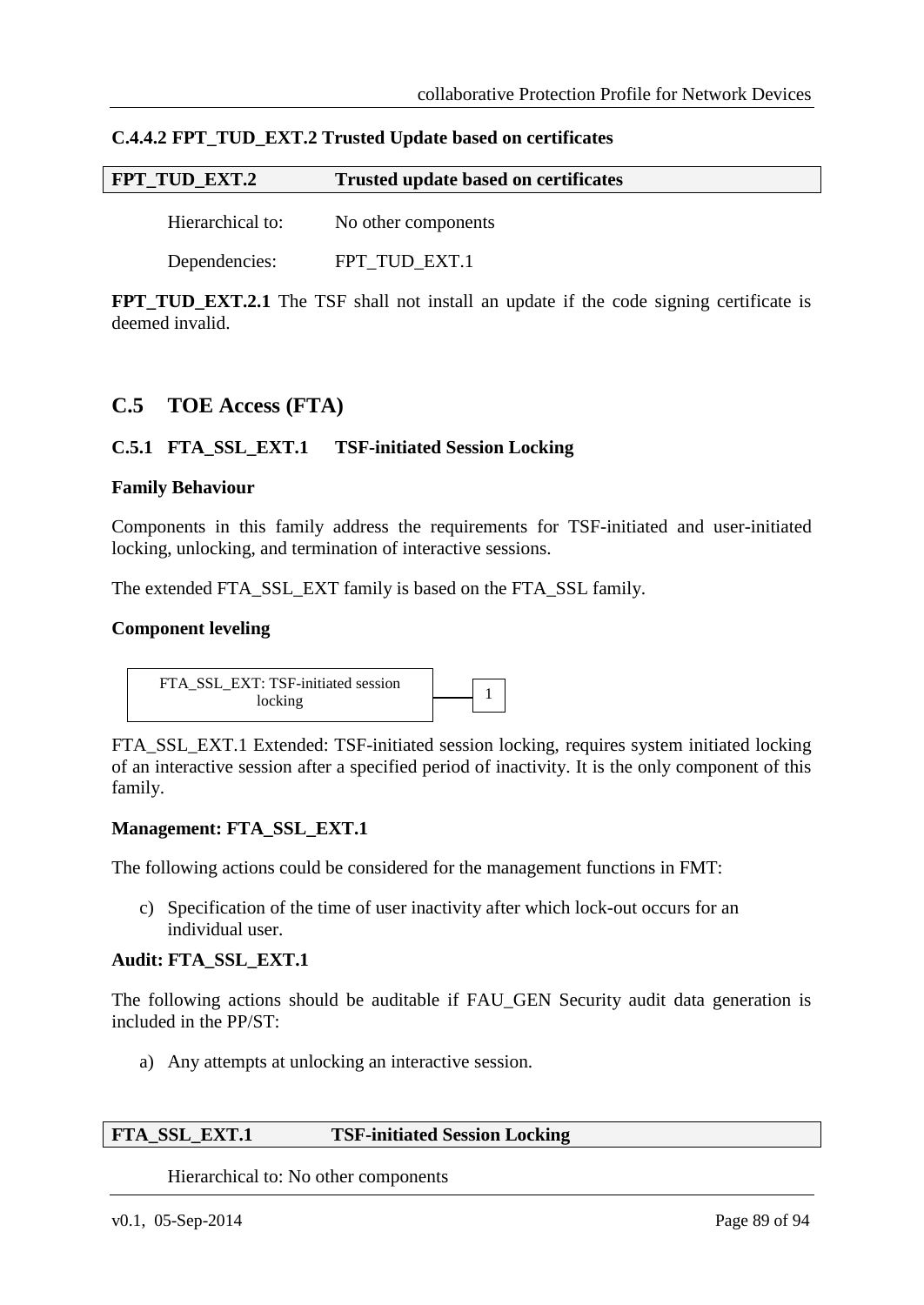Dependencies: FIA\_UAU.1 Timing of authentication

**FTA\_SSL\_EXT.1.1** The TSF shall, for local interactive sessions, [selection:

- *lock the session - disable any activity of the user's data access/display devices other than unlocking the session, and requiring that the administrator re-authenticate to the TSF prior to unlocking the session;*
- *terminate the session*]

after a Security Administrator-specified time period of inactivity.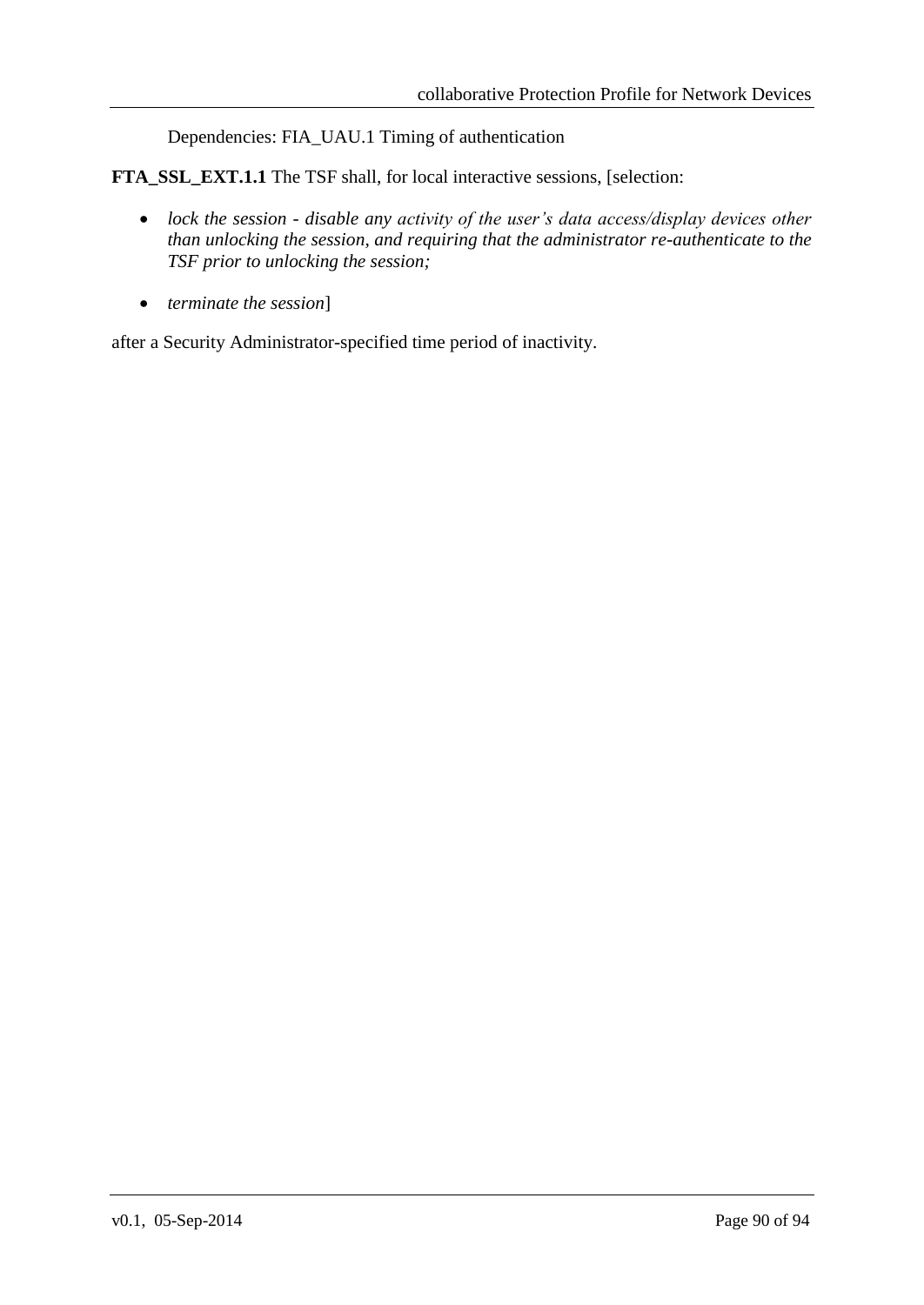# **D. Entropy Documentation And Assessment**

This appendix describes the required supplementary information for the entropy source used by the TOE.

The documentation of the entropy source should be detailed enough that, after reading, the evaluator will thoroughly understand the entropy source and why it can be relied upon to provide entropy. This documentation should include multiple detailed sections: design description, entropy justification, operating conditions, and health testing. This documentation is not required to be part of the TSS.

# **D.1 Design Description**

Documentation shall include the design of the entropy source as a whole, including the interaction of all entropy source components. It will describe the operation of the entropy source to include how it works, how entropy is produced, and how unprocessed (raw) data can be obtained from within the entropy source for testing purposes. The documentation should walk through the entropy source design indicating where the random comes from, where it is passed next, any post-processing of the raw outputs (hash, XOR, etc.), if/where it is stored, and finally, how it is output from the entropy source. Any conditions placed on the process (e.g., blocking) should also be described in the entropy source design. Diagrams and examples are encouraged.

This design must also include a description of the content of the security boundary of the entropy source and a description of how the security boundary ensures that an adversary outside the boundary cannot affect the entropy rate.

If implemented, the design description shall include a description of how third-party applications can add entropy to the RBG. A description of any RBG state saving between power-off and power-on shall be included.

# **D.2 Entropy Justification**

There should be a technical argument for where the unpredictability in the source comes from and why there is confidence in the entropy source exhibiting probabilistic behavior (an explanation of the probability distribution and justification for that distribution given the particular source is one way to describe this). This argument will include a description of the expected entropy rate and explain how you ensure that sufficient entropy is going into the TOE randomizer seeding process. This discussion will be part of a justification for why the entropy source can be relied upon to produce bits with entropy.

The entropy justification shall not include any data added from any third-party application or from any state saving between restarts.

# **D.3 Operating Conditions**

Documentation will also include the range of operating conditions under which the entropy source is expected to generate random data. It will clearly describe the measures that have been taken in the system design to ensure the entropy source continues to operate under those conditions. Similarly, documentation shall describe the conditions under which the entropy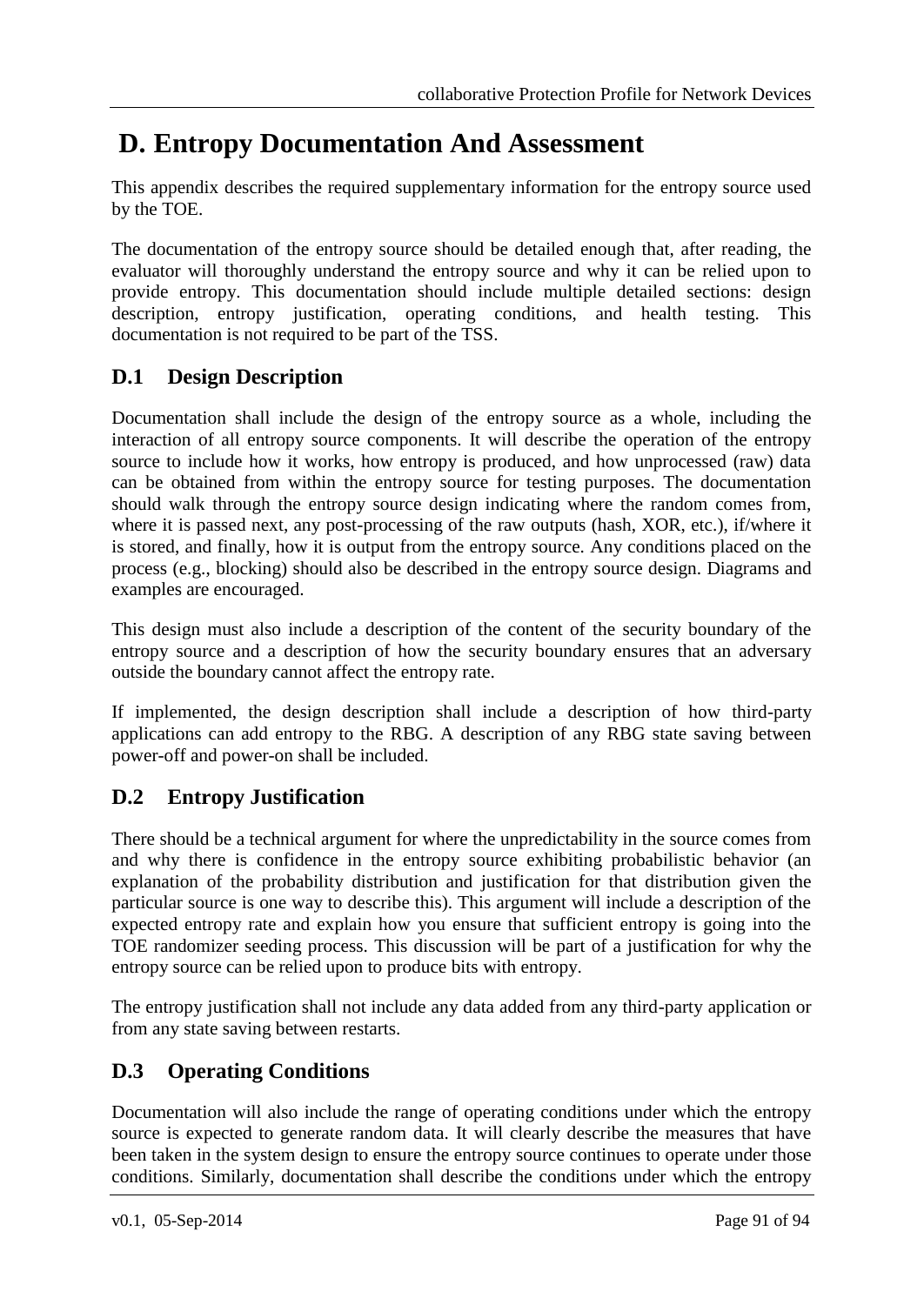source is known to malfunction or become inconsistent. Methods used to detect failure or degradation of the source shall be included.

# **D.4 Health Testing**

More specifically, all entropy source health tests and their rationale will be documented. This will include a description of the health tests, the rate and conditions under which each health test is performed (e.g., at startup, continuously, or on-demand), the expected results for each health test, and rationale indicating why each test is believed to be appropriate for detecting one or more failures in the entropy source.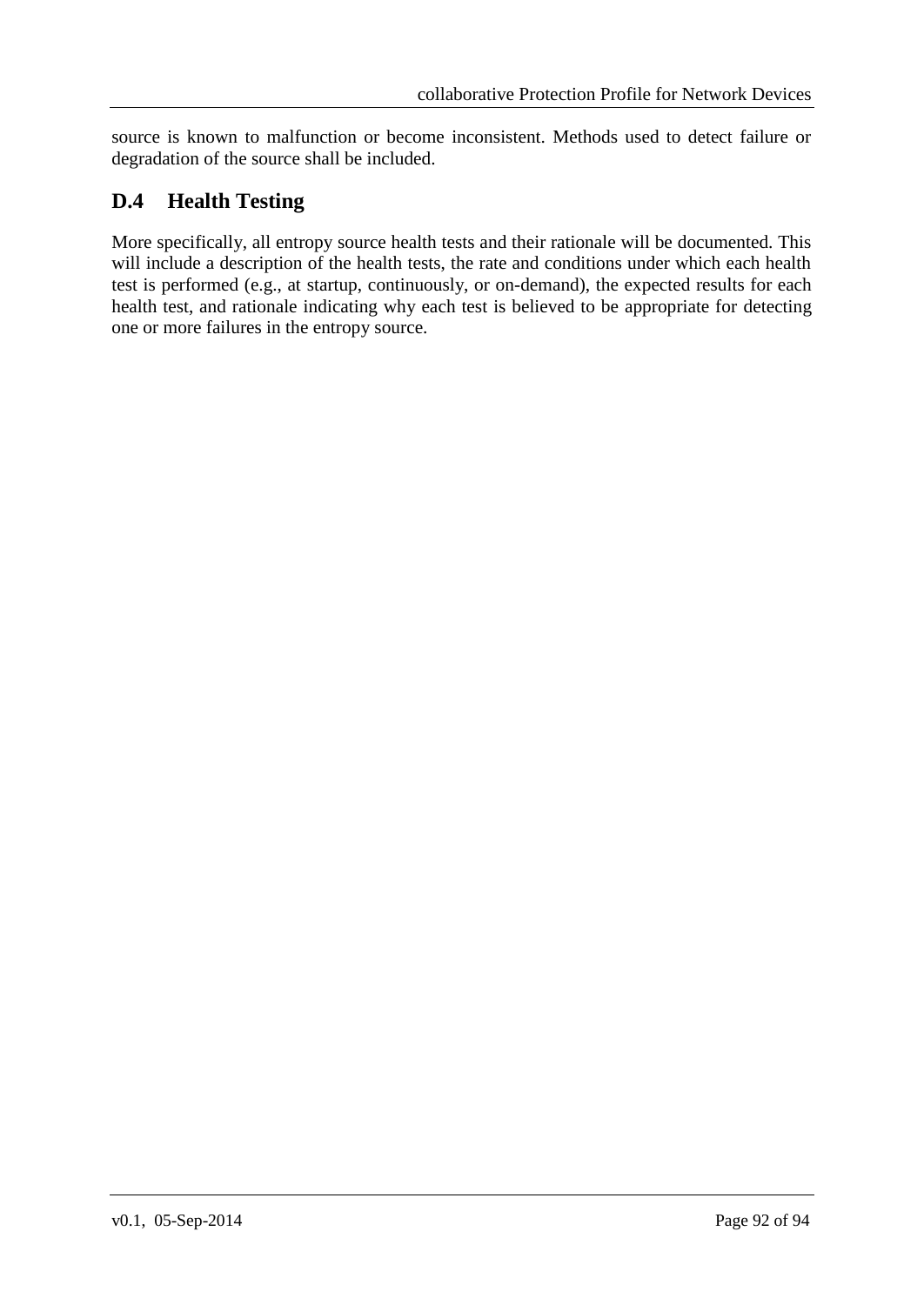# **E. Glossary**

| Term                                    | <b>Meaning</b>                                                                                                                                                                               |
|-----------------------------------------|----------------------------------------------------------------------------------------------------------------------------------------------------------------------------------------------|
| <b>Assurance</b>                        | Grounds for confidence that a TOE meets the SFRs [CC1].                                                                                                                                      |
| <b>Key Chaining</b>                     | The method of using multiple layers of encryption keys to protect<br>data. A top layer key encrypts a lower layer key which encrypts the<br>data; this method can have any number of layers. |
| <b>Target of Evaluation</b>             | A set of software, firmware and/or hardware possibly accompanied<br>by guidance. [CC1]                                                                                                       |
| <b>TOE Security Functionality (TSF)</b> | A set consisting of all hardware, software, and firmware of the TOE<br>that must be relied upon for the correct enforcement of the SFRs.<br>[CC1]                                            |
| <b>TSF Data</b>                         | Data for the operation of the TSF upon which the enforcement of the<br>requirements relies.                                                                                                  |

See [CC1] for other Common Criteria abbreviations and terminology.